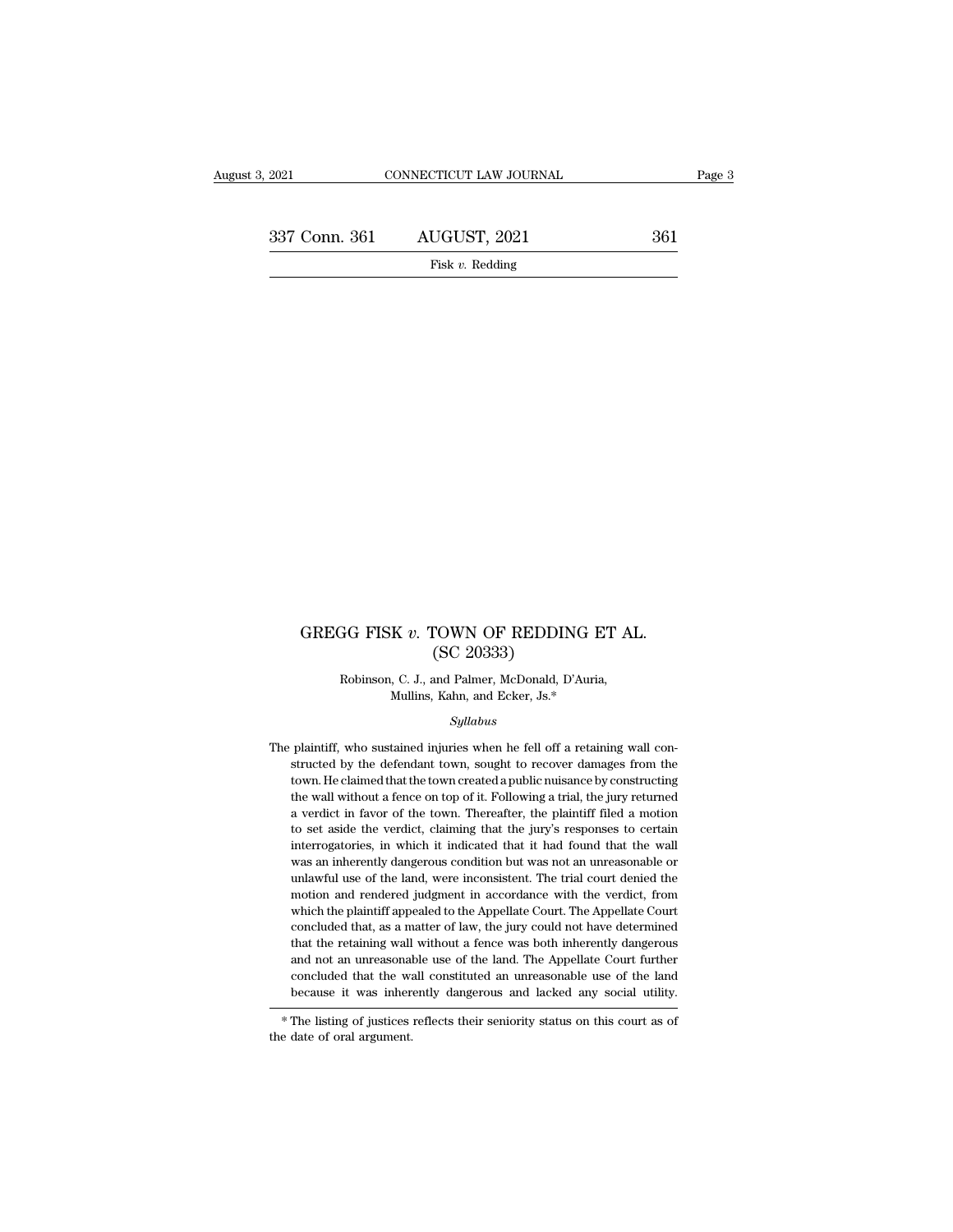# CONNECTICUT LAW JOURNAL August 3, 2021<br>362 AUGUST, 2021 337 Conn. 361<br>Fisk v. Redding

### Fisk *v.* Redding

AUGUST, 2021 337 Conn. 361<br>Fisk v. Redding<br>Accordingly, the Appellate Court reversed the trial court's judgment and<br>the case for a new trial. On the granting of certification, the **REMAN EXECUTE ALCOMORY 2021** 337 Conn. 361<br>Fisk v. Redding<br>Accordingly, the Appellate Court reversed the trial court's judgment and<br>remanded the case for a new trial. On the granting of certification, the<br>town appealed t AUGUST, 2021 337 Conn. 361<br>Fisk v. Redding<br>Accordingly, the Appellate Court reversed the trial court's judgment and<br>remanded the case for a new trial. On the granting of certification, the<br>town appealed to this court. *Hel* Fisk  $v$ . Redding<br>Accordingly, the Appellate Court reversed the trial court's judgment and<br>remanded the case for a new trial. On the granting of certification, the<br>town appealed to this court. *Held* that the Appellate Co Fisk v. Redding<br>Accordingly, the Appellate Court reversed the trial court's judgment and<br>remanded the case for a new trial. On the granting of certification, the<br>town appealed to this court. *Held* that the Appellate Cour Accordingly, the Appellate Court reversed the trial court's judgment and<br>remanded the case for a new trial. On the granting of certification, the<br>town appealed to this court. *Held* that the Appellate Court incorrectly<br>con recordingly, are rippendice contributed and and control public remainded the case for a new trial. On the granting of certification, the town appealed to this court. *Held* that the Appellate Court incorrectly concluded th determining the case of a defendant of a defendant, and the stream appealed to this court. *Held* that the Appellate Court incorrectly concluded that the trial court had abused its discretion by denying the plaintiff's mot concluded that the trial court. The inherently dangered its discretion by denying the plaintiff's motion to set aside the verdict, as the jury's responses to the special interrogatories could be harmonized in light of this behinding that we can convented the verdict, as the jury's responses to the special interrogatories could be harmonized in light of this court's established public nuisance jurisprudence: the proper inquiry for determinin plantaris motion to set take the vertice, as the jury's responses to the special interrogatories could be harmonized in light of this court's established public nuisance jurisprudence: the proper inquiry for determining th erly focused its inquiry solely on the conditional at in the conditional deremining the reasonableness of a defendant's use of the land is not whether the inherently dangerous condition alone is reasonable, but whether the established plane mislance jumspridence. The proper inquiry for<br>determining the reasonableness of a defendant's use of the land is not<br>whether the inherently dangerous condition alone is reasonable use in<br>light of the surr whether the inherently dangerous condition alone is reasonable, but whether the defendant's use of the land constitutes a reasonable use in light of the surrounding circumstances, and the Appellate Court improperly focuse mether the defendant's use of the land constitutes a reasonable use in light of the surrounding circumstances, and the Appellate Court improperly focused its inquiry solely on the condition at issue and ignored the multipl methed in exercidad to the land constrates a reasonable in light of the surrounding circumstances, and the Appellate Court improperly focused its inquiry solely on the condition at issue and ignored the multiplicity of fac where the benefits of the wall, the steps the benefits of the wall, the steps the multiplicity of factors that the jury could have considered in determining that, despite the inherent dangerousness of the wall, the town's Enji focused as highly socly on the contained at issue and spieled in<br>multiplicity of factors that the jury could have considered in determining<br>that, despite the inherent dangerousness of the wall, the town's use of<br>the l malaphety of factors and are jary collected and considered in electricity of the land, when considered in context, was reasonable; moreover, the jury could have reasonably concluded that the town's use of the land was reas and, accepted the material dingerolancess of are wan, the covirs as of the land, when considered in context, was reasonable; moreover, the jury could have reasonably concluded that the town's use of the land was reasonable jury could have reasonably concluded that the town's use of the land<br>was reasonable in light of the benefits of the wall, the steps the town<br>took to mitigate the danger posed by the wall, such as the placement<br>of a guardr was reasonable in light of the benefits of the wall, the steps the town took to mitigate the danger posed by the wall, such as the placement of a guardrail and dense vegetation between the adjacent parking lot and the wal of a guardrail and dense vegetation between the adjacent parking lot<br>and the wall, and the absence of any evidence that other individuals<br>had fallen from the wall prior to the plaintiff's accident.<br>Argued April 27—official took to mitigate the danger posed by the wall, such as the placement<br>of a guardrail and dense vegetation between the adjacent parking lot<br>and the wall, and the absence of any evidence that other individuals<br>had fallen fro

or a guardral and dense vegetation between the adjacent parking lot<br>and the wall, and the absence of any evidence that other individuals<br>had fallen from the wall prior to the plaintiff's accident.<br>Argued April 27—officiall and the wall, and the absence of any evaluate that other individuals<br>had fallen from the wall prior to the plaintiff's accident.<br>Argued April 27—officially released November 9, 2020\*\*<br>Procedural History<br>Action to recover d April 27—officially released November 9, 2020\*\*<br> *Procedural History*<br>
Action to recover damages for public nuisance,<br>
brought to the Superior Court in the judicial district of<br>
Fairfield and tried to the jury before *Kamp* Frocedural History<br>
Procedural History<br>
Action to recover damages for public nuisance,<br>
brought to the Superior Court in the judicial district of<br>
Fairfield and tried to the jury before  $Kamp$ , J.; verdict<br>
for the named def Frocedural History<br>Action to recover damages for public nuisance,<br>brought to the Superior Court in the judicial district of<br>Fairfield and tried to the jury before  $Kamp$ , J.; verdict<br>for the named defendant; subsequently, t Action to recover damages for public nuisance,<br>brought to the Superior Court in the judicial district of<br>Fairfield and tried to the jury before  $Kamp$ , J.; verdict<br>for the named defendant; subsequently, the court denied<br>the brought to the Superior Court in the judicial district of Fairfield and tried to the jury before *Kamp*, *J*.; verdict for the named defendant; subsequently, the court denied the plaintiff's motions to set aside the verdic Fairfield and tried to the jury before  $Kamp$ ,  $J$ ; verdict<br>for the named defendant; subsequently, the court denied<br>the plaintiff's motions to set aside the verdict and for<br>a new trial, and rendered judgment in accordance w for the named defendant; subsequently, the court denied<br>the plaintiff's motions to set aside the verdict and for<br>a new trial, and rendered judgment in accordance with<br>the verdict, from which the plaintiff appealed to the the plaintiff's motions to set aside the verdict and for<br>a new trial, and rendered judgment in accordance with<br>the verdict, from which the plaintiff appealed to the Appel-<br>late Court, *Sheldon*, and *Flynn*, *Js.*, with *E* a new trial, and rendered judgment in accordance with<br>the verdict, from which the plaintiff appealed to the Appel-<br>late Court, *Sheldon*, and *Flynn*, *Js.*, with *Elgo*, *J.*, con-<br>curring in part and dissenting in part, *judgment directed*, from which the plaintiff appealed to the Appellate Court, *Sheldon*, and *Flynn*, *Js.*, with *Elgo*, *J.*, concurring in part and dissenting in part, which reversed the judgment of the trial court and curring in part and dissenting in part, which reversed<br>the judgment of the trial court and remanded the case<br>for further proceedings, and the named defendant, on the<br>granting of certification, appealed to this court. *Reve* the judgment of the trial court and remanded the case<br>for further proceedings, and the named defendant, on the<br>granting of certification, appealed to this court. Reversed;<br>*judgment directed.*<br>Thomas R. Gerarde, with whom

Thomas R. Gerarde, with whom were Eric E. Gerarde, and, on the brief, Beatrice S. Jordan, for the appellant (named defendant).<br>
\*\*November 9, 2020, the date that this decision was released as a slip opinion, is the operati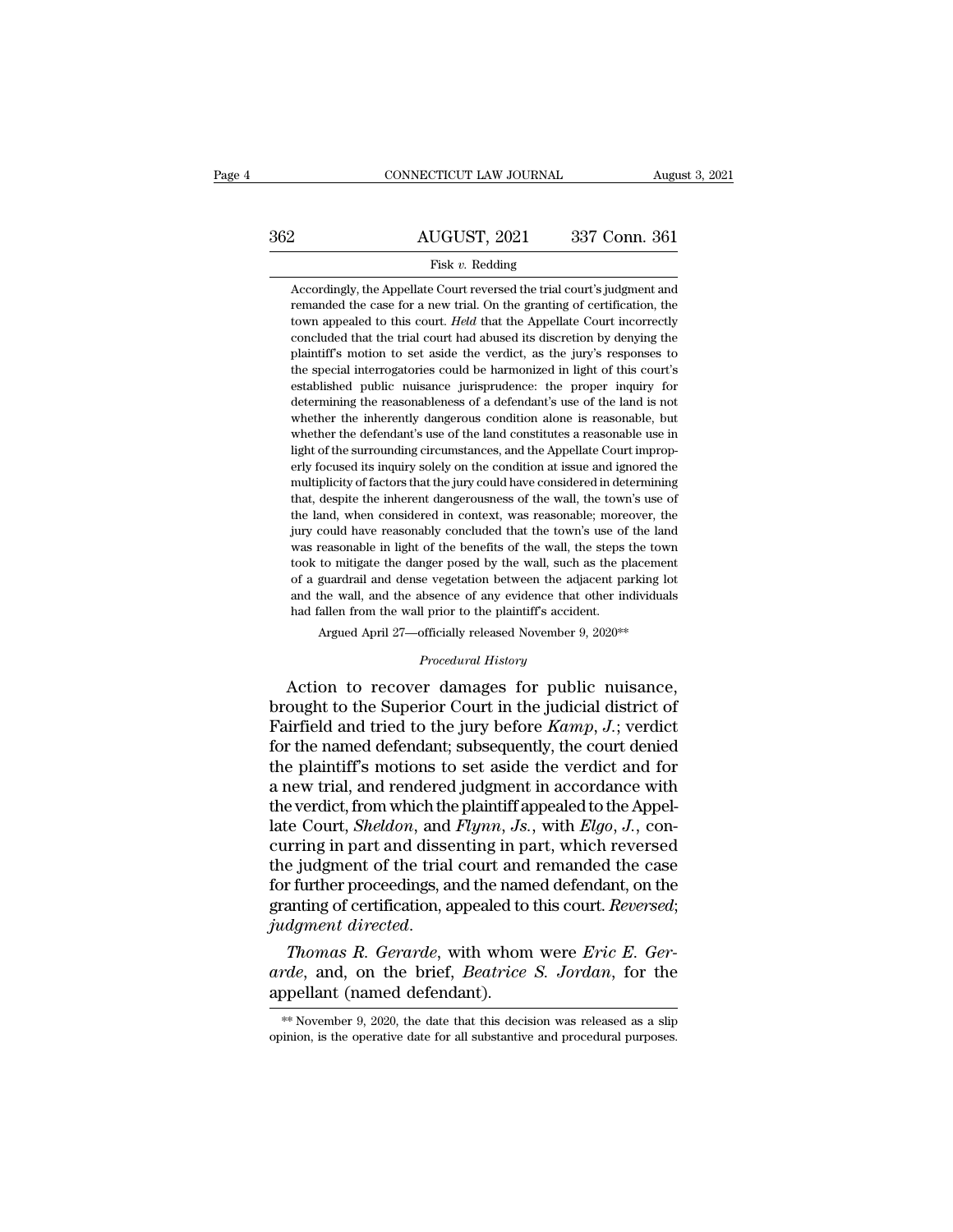| 3. 2021       | CONNECTICUT LAW JOURNAL                                                                                          | Page 5 |
|---------------|------------------------------------------------------------------------------------------------------------------|--------|
| 337 Conn. 361 | AUGUST, 2021                                                                                                     | 363    |
|               | Fisk $v$ . Redding                                                                                               |        |
|               | A. Reynolds Gordon, with whom, on the brief, was<br><i>Frank A. DeNicola, Jr., for the appellee (plaintiff).</i> |        |
|               | $\it Oninion$                                                                                                    |        |

### *Opinion*

Fisk v. Redding<br>
Fisk v. Redding<br>
A. Reynolds Gordon, with whom, on the brief, was<br>
rank A. DeNicola, Jr., for the appellee (plaintiff).<br>
Opinion<br>
KAHN, J. This certified appeal requires us to consider<br>
nether the jury's Fisk v. Redding<br>
A. Reynolds Gordon, with whom, on the brief, was<br>
Frank A. DeNicola, Jr., for the appellee (plaintiff).<br>  $opinion$ <br>
KAHN, J. This certified appeal requires us to consider<br>
whether the jury's verdict in this ca *A. Reynolds Gordon,* with whom, on the brief, was<br> *Frank A. DeNicola, Jr.*, for the appellee (plaintiff).<br> *Opinion*<br>
KAHN, J. This certified appeal requires us to consider<br>
whether the jury's verdict in this case contai Frank A. DeNicola, Jr., for the appellee (plaintiff).<br>  $opinion$ <br>
KAHN, J. This certified appeal requires us to consider<br>
whether the jury's verdict in this case contains a fatal<br>
inconsistency between two special interrogator **Example 19 Example 19 Example 10**<br>
KAHN, J. This certified appeal requires us to consider<br>
whether the jury's verdict in this case contains a fatal<br>
inconsistency between two special interrogatories<br>
relating to a count a *Common*<br>
KAHN, J. This certified appeal requires us to consider<br>
whether the jury's verdict in this case contains a fatal<br>
inconsistency between two special interrogatories<br>
relating to a count alleging absolute public nu KAHN, J. This certified appeal requires us to consider<br>whether the jury's verdict in this case contains a fatal<br>inconsistency between two special interrogatories<br>relating to a count alleging absolute public nuisance,<br>one f whether the jury's verdict in this case contains a fatal<br>inconsistency between two special interrogatories<br>relating to a count alleging absolute public nuisance,<br>one finding that a particular condition on the land was<br>inhe inconsistency between two special interrogatories<br>relating to a count alleging absolute public nuisance,<br>one finding that a particular condition on the land was<br>inherently dangerous and the other finding that the<br>defendant relating to a count alleging absolute public nuisance,<br>one finding that a particular condition on the land was<br>inherently dangerous and the other finding that the<br>defendant's use of the land was reasonable. The plain-<br>tiff one finding that a particular condition on the land was<br>inherently dangerous and the other finding that the<br>defendant's use of the land was reasonable. The plain-<br>tiff, Gregg Fisk, brought the present action against the<br>na inherently dangerous and the other finding that the<br>defendant's use of the land was reasonable. The plain-<br>tiff, Gregg Fisk, brought the present action against the<br>named defendant, the town of Redding,<sup>1</sup> alleging that<br>a defendant's use of the land was reasonable. The plaintiff, Gregg Fisk, brought the present action against the named defendant, the town of Redding,<sup>1</sup> alleging that a specific retaining wall located outside of a local pub<br> tiff, Gregg Fisk, brought the present action against the named defendant, the town of Redding,<sup>1</sup> alleging that a specific retaining wall located outside of a local pub should have been guarded by a fence and that the abs named defendant, the town of Redding,<sup>1</sup> alleging that<br>a specific retaining wall located outside of a local pub<br>should have been guarded by a fence and that the<br>absence of such a fence constituted a public nuisance<br>and ca a specific retaining wall located outside of a local pub<br>should have been guarded by a fence and that the<br>absence of such a fence constituted a public nuisance<br>and caused him to sustain personal injuries. The defen-<br>dant a should have been guarded by a fence and that the<br>absence of such a fence constituted a public nuisance<br>and caused him to sustain personal injuries. The defen-<br>dant appeals from the judgment of the Appellate Court,<br>which re absence of such a fence constituted a public nuisance<br>and caused him to sustain personal injuries. The defen-<br>dant appeals from the judgment of the Appellate Court,<br>which reversed the judgment rendered in favor of the<br>defe and caused him to sustain personal injuries. The defendant appeals from the judgment of the Appellate Court, which reversed the judgment rendered in favor of the defendant and remanded the case for a new trial. *Fisk* v. dant appeals from the judgment of the Appellate Court,<br>which reversed the judgment rendered in favor of the<br>defendant and remanded the case for a new trial. *Fisk*<br>v. *Redding*, 190 Conn. App. 99, 113, 210 A.3d 73 (2019).<br> which reversed the judgment rendered in favor of the<br>defendant and remanded the case for a new trial. *Fisk*<br>v. *Redding*, 190 Conn. App. 99, 113, 210 A.3d 73 (2019).<br>Specifically, the defendant claims that the Appellate<br> defendant and remanded the case for a new trial. *Fisk*<br>v. *Redding*, 190 Conn. App. 99, 113, 210 A.3d 73 (2019).<br>Specifically, the defendant claims that the Appellate<br>Court incorrectly concluded that the trial court abuse v. *Redding*, 190 Conn. App. 99, 113, 210 A.3d 73 (2019).<br>Specifically, the defendant claims that the Appellate<br>Court incorrectly concluded that the trial court abused<br>its discretion when it denied the plaintiff's motion t Specifically, the defendant claims that the Appellate<br>Court incorrectly concluded that the trial court abused<br>its discretion when it denied the plaintiff's motion to<br>set aside the verdict, which had claimed that the jury's Court incorrectly concluded that the trial court abused<br>its discretion when it denied the plaintiff's motion to<br>set aside the verdict, which had claimed that the jury's<br>response to the first special interrogatory—that the<br> its discretion when it denied the plaintiff's motion to<br>set aside the verdict, which had claimed that the jury's<br>response to the first special interrogatory—that the<br>unfenced retaining wall was inherently dangerous—<br>was fa set aside the verdict, which had claimed that the jury's<br>response to the first special interrogatory—that the<br>unfenced retaining wall was inherently dangerous—<br>was fatally inconsistent with its response to the third<br>specia as fatally inconsistent with its response to the third<br>becial interrogatory that the defendant's use of the<br>nd was reasonable. Id., 103, 112. Because we conclude<br>at the jury's answers to the first and third special<br> $\frac{1}{$ special interrogatory that the defendant's use of the land was reasonable. Id., 103, 112. Because we conclude that the jury's answers to the first and third special  $\frac{1}{1}$  We note that the plaintiff also named BL Compa

land was reasonable. Id., 103, 112. Because we conclude<br>that the jury's answers to the first and third special<br> $\frac{1}{1}$  We note that the plaintiff also named BL Companies, Inc., and M. Ron-<br>dano, Inc., as defendants in t that the jury's answers to the first and third special<br><sup>1</sup>We note that the plaintiff also named BL Companies, Inc., and M. Ron-<br>dano, Inc., as defendants in the present action. The defendant BL Companies,<br>Inc., was awarded The same of the state of the HISt and triftd Special<br><sup>1</sup> We note that the plaintiff also named BL Companies, Inc., and M. Rondano, Inc., as defendants in the present action. The defendant BL Companies,<br>Inc., was awarded s <sup>1</sup> We note that the plaintiff also named BL Companies, Inc., and M. Rondano, Inc., as defendants in the present action. The defendant BL Companies, Inc., was awarded summary judgment by the trial court, a decision that w dano, Inc., as defendants in the present action. The defendant BL Companies, Inc., was awarded summary judgment by the trial court, a decision that was subsequently upheld by the Appellate Court. See *Fisk v. Redding*, 164 Inc., was awarded summary judgment by the trial court, a decision that was subsequently upheld by the Appellate Court. See *Fisk v. Redding*, 164 Conn. App. 647, 649, 138 A.3d 410 (2016). Following the Appellate Court's d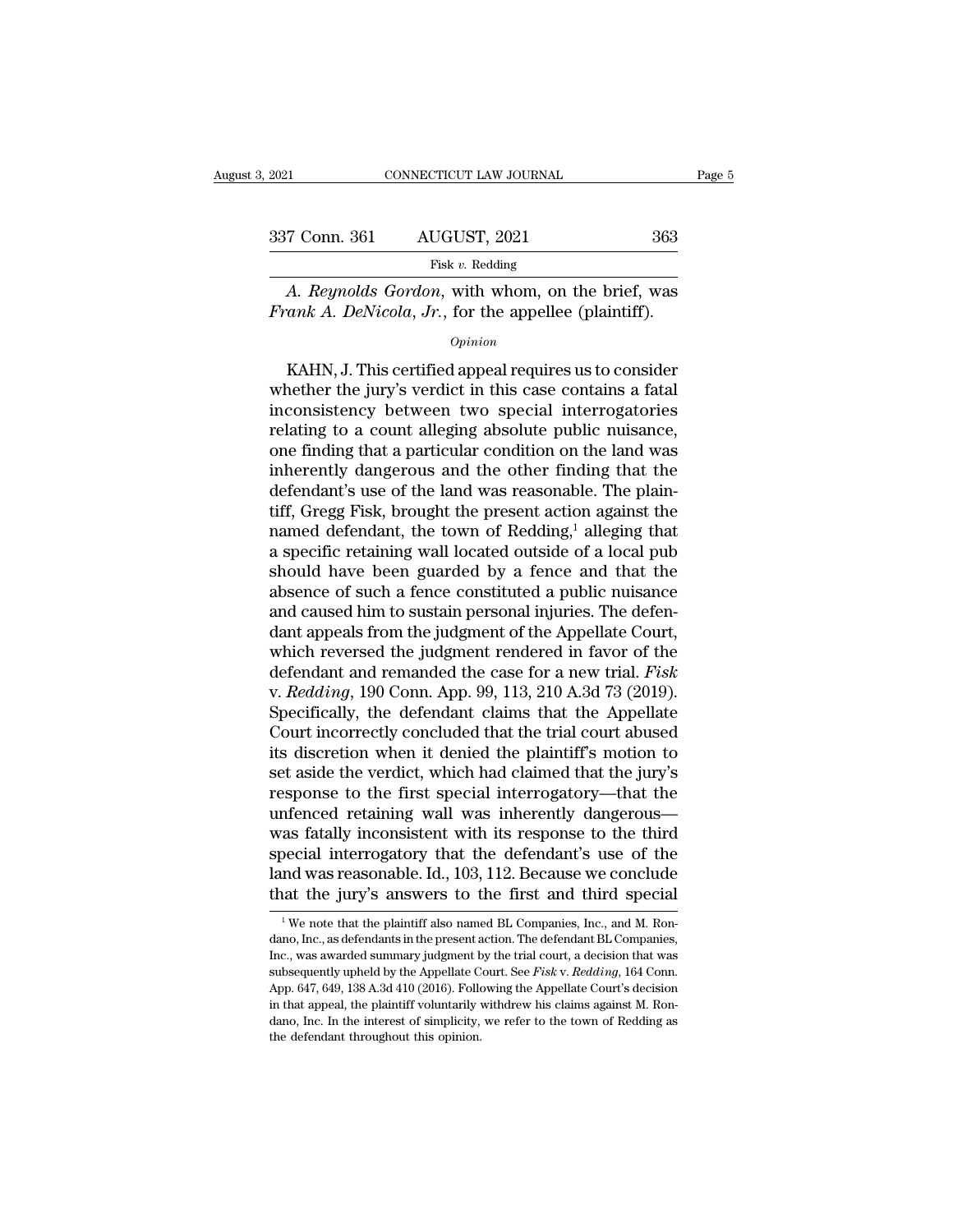|                                                          | August 3, 2021          |
|----------------------------------------------------------|-------------------------|
|                                                          |                         |
| AUGUST, 2021                                             | 337 Conn. 361           |
| Fisk v. Redding                                          |                         |
| interrogatories can be harmonized in light of our estab- |                         |
| lished nuisance jurisprudence, we conclude that the      |                         |
|                                                          | CONNECTICUT LAW JOURNAL |

 $\frac{\text{AUGUST, 2021}}{\text{Fisk } v. \text{ Redding}}$ <br>
interrogatories can be harmonized in light of our established nuisance jurisprudence, we conclude that the Appellate Court incorrectly concluded that the trial court had abused its discret  $\frac{\text{AUGUST, 2021}}{\text{Fisk } v. \text{ Redding}}$ <br>
interrogatories can be harmonized in light of our established nuisance jurisprudence, we conclude that the Appellate Court incorrectly concluded that the trial court had abused its discret  $\frac{\text{AUGUST, 2021}}{\text{Fisk } v. \text{ Redding}}$ <br>
interrogatories can be harmonized in light of our established nuisance jurisprudence, we conclude that the<br>
Appellate Court incorrectly concluded that the trial<br>
court had abused its discr Fisk v. Redding<br>
Fisk v. Redding<br>
interrogatories can be harmonized in light of our estab-<br>
lished nuisance jurisprudence, we conclude that the<br>
Appellate Court incorrectly concluded that the trial<br>
court had abused its d Fisk v. Redding<br>interrogatories can be harmonized in light (<br>lished nuisance jurisprudence, we concluded<br>Appellate Court incorrectly concluded the<br>court had abused its discretion by denying t<br>motion to set aside the verdi Ferrogatories can be narmonized in light of our establed nuisance jurisprudence, we conclude that the trial urt had abused its discretion by denying the plaintiff's potion to set aside the verdict. We, therefore, reverse e relate court incorrectly concluded that the trial<br>court had abused its discretion by denying the plaintiff's<br>motion to set aside the verdict. We, therefore, reverse<br>the judgment of the Appellate Court.<br>The jury reasonably

Appenate Court incorrectly concluded that the trial<br>court had abused its discretion by denying the plaintiff's<br>motion to set aside the verdict. We, therefore, reverse<br>the judgment of the Appellate Court.<br>The jury reasonabl (put) and a state the verdict. We, therefore, reverse<br>the judgment of the Appellate Court.<br>The jury reasonably could have found the following<br>relevant facts. The retaining wall in question was con-<br>structed as a part of th motion to set aside the verdict. We, therefore, reverse<br>the judgment of the Appellate Court.<br>The jury reasonably could have found the following<br>relevant facts. The retaining wall in question was con-<br>structed as a part of The jury reasonably could have found the following<br>relevant facts. The retaining wall in question was constructed as a part of the defendant's Streetscape Project<br>(project), which was funded by federal and state grants.<sup>2</sup> The jury reasonably could have found the following<br>relevant facts. The retaining wall in question was con-<br>structed as a part of the defendant's Streetscape Project<br>(project), which was funded by federal and state grants.<sup></sup> relevant facts. The retaining wall in question was constructed as a part of the defendant's Streetscape Project<br>(project), which was funded by federal and state grants.<sup>2</sup><br>This retaining wall is located at one end of a par structed as a part of the defendant's Streetscape Project<br>(project), which was funded by federal and state grants.<sup>2</sup><br>This retaining wall is located at one end of a parking<br>lot used by the Lumberyard Pub (pub) in the town (project), which was funded by federal and state grants.<sup>2</sup><br>This retaining wall is located at one end of a parking<br>lot used by the Lumberyard Pub (pub) in the town of<br>Redding. The primary entrances and exits of that park-<br> This retaining wall is located at one end of a parking<br>lot used by the Lumberyard Pub (pub) in the town of<br>Redding. The primary entrances and exits of that park-<br>ing lot are connected to Route 57, which borders the<br>parking lot used by the Lumberyard Pub (pub) in the town of<br>Redding. The primary entrances and exits of that park-<br>ing lot are connected to Route 57, which borders the<br>parking lot on one side. The retaining wall runs between<br>the p Redding. The primary entrances and exits of that parking lot are connected to Route 57, which borders the parking lot on one side. The retaining wall runs between the parking lot and the intersection of Route 57 and Main S ing lot are connected to Route 57, which borders the parking lot on one side. The retaining wall runs between<br>the parking lot and the intersection of Route 57 and<br>Main Street. That intersection sits partially below the<br>par parking lot on one side. The retaining wall runs between<br>the parking lot and the intersection of Route 57 and<br>Main Street. That intersection sits partially below the<br>parking lot due to the downward slope of the land and<br>th the parking lot and the intersection of Route 57 and<br>Main Street. That intersection sits partially below the<br>parking lot due to the downward slope of the land and<br>the construction of the retaining wall. To the right of<br>the Main Street. That intersection sits partially below the<br>parking lot due to the downward slope of the land and<br>the construction of the retaining wall. To the right of<br>the exit to the parking lot, as Route 57 moves downhill<br> parking lot due to the downward slope of the land and<br>the construction of the retaining wall. To the right of<br>the exit to the parking lot, as Route 57 moves downhill<br>toward Main Street, there is an "area of refuge" between the construction of the retaining wall. To the right of<br>the exit to the parking lot, as Route 57 moves downhill<br>toward Main Street, there is an "area of refuge" between<br>Route 57 and the granite curb. The "area of refuge" i e exit to the parking fot, as notice of floves downthing<br>ward Main Street, there is an "area of refuge" between<br>bute 57 and the granite curb. The "area of refuge" is<br>parated from Route 57 by a white line and is designed<br>be by the Department of Transportation (department's dosign ordinary commonly of the Case of the Department of Department). The "area of refuge" is separated from Route 57 by a white line and is designed to be used by pedestr

Route 57 and the grantie curb. The "area of retuge" is<br>separated from Route 57 by a white line and is designed<br>to be used by pedestrians, bicyclists, and joggers as they<br>approach the intersection of Route 57 and Main Stree separated front Route 57 by a white line and is designed<br>to be used by pedestrians, bicyclists, and joggers as they<br>approach the intersection of Route 57 and Main Street.<br>The construction of the retaining wall was supervis to be used by pedestrians, bicyclists, and joggers as they<br>approach the intersection of Route 57 and Main Street.<br>The construction of the retaining wall was supervised<br>by the Department of Transportation (department).<br>Duri approach the intersection of Route 57 and main street.<br>The construction of the retaining wall was supervised<br>by the Department of Transportation (department).<br>During the design phase of the project, the department's<br>design The construction of the retaining wall was supervised<br>by the Department of Transportation (department).<br>During the design phase of the project, the department's<br>design engineer supervisor, Tim Fields, approved the<br>construc by the Department of Transportation (department).<br>During the design phase of the project, the department's<br>design engineer supervisor, Tim Fields, approved the<br>construction of a five foot retaining wall without a fence<br>run During the design phase of the project, the department's<br>design engineer supervisor, Tim Fields, approved the<br>construction of a five foot retaining wall without a fence<br>running atop it. While the retaining wall was being b design engineer supervisor, Tim Fields, approved the construction of a five foot retaining wall without a fence running atop it. While the retaining wall was being built, it became clear that the final structure would nee became clear that the final structure would need to<br>e taller than five feet at its highest point due to the<br>ownward slope of a driveway situated below the wall.<br>lterations to the retaining wall's design were imple-<br><sup>2</sup>This be taller than five feet at its highes<br>downward slope of a driveway situal<br>Alterations to the retaining wall's c<br> $\frac{1}{2}$ This retaining wall was built in order to repla<br>that had previously existed in the same location.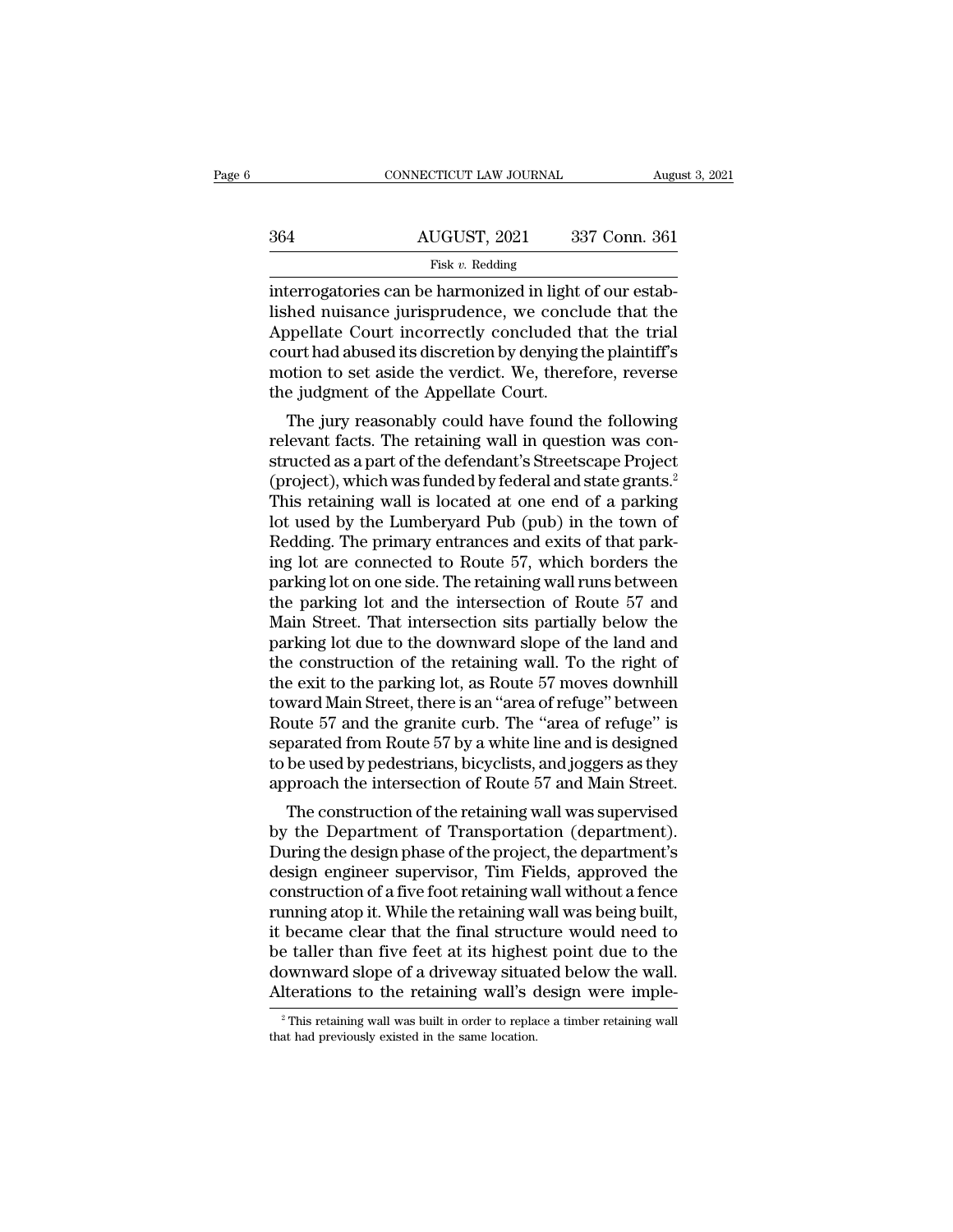| 2021          | CONNECTICUT LAW JOURNAL |     | Page 7 |
|---------------|-------------------------|-----|--------|
|               |                         |     |        |
| 337 Conn. 361 | AUGUST, 2021            | 365 |        |
|               | Fisk $v$ . Redding      |     |        |

mented through a ''change order process'' that provided 337 Conn. 361 AUGUST, 2021 365<br>
Fisk v. Redding<br>
mented through a "change order process" that provided<br>
notice to the department of the modifications. The mod-<br>
ified construction plan called for the building of a<br>
retain 337 Conn. 361 AUGUST, 2021 365<br>
Fisk v. Redding<br>
mented through a "change order process" that provided<br>
notice to the department of the modifications. The mod-<br>
ified construction plan called for the building of a<br>
retain 337 Conn. 361 AUGUST, 2021 365<br>
Fisk v. Redding<br>
mented through a "change order process" that provided<br>
notice to the department of the modifications. The mod-<br>
ified construction plan called for the building of a<br>
retain Fisk v. Redding<br>
Fisk v. Redding<br>
mented through a "change order process" that provided<br>
notice to the department of the modifications. The mod-<br>
ified construction plan called for the building of a<br>
retaining wall that wo Fisk v. Reading<br>
mented through a "change order process" that provided<br>
notice to the department of the modifications. The mod-<br>
ified construction plan called for the building of a<br>
retaining wall that would be just under its highest point, as well as the installation of a "Merritt<br>Parkway" style guardrail at the end of the parking lot,<br>and an area of dense landscaping between the guard-<br>rail and the top of the wall. In its final form, the notice to the department of the modifications. The modified construction plan called for the building of a retaining wall that would be just under six feet tall at its highest point, as well as the installation of a "Merri ified construction plan called for the building of a<br>retaining wall that would be just under six feet tall at<br>its highest point, as well as the installation of a "Merritt<br>Parkway" style guardrail at the end of the parking retaining wall that would be just under six feet tall at<br>its highest point, as well as the installation of a "Merritt<br>Parkway" style guardrail at the end of the parking lot,<br>and an area of dense landscaping between the gua its highest point, as well as the installation of a "Merritt<br>Parkway" style guardrail at the end of the parking lot,<br>and an area of dense landscaping between the guard-<br>rail and the top of the wall. In its final form, the Parkway" style guardrail at the end of the parking lot,<br>and an area of dense landscaping between the guard-<br>rail and the top of the wall. In its final form, the retaining<br>wall complied with the Connecticut State Building<br>C and an area of dense landscaping between the guard-<br>rail and the top of the wall. In its final form, the retaining<br>wall complied with the Connecticut State Building<br>Code, which governs the construction of retaining walls<br>w rail and the top of the wall. In its final form, the retaining<br>wall complied with the Connecticut State Building<br>Code, which governs the construction of retaining walls<br>within the state. On June 16, 2011, department engine wall complied with the Co<br>Code, which governs the cons<br>within the state. On June 16, 2<br>conducted a semifinal walk-t<br>pleted project. During the w<br>raised any concerns regardin<br>atop the retaining wall.<br>The plaintiff was famil thin the state. On June 16, 2011, department engineers<br>nducted a semifinal walk-through of the nearly com-<br>eted project. During the walk-through, no engineers<br>ised any concerns regarding the absence of a fence<br>op the reta conducted a semifinal walk-through of the nearly completed project. During the walk-through, no engineers<br>raised any concerns regarding the absence of a fence<br>atop the retaining wall.<br>The plaintiff was familiar with both

pleted project. During the walk-through, no engineers<br>raised any concerns regarding the absence of a fence<br>atop the retaining wall.<br>The plaintiff was familiar with both the pub and its<br>adjacent parking lot. In fact, prior raised any concerns regarding the absence of a fence<br>atop the retaining wall.<br>The plaintiff was familiar with both the pub and its<br>adjacent parking lot. In fact, prior to moving away from<br>the area in 2007, the plaintiff wo atop the retaining wall.<br>The plaintiff was familiar with both the pub and its<br>adjacent parking lot. In fact, prior to moving away from<br>the area in 2007, the plaintiff worked just down the<br>street from the pub for seven year The plaintiff was familiar with both the pub and its<br>adjacent parking lot. In fact, prior to moving away from<br>the area in 2007, the plaintiff worked just down the<br>street from the pub for seven years. In May, 2011, the<br>plai The plaintiff was familiar with both the pub and its<br>adjacent parking lot. In fact, prior to moving away from<br>the area in 2007, the plaintiff worked just down the<br>street from the pub for seven years. In May, 2011, the<br>plai adjacent parking lot. In fact, prior to moving away from<br>the area in 2007, the plaintiff worked just down the<br>street from the pub for seven years. In May, 2011, the<br>plaintiff moved within a mile of the pub and began fre-<br>q the area in 2007, the plaintiff worked just down the<br>street from the pub for seven years. In May, 2011, the<br>plaintiff moved within a mile of the pub and began fre-<br>quenting it between one and two times per week. The<br>plaint street from the pub for seven years. In May, 2011, the plaintiff moved within a mile of the pub and began frequenting it between one and two times per week. The plaintiff testified that when he left the pub after his weekl plaintiff moved w<br>quenting it betwe<br>plaintiff testified th<br>or semiweekly vi<br>pub's parking lot,<br>the "area of refug<br>Main Street.<br>On the evening matriff testified that when he left the pub after his weekly<br>semiweekly visits, he typically walked through the<br>the evening lot, out of the designated exit, and onto<br>e "area of refuge," which he used to turn right onto<br>ai or semiweekly visits, he typically walked through the<br>pub's parking lot, out of the designated exit, and onto<br>the "area of refuge," which he used to turn right onto<br>Main Street.<br>On the evening of August 26, 2011, at appro

pub's parking lot, out of the designated exit, and onto<br>the "area of refuge," which he used to turn right onto<br>Main Street.<br>On the evening of August 26, 2011, at approximately<br>8:30 p.m., the plaintiff went to the pub for d the "area of refuge," which he used to turn right onto<br>Main Street.<br>On the evening of August 26, 2011, at approximately<br>8:30 p.m., the plaintiff went to the pub for dinner and<br>drinks. At around 2 a.m., the plaintiff left t Main Street.<br>
On the evening of August 26, 2011, at approximately<br>
8:30 p.m., the plaintiff went to the pub for dinner and<br>
drinks. At around 2 a.m., the plaintiff left the pub after<br>
having consumed approximately five be On the evening of August 26, 2011, at approximately<br>8:30 p.m., the plaintiff went to the pub for dinner and<br>drinks. At around 2 a.m., the plaintiff left the pub after<br>having consumed approximately five beers. In order to<br>r On the evening of August 26, 2011, at approximately<br>8:30 p.m., the plaintiff went to the pub for dinner and<br>drinks. At around 2 a.m., the plaintiff left the pub after<br>having consumed approximately five beers. In order to<br>r 8:30 p.m., the plaintiff went to the pub for dinner and<br>drinks. At around 2 a.m., the plaintiff left the pub after<br>having consumed approximately five beers. In order to<br>reach Main Street more quickly, the plaintiff crossed drinks. At around 2 a.m., the plaintiff left the pub after<br>having consumed approximately five beers. In order to<br>reach Main Street more quickly, the plaintiff crossed<br>the pub's parking lot, climbed over the guardrail, walk having consumed approximately five beers. In order to<br>reach Main Street more quickly, the plaintiff crossed<br>the pub's parking lot, climbed over the guardrail, walked<br>through the landscaping, and approached the retaining<br>wa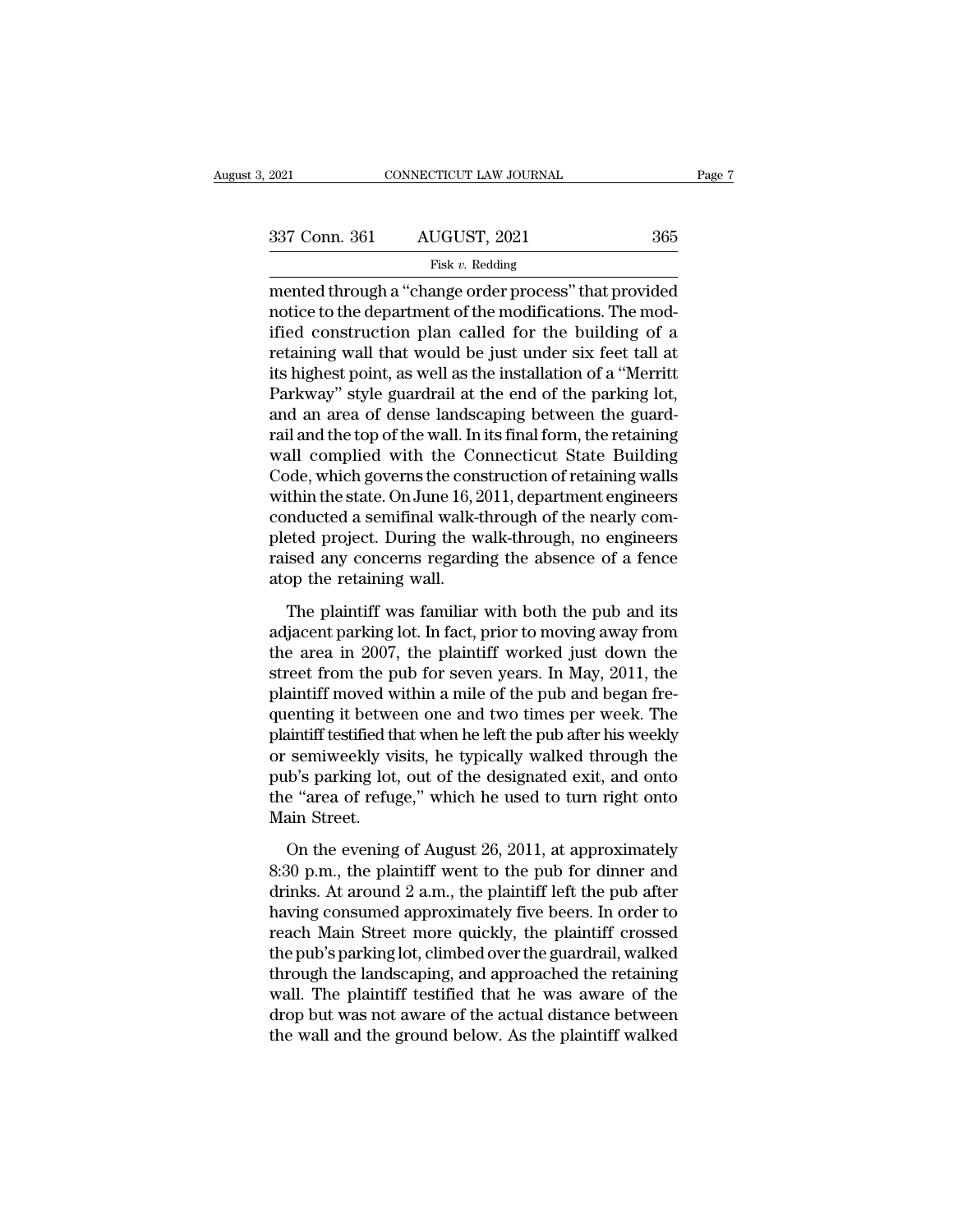| 366 | AUGUST, 2021                                                                                     | 337 Conn. 361 |
|-----|--------------------------------------------------------------------------------------------------|---------------|
|     | Fisk v. Redding                                                                                  |               |
|     | along the top of the retaining wall, he fell and injured<br>his leg and ankle in several places. |               |

 $\frac{\text{AUGUST, 2021}}{\text{Fisk } v. \text{ Redding}}$ <br>
along the top of the retaining wall, he fell and injured<br>
his leg and ankle in several places.<br>
The plaintiff subsequently brought the present action<br>
against the defendant, alleging that Fisk  $v$ . Redding<br>
along the top of the retaining wall, he fell and injured<br>
his leg and ankle in several places.<br>
The plaintiff subsequently brought the present action<br>
against the defendant, alleging that he was injured along the top of the retaining wall, he fell and injured<br>his leg and ankle in several places.<br>The plaintiff subsequently brought the present action<br>against the defendant, alleging that he was injured when<br>he fell off of th about the up of the retaining wan, he fen and injured<br>his leg and ankle in several places.<br>The plaintiff subsequently brought the present action<br>against the defendant, alleging that he was injured when<br>he fell off of the r The plaintiff subsequently brought the present action<br>against the defendant, alleging that he was injured when<br>he fell off of the retaining wall and that, because the<br>retaining wall "had no protective fencing," it was "inh The plaintiff subsequently brought the present action<br>against the defendant, alleging that he was injured when<br>he fell off of the retaining wall and that, because the<br>retaining wall "had no protective fencing," it was "inh against the defendant, alleging that he was injured when<br>he fell off of the retaining wall and that, because the<br>retaining wall "had no protective fencing," it was "inher-<br>ently dangerous and constituted an absolute nuisan he fell off of the retaining wall and that, because the retaining wall "had no protective fencing," it was "inherently dangerous and constituted an absolute nuisance."<br>The defendant filed an answer and asserted the special retaining wall "had no protective fencing," it was "inherently dangerous and constituted an absolute nuisance."<br>The defendant filed an answer and asserted the special<br>defenses of assumption of the risk and recklessness.<br>Th ently dangerous and constituted an absolute nuisance."<br>The defendant filed an answer and asserted the special<br>defenses of assumption of the risk and recklessness.<br>The plaintiff's public nuisance action proceeded to a<br>jury The defendant filed an answer and asserted the special<br>defenses of assumption of the risk and recklessness.<br>The plaintiff's public nuisance action proceeded to a<br>jury trial on July 19, 2016. During trial, several witnesses defenses of assumption of the risk and recklessness.<br>The plaintiff's public nuisance action proceeded to a<br>jury trial on July 19, 2016. During trial, several witnesses<br>offered testimony relevant to both liability and dam-<br> The plaintiff's public nuisance action proceeded to a<br>jury trial on July 19, 2016. During trial, several witnesses<br>offered testimony relevant to both liability and dam-<br>ages. The plaintiff testified about the night in ques jury trial on July 19, 2016. During trial, several witnesses<br>offered testimony relevant to both liability and dam-<br>ages. The plaintiff testified about the night in question<br>and the injuries he sustained from his fall. The offered testimony relevant to both liability and dam-<br>ages. The plaintiff testified about the night in question<br>and the injuries he sustained from his fall. The jury<br>also heard testimony from James Fielding, the project<br>ma ages. The plaintiff testified about the night in question<br>and the injuries he sustained from his fall. The jury<br>also heard testimony from James Fielding, the project<br>manager who oversaw the construction of the retaining<br>wa and the injuries he sustained from his fall. The jury<br>also heard testimony from James Fielding, the project<br>manager who oversaw the construction of the retaining<br>wall, as well as Richard Ziegler, a forensic engineer and<br>th also heard testimony from James Fielding, the project<br>manager who oversaw the construction of the retaining<br>wall, as well as Richard Ziegler, a forensic engineer and<br>the plaintiff's expert witness. Various exhibits were al manager who overs<br>wall, as well as Rich<br>the plaintiff's expert<br>introduced, includir<br>the surrounding are<br>rail, and the landsca<br>retaining wall.<br>Before the jury be an, as wen as fuchard ziegler, a forensic engineer and<br>e plaintiff's expert witness. Various exhibits were also<br>troduced, including photographs of the retaining wall,<br>e surrounding area, the Merritt Parkway style guard-<br>il the plantin is expert whitess. Various exhibits were also<br>introduced, including photographs of the retaining wall,<br>the surrounding area, the Merritt Parkway style guard-<br>rail, and the landscaping between the guardrail and

must provide that the metalling wall,<br>the surrounding area, the Merritt Parkway style guard-<br>rail, and the landscaping between the guardrail and the<br>retaining wall.<br>Before the jury began its deliberations, the trial court<br> Internall, and the landscaping between the guardrail and the<br>retaining wall.<br>Before the jury began its deliberations, the trial court<br>charged the jury in relevant part: "First, the plaintiff<br>must prove that the retaining w rain, and the landscaping between the guardian and the<br>retaining wall.<br>Before the jury began its deliberations, the trial court<br>charged the jury in relevant part: "First, the plaintiff<br>must prove that the retaining wall wa Fetanting wan.<br>
Before the jury began its deliberations, the trial court<br>
charged the jury in relevant part: "First, the plaintiff<br>
must prove that the retaining wall was inherently dan-<br>
gerous . . . that it had a natural Before the jury began its deliberations, the trial court<br>charged the jury in relevant part: "First, the plaintiff<br>must prove that the retaining wall was inherently dan-<br>gerous . . . that it had a natural tendency to create charged the jury in relevant part: "First, the plaintiff<br>must prove that the retaining wall was inherently dan-<br>gerous . . . that it had a natural tendency to create<br>danger and to inflict injury upon person or property. I must prove that the retaining wall was inherently dangerous . . . that it had a natural tendency to create danger and to inflict injury upon person or property. It is the condition itself which must have a natural tendency gerous . . . that it had a natural tendency to create<br>danger and to inflict injury upon person or property. It<br>is the condition itself which must have a natural ten-<br>dency to create danger and inflict injury. You, as the<br>t danger and to inflict injury upon person or property. It<br>is the condition itself which must have a natural ten-<br>dency to create danger and inflict injury. You, as the<br>trier of fact, must consider all of the circumstances<br> is the condition itself which must have a natural tendency to create danger and inflict injury. You, as the trier of fact, must consider all of the circumstances involved in determining whether  $\dots$  the condition in that dency to create danger and inflict injury. You, as the<br>trier of fact, must consider all of the circumstances<br>involved in determining whether . . . the condition in<br>that particular location had a natural tendency to create<br> trier of fact, must consider all of the circumstances<br>involved in determining whether  $\dots$  the condition in<br>that particular location had a natural tendency to create<br>danger and inflict injury. Second, the plaintiff must<br>p involved in determining whether  $\ldots$  the condition in that particular location had a natural tendency to create danger and inflict injury. Second, the plaintiff must prove that the danger was a continuing one.  $\ldots$  Thir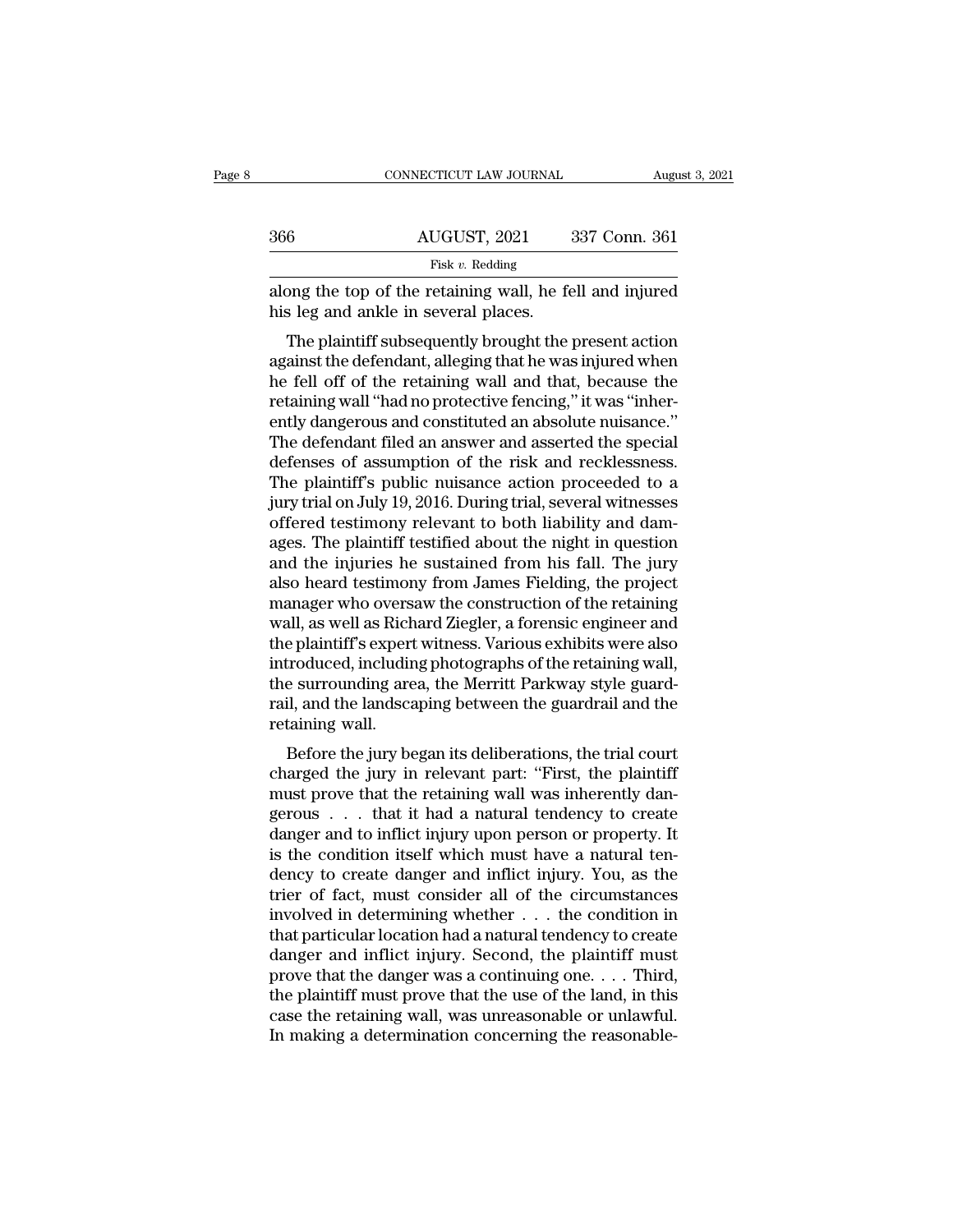| 2021          | CONNECTICUT LAW JOURNAL |     | Page 9 |
|---------------|-------------------------|-----|--------|
|               |                         |     |        |
| 337 Conn. 361 | AUGUST, 2021            | 367 |        |
|               | Fisk $v$ . Redding      |     |        |

### Fisk *v.* Redding

2021 CONNECTICUT LAW JOURNAL Page 9<br>
2021 Conn. 361 AUGUST, 2021 367<br>
Fisk v. Redding<br>
Tisk v. Redding<br>
Tisk v. Redding<br>
Tisk v. Redding<br>
The surrounding factors<br>
2 and the surrounding factors<br>
That the condition interfer 337 Conn. 361 AUGUST, 2021 367<br>
Fisk v. Redding<br>
Fisk v. Redding<br>
mess of the use of the land, all the surrounding factors<br>
must be considered. Fourth, the plaintiff must prove<br>
that the condition interferes with a right 337 Conn. 361 AUGUST, 2021 367<br>
Fisk v. Redding<br>
mess of the use of the land, all the surrounding factors<br>
must be considered. Fourth, the plaintiff must prove<br>
that the condition interferes with a right common to<br>
the ge 337 Conn. 361 AUGUST, 2021 367<br>
Fisk v. Redding<br>
mess of the use of the land, all the surrounding factors<br>
must be considered. Fourth, the plaintiff must prove<br>
that the condition interferes with a right common to<br>
the ge Fisk v. Redding<br>
Fisk v. Redding<br>
mess of the use of the land, all the surrounding factors<br>
must be considered. Fourth, the plaintiff must prove<br>
that the condition interferes with a right common to<br>
the general public... Fisk v. Redding<br>
mess of the use of the land, all the surrounding factors<br>
must be considered. Fourth, the plaintiff must prove<br>
that the condition interferes with a right common to<br>
the general public.... If you find tha ness of the use of the land, all the surrounding factors<br>must be considered. Fourth, the plaintiff must prove<br>that the condition interferes with a right common to<br>the general public.... If you find that the plaintiff<br>has must be considered. Fourth, the plaintiff must prove<br>that the condition interferes with a right common to<br>the general public.... If you find that the plaintiff<br>has proven the above elements of a public nuisance,<br>next the that the condition interferes with a right common to<br>the general public. . . . If you find that the plaintiff<br>has proven the above elements of a public nuisance,<br>next the plaintiff must prove that the nuisance was a<br>proxi the general public.  $\ldots$  If you find that the plaintiff has proven the above elements of a public nuisance, next the plaintiff must prove that the nuisance was a proximate cause of the injuries suffered by [the plaintiff s proven the above elements of a public nuisance,<br>xt the plaintiff must prove that the nuisance was a<br>oximate cause of the injuries suffered by [the plain-<br>f]. . . . If the plaintiff fails to prove any one element,<br>en a p mext the plaintiff must prove that the nuisance was a<br>proximate cause of the injuries suffered by [the plain-<br>tiff].... If the plaintiff fails to prove any one element,<br>then a public nuisance has not been established, and

proximate cause of the injuries suffered by [the plaintiff]. . . . If the plaintiff fails to prove any one element, then a public nuisance has not been established, and you should return a verdict for the defendant."<sup>3</sup><br>T tiff]. . . . If the plaintiff fails to prove any one element,<br>then a public nuisance has not been established, and<br>you should return a verdict for the defendant."<sup>3</sup><br>The trial court, in explaining the verdict forms and th The trial court, in explaining the verdict forms and the pecial interrogatories, also instructed the jury: "[F]or cample, you respond to question one. If you answer p, as the instructions indicate, you must return a ver-<br> special interrogatories, also instructed the jury: "[F]or example, you respond to question one. If you answer<br>no, as the instructions indicate, you must return a ver-<br><sup>3</sup> Although the trial court correctly instructed the j

example, you respond to question one. If you answer<br>no, as the instructions indicate, you must return a ver-<br><sup>3</sup> Although the trial court correctly instructed the jury on the elements<br>of a public nuisance claim, we note th no, as the instructions indicate, you must return a ver-<br>
<sup>3</sup> Although the trial court correctly instructed the jury on the elements<br>
of a public nuisance claim, we note that greater specificity regarding the<br>
unreasonabl  $\frac{1}{10}$ , as the instructions mulcate, you must return a ver-<br>  $\frac{1}{10}$  a public nuisance claim, we note that greater specificity regarding the<br>
unreasonableness inquiry may be beneficial to jurors who are tasked with <sup>3</sup> Although the trial court correctly instructed the jury on the elements of a public nuisance claim, we note that greater specificity regarding the unreasonableness inquiry may be beneficial to jurors who are tasked wit of a public nuisance claim, we note that greater specificity regarding the unreasonableness inquiry may be beneficial to jurors who are tasked with navigating this complex area of tort law. To illuminate the contours of th *the measure exam,* we note and greater spectherly regarding the unreasonableness inquiry may be beneficial to jurors who are tasked with navigating this complex area of tort law. To illuminate the contours of this inquiry mavigating this complex area of tort law. To illuminate the contours of this inquiry, trial courts may consider providing jurors with examples of the factors that this court has identified as relevant to determinations of inquiry, trial courts may consider providing jurors with examples of the factors that this court has identified as relevant to determinations of unreasonableness in the nuisance context. See *Walsh v. Stonington Water Pol* factors that this court has identified as relevant to determinations of unreasonableness in the nuisance context. See *Walsh v. Stonington Water Pollution Control Authority*, 250 Conn. 443, 459, 736 A.2d 811 (1999) ("[t]he sonableness in the nuisance context. See *Walsh v. Stonington Water Pollution Control Authority*, 250 Conn. 443, 459, 736 A.2d 811 (1999) ("[t]he conduct for which the utility is being weighed includes both the general act tion Control Authority, 250 Conn. 443, 459, 736 A.2d 811 (1999) ("[t]he conduct for which the utility is being weighed includes both the general activity and what is done about its consequences" (internal quotation marks conduct for which the utility is being weighed includes both the general activity and what is done about its consequences" (internal quotation marks omitted));  $Kostyal v. Cass, 163$  Com. 92, 99, 302 A.2d 121 (1972) ("[w]hether  $\$ activity and what is done about its consequences" (internal quotation marks omitted)); *Kostyal* v. *Cass*, 163 Conn. 92, 99, 302 A.2d 121 (1972) ("[w]hether . . . the particular condition of which the plaintiffs complain omitted)); *Kostyal* v. *Cass*, 163 Conn. 92, 99, 302 A.2d 121 (1972) ("[w]hether . . . the particular condition of which the plaintiffs complain constituted a nuisance does not depend merely upon the inherent nature of t whereas, the particular condition of which the plaintiffs complain constituted a nuisance does not depend merely upon the inherent nature of the condition, but involves also a consideration of all relevant facts, such as ... the particular condition of which the plaintiffs complain constituted<br>a nuisance does not depend merely upon the inherent nature of the condition,<br>but involves also a consideration of all relevant facts, such as its l It involves also a consideration of all relevant facts, such as its location, its aptation to the beneficial operation of the property, the right of members the public to go upon the land adjacent to it, and the use to whi adaptation to the beneficial operation of the property, the right of members<br>of the public to go upon the land adjacent to it, and the use to which they<br>would naturally put that land" (internal quotation marks omitted)); s

of the public to go upon the land adjacent to it, and the use to which they would naturally put that land" (internal quotation marks omitted)); see also footnote 9 of this opinion.<br>We also note that the plaintiff did not s would naturally put that land" (internal quotation marks omitted)); see also<br>footnote 9 of this opinion.<br>We also note that the plaintiff did not substantively challenge either the<br>trial court's charge to the jury relating footnote 9 of this opinion.<br>We also note that the plaintiff did not substantively challenge either the<br>trial court's charge to the jury relating to the third element or the wording<br>of the interrogatories. The plaintiff's s We also note that the plaintiff did not substantively challenge either the trial court's charge to the jury relating to the third element or the wording of the interrogatories. The plaintiff's sole exception to the propose trial court's charge to the jury relating to the third element or the wording<br>of the interrogatories. The plaintiff's sole exception to the proposed charge<br>related to the first element and concerned the trial court's decis and the interrogatories. The plaintiff's sole exception to the proposed charge related to the first element and concerned the trial court's decision not to include the modifier "without a fence" after the words "retaining exame the defendant of the paintiff's requested modifier had no imclude the modifier "without a fence" after the words "retaining wall" under the first element. We note here, however, that, because the retaining wall lacke related to the first element and concerned the trial court's decision not to include the modifier "without a fence" after the words "retaining wall" under the first element. We note here, however, that, because the retaini the first element. We note here, however, that, because the retaining wall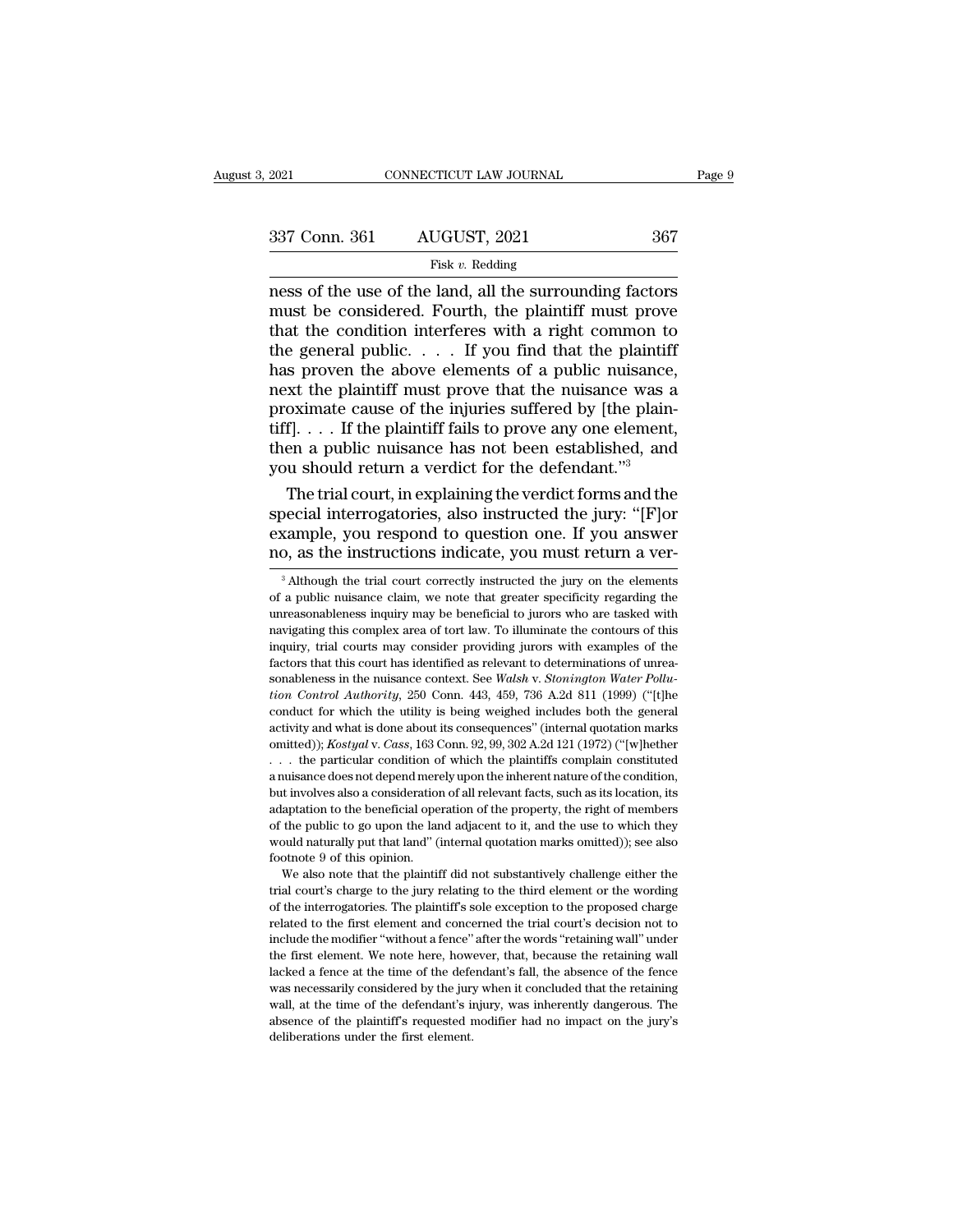|     | CONNECTICUT LAW JOURNAL                                                                                                                                                  | August 3, 2021 |
|-----|--------------------------------------------------------------------------------------------------------------------------------------------------------------------------|----------------|
| 368 | AUGUST, 2021                                                                                                                                                             | 337 Conn. 361  |
|     | Fisk $v$ . Redding                                                                                                                                                       |                |
|     | dict for the defendant, and you would fill out the defen-<br>dant's verdict form and that would end your delib-<br>erations If you answer number one yes as the instruc- |                |

 $\frac{\text{d}u}{\text{d}x}$  AUGUST, 2021 337 Conn. 361<br>
Fisk v. Redding<br>
dict for the defendant, and you would fill out the defendant's verdict form and that would end your deliberations. If you answer number one yes, as the instr 368 AUGUST, 2021 337 Conn. 361  $\frac{\text{HUGUST, 2021}}{\text{Fisk } v. \text{ Redding}}$ <br>
dict for the defendant, and you would fill out the defendant's verdict form and that would end your deliberations. If you answer number one yes, as the instructions indicate, then you go o Fisk v. Redding<br>Fisk v. Redding<br>dict for the defendant, and you would fill out the defen-<br>dant's verdict form and that would end your delib-<br>erations. If you answer number one yes, as the instruc-<br>tions indicate, then you Fisk v. Redding<br>dict for the defendant, and you would fill out the defen-<br>dant's verdict form and that would end your delib-<br>erations. If you answer number one yes, as the instruc-<br>tions indicate, then you go on to questi dict for the defendant, and you would fill out the defendant's verdict form and that would end your deliberations. If you answer number one yes, as the instructions indicate, then you go on to question two, and you answer dant's verdict form and that would end your deliberations. If you answer number one yes, as the instructions indicate, then you go on to question two, and you answer that question. After question two, if you were to answer erations. If you answer number one yes, as the instructions indicate, then you go on to question two, and you<br>answer that question. After question two, if you were<br>to answer that question no, then you would return a<br>verdic tions indicate, then you go on to question two, and you<br>answer that question. After question two, if you were<br>to answer that question no, then you would return a<br>verdict for the defendant using the defendant's verdict<br>form answer that question. After question two, if you were<br>to answer that question no, then you would return a<br>verdict for the defendant using the defendant's verdict<br>form. If you answer yes, you continue to number three.<br>And y to answer that question no, then you would return a<br>verdict for the defendant using the defendant's verdict<br>form. If you answer yes, you continue to number three.<br>And you continue through the process until you've<br>reached y verdict for the defendant using the defendant form. If you answer yes, you continue to nur And you continue through the process un reached your verdict either using one or the verdict forms. You necessarily also have the j rm. If you answer yes, you continue to number three.<br>In you continue through the process until you've<br>ached your verdict either using one or the other of<br>e verdict forms. You necessarily also have to complete<br>e jury interr And you continue through the process until you've<br>reached your verdict either using one or the other of<br>the verdict forms. You necessarily also have to complete<br>the jury interrogatories at least completely or to where<br>you

reached your verdict either using one or the other of<br>the verdict forms. You necessarily also have to complete<br>the jury interrogatories at least completely or to where<br>you stop if you answer a question no."<br>The trial court the verdict forms. You necessarily also have to complete<br>the jury interrogatories at least completely or to where<br>you stop if you answer a question no."<br>The trial court then submitted seven special interrog-<br>atories to the the jury interrogatories at least completely or to where<br>you stop if you answer a question no."<br>The trial court then submitted seven special interrog-<br>atories to the jury. The special interrogatories relevant<br>to this appea you stop if you answer a question no."<br>The trial court then submitted seven special interrog-<br>atories to the jury. The special interrogatories relevant<br>to this appeal, special interrogatories one and three,<br>provided: (1) " The trial court then submitted seven special interrogatories to the jury. The special interrogatories relevant<br>to this appeal, special interrogatories one and three,<br>provided: (1) "Has [the] plaintiff proven to you, by a<br>p atories to the jury. The special interrogatories relevant<br>to this appeal, special interrogatories one and three,<br>provided: (1) "Has [the] plaintiff proven to you, by a<br>preponderance of the evidence, that the condition comto this appeal, special interrogatories one and three,<br>provided: (1) "Has [the] plaintiff proven to you, by a<br>preponderance of the evidence, that the condition com-<br>plained of, the subject retaining wall was inherently<br>dan provided: (1) "Has [the] plaintiff proven to you, by a<br>preponderance of the evidence, that the condition com-<br>plained of, the subject retaining wall was inherently<br>dangerous in that it had a natural tendency to inflict<br>inj preponderance of<br>plained of, the su<br>dangerous in that<br>injury on person of<br>tiff proven to you,<br>that the defendant<br>or unlawful?"<br>During its delibe ained of, the subject retaining wall was inherently<br>ngerous in that it had a natural tendency to inflict<br>jury on person or property?" And (3) "Has [the] plain-<br>f proven to you, by a preponderance of the evidence,<br>at the de dangerous in that it had a natural tendency to inflict<br>injury on person or property?" And (3) "Has [the] plain-<br>tiff proven to you, by a preponderance of the evidence,<br>that the defendant's use of the land was unreasonable

injury on person or property?" And (3) "Has [the] plain-<br>tiff proven to you, by a preponderance of the evidence,<br>that the defendant's use of the land was unreasonable<br>or unlawful?"<br>During its deliberations, the jury submi tiff proven to you, by a preponderance of the evidence,<br>that the defendant's use of the land was unreasonable<br>or unlawful?"<br>During its deliberations, the jury submitted a note to<br>the court with the following question: "If that the defendant's use of the land was unreasonable<br>or unlawful?"<br>During its deliberations, the jury submitted a note to<br>the court with the following question: "If we are not<br>all in agreement on questions [one and two] b or unlawful?"<br>
During its deliberations, the jury submitted a note to<br>
the court with the following question: "If we are not<br>
all in agreement on questions [one and two] but are on<br>
question . . . . three, are we able to r During its deliberations, the jury submitted a note to<br>the court with the following question: "If we are not<br>all in agreement on questions [one and two] but are on<br>question  $\ldots$  three, are we able to rule in favor of<br>the the court with the following question: "If we are not<br>all in agreement on questions [one and two] but are on<br>question . . . three, are we able to rule in favor of<br>the defendant?" (Emphasis omitted.) The court and the<br>attor all in agreement on questions [one and two] but are on<br>question . . . three, are we able to rule in favor of<br>the defendant?" (Emphasis omitted.) The court and the<br>attorneys for both the plaintiff and the defendant<br>engaged question . . . three, are we able to rule in favor of<br>the defendant?" (Emphasis omitted.) The court and the<br>attorneys for both the plaintiff and the defendant<br>engaged in an extensive discussion of this question<br>outside the the defendant?" (Emphasis omitted.) The court and the<br>attorneys for both the plaintiff and the defendant<br>engaged in an extensive discussion of this question<br>outside the presence of the jury. During this discussion,<br>the pla attorneys for both the plaintiff and the defendant<br>engaged in an extensive discussion of this question<br>outside the presence of the jury. During this discussion,<br>the plaintiff's counsel stated: "[I]f some of them are<br>saying engaged in an extensive discussion of this question<br>outside the presence of the jury. During this discussion,<br>the plaintiff's counsel stated: "[I]f some of them are<br>saying that the wall was . . . inherently dangerous and<br>t outside the presence of the jury. During this discussion, the plaintiff's counsel stated: "[I]f some of them are saying that the wall was  $\dots$  inherently dangerous and the danger was continuing, then that means that it ha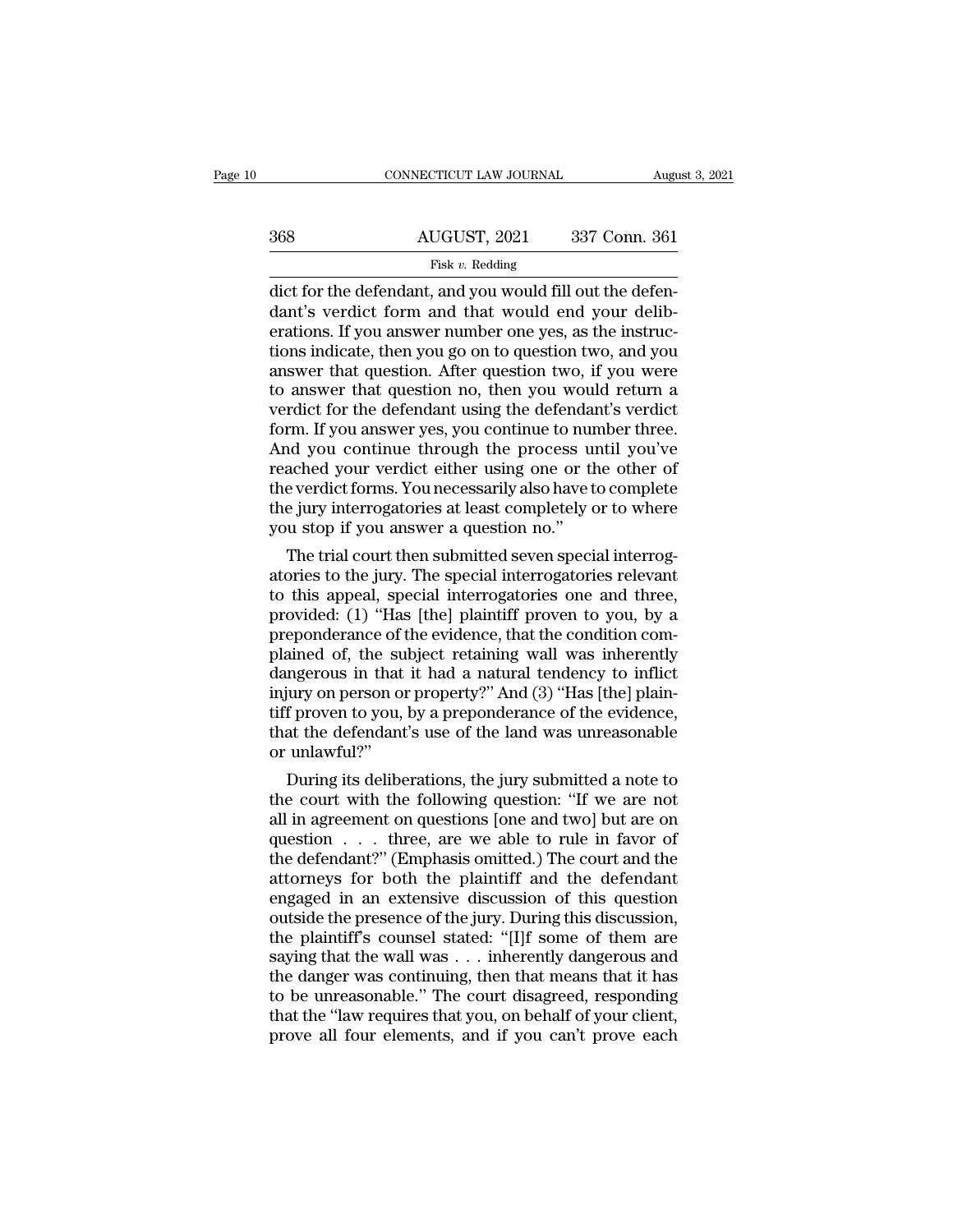| 2021           | CONNECTICUT LAW JOURNAL                                                                                            | Page 11 |
|----------------|--------------------------------------------------------------------------------------------------------------------|---------|
| 337 Conn. 361  | AUGUST, 2021                                                                                                       | 369     |
|                | Fisk $v$ . Redding                                                                                                 |         |
| our position." | element, then there's a defendant's verdict." The plain-<br>tiff's attorney responded by noting, "we don't abandon |         |
|                | The court ultimately responded to the jury's question                                                              |         |

The court ultimately responded to the jury's question<br>
The court ultimately responded to the jury's question<br>
The court ultimately responded to the jury's question<br>
The court ultimately responded to the jury's question<br>
f

Fisk v. Redding<br>
element, then there's a defendant's verdict." The plain-<br>
tiff's attorney responded by noting, "we don't abandon<br>
our position."<br>
The court ultimately responded to the jury's question<br>
as follows: "Ladies element, then there's a defendant's verdict." The plain-<br>tiff's attorney responded by noting, "we don't abandon<br>our position."<br>The court ultimately responded to the jury's question<br>as follows: "Ladies and gentlemen, I inst Element, then there's a defendant s verdict. The plantiff's attorney responded by noting, "we don't abandon<br>our position."<br>The court ultimately responded to the jury's question<br>as follows: "Ladies and gentlemen, I instruct In satisfied by noting, we don't abandon<br>our position."<br>The court ultimately responded to the jury's question<br>as follows: "Ladies and gentlemen, I instructed you on<br>the law, and you have my charge as a court exhibit.<br>And our position.<br>The court ultimately responded to the jury's question<br>as follows: "Ladies and gentlemen, I instructed you on<br>the law, and you have my charge as a court exhibit.<br>And the plaintiff has the burden of proof, as I The court ultimately responded to the jury's question<br>as follows: "Ladies and gentlemen, I instructed you on<br>the law, and you have my charge as a court exhibit.<br>And the plaintiff has the burden of proof, as I indicated<br>in as follows: "Ladies and gentlemen, I instructed you on<br>the law, and you have my charge as a court exhibit.<br>And the plaintiff has the burden of proof, as I indicated<br>in my charge, to prove essentially four elements of an<br>a the law, and you have my charge as a court exhibit.<br>And the plaintiff has the burden of proof, as I indicated<br>in my charge, to prove essentially four elements of an<br>absolute public nuisance  $\dots$ . If the jury can unani-<br>mo And the plaintiff has the burden of proof, as I indicated<br>in my charge, to prove essentially four elements of an<br>absolute public nuisance  $\dots$ . If the jury can unani-<br>mously  $\dots$  agree that the plaintiff has not proven on in my charge, to prove essentially four elements of an absolute public nuisance . . . . If the jury can unani-<br>mously . . . agree that the plaintiff has not proven one of those four elements and you can agree upon that,<br>a absolute public nuisance  $\dots$  . . . If the jury can unani-<br>mously  $\dots$  agree that the plaintiff has not proven one<br>of those four elements and you can agree upon that,<br>and in this case, if it's number three and you so indi mously  $\dots$  agree that the plaintiff has not proven one<br>of those four elements and you can agree upon that,<br>and in this case, if it's number three and you so indicate<br>on your jury verdict interrogatories and you check tha of those four elements and you can agree upon that,<br>and in this case, if it's number three and you so indicate<br>on your jury verdict interrogatories and you check that<br>unanimously in the negative, then you  $\dots$  can return<br> At the end of its deliberations, the jury returned a<br>relationships and you check that<br>animously in the negative, then you  $\dots$  can return<br>verdict in  $\dots$  favor of the defendant. But you must<br>unanimously agree that [the pl on your jury verdict interrogatories and you check that<br>unanimously in the negative, then you  $\dots$  can return<br>a verdict in  $\dots$  favor of the defendant. But you must<br>all unanimously agree that [the plaintiff] has not prove

a verdict in  $\ldots$  favor of the defendant. But you must<br>all unanimously agree that [the plaintiff] has not proven<br>one element of the cause of action."<br>At the end of its deliberations, the jury returned a<br>verdict in favor a vertuct  $\mathbf m$   $\cdot$   $\cdot$  and  $\mathbf v$  or the defendant. But you must<br>all unanimously agree that [the plaintiff] has not proven<br>one element of the cause of action."<br>At the end of its deliberations, the jury returned a<br>verd an unanificulary agree that [the piantifiii] has not proven<br>one element of the cause of action."<br>At the end of its deliberations, the jury returned a<br>verdict in favor of the defendant and provided answers<br>to three of the s At the end of its deliberations, the jury returned a<br>verdict in favor of the defendant and provided answers<br>to three of the seven special interrogatories. The jury<br>responded in the affirmative to special interrogatories<br>on At the end of its deliberations, the jury returned a<br>verdict in favor of the defendant and provided answers<br>to three of the seven special interrogatories. The jury<br>responded in the affirmative to special interrogatories<br>on verdict in favor of the defendant and provided answers<br>to three of the seven special interrogatories. The jury<br>responded in the affirmative to special interrogatories<br>one and two, finding that the retaining wall was inherto three of the seven special interrogatories. The jury<br>responded in the affirmative to special interrogatories<br>one and two, finding that the retaining wall was inher-<br>ently dangerous and that the danger was a continuing<br>o responded in the affirmative to special interrogatories<br>one and two, finding that the retaining wall was inher-<br>ently dangerous and that the danger was a continuing<br>one. In response to special interrogatory three, the jury one and two, finding that the r<br>ently dangerous and that the c<br>one. In response to special inte<br>answered in the negative, indi<br>not believe that the plaintiff had<br>ance of the evidence that the<br>land was unreasonable.<sup>4</sup><br>The Ly dangerous and that the danger was a community<br>e. In response to special interrogatory three, the jury<br>swered in the negative, indicating that the jury did<br>t believe that the plaintiff had proven by a preponder-<br>ce of th one. In response to special interrogatory time, the jury<br>answered in the negative, indicating that the jury did<br>not believe that the plaintiff had proven by a preponder-<br>ance of the evidence that the defendant's use of the

answered in the hegative, indicating that the jury dua<br>not believe that the plaintiff had proven by a preponder-<br>ance of the evidence that the defendant's use of the<br>land was unreasonable.<sup>4</sup><br>The plaintiff filed a timely m From the evidence that the defendant's use of the<br>land was unreasonable.<sup>4</sup><br>The plaintiff filed a timely motion to set aside the<br>verdict, claiming, inter alia, that the jury's answer to<br>the first special interrogatory, whi ance of the evidence that the defendant's use of the<br>land was unreasonable.<sup>4</sup><br>The plaintiff filed a timely motion to set aside the<br>verdict, claiming, inter alia, that the jury's answer to<br>the first special interrogatory, rand was unreasonable.<br>The plaintiff filed a timely motion to set aside the<br>verdict, claiming, inter alia, that the jury's answer to<br>the first special interrogatory, which found that the<br>condition of an unfenced retaining The plaintiff filed a timely motion to set aside the verdict, claiming, inter alia, that the jury's answer to the first special interrogatory, which found that the condition of an unfenced retaining wall was inherently dan condition of an unfenced retaining wall was inherently dangerous, was fatally inconsistent with the jury's answer to the third special interrogatory, which found that the defendant's use of the land was reasonable.<br> **The j**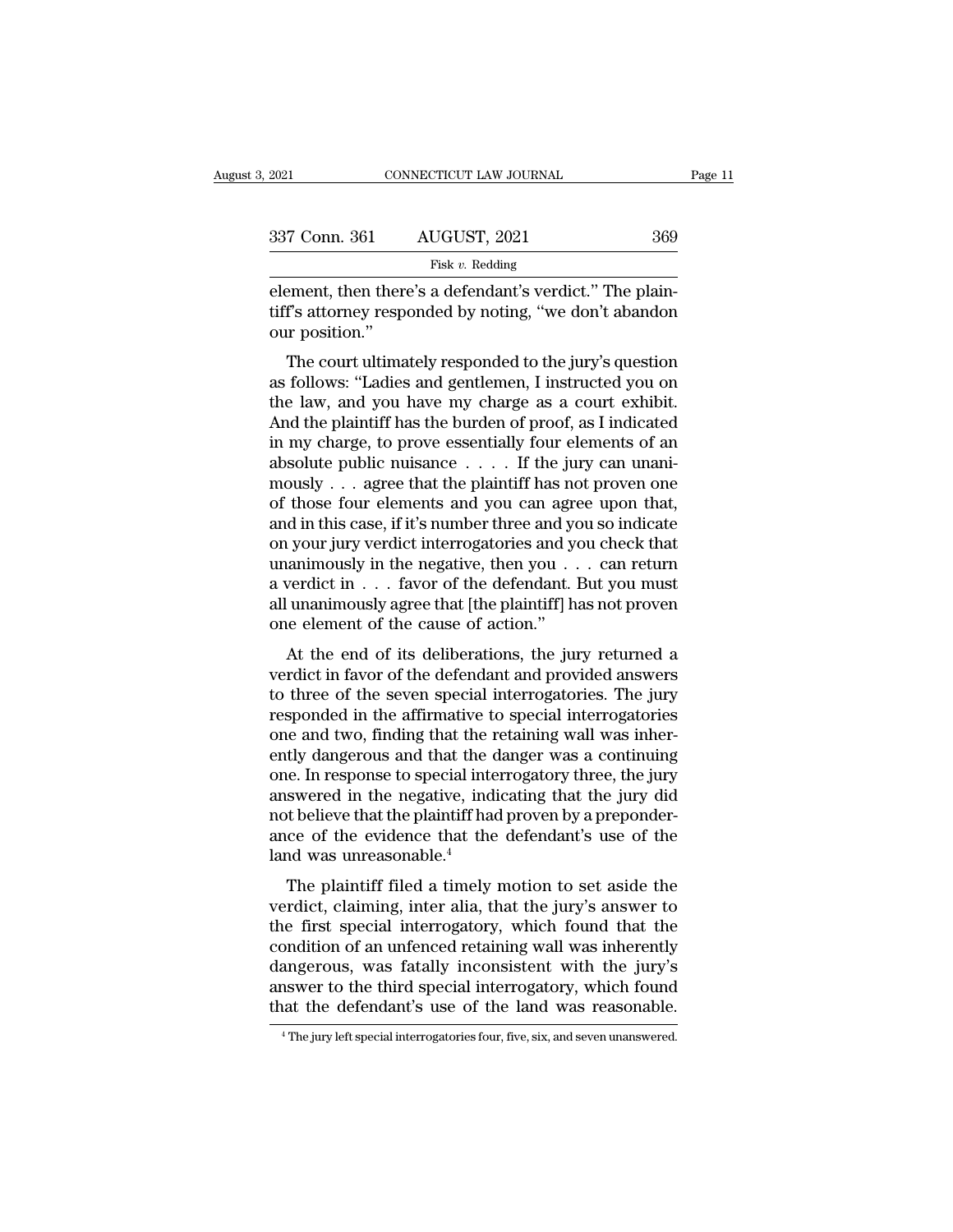|     | CONNECTICUT LAW JOURNAL                                                                                                                                               | August 3, 2021 |
|-----|-----------------------------------------------------------------------------------------------------------------------------------------------------------------------|----------------|
|     |                                                                                                                                                                       |                |
| 370 | AUGUST, 2021                                                                                                                                                          | 337 Conn. 361  |
|     | Fisk $v$ . Redding                                                                                                                                                    |                |
|     | The court subsequently issued a written memorandum<br>of decision in which it denied the motion, concluding<br>that "the jury's responses to the interrogatories were |                |

 $\begin{array}{ll}\n & \text{AUGUST, 2021} & \text{337 Conn. 361}\n \hline\n & \text{Fisk } v. \text{ Redding}\n \end{array}$ The court subsequently issued a written memorandum<br>
of decision in which it denied the motion, concluding<br>
that "the jury's responses to the interrogatories  $\begin{array}{r} \text{370} \text{AUGUST, 2021} \text{337 Conn. } 361 \text{ } \\ \text{First } v. \text{ Redding} \end{array}$ <br>
The court subsequently issued a written memorandum of decision in which it denied the motion, concluding that "the jury's responses to the interrogatories  $\frac{\text{AUGUST, 2021}}{\text{Fisk } v. \text{ Redding}}$ <br>The court subsequently issued a written memorandum<br>of decision in which it denied the motion, concluding<br>that "the jury's responses to the interrogatories were<br>not inconsistent because ther Fisk v. Redding<br>
Fisk v. Redding<br>
The court subsequently issued a written memorandum<br>
of decision in which it denied the motion, concluding<br>
that "the jury's responses to the interrogatories were<br>
not inconsistent because Fisk v. Redding<br>The court subsequently issued a written memorandum<br>of decision in which it denied the motion, concluding<br>that "the jury's responses to the interrogatories were<br>not inconsistent because there was evidence t The court subsequently issued a written memorandum<br>of decision in which it denied the motion, concluding<br>that "the jury's responses to the interrogatories were<br>not inconsistent because there was evidence that allowed<br>the j of decision in which it denied the motion, concentrat "the jury's responses to the interrogatories<br>not inconsistent because there was evidence that a<br>the jury to determine that, although the wall was<br>sonably dangerous, it at the jury s responses to the interrogatories were<br>t inconsistent because there was evidence that allowed<br>e jury to determine that, although the wall was unrea-<br>nably dangerous, it was not an unreasonable use of<br>e land." flot inconsistent because there was evidence that ahowed<br>the jury to determine that, although the wall was unrea-<br>sonably dangerous, it was not an unreasonable use of<br>the land." The trial court rendered judgment for the de

the jury to determine that, anthough the wan was unrea-<br>sonably dangerous, it was not an unreasonable use of<br>the land." The trial court rendered judgment for the defen-<br>dant in accordance with the jury's verdict.<br>The plai sonably dangerous, it was not all differentiation the defendant in accordance with the jury's verdict.<br>The plaintiff thereafter appealed from that judgment<br>to the Appellate Court. See *Fisk* v. *Redding*, supra, 190<br>Conn. the land. The trial court rendered judgment for the defendant in accordance with the jury's verdict.<br>The plaintiff thereafter appealed from that judgment<br>to the Appellate Court. See *Fisk v. Redding*, supra, 190<br>Conn. App The plaintiff thereafter appealed from that judgment<br>to the Appellate Court. See *Fisk v. Redding*, supra, 190<br>Conn. App. 102. In that appeal, the plaintiff argued,<br>inter alia,<sup>5</sup> that the trial court had improperly denie The plaintiff thereafter appealed from that judgment<br>to the Appellate Court. See *Fisk v. Redding*, supra, 190<br>Conn. App. 102. In that appeal, the plaintiff argued,<br>inter alia,<sup>5</sup> that the trial court had improperly denie to the Appellate Court. See *Fisk v. Redding*, supra, 190<br>Conn. App. 102. In that appeal, the plaintiff argued,<br>inter alia,<sup>5</sup> that the trial court had improperly denied<br>his motion to set aside the verdict because the jur Conn. App. 102. In that appeal, the plaintiff argued,<br>inter alia,<sup>5</sup> that the trial court had improperly denied<br>his motion to set aside the verdict because the jury's<br>responses to the first and third special interrogatori inter alia,<sup>5</sup> that the trial court had improperly denied<br>his motion to set aside the verdict because the jury's<br>responses to the first and third special interrogatories<br>were fatally inconsistent and could not be harmoniz his motion to set aside the<br>responses to the first and t<br>were fatally inconsistent are<br>Id., 103. In a split decision,<br>with the plaintiff and rever<br>in favor of the defendant a<br>new trial. Id., 111–13.<br>In its decision, the Ap sponses to the first and thrid special interrogatories<br>
iere fatally inconsistent and could not be harmonized.<br>
., 103. In a split decision, the Appellate Court agreed<br>
th the plaintiff and reversed the judgment rendered<br> Were latally inconsistent and could not be harmonized.<br>
Id., 103. In a split decision, the Appellate Court agreed<br>
with the plaintiff and reversed the judgment rendered<br>
in favor of the defendant and remanded the case for

that, 105. In a split decision, the Appenate Court agreed<br>with the plaintiff and reversed the judgment rendered<br>in favor of the defendant and remanded the case for a<br>new trial. Id., 111–13.<br>In its decision, the Appellate C with the plaintiff and reversed the judgment rendered<br>in favor of the defendant and remanded the case for a<br>new trial. Id., 111–13.<br>In its decision, the Appellate Court concluded that,<br>"as a matter of law, the jury could n In favor of the defendant and remanded the case for a<br>new trial. Id., 111–13.<br>In its decision, the Appellate Court concluded that,<br>"as a matter of law, the jury could not have determined<br>that the retaining wall without a f new trial. Id., 111–13.<br>
In its decision, the Appellate Court concluded that,<br>
"as a matter of law, the jury could not have determined<br>
that the retaining wall without a fence was both inher-<br>
ently dangerous and not an un In its decision, the Appellate Court concluded that,<br>"as a matter of law, the jury could not have determined<br>that the retaining wall without a fence was both inher-<br>ently dangerous and not an unreasonable use of the<br>land. " as a matter of law, the jury could not have determined<br>that the retaining wall without a fence was both inher-<br>ently dangerous and not an unreasonable use of the<br>land." Id., 111. The Appellate Court focused much of<br>its that the retaining wall without a fence was<br>ently dangerous and not an unreasonable<br>land." Id., 111. The Appellate Court focuse<br>its reasoning on the third element and stat<br>proper focus of the unreasonable use prong<br>lute pu In determining whether a juror could have reasonably<br>approximate that the oper focus of the unreasonable use prong of an abso-<br>te public nuisance claim is the alleged inherently dan-<br>rous condition at issue. Id.,  $110-11$ rand. Ta., 111. The Appenate Court Tocused much of<br>its reasoning on the third element and stated that the<br>proper focus of the unreasonable use prong of an abso-<br>lute public nuisance claim is the alleged inherently dan-<br>ger

its reasoning on the third element and stated that the<br>proper focus of the unreasonable use prong of an abso-<br>lute public nuisance claim is the alleged inherently dan-<br>gerous condition at issue. Id., 110–11.<br>In determining proper focus of the unreasonable use prong of an absolute public nuisance claim is the alleged inherently dangerous condition at issue. Id., 110–11.<br>In determining whether a juror could have reasonably found that the "cond Id. In determining whether a juror could have reasonably<br>found that the "condition at issue" did not constitute<br>an unreasonable use of the land, the Appellate Court<br>focused on the utility of the fenceless retaining wall.<br>I found that the "condition at issue" did not constitute<br>an unreasonable use of the land, the Appellate Court<br>focused on the utility of the fenceless retaining wall.<br>Id. Concluding that the fenceless retaining wall was<br> $\frac{$ 

an unreasonable use of the land, the Appellate Court focused on the utility of the fenceless retaining wall was Id. Concluding that the fenceless retaining wall was  $\frac{1}{100}$  The plaintiff also appealed the trial court's Id. Concluding that the fenceless retaining wall was<br>  $\frac{1}{100}$  The plaintiff also appealed the trial court's exclusion of evidence of<br>
remedial measures taken by the defendant following his injury. Fisk v.<br>
Redding, su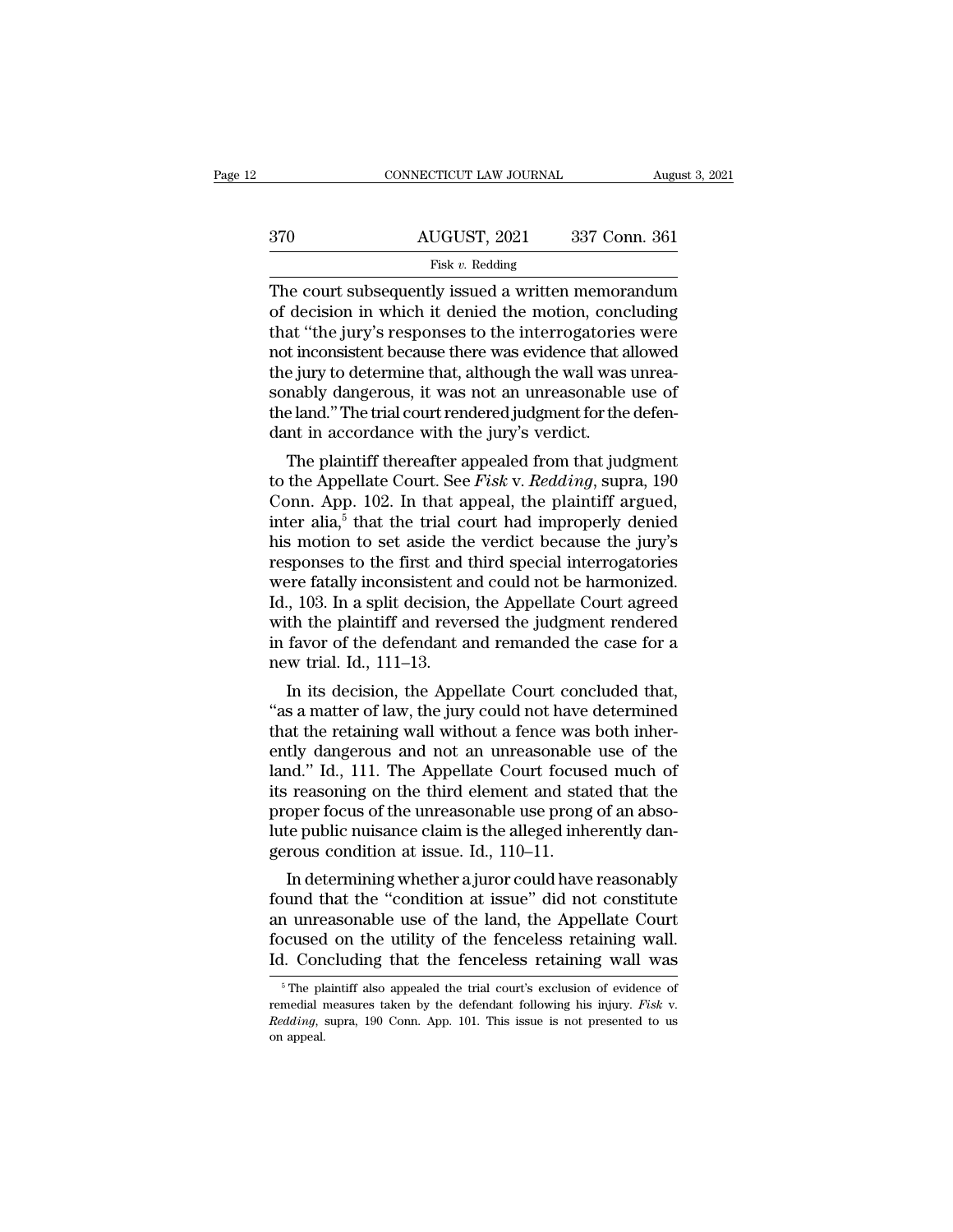| 2021          | CONNECTICUT LAW JOURNAL | Page 13 |  |
|---------------|-------------------------|---------|--|
| 337 Conn. 361 | AUGUST, 2021            | 371     |  |
|               | Fisk $v$ . Redding      |         |  |

 $\begin{array}{ccc}\n 2021 & \text{CONPECTICUT LAW JOURNAL} & \text{Page}\ \n 337 & \text{Conn. } 361 & \text{AUGUST, } 2021 & 371 \\
 \hline\n & \text{Fisk } v. \text{ Redding} & \text{both inherently dangerous and lacked any social utility}, \n the Appellate Court stated that the retaining wall constitute an unmeasurable, use of the land, see a matter of the model.} \n$ 337 Conn. 361 AUGUST, 2021 371<br>
Fisk v. Redding<br>
both inherently dangerous and lacked any social utility,<br>
the Appellate Court stated that the retaining wall consti-<br>
tuted an unreasonable use of the land as a matter of<br> 337 Conn. 361 AUGUST, 2021 371<br>
Fisk v. Redding<br>
both inherently dangerous and lacked any social utility,<br>
the Appellate Court stated that the retaining wall constituted an unreasonable use of the land as a matter of<br>
law 337 Conn. 361 AUGUST, 2021 371<br>
Fisk v. Redding<br>
both inherently dangerous and lacked any social utility,<br>
the Appellate Court stated that the retaining wall constituted an unreasonable use of the land as a matter of<br>
law Fisk v. Redding<br>both inherently dangerous and lacked any social utility,<br>the Appellate Court stated that the retaining wall consti-<br>tuted an unreasonable use of the land as a matter of<br>law. Id. The Appellate Court summari First *v*. Redding<br>both inherently dangerous and lacked any social utility,<br>the Appellate Court stated that the retaining wall consti-<br>tuted an unreasonable use of the land as a matter of<br>law. Id. The Appellate Court summ both inherently dangerous and lacked any social utility,<br>the Appellate Court stated that the retaining wall consti-<br>tuted an unreasonable use of the land as a matter of<br>law. Id. The Appellate Court summarized its conclusio the Appellate Court stated that the retaining wall constituted an unreasonable use of the land as a matter of<br>law. Id. The Appellate Court summarized its conclusion<br>as follows: "[T]here is no scenario under which the jury<br> tuted an unreasonable use of the land as a matter of<br>law. Id. The Appellate Court summarized its conclusion<br>as follows: "[T]here is no scenario under which the jury<br>reasonably could have determined, after concluding<br>that t law. Id. The Appellate Court summarized its conclusion<br>as follows: "[T]here is no scenario under which the jury<br>reasonably could have determined, after concluding<br>that the retaining wall without a fence was inherently<br>dang as follows: "[T]here is no scenario under which the jury<br>reasonably could have determined, after concluding<br>that the retaining wall without a fence was inherently<br>dangerous, that the fact that the retaining wall lacked<br>a f reasonably could have determined, after concluding<br>that the retaining wall without a fence was inherently<br>dangerous, that the fact that the retaining wall lacked<br>a fence served any utility to either [the town] or the com-<br> that the retaining w<br>dangerous, that the<br>a fence served any u<br>munity, or that a we<br>could make the use<br>is inherently dange<br>able." Id., 111.<br>Writing separate Figures are served any utility to either [the town] or the commity, or that a weighing of all relevant circumstances<br>wild make the use of the land for an unfenced wall that<br>inherently dangerous and lacks any utility, reaso munity, or that a weighing of all relevant circumstances<br>could make the use of the land for an unfenced wall that<br>is inherently dangerous and lacks any utility, reason-<br>able." Id., 111.<br>Writing separately, Judge Elgo disag

could make the use of the land for an unfenced wall that<br>is inherently dangerous and lacks any utility, reason-<br>able." Id., 111.<br>Writing separately, Judge Elgo disagreed with the<br>majority's conclusion that the trial court is inherently dangerous and lacks any utility, reasonable." Id., 111.<br>Writing separately, Judge Elgo disagreed with the<br>majority's conclusion that the trial court had abused<br>its discretion, explaining that, in her view, th able." Id., 111.<br>Writing separately, Judge Elgo disagreed with the<br>majority's conclusion that the trial court had abused<br>its discretion, explaining that, in her view, the jury's<br>answers to the first and third interrogatori Writing separately, Judge Elgo disagreed with the<br>majority's conclusion that the trial court had abused<br>its discretion, explaining that, in her view, the jury's<br>answers to the first and third interrogatories were not<br>incon Writing separately, Judge Elgo disagreed with the<br>majority's conclusion that the trial court had abused<br>its discretion, explaining that, in her view, the jury's<br>answers to the first and third interrogatories were not<br>incon majority's conclusion that the trial court had abused<br>its discretion, explaining that, in her view, the jury's<br>answers to the first and third interrogatories were not<br>inconsistent and could be harmonized in accordance<br>wit its discretion, explaining that, in her view, the jury's<br>answers to the first and third interrogatories were not<br>inconsistent and could be harmonized in accordance<br>with this court's established public nuisance jurispru-<br>d answers to the first and third interrogatories were not<br>inconsistent and could be harmonized in accordance<br>with this court's established public nuisance jurispru-<br>dence. See id., 114–15 (*Elgo*, *J*., concurring and disse inconsistent and could be harmonized in accordance<br>with this court's established public nuisance jurispru-<br>dence. See id., 114–15 (*Elgo*, *J*., concurring and dissent-<br>ing). According to Judge Elgo, the majority erred in with this court's established public nuisance jurispru-<br>dence. See id., 114–15 (*Elgo*, *J*., concurring and dissent-<br>ing). According to Judge Elgo, the majority erred in focus-<br>ing merely on "the inherent nature of the c dence. See id., 114–15 (*Elgo*, *J*., concurring and dissenting). According to Judge Elgo, the majority erred in focusing merely on "the inherent nature of the condition" itself when determining whether the defendant's use ing). According to Judge Elgo, the majority erred in focus-<br>ing merely on "the inherent nature of the condition"<br>itself when determining whether the defendant's use of<br>the land was reasonable. (Emphasis omitted.) Id., 118. ing merely on "the inherent nature of the condition"<br>itself when determining whether the defendant's use of<br>the land was reasonable. (Emphasis omitted.) Id., 118.<br>Judge Elgo concluded that the trial court's charge to the<br>j itself when determining whether the defendant's use of<br>the land was reasonable. (Emphasis omitted.) Id., 118.<br>Judge Elgo concluded that the trial court's charge to the<br>jury regarding the third element of an absolute public the land was reasonable. (Emphasis omitted.) Id., 118.<br>Judge Elgo concluded that the trial court's charge to the<br>jury regarding the third element of an absolute public<br>nuisance claim properly reflected this court's jurispr Judge Elgo concluded that the trial court's charge to the<br>jury regarding the third element of an absolute public<br>nuisance claim properly reflected this court's jurispru-<br>dence and correctly instructed the jury to "consider jury regarding the third element of an absolute public<br>nuisance claim properly reflected this court's jurispru-<br>dence and correctly instructed the jury to "consider<br>whether the use of the land on which the retaining wall<br>w nuisance claim properly reflected this court's jurispru-<br>dence and correctly instructed the jury to "consider<br>whether the use of the land on which the retaining wall<br>was erected was unreasonable in light of the sur-<br>roundi dence and correctly instructed the jury to "consider<br>whether the use of the land on which the retaining wall<br>was erected was unreasonable in light of the sur-<br>rounding circumstances." Id., 115–16. According to<br>Judge Elgo, whether the use of the land on which the retaining wall<br>was erected was unreasonable in light of the sur-<br>rounding circumstances." Id., 115–16. According to<br>Judge Elgo, evidence presented at trial regarding the<br>circumstanc was erected was unreasonable in light of the sur-<br>rounding circumstances." Id., 115–16. According to<br>Judge Elgo, evidence presented at trial regarding the<br>circumstances surrounding the retaining wall provided<br>the jury with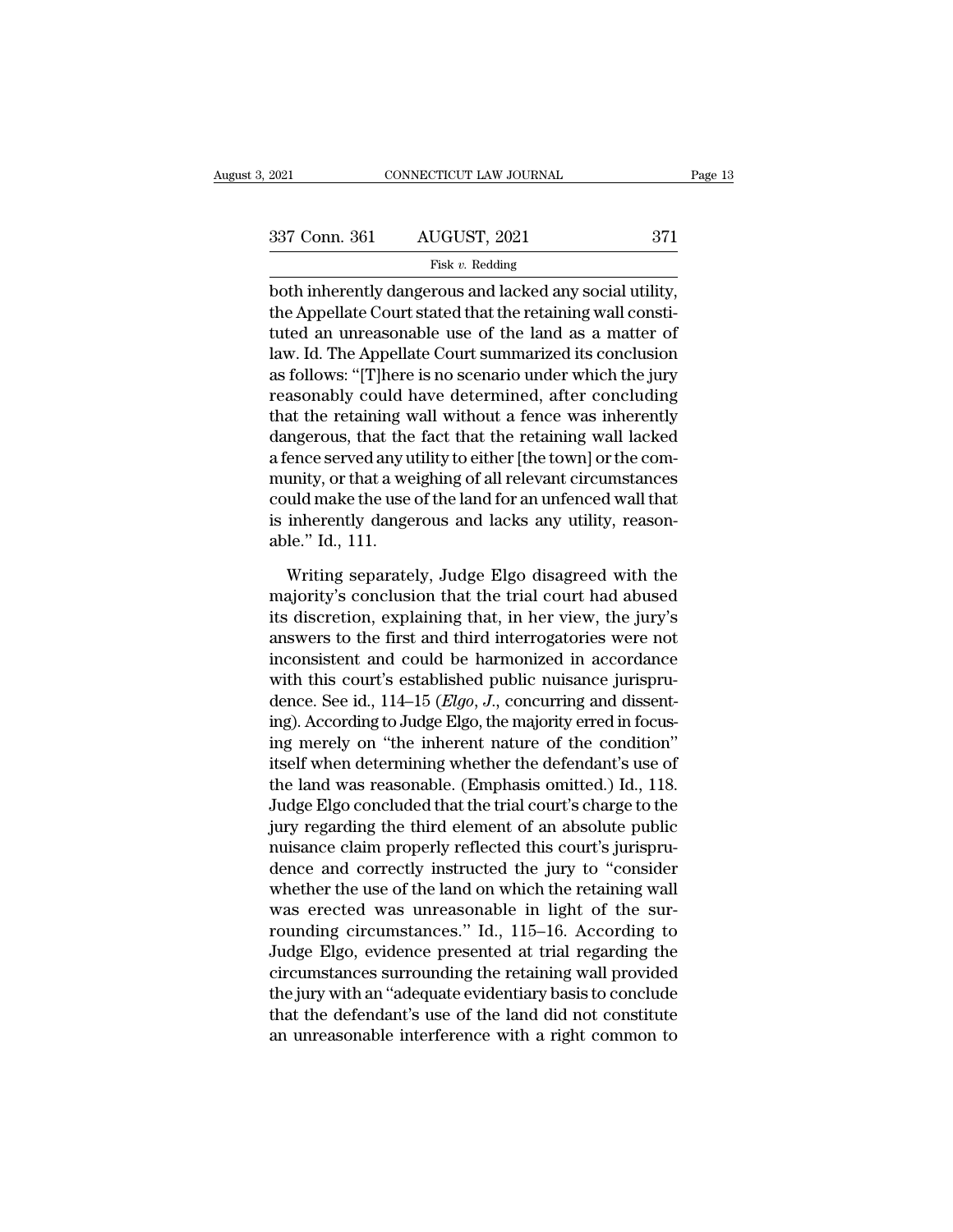|                      | CONNECTICUT LAW JOURNAL                                                                                                                                                    | August 3, 2021 |
|----------------------|----------------------------------------------------------------------------------------------------------------------------------------------------------------------------|----------------|
|                      |                                                                                                                                                                            |                |
| 372                  | AUGUST, 2021                                                                                                                                                               | 337 Conn. 361  |
|                      | Fisk $v$ . Redding                                                                                                                                                         |                |
| appeal followed. $6$ | the general public " Id., 122. This certified                                                                                                                              |                |
|                      | In the present appeal, the defendant argues that the<br>Appellate Court incorrectly concluded that the trial<br>court abused its discretion when it depied the plaintiff's |                |

 $\frac{\text{AUGUST, 2021}}{\text{Fisk } v. \text{ Redding}}$ <br>
the general public . . . . " Id., 122. This certified<br>
appeal followed.<sup>6</sup><br>
In the present appeal, the defendant argues that the<br>
Appellate Court incorrectly concluded that the trial<br>
cour Fisk v. Redding<br>the general public . . . . ." Id., 122. This certified<br>appeal followed.<sup>6</sup><br>In the present appeal, the defendant argues that the<br>Appellate Court incorrectly concluded that the trial<br>court abused its discret the general public  $\ldots$  ." Id., 122. This certified appeal followed.<sup>6</sup><br>In the present appeal, the defendant argues that the Appellate Court incorrectly concluded that the trial<br>court abused its discretion when it denied the general public  $\ldots$  and  $\ldots$  and  $\ldots$  and  $\ldots$  and  $\ldots$  appeal followed.<sup>6</sup><br>In the present appeal, the defendant argues that the Appellate Court incorrectly concluded that the trial<br>court abused its discretion wh appear followed."<br>
In the present appeal, the defendant argues that the<br>
Appellate Court incorrectly concluded that the trial<br>
court abused its discretion when it denied the plaintiff's<br>
motion to set aside the verdict. Sp In the present appeal, the defendant argues that the<br>Appellate Court incorrectly concluded that the trial<br>court abused its discretion when it denied the plaintiff's<br>motion to set aside the verdict. Specifically, the defen-Appellate Court incorrectly concluded that the trial<br>court abused its discretion when it denied the plaintiff's<br>motion to set aside the verdict. Specifically, the defen-<br>dant argues that the Appellate Court made two errors court abused its discretion when it denied the plaintiff's<br>motion to set aside the verdict. Specifically, the defen-<br>dant argues that the Appellate Court made two errors<br>in concluding that the interrogatories were fatally<br> motion to set aside the verdict. Specifically, the defendant argues that the Appellate Court made two errors<br>in concluding that the interrogatories were fatally<br>inconsistent and could not be harmonized. First, the<br>defendan dant argues that the Appellate Court made two errors<br>in concluding that the interrogatories were fatally<br>inconsistent and could not be harmonized. First, the<br>defendant contends that the Appellate Court incorrectly<br>focused in concluding that the interrogatories were fatally<br>inconsistent and could not be harmonized. First, the<br>defendant contends that the Appellate Court incorrectly<br>focused exclusively on the absence of a fence when<br>analyzing inconsistent and could not be harmonized. First, the<br>defendant contends that the Appellate Court incorrectly<br>focused exclusively on the absence of a fence when<br>analyzing the reasonableness of the defendant's use of<br>the lan defendant contends that the Appellate Court incorrectly<br>focused exclusively on the absence of a fence when<br>analyzing the reasonableness of the defendant's use of<br>the land. Second, the defendant argues that, on the basis<br>of focused exclusively on the absence of a fence when<br>analyzing the reasonableness of the defendant's use of<br>the land. Second, the defendant argues that, on the basis<br>of the evidence presented at trial, the jury reasonably<br>co circumstances. E land. Second, the defendant argues that, on the basis<br>the evidence presented at trial, the jury reasonably<br>uld have concluded that the retaining wall in question<br>as inherently dangerous but did not constitute an<br>reasonab or the evidence presented at trial, the jury reasonably<br>could have concluded that the retaining wall in question<br>was inherently dangerous but did not constitute an<br>unreasonable use of the land in light of the surrounding<br>c

could nave concluded that the retaining wall in question<br>was inherently dangerous but did not constitute an<br>unreasonable use of the land in light of the surrounding<br>circumstances.<br>In response, the plaintiff claims that the was inherently dangerous but did not constitute an<br>unreasonable use of the land in light of the surrounding<br>circumstances.<br>In response, the plaintiff claims that the Appellate<br>Court correctly determined that the interrogat unreasonable use of the land in light of the surrounding<br>circumstances.<br>In response, the plaintiff claims that the Appellate<br>Court correctly determined that the interrogatories in<br>question were fatally inconsistent and tha circumstances.<br>
In response, the plaintiff claims that the Appellate<br>
Court correctly determined that the interrogatories in<br>
question were fatally inconsistent and that, as a result,<br>
the trial court abused its discretion In response, the plaintiff claims that the Appellate<br>Court correctly determined that the interrogatories in<br>question were fatally inconsistent and that, as a result,<br>the trial court abused its discretion by denying his mot Court correctly determined that the interrogatories in question were fatally inconsistent and that, as a result, the trial court abused its discretion by denying his motion to set aside the jury's verdict. The plaintiff ar question were fatally inconsistent and that, as a result,<br>the trial court abused its discretion by denying his motion<br>to set aside the jury's verdict. The plaintiff argues, inter<br>alia, that the Appellate Court correctly in the trial court abused its discretion by denying his motif to set aside the jury's verdict. The plaintiff argues, in alia, that the Appellate Court correctly interpreted to court's public nuisance jurisprudence by focusing set aside the jury's verdict. The plaintiff argues, inter<br>a, that the Appellate Court correctly interpreted this<br>urt's public nuisance jurisprudence by focusing on<br>e "condition at issue" when considering the reason-<br>leness ana, that the Appellate Court correctly interpreted this<br>court's public nuisance jurisprudence by focusing on<br>the "condition at issue" when considering the reason-<br>ableness of the defendant's use of the land. (Emphasis<br>omi

mitted; internal quotation marks omitted.)<br>We begin by noting the standard of review and the<br>eneral principles of law applicable to the defendant's<br><sup>6</sup>This court granted the defendant's petition for certification to appeal

Imitted; internal quotation marks omitted.)<br>We begin by noting the standard of review and the<br>general principles of law applicable to the defendant's<br><sup>6</sup> This court granted the defendant's petition for certification to app We begin by noting the standard of review and the general principles of law applicable to the defendant's  $\frac{1}{100}$   $\frac{1}{100}$   $\frac{1}{100}$   $\frac{1}{100}$   $\frac{1}{100}$  for certification to appeal, limited to the following q The first special principles of law applicable to the defendant's<br>
<sup>6</sup> This court granted the defendant's petition for certification to appeal,<br>
limited to the following question: "Did the Appellate Court correctly deter-<br> general principles of law applicable to the defendant is<br>
<sup>6</sup> This court granted the defendant's petition for certification to appeal,<br>
limited to the following question: "Did the Appellate Court correctly deter-<br>
mine tha <sup>6</sup> This court granted the defendant's petition for certification to appeal, limited to the following question: "Did the Appellate Court correctly determine that the jury's verdict should be set aside because the jury's r limited to the following question: "Did the Appellate Court correctly deter-<br>mine that the jury's verdict should be set aside because the jury's response<br>to the first special interrogatory, that the condition of an unfence to the first special interrogatory, that the condition of an unfenced retaining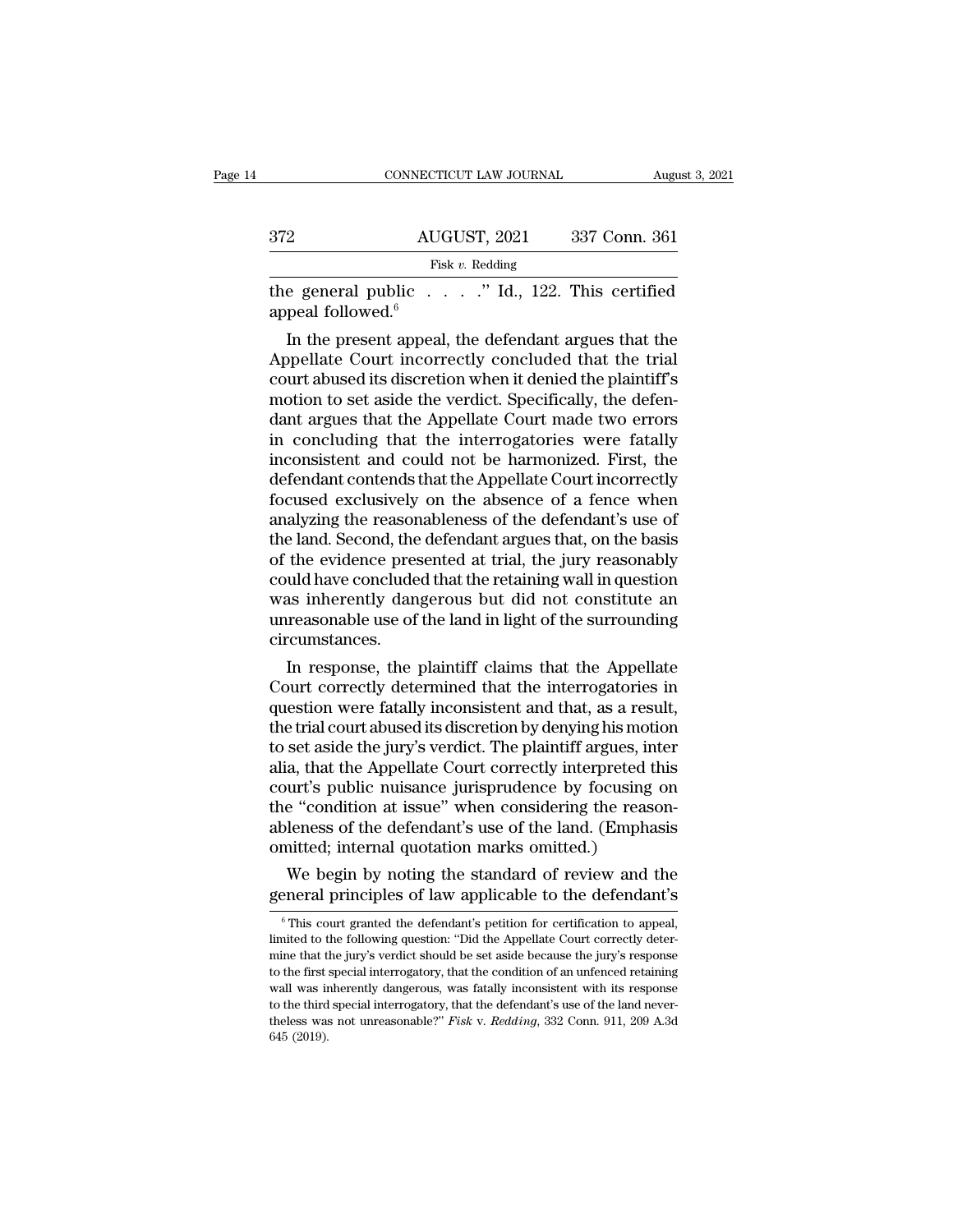### Fisk *v.* Redding

connectricut LAW JOURNAL Page 15<br>
2021 Conn. 361 AUGUST, 2021 373<br>
Fisk v. Redding<br>
Claim. "The proper appellate standard of review when<br>
considering the action of a trial court in granting or<br>
donuing a motion to set spi 337 Conn. 361 AUGUST, 2021 373<br>
Fisk v. Redding<br>
claim. "The proper appellate standard of review when<br>
considering the action of a trial court in granting or<br>
denying a motion to set aside a verdict is the abuse of<br>
discre 337 Conn. 361 AUGUST, 2021 373<br>
Fisk v. Redding<br>
claim. "The proper appellate standard of review when<br>
considering the action of a trial court in granting or<br>
denying a motion to set aside a verdict is the abuse of<br>
discr 337 Conn. 361 AUGUST, 2021 373<br>
Fisk v. Redding<br>
claim. "The proper appellate standard of review when<br>
considering the action of a trial court in granting or<br>
denying a motion to set aside a verdict is the abuse of<br>
discr Fisk v. Redding<br>
Fisk v. Redding<br>
claim. "The proper appellate standard of review when<br>
considering the action of a trial court in granting or<br>
denying a motion to set aside a verdict is the abuse of<br>
discretion standard. Fisk v. Redding<br>claim. "The proper appellate standard of review when<br>considering the action of a trial court in granting or<br>denying a motion to set aside a verdict is the abuse of<br>discretion standard.... In determining wh claim. "The proper appellate standard of review when<br>considering the action of a trial court in granting or<br>denying a motion to set aside a verdict is the abuse of<br>discretion standard. . . . In determining whether there<br>h considering the action of a trial court in granting or<br>denying a motion to set aside a verdict is the abuse of<br>discretion standard.... In determining whether there<br>has been an abuse of discretion, every reasonable pre-<br>su denying a motion to set aside a verdict is the abuse of<br>discretion standard.... In determining whether there<br>has been an abuse of discretion, every reasonable pre-<br>sumption should be given in favor of the correctness<br>of t discretion standard. . . . In determining whether there<br>has been an abuse of discretion, every reasonable pre-<br>sumption should be given in favor of the correctness<br>of the court's ruling. . . . Reversal is required only<br>[w has been an abuse of discretion, every reasonable pre-<br>sumption should be given in favor of the correctness<br>of the court's ruling.... Reversal is required only<br>[when] an abuse of discretion is manifest or [when]<br>injustice sumption should be given in favor of the correctness<br>of the court's ruling. . . . Reversal is required only<br>[when] an abuse of discretion is manifest or [when]<br>injustice appears to have been done. . . . [T]he role<br>of the of the court's ruling. . . . Reversal is required only<br>[when] an abuse of discretion is manifest or [when]<br>injustice appears to have been done. . . . [T]he role<br>of the trial court on a motion to set aside the jury's<br>verdi [when] an abuse of discretion is manifest or [when]<br>injustice appears to have been done. . . . . [T]he role<br>of the trial court on a motion to set aside the jury's<br>verdict is not to sit as [an added] juror . . . but, rathe injustice appears to have been done. . . . [T]he role<br>of the trial court on a motion to set aside the jury's<br>verdict is not to sit as [an added] juror . . . but, rather,<br>to decide whether, viewing the evidence in the ligh of the trial court on a motion to set aside the jury's<br>verdict is not to sit as [an added] juror . . . but, rather,<br>to decide whether, viewing the evidence in the light<br>most favorable to the prevailing party, the jury coul verdict is not to sit as [an added] juror . . . but, rather,<br>to decide whether, viewing the evidence in the light<br>most favorable to the prevailing party, the jury could<br>reasonably have reached the verdict that it did." (Ci to decide whether, viewing the evidence in the light<br>most favorable to the prevailing party, the jury could<br>reasonably have reached the verdict that it did." (Cita-<br>tion omitted; internal quotation marks omitted.) *Hall*<br>v most favorable to the prevailing party, the jury could<br>reasonably have reached the verdict that it did." (Cita-<br>tion omitted; internal quotation marks omitted.) Hall<br>v. Bergman, 296 Conn. 169, 179, 994 A.2d 666 (2010);<br>see reasonably have reached the verdict that it did." (Citation omitted; internal quotation marks omitted.) *Hall* v. *Bergman*, 296 Conn. 169, 179, 994 A.2d 666 (2010); see also *Rawls v. Progressive Northern Ins. Co.*, 310 tion omitted; internal quotation marks omitted.) Hall<br>v. Bergman, 296 Conn. 169, 179, 994 A.2d 666 (2010);<br>see also Rawls v. Progressive Northern Ins. Co., 310<br>Conn. 768, 776, 83 A.3d 576 (2014) (noting that trial<br>court, v. *Bergman*, 296 Conn. 169, 179, 994 A.2d 666 (2010);<br>see also *Rawls v. Progressive Northern Ins. Co.*, 310<br>Conn. 768, 776, 83 A.3d 576 (2014) (noting that trial<br>court, in ruling on motion to set aside verdict, exercise see also *Rawls v. Progressive Northern Ins. Co.*, 310<br>Conn. 768, 776, 83 A.3d 576 (2014) (noting that trial<br>court, in ruling on motion to set aside verdict, exercises<br>"broad legal discretion . . . that, in the absence of<br> Conn. 768, 776, 83 A.3d 576 (2014) (noting that trial court, in ruling on motion to set aside verdict, exercises "broad legal discretion  $\ldots$  that, in the absence of clear abuse, we shall not disturb" (internal quotation court, in ruling on motion to set aside verdict, exercises<br>
"broad legal discretion  $\ldots$  that, in the absence of<br>
clear abuse, we shall not disturb" (internal quotation<br>
marks omitted)).<sup>7</sup> When presented with a claim th "broad legal discretion  $\ldots$  that, in the absence of clear abuse, we shall not disturb" (internal quotation marks omitted)).<sup>7</sup> When presented with a claim that a jury's response to a set of interrogatories is internally clear abuse, we shall not disturb" (internal quotation marks omitted)).<sup>7</sup> When presented with a claim that a jury's response to a set of interrogatories is internally inconsistent, "the court has the duty to attempt to ha marks omitted)).<sup>7</sup> When pr<br>jury's response to a set of<br>inconsistent, "the court has<br>monize the answers" while {<br>favorable construction in s<br>is reasonable." *Norrie* v. *H*<br>525 A.2d 1332 (1987).<br>This case involves a cla ry s response to a set of interrogatories is internatiy<br>consistent, "the court has the duty to attempt to har-<br>onize the answers" while giving the evidence "the most<br>vorable construction in support of the verdict which<br>rea meonsistent, the court has the duty to attempt to harmonize the answers" while giving the evidence "the most<br>favorable construction in support of the verdict which<br>is reasonable." *Norrie v. Heil Co.*, 203 Conn. 594, 606,<br>

monize the answers while giving the evidence the most<br>favorable construction in support of the verdict which<br>is reasonable." *Norrie* v. *Heil Co.*, 203 Conn. 594, 606,<br>525 A.2d 1332 (1987).<br>This case involves a claim of ravorable construction in support of the vertict which<br>is reasonable." *Norrie* v. *Heil Co.*, 203 Conn. 594, 606,<br>525 A.2d 1332 (1987).<br>This case involves a claim of absolute public nui-<br>sance. "Public nuisance law is con Is reasonable. *Norrie* v. *Helt* Co., 203 Colin. 394, 606, 525 A.2d 1332 (1987).<br>This case involves a claim of absolute public nuisance. "Public nuisance law is concerned with the interference with a public right, and cas ance. "Public nuisance law is concerned with the inter-<br>rence with a public right, and cases in this realm<br>pically involve conduct that allegedly interferes with<br>the public health and safety." *Pestey* v. *Cushman*, 259<br><sup></sup> ference with a public right, and cases in this realm<br>typically involve conduct that allegedly interferes with<br>the public health and safety." *Pestey* v. *Cushman*, 259<br><sup>7</sup> We note that this court will review a trial court

typically involve conduct that allegedly interferes with<br>the public health and safety." *Pestey* v. *Cushman*, 259<br><sup>7</sup>We note that this court will review a trial court's ruling on a motion to<br>set aside a verdict under a pl the public health and safety." *Pestey* v. *Cushman*, 259<br>
<sup>7</sup> We note that this court will review a trial court's ruling on a motion to<br>
set aside a verdict under a plenary standard of review when the claim turns<br>
on a q The public fiead of and Safety.<br>The standard application of law set aside a verdict under a plenary stand<br>on a question of law. See, e.g., *Snell* v. N<br>720, 763, 212 A.3d 646 (2019). The partit standard applies to the pre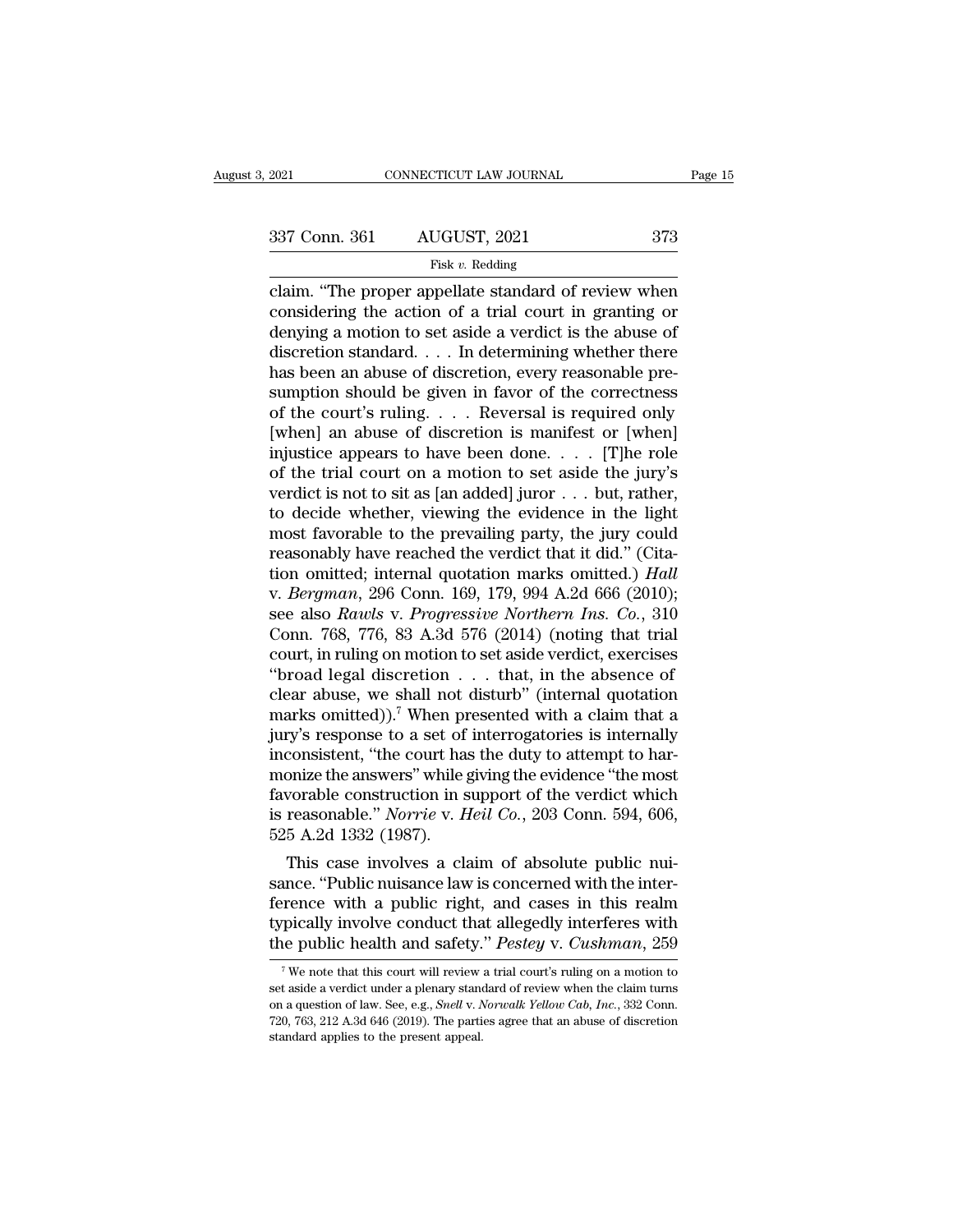|     | CONNECTICUT LAW JOURNAL | August 3, 2021 |
|-----|-------------------------|----------------|
|     |                         |                |
| 374 | AUGUST, 2021            | 337 Conn. 361  |
|     | Fisk v. Redding         |                |

CONNECTICUT LAW JOURNAL August 3, 2021<br>
374 AUGUST, 2021 337 Conn. 361<br>
Fisk v. Redding<br>
Conn. 345, 357, 788 A.2d 496 (2002). Claims of public<br>
muisance "fall into three general classes: (1) nuisances 374 AUGUST, 2021 337 Conn. 361<br>Fisk v. Redding<br>Conn. 345, 357, 788 A.2d 496 (2002). Claims of public<br>nuisance "fall into three general classes: (1) nuisances<br>which result from conduct of the public authority in vio-<br>lation  $\frac{\text{AUGUST, 2021}}{\text{Fisk } v. \text{ Redding}}$ <br>Conn. 345, 357, 788 A.2d 496 (2002). Claims of public nuisance "fall into three general classes: (1) nuisances<br>which result from conduct of the public authority in vio-<br>lation of some statu  $\frac{\text{AUGUST, 2021}}{\text{Fisk } v. \text{ Redding}}$ <br>
Conn. 345, 357, 788 A.2d 496 (2002). Claims of public<br>
nuisance "fall into three general classes: (1) nuisances<br>
which result from conduct of the public authority in vio-<br>
lation of some s Fisk v. Redding<br>
Fisk v. Redding<br>
Conn. 345, 357, 788 A.2d 496 (2002). Claims of public<br>
nuisance "fall into three general classes: (1) nuisances<br>
which result from conduct of the public authority in vio-<br>
lation of some Fisk v. Redding<br>
Conn. 345, 357, 788 A.2d 496 (2002). Claims of public<br>
muisance "fall into three general classes: (1) nuisances<br>
which result from conduct of the public authority in vio-<br>
lation of some statutory enactme Conn. 345, 357, 788 A.2d 496 (2002). Claims of public<br>nuisance "fall into three general classes: (1) nuisances<br>which result from conduct of the public authority in vio-<br>lation of some statutory enactment; (2) nuisances wh nuisance "fall into three general classes: (1) nuisances<br>which result from conduct of the public authority in vio-<br>lation of some statutory enactment; (2) nuisances which<br>are intentional in the sense that the [public auth which result from conduct of the public authority in violation of some statutory enactment; (2) nuisances which<br>are intentional in the sense that the [public authority]<br>intended to bring about the [condition that]  $\ldots$  c lation of some statutory enactment; (2) nuisances which<br>are intentional in the sense that the [public authority]<br>intended to bring about the [condition that] . . . con-<br>stitute[s] a nuisance; and (3) nuisances which have are intentional in the sense that the [public authority]<br>intended to bring about the [condition that] . . . con-<br>stitute[s] a nuisance; and (3) nuisances which have their<br>origin in negligence . . . . " (Internal quotation intended to bring about the [condition that] . . . constitute[s] a nuisance; and (3) nuisances which have their origin in negligence . . . . " (Internal quotation marks omitted.) *Kostyal* v. *Cass*, 163 Conn. 92, 98–99, tute[s] a nuisance; and (3) nuisances which have their<br>igin in negligence  $\ldots$ " (Internal quotation marks<br>nitted.) *Kostyal* v. *Cass*, 163 Conn. 92, 98–99, 302<br>2d 121 (1972). A public nuisance that results from<br>e intent origin in hegigence  $\ldots$  (internal quotation marks<br>omitted.) *Kostyal* v. *Cass*, 163 Conn. 92, 98–99, 302<br>A.2d 121 (1972). A public nuisance that results from<br>the intentional conduct of a public authority, such as<br>in th

of had a natural tendency to create danger and inflict<br>and a natural conduct of a public authority, such as<br>in this case, is known as an absolute public nuisance. Id.<br>In order to prevail on a claim of public nuisance, a<br>p A.2d 121 (1972). A public nuisance that results from<br>the intentional conduct of a public authority, such as<br>in this case, is known as an absolute public nuisance. Id.<br>In order to prevail on a claim of public nuisance, a<br>p the intentional conduct of a public authority, such as<br>in this case, is known as an absolute public nuisance. Id.<br>In order to prevail on a claim of public nuisance, a<br>plaintiff "must prove that: (1) the condition complain In this case, is known as an absolute public nuisance. Id.<br>
In order to prevail on a claim of public nuisance, a<br>
plaintiff "must prove that: (1) the condition complained<br>
of had a natural tendency to create danger and in In order to prevail on a claim of public nuisance, a<br>plaintiff "must prove that: (1) the condition complained<br>of had a natural tendency to create danger and inflict<br>injury upon person or property; (2) the danger created<br>w plaintiff "must prove that: (1) the condition complained<br>of had a natural tendency to create danger and inflict<br>injury upon person or property; (2) the danger created<br>was a continuing one; (3) the use of the land was unre of had a natural tendency to create danger and inflict<br>injury upon person or property; (2) the danger created<br>was a continuing one; (3) the use of the land was unrea-<br>sonable or unlawful;<sup>8</sup> [and] (4) the existence of the injury upon person or property; (2) the danger created<br>was a continuing one; (3) the use of the land was unrea-<br>sonable or unlawful,<sup>8</sup> [and] (4) the existence of the<br>nuisance was [a] proximate cause of the [plaintiff's]<br> was a continuing one; (3) the use of the land was unrea-<br>sonable or unlawful;<sup>8</sup> [and] (4) the existence of the<br>nuisance was [a] proximate cause of the [plaintiff's]<br>injuries and damages. . . . [W]here absolute public<br>nui sonable or unlawful;<sup>8</sup> [and] (4) the existence of the muisance was [a] proximate cause of the [plaintiff's] injuries and damages. . . . [W]here absolute public nuisance is alleged, the plaintiff's burden includes two oth muisance was [a] proximate cause of the [plaintiff's] injuries and damages. . . . [W]here absolute public muisance is alleged, the plaintiff's burden includes two other elements of proof: (1) that the condition or conduct their elements of proof: (1) that the condition or con-<br>uct complained of interfered with a right common to<br>ne general public  $\dots$  and (2) that the alleged nui-<br>ance was absolute, that is, that the defendants' inten-<br> ${}^8$ duct complained of interfered with a right common to<br>the general public . . . and (2) that the alleged nui-<br>sance was absolute, that is, that the defendants' inten-<br><sup>8</sup>The parties do not dispute that this court's establis

the general public  $\ldots$  and (2) that the alleged nuisance was absolute, that is, that the defendants' intensify intensify the parties do not dispute that this court's established public nuisance jurisprudence requires th sance was absolute, that is, that the defendants' inten-<br>
<sup>8</sup> The parties do not dispute that this court's established public nuisance<br>
jurisprudence requires the fact finder, under the third element of the cause<br>
of acti sance was absolute, that is, that the defendants inter-<br><sup>8</sup>The parties do not dispute that this court's established public nuisance<br>jurisprudence requires the fact finder, under the third element of the cause<br>of action, to <sup>8</sup> The parties do not dispute that this court's established public nuisance jurisprudence requires the fact finder, under the third element of the cause of action, to focus on the reasonableness of the defendant's use of primal property. See *Pestey* v. *Cushman*, superal end end of action, to focus on the reasonableness of the defendant's use of the land. We recognize that, in the private nuisance context, this court has changed the focus for action, to focus on the reasonableness of the defendant's use of the land. We recognize that, in the private nuisance context, this court has changed the focus of the third element to examine the reasonableness of the We recognize that, in the private nuisance context, this court has changed the focus of the third element to examine the reasonableness of the defendant's alleged interference with the plaintiff's use and enjoyment of the focus of the third element to examine the reasonableness of the defendant's alleged interference with the plaintiff's use and enjoyment of the plaintiff's property. See *Pestey v. Cushman*, supra, 259 Conn. 360–61. The Re alleged interference with the plaintiff's use and enjoyment of the plaintiff's<br>property. See *Pestey* v. *Cushman*, supra, 259 Conn. 360–61. The Restatement<br>(Second) of Torts embraces a similar approach in its treatment of the property. See *Pestey v. Cushman*, supra, 259 Conn. 360–61. The Restatement (Second) of Torts embraces a similar approach in its treatment of public muisance claims. See 4 Restatement (Second), Torts § 821B (1), p. 87 (Second) of Torts embraces a similar approach in its treatment of public (Second) of Torts embraces a similar approach in its treatment of public muisance claims. See 4 Restatement (Second), Torts  $\S$  821B (1), p. 87 (197 nuisance claims. See 4 Restatement (Second), Torts  $\S$  821B (1), p. 87 (1979) ("[a] public nuisance is an unreasonable interference with a right common to the general public"). Because the claim before us turns on whether  $i$ al public nuisance is an unreasonable interference with a right common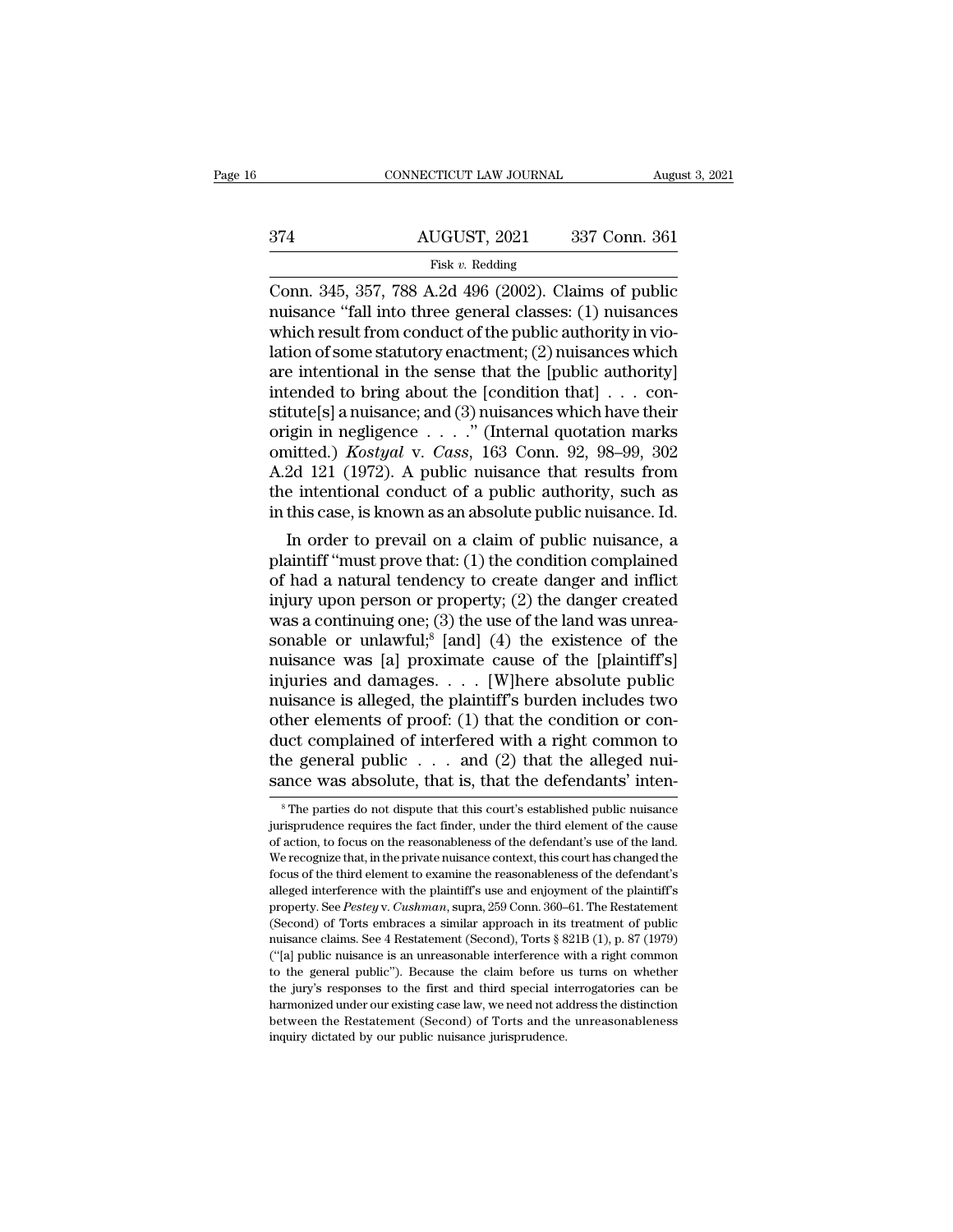Fisk *v.* Redding

The conduct, rather than their negligence, caused the<br>
tional conduct, rather than their negligence, caused the<br>
condition deemed to be a nuisance." (Citations omitted;<br>
foctnote added: internal quotation marks emitted.) 337 Conn. 361 AUGUST, 2021 375<br>Fisk v. Redding<br>tional conduct, rather than their negligence, caused the<br>condition deemed to be a nuisance.'' (Citations omitted;<br>footnote added; internal quotation marks omitted.)<br>State v. T 337 Conn. 361 AUGUST, 2021 375<br>
Fisk v. Redding<br>
tional conduct, rather than their negligence, caused the<br>
condition deemed to be a nuisance." (Citations omitted;<br>
footnote added; internal quotation marks omitted.)<br> *Stat State of AUGUST, 2021 State of Tippetts-Abbett-McCarthy-Stratton, 204 Conn.*<br> *Tippetts-Abbett-McCarthy-Stratton, 204 Conn.*<br> *State v. Tippetts-Abbett-McCarthy-Stratton, 204 Conn.*<br> *State v. Tippetts-Abbett-McCarthy-S* Fisk v. Redding<br>
Fisk v. Redding<br>
tional conduct, rather than their negligence, caused the<br>
condition deemed to be a nuisance." (Citations omitted;<br>
footnote added; internal quotation marks omitted.)<br> *State* v. *Tippetts* Fisk v. Redding<br>tional conduct, rather than their negligence, caused the<br>condition deemed to be a nuisance." (Citations omitted;<br>footnote added; internal quotation marks omitted.)<br>State v. Tippetts-Abbett-McCarthy-Stratto tional conduct, rather than their negligence, caused the condition deemed to be a nuisance." (Citations omitted, footnote added; internal quotation marks omitted.) State v. Tippetts-Abbett-McCarthy-Stratton, 204 Conn. 177 condition deemed to be a nuisance." (Citations omitted;<br>footnote added; internal quotation marks omitted.)<br>*State* v. *Tippetts-Abbett-McCarthy-Stratton*, 204 Conn.<br>177, 183, 527 A.2d 688 (1987). Whether a plaintiff is abl footnote added; internal quotation marks omitted.)<br> *State* v. *Tippetts-Abbett-McCarthy-Stratton*, 204 Conn.<br>
177, 183, 527 A.2d 688 (1987). Whether a plaintiff is able<br>
to prove these elements is "a question of fact whic (1992). For the past eighty years, this court has held that<br>which is dinarily determined by the trier of fact." (Internal quo-<br>tion marks omitted.) *Tomasso Bros., Inc.* v. *October*<br>venty-Four, Inc., 221 Conn. 194, 197, 602 A.2d to prove these elements is a question of fact which is<br>ordinarily determined by the trier of fact." (Internal quo-<br>tation marks omitted.) *Tomasso Bros., Inc.* v. *October*<br>Twenty-Four, Inc., 221 Conn. 194, 197, 602 A.2d

constantly determined by the there of fact. (Internation-<br>tation marks omitted.) Tomasso Bros., Inc. v. October<br>Twenty-Four, Inc., 221 Conn. 194, 197, 602 A.2d 1011<br>(1992).<br>For the past eighty years, this court has held t Example 19 The interest of the condition that is of the past eighty years, this court has held that "[w]hether . . . a particular condition upon property constitutes a [public] nuisance does not depend merely upon the inh *Balaas* v. *Hartford*, 126 Conn. 5194, 137, 002 A.2d 1011<br> *Balaas* v. **a** particular condition upon property<br>
constitutes a [public] nuisance does not depend merely<br>
upon the inherent nature of the condition  $\ldots$ ."<br> *B* (1992).<br>
For the past eighty years, this court has held that<br>
"[w]hether . . . a particular condition upon property<br>
constitutes a [public] nuisance does not depend merely<br>
upon the inherent nature of the condition . . . For the past eighty years, this court has held that<br>
"[w]hether . . . a particular condition upon property<br>
constitutes a [public] nuisance does not depend merely<br>
upon the inherent nature of the condition . . . ."<br> *Bala* "[w]hether . . . . a particular condition upon property<br>constitutes a [public] nuisance does not depend merely<br>upon the inherent nature of the condition . . . ."<br>Balaas v. Hartford, 126 Conn. 510, 514, 12 A.2d 765<br>(1940). *Constitutes a [public] nuisance does not depend merely*<br> *Balaas v. Hartford*, 126 Conn. 510, 514, 12 A.2d 765<br>
(1940). Proving by a preponderance of the evidence<br>
that the condition complained of has a natural tendency<br> upon the inherent nature of the condition . . . . ."<br>Balaas v. Hartford, 126 Conn. 510, 514, 12 A.2d 765<br>(1940). Proving by a preponderance of the evidence<br>that the condition complained of has a natural tendency<br>to create Balaas v. Hartford, 126 Conn. 510, 514, 12 A.2d 765<br>(1940). Proving by a preponderance of the evidence<br>that the condition complained of has a natural tendency<br>to create danger and inflict injury is not enough. See<br>Beckwith (1940). Proving by a preponderance of the evidence that the condition complained of has a natural tendency to create danger and inflict injury is not enough. See *Beckwith* v. *Stratford*, 129 Conn. 506, 508, 29 A.2d 775 ( that the condition complained of has a natural tendency<br>to create danger and inflict injury is not enough. See<br>*Beckwith* v. *Stratford*, 129 Conn. 506, 508, 29 A.2d 775<br>(1942). Instead, the third element of a public nuisa to create danger and inflict injury is not enough. See *Beckwith* v. *Stratford*, 129 Conn. 506, 508, 29 A.2d 775 (1942). Instead, the third element of a public nuisance claim requires a showing that the defendant's *use* Beckwith v. Stratford, 129 Conn. 506, 508, 29 A.2d 775 (1942). Instead, the third element of a public nuisance claim requires a showing that the defendant's use of the land was also unreasonable or unlawful. Pestey v. Cush (1942). Instead, the third element of a public nuisance<br>claim requires a showing that the defendant's *use of*<br>*the land* was also unreasonable or unlawful. *Pestey* v.<br>*Cushman*, supra, 259 Conn. 355–56 (identifying four<br> claim requires a showing that the defendant's use of<br>the land was also unreasonable or unlawful. Pestey v.<br>Cushman, supra, 259 Conn. 355–56 (identifying four<br>distinct elements of nuisance claim as product of this<br>court's " the land was also unreasonable or unlawful. Pestey v.<br>Cushman, supra, 259 Conn. 355–56 (identifying four<br>distinct elements of nuisance claim as product of this<br>court's "public nuisance cases"); see also *Beckwith* v.<br>*Stra* Cushman, supra, 259 Conn. 355–56 (identifying distinct elements of nuisance claim as product occurt's "public nuisance cases"); see also *Becku* Stratford, supra, 508 ("[t]o constitute a nuisance use of land, it must appe stinct elements of nuisance claim as product of this<br>urt's "public nuisance cases"); see also *Beckwith* v.<br>*ratford*, supra, 508 ("[t]o constitute a nuisance in the<br>e of land, it must appear not only that a certain condi-Court's public huisance cases *f*, see also *Beckwith v*.<br> *Stratford*, supra, 508 ("[t]o constitute a nuisance in the<br>
use of land, it must appear not only that a certain condi-<br>
tion by its very nature is likely to ca

 $\mathcal{B}_{t}$  and  $\mathcal{B}_{t}$  and  $\mathcal{B}_{t}$  and  $\mathcal{B}_{t}$  are of land, it must appear not only that a certain condition by its very nature is likely to cause injury but also that the use is unreasonable or unlawful").<br>Accor use of fand, it must appear not only that a certain condition by its very nature is likely to cause injury but also<br>that the use is unreasonable or unlawful").<br>According to this court's public nuisance jurispru-<br>dence, the that the use is unreasonable or unlawful").<br>
According to this court's public nuisance jurispru-<br>
dence, the reasonableness of the defendant's use of<br>
the land is determined through a "weighing process,<br>
involving a compa *According to this court's public nuisance jurisprudence, the reasonableness of the defendant's use of the land is determined through a "weighing process, involving a comparative evaluation of [the] conflicting interests"* According to this court's public nuisance jurispru-<br>dence, the reasonableness of the defendant's use of<br>the land is determined through a "weighing process,<br>involving a comparative evaluation of [the] conflicting<br>interests" dence, the reasonableness of the defendant's use of<br>the land is determined through a "weighing process,<br>involving a comparative evaluation of [the] conflicting<br>interests" involved. (Internal quotation marks omitted.)<br>Walsh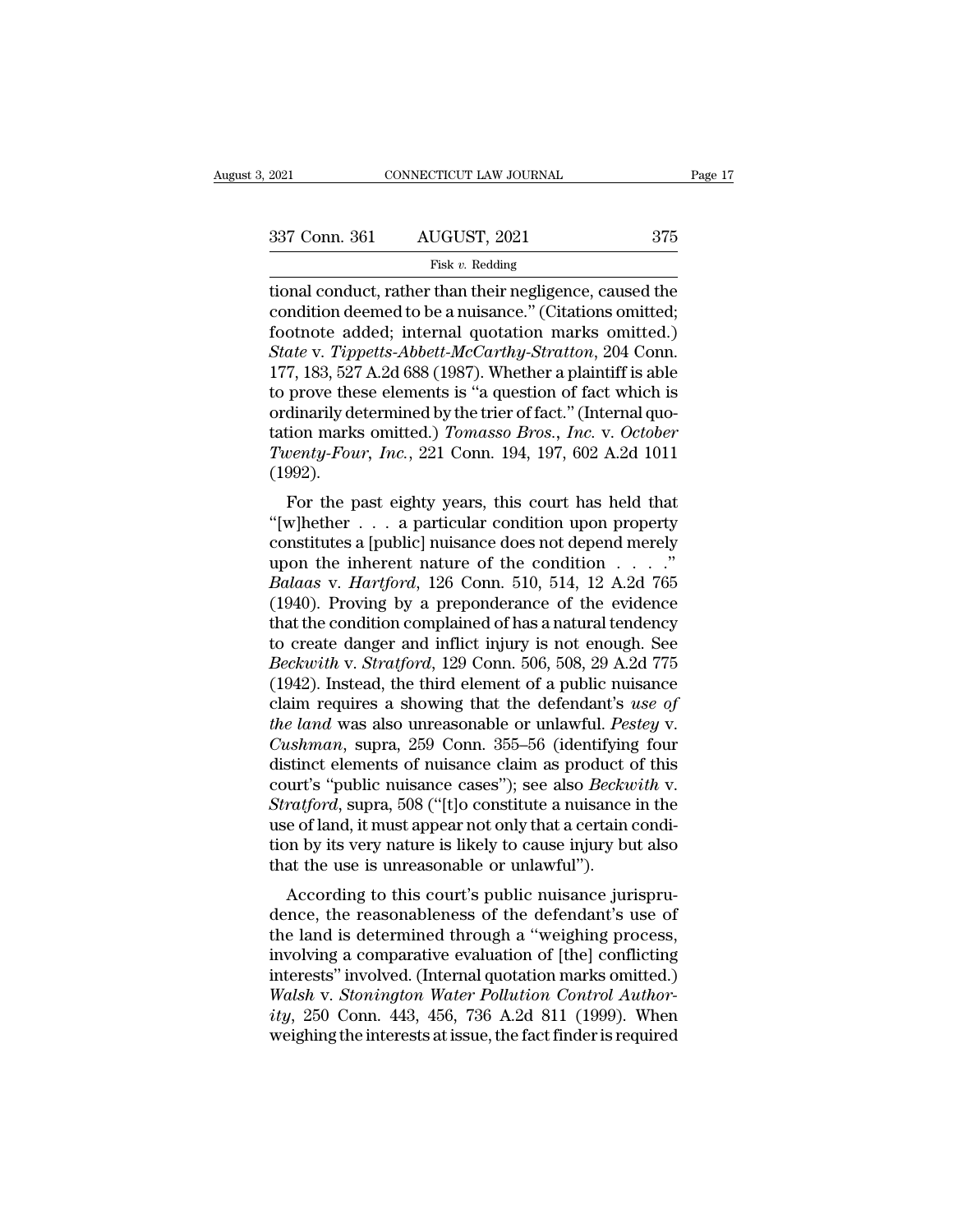|     | CONNECTICUT LAW JOURNAL                                    | August 3, 2021 |
|-----|------------------------------------------------------------|----------------|
|     |                                                            |                |
| 376 | AUGUST, 2021                                               | 337 Conn. 361  |
|     | Fisk $v$ . Redding                                         |                |
|     | to take into account "all relevant facts" pertinent to the |                |
|     | defendant's use of the land, "such as its location, its    |                |

adding a method and the land, ''such as its location, its<br>adaptation to the beneficial operation of the property,<br>the right of mombers of the nublic to go upon the land  $\begin{array}{r} \text{AUGUST, 2021} \text{337 Conn. 361} \\ \text{Fisk } v. \text{ Redding} \\ \text{to take into account "all relevant facts" pertinent to the defendant's use of the land, "such as its location, its adaptation to the beneficial operation of the property, the right of members of the public to go upon the land adjacent to it and the use to which they would naturally. \end{array}$  $\frac{\text{AUGUST, 2021}}{\text{Fisk } v. \text{ Redding}}$ <br>
to take into account "all relevant facts" pertinent to the<br>
defendant's use of the land, "such as its location, its<br>
adaptation to the beneficial operation of the property,<br>
the right of m Fisk v. Redding<br>
Fisk v. Redding<br>
to take into account "all relevant facts" pertinent to the<br>
defendant's use of the land, "such as its location, its<br>
adaptation to the beneficial operation of the property,<br>
the right of Fisk v. Redding<br>to take into account "all relevant facts" pertinent to the<br>defendant's use of the land, "such as its location, its<br>adaptation to the beneficial operation of the property,<br>the right of members of the public to take into account "all relevant facts" pertinent to the defendant's use of the land, "such as its location, its adaptation to the beneficial operation of the property, the right of members of the public to go upon the l defendant's use of the land, "such as its location, its<br>adaptation to the beneficial operation of the property,<br>the right of members of the public to go upon the land<br>adjacent to it, and the use to which they would natural adaptation to the beneficial operation of the property,<br>the right of members of the public to go upon the land<br>adjacent to it, and the use to which they would naturally<br>put that land." (Internal quotation marks omitted.) K the right of members of the public to go upon the land<br>adjacent to it, and the use to which they would naturally<br>put that land." (Internal quotation marks omitted.) *Kos-<br>tyal* v. *Cass*, supra, 163 Conn. 99, quoting *Bal* adjacent to it, and the use to which they would naturally<br>put that land." (Internal quotation marks omitted.) Kos-<br>tyal v. Cass, supra, 163 Conn. 99, quoting Balaas v. Hart-<br>ford, supra, 126 Conn. 514. The "multiplicity of put that land." (Internal quotation marks omitted.) *Kostyal* v. *Cass*, supra, 163 Conn. 99, quoting *Balaas* v. *Hart-*<br>ford, supra, 126 Conn. 514. The "multiplicity of factors"<br>relevant to evaluating the reasonableness tyal v. *Cass*, supra, 163 Conn. 99, quoting *Balaas* v. *Hart-ford*, supra, 126 Conn. 514. The "multiplicity of factors" relevant to evaluating the reasonableness of the defendant's use of the land also includes "both the In the present case, we conclude that the trial court<br>
for the present case,<br>  $\frac{1}{100}$  (Internal quotation marks omitted.) Walsh<br> *Stonington Water Pollution Control Authority*,<br>
pra, 457–59.<br>
In the present case, we co dant s use of the fand also includes boat the general<br>activity [on the land] and what is done about its conse-<br>quences."<sup>9</sup> (Internal quotation marks omitted.) *Walsh*<br>v. *Stonington Water Pollution Control Authority*,<br>sup

activity for the failty and what is done about its conse-<br>quences."<sup>9</sup> (Internal quotation marks omitted.) *Walsh*<br>v. *Stonington Water Pollution Control Authority*,<br>supra, 457–59.<br>In the present case, we conclude that the quences. (internal quotation manks onlited.) wash<br>v. Stonington Water Pollution Control Authority,<br>supra, 457–59.<br>In the present case, we conclude that the trial court<br>did not abuse its discretion when it denied the plainthat the present case, we conclude that the trial court<br>did not abuse its discretion when it denied the plain-<br>tiff's motion to set aside the verdict because the jury's<br>answers to the first and third interrogatories, find not all the present case, we conclude that the trial court<br>did not abuse its discretion when it denied the plain-<br>tiff's motion to set aside the verdict because the jury's<br>answers to the first and third interrogatories, fi In the present case, we conclude that the trial court<br>did not abuse its discretion when it denied the plain-<br>tiff's motion to set aside the verdict because the jury's<br>answers to the first and third interrogatories, finding did not abuse its discretion when it denied the plain-<br>tiff's motion to set aside the verdict because the jury's<br>answers to the first and third interrogatories, finding<br>that the retaining wall was inherently dangerous but<br> tiff's motion to set aside the verdict because the jury's<br>answers to the first and third interrogatories, finding<br>that the retaining wall was inherently dangerous but<br>not an unreasonable use of the land, can be harmonized<br> of an unreasonable use of the land, can be harmonized<br>1 light of our established public nuisance jurispru-<br>ence. In reaching the opposite conclusion, the Appel-<br>te Court incorrectly focused its analysis under the<br><sup>9</sup>The Re in light of our established public nuisance jurisprudence. In reaching the opposite conclusion, the Appellate Court incorrectly focused its analysis under the  $^{\circ}$ The Restatement (Second) of Torts provides that the reaso

dence. In reaching the opposite conclusion, the Appellate Court incorrectly focused its analysis under the<br>  $^{\circ}$ The Restatement (Second) of Torts provides that the reasonableness of<br>
an intentional invasion of a public able Court incorrectly focused its analysis under the<br>
<sup>9</sup> The Restatement (Second) of Torts provides that the reasonableness of<br>
an intentional invasion of a public right is determined by weighing the<br>
gravity of the inte The Restatement (Second) of Torts provides that the reasonableness of an intentional invasion of a public right is determined by weighing the gravity of the interference with the utility of the defendant's conduct. See 4 <sup>9</sup> The Restatement (Second) of Torts provides that the reasonableness of an intentional invasion of a public right is determined by weighing the gravity of the interference with the utility of the defendant's conduct. Se an intentional invasion of a public right is determined by weighing the gravity of the interference with the utility of the defendant's conduct. See 4 Restatement (Second), Torts § 826, p. 119 (1979) ("[a]n intentional in articulated in the method of the method of the defendant's conduct. See 4 Restatement (Second), Torts § 826, p. 119 (1979) ("[a]n intentional invasion of another's interest in the use and enjoyment of land is unreasonable 4 Restatement (Second), Torts § 826, p. 119 (1979) ("[a]n intentional invasion of another's interest in the use and enjoyment of land is unreasonable if . . . the gravity of the harm outweighs the utility of the actor's c of another's interest in the use and enjoyment of land is unreasonable if  $\ldots$  the gravity of the harm outweighs the utility of the actor's conduct''); see also id., comment (a), pp. 119–20. We have not previously adopte ... the gravity of the harm outweighs the utility of the actor's conduct");<br>see also id., comment (a), pp. 119–20. We have not previously adopted<br>the weighing analysis articulated in  $\S$  826 through 831 of the Restatement see also id., comment (a), pp. 119–20. We have not previously adopted the weighing analysis articulated in §§ 826 through 831 of the Restatement (Second) of Torts in the context of claims of public nuisance. We note, howe be weighing analysis articulated in §§ 826 through 831 of the Restatement (Second) of Torts in the context of claims of public nuisance. We note, however, that the inquiry dictated by our public nuisance jurisprudence nece *Corrollaryang Control Authority*, superalized and an interest of claims of public nuisance. We note, however, that the inquiry dictated by our public nuisance jurisprudence necessarily requires the fact finder to engage i however, that the inquiry dictated by our public nuisance jurisprudence<br>necessarily requires the fact finder to engage in a similar comparative analy-<br>sis of the benefits and harms posed by the defendant's use of the land. sis of the benefits and harms posed by the defendant's use of the land. See,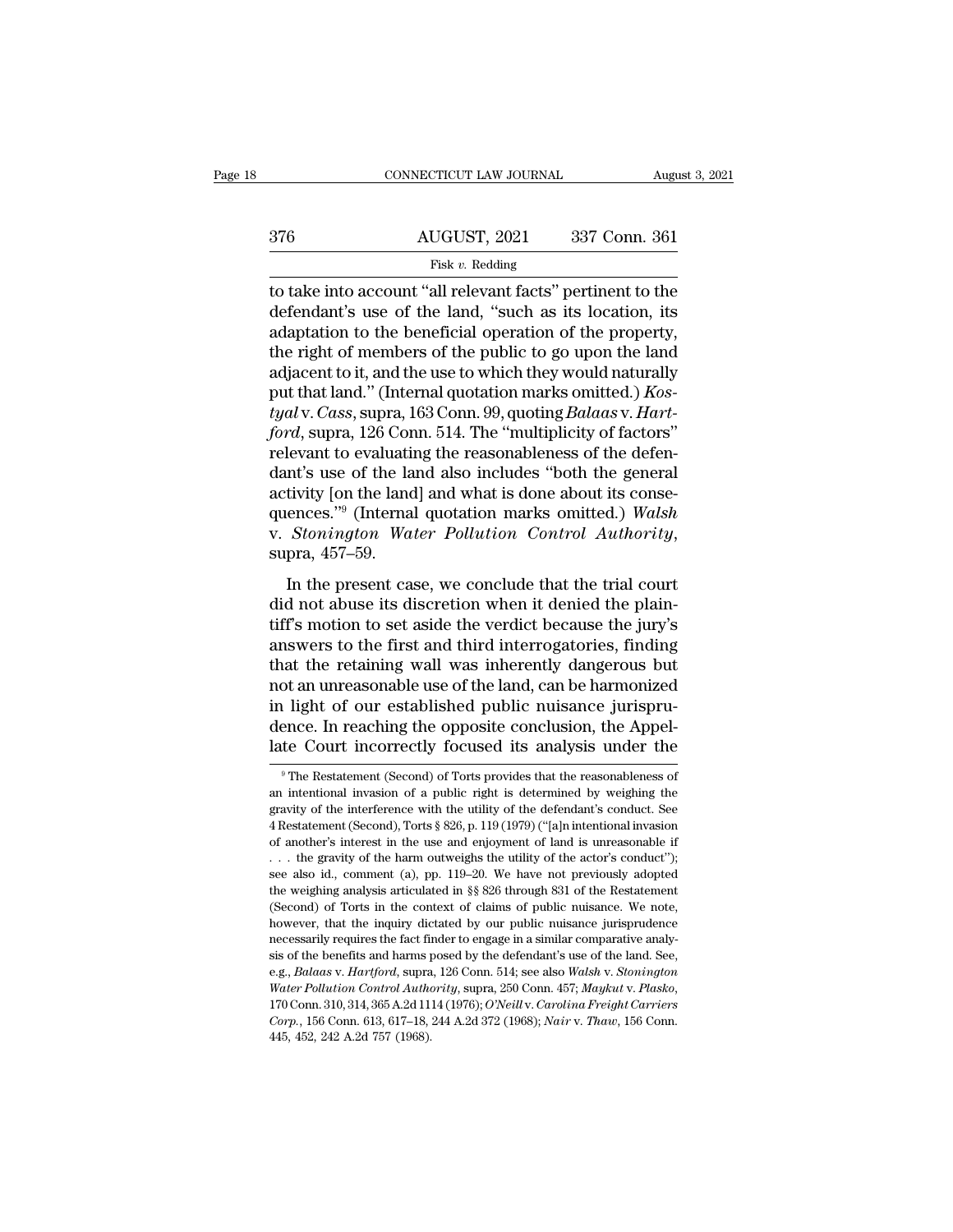| 2021          | CONNECTICUT LAW JOURNAL                                                                                                                                                                      | Page 19 |
|---------------|----------------------------------------------------------------------------------------------------------------------------------------------------------------------------------------------|---------|
|               |                                                                                                                                                                                              |         |
| 337 Conn. 361 | AUGUST, 2021                                                                                                                                                                                 | 377     |
|               | Fisk $v$ . Redding                                                                                                                                                                           |         |
|               | third element of a public nuisance claim solely on the<br>"nature of the condition" itself, in this case, the narrow<br>concept of a retaining well without a fonce $S_{\alpha\alpha}$ Fight |         |

<sup>337</sup> Conn. 361 AUGUST, 2021 <sup>377</sup><br>
<sup>Fisk v. Redding<br>
third element of a public nuisance claim solely on the<br>
"nature of the condition" itself, in this case, the narrow<br>
concept of a retaining wall without a fence. See *Fi</sup>* 337 Conn. 361 AUGUST, 2021 377<br>
Fisk v. Redding<br>
third element of a public nuisance claim solely on the<br>
"nature of the condition" itself, in this case, the narrow<br>
concept of a retaining wall without a fence. See *Fisk*<br> 337 Conn. 361 AUGUST, 2021 377<br>
Fisk v. Redding<br>
third element of a public nuisance claim solely on the<br>
"nature of the condition" itself, in this case, the narrow<br>
concept of a retaining wall without a fence. See *Fisk*<br> Fisk v. Redding<br>third element of a public nuisance claim solely on the<br>"nature of the condition" itself, in this case, the narrow<br>concept of a retaining wall without a fence. See *Fisk*<br>v. Redding, supra, 190 Conn. App. 1 FISK v. Redding<br>third element of a public nuisance claim solely on the<br>"nature of the condition" itself, in this case, the narrow<br>concept of a retaining wall without a fence. See *Fisk*<br>v. Redding, supra, 190 Conn. App. 11 third element of a public nuisance claim solely on the "nature of the condition" itself, in this case, the narrow concept of a retaining wall without a fence. See *Fisk* v. *Redding*, supra, 190 Conn. App. 118. Analyzing "nature of the condition" itself, in this case, the narrow<br>concept of a retaining wall without a fence. See *Fisk*<br>v. Redding, supra, 190 Conn. App. 118. Analyzing the rea-<br>sonableness of the fenceless retaining wall in i concept of a retaining wall without a fence. See  $F$ <br>v.  $Reducing$ , supra, 190 Conn. App. 118. Analyzing the isonableness of the fenceless retaining wall in isolati<br>the Appellate Court ignored the multiplicity of fact<br>that the mableness of the fenceless retaining wall in isolation,<br>e Appellate Court ignored the multiplicity of factors<br>at the jury could have taken into account in its deter-<br>ination that the defendant's use of the land, when<br>mside the Appellate Court ignored the multiplicity of factors<br>that the jury could have taken into account in its deter-<br>mination that the defendant's use of the land, when<br>considered in context, was not unreasonable.<br>The Appell

that the jury could have taken into account in its deter-<br>mination that the defendant's use of the land, when<br>considered in context, was not unreasonable.<br>The Appellate Court erred by focusing its inquiry<br>under the third mination that the defendant's use of the land, when<br>considered in context, was not unreasonable.<br>The Appellate Court erred by focusing its inquiry<br>under the third element exclusively on "[t]he condition<br>at issue . . . not considered in context, was not unreasonable.<br>The Appellate Court erred by focusing its inquiry<br>under the third element exclusively on "[t]he condition<br>at issue . . . not the wall itself or [the project], but the<br>wall with The Appellate Court erred by focusing its inquiry<br>under the third element exclusively on "[t]he condition<br>at issue . . . not the wall itself or [the project], but the<br>wall without a fence atop it."<sup>10</sup> Id., 111. According The Appellate Court erred by focusing its inquiry<br>under the third element exclusively on "[t]he condition<br>at issue . . . not the wall itself or [the project], but the<br>wall without a fence atop it."<sup>10</sup> Id., 111. According under the third element exclusively on "[t]he condition<br>at issue . . . not the wall itself or [the project], but the<br>wall without a fence atop it."<sup>10</sup> Id., 111. According to<br>the Appellate Court, the jury was required to at issue . . . not the wall itself or [the project], but the<br>wall without a fence atop it."<sup>10</sup> Id., 111. According to<br>the Appellate Court, the jury was required to consider<br>"not . . . whether the wall itself had some use wall without a fence atop it."<sup>10</sup> Id., 111. According to<br>the Appellate Court, the jury was required to consider<br>"not . . . whether the wall itself had some use to hold<br>back the earth, but whether there was any useful pub the Appellate Court, the jury was required to consider<br>
"not . . . whether the wall itself had some use to hold<br>
back the earth, but whether there was any useful pub-<br>
lic purpose to erecting the wall without a fence atop "not . . . whether the wall itself had some use to hold<br>back the earth, but whether there was any useful pub-<br>lic purpose to erecting the wall without a fence atop it<br> $\dots$ ." Id., 110–11. Concentrating exclusively on the<br>r back the earth, but whether there was any useful pub-<br>lic purpose to erecting the wall without a fence atop it<br>. . . . " Id., 110–11. Concentrating exclusively on the<br>retaining wall's lack of a fence, the Appellate Court<br> lic purpose to erecting the wall without a fence atop it<br>  $\ldots$  " Id., 110–11. Concentrating exclusively on the<br>
retaining wall's lack of a fence, the Appellate Court<br>
concluded that the fenceless nature of the wall serve as a matter of law.<sup>11</sup> Id., 111. 10 Tutlity to either the defendant or the community<br>
20 Tutlity of all relevant circum-<br>
20 In his brief, the plaintiff commits the same error as the Appellate Court<br>
20 In his brief, the plaintiff commits the same error and, therefore, that "a weighing of all relevant circumstances" could not make the use of the land reasonable<br>as a matter of law.<sup>11</sup> Id., 111.<br><sup>10</sup> In his brief, the plaintiff commits the same error as the Appellate Cour

stances" could not make the use of the land reasonable<br>as a matter of law.<sup>11</sup> Id., 111.<br><sup>10</sup> In his brief, the plaintiff commits the same error as the Appellate Court<br>and suggests that the proper focus of the unreasonable **as a matter of law.**<sup>11</sup> Id., 111.<br>
<sup>10</sup> In his brief, the plaintiff commits the same error as the Appellate Court<br>
and suggests that the proper focus of the unreasonable use inquiry is the<br>
"dangerous condition," in thi <sup>10</sup> In his brief, the plaintiff commits the same error as the Appellate Court and suggests that the proper focus of the unreasonable use inquiry is the "dangerous condition," in this case, the "retaining wall *without a* 

<sup>&</sup>lt;sup>11</sup> If an isolated analysis of the inherently dangerous condition could supand suggests that the proper focus of the unreasonable use inquiry is the "dangerous condition," in this case, the "retaining wall *without a fence.*" (Emphasis in original.)<br>"If an isolated analysis of the inherently dan "dangerous condition," in this case, the "retaining wall *without a fence.*"<br>
(Emphasis in original.)<br>
"If an isolated analysis of the inherently dangerous condition could sup-<br>
port a finding that the defendant's use of (Emphasis in original.)<br>
<sup>11</sup> If an isolated analysis of the inherently dangerous condition could sup-<br>
port a finding that the defendant's use of the land was unreasonable and<br>
that the complained of condition constituted For a single and analysis of the inherently dangerous condition could sup-<br>if  $\pi$  in isolated analysis of the land was unreasonable and<br>that the complained of condition constituted a public nuisance as a matter<br>of law, t port a finding that the defendant's use of the land was unreasonable and that the complained of condition constituted a public nuisance as a matter of law, the third element of a public nuisance claim would be rendered su from are distinct. See *Beckwith* v. *Stratford*, supra, 129 Conn. 508 ("[t]ornstate a number of law, the third element of a public nuisance as a matter of law, the third element of a public nuisance claim would be rendere and a nuisance claim would be rendered superfluous. Such an interpretation of the elements of a public nuisance cause of action is inconsistent with our prior case law and the long established principle that the first and of law, the third element of a public nuisance claim would be rendered superfluous. Such an interpretation of the elements of a public nuisance cause of action is inconsistent with our prior case law and the long establis cause of action is inconsistent with our prior case law and the long estab-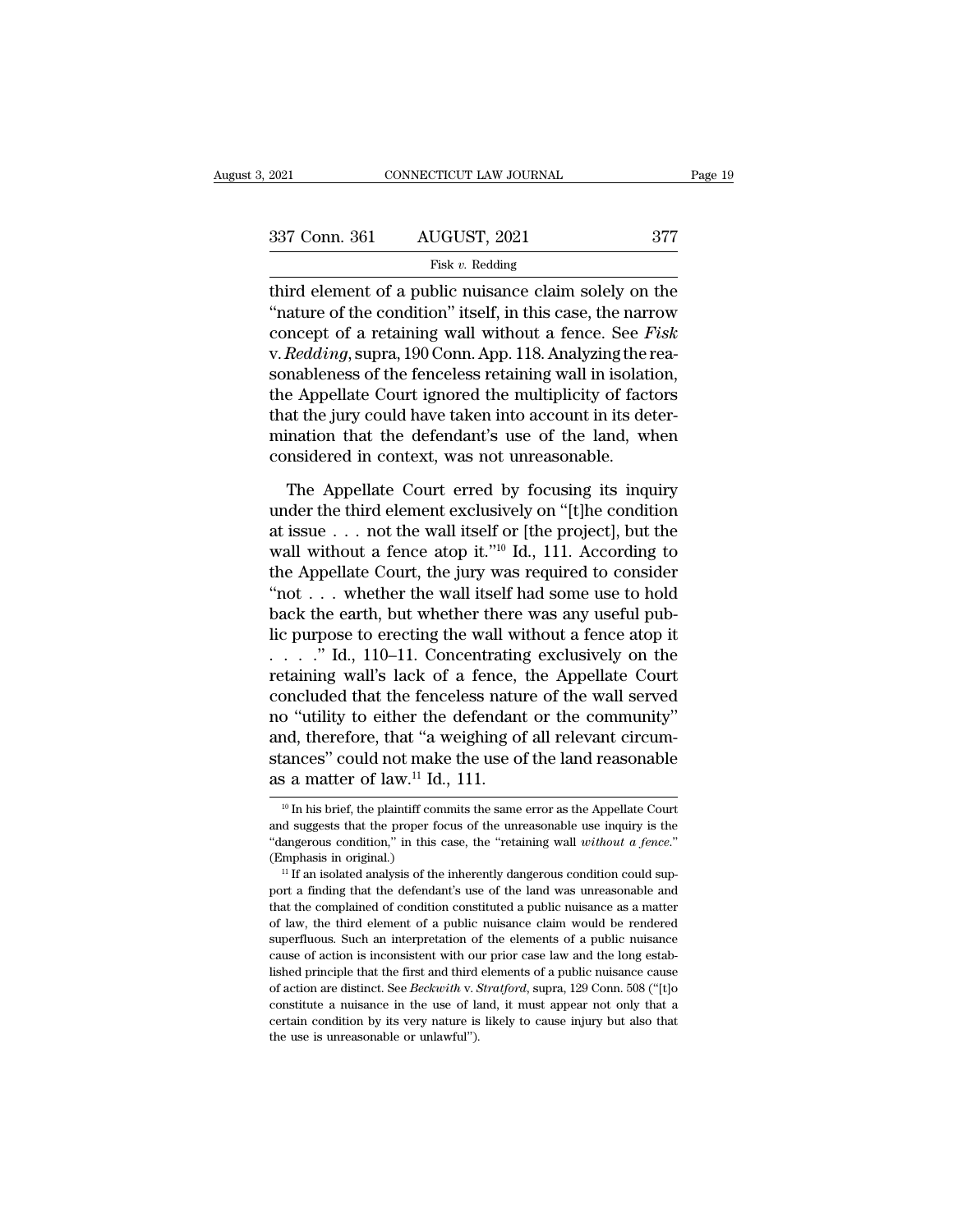|     | CONNECTICUT LAW JOURNAL | August 3, 2021 |
|-----|-------------------------|----------------|
| 378 | AUGUST, 2021            | 337 Conn. 361  |
|     | Fisk $v$ . Redding      |                |

CONNECTICUT LAW JOURNAL August 3, 202<br>  $\begin{array}{r}\n\text{AUGUST, 2021} \qquad 337 \text{ Conn. } 361 \\
\hline\n\text{Fisk } v. \text{ Redding}\n\end{array}$ The Appellate Court's treatment of the "condition at<br>
sue" as the primary focus of the unreasonable use<br>
smort of a 378 AUGUST, 2021 337 Conn. 361<br>
Fisk v. Redding<br>
The Appellate Court's treatment of the "condition at<br>
issue" as the primary focus of the unreasonable use<br>
element of a public nuisance claim is not supported by<br>
this cour a a public nuisance claim is not supported that the unreasonable use that the unreasonable use that the unreasonable use that the unreasonable use that the unreasonable use that the unreasonable use that the unreasonable 378 AUGUST, 2021 337 Conn. 361<br>
Fisk v. Redding<br>
The Appellate Court's treatment of the "condition at<br>
issue" as the primary focus of the unreasonable use<br>
element of a public nuisance claim is not supported by<br>
this cour The Appellate Court's treatment of the "condition at<br>issue" as the primary focus of the unreasonable use<br>element of a public nuisance claim is not supported by<br>this court's precedent. Our prior case law demonstrates<br>that Fisk v. Redding<br>
The Appellate Court's treatment of the "condition at<br>
issue" as the primary focus of the unreasonable use<br>
element of a public nuisance claim is not supported by<br>
this court's precedent. Our prior case la The Appellate Court's treatment of the "condition at<br>issue" as the primary focus of the unreasonable use<br>element of a public nuisance claim is not supported by<br>this court's precedent. Our prior case law demonstrates<br>that t issue" as the primary focus of the unreasonable use<br>element of a public nuisance claim is not supported by<br>this court's precedent. Our prior case law demonstrates<br>that the unreasonable use inquiry in the public nuisance<br>co element of a public nuisance claim is not supported by<br>this court's precedent. Our prior case law demonstrates<br>that the unreasonable use inquiry in the public nuisance<br>context is not assessed by reference solely to the all this court's precedent. Our prior case law demonstrates<br>that the unreasonable use inquiry in the public nuisance<br>context is not assessed by reference solely to the alleged<br>defect or deficiency in the condition at issue. In that the unreasonable use inquiry in the public nuisance<br>context is not assessed by reference solely to the alleged<br>defect or deficiency in the condition at issue. In *Balaas*<br>v. *Hartford*, supra, 126 Conn. 511–12, 514, w context is not assessed by reference solely to the alleged<br>defect or deficiency in the condition at issue. In *Balaas*<br>v. *Hartford*, supra, 126 Conn. 511–12, 514, when deter-<br>mining whether the trial court correctly concl defect or deficiency in the condition at issue. In *Balaas*<br>v. *Hartford*, supra, 126 Conn. 511–12, 514, when deter-<br>mining whether the trial court correctly concluded that<br>a ledge with a fifteen foot drop, located in Good v. *Hartford*, supra, 126 Conn. 511–12, 514, when deter-<br>mining whether the trial court correctly concluded that<br>a ledge with a fifteen foot drop, located in Goodwin<br>Park in Hartford, did not constitute a public nuisance,<br> mining whether the trial court correctly concluded that<br>a ledge with a fifteen foot drop, located in Goodwin<br>Park in Hartford, did not constitute a public nuisance,<br>this court focused not on the ledge itself, but on how<br>th a ledge with a fifteen foot drop, located in Goodwin<br>Park in Hartford, did not constitute a public nuisance,<br>this court focused not on the ledge itself, but on how<br>the land surrounding the ledge was generally used and<br>on Park in Hartford, did not constitute a public nuisance,<br>this court focused not on the ledge itself, but on how<br>the land surrounding the ledge was generally used and<br>on the absence of evidence that others had used it in<br>a m this court focused not on the ledge itself, but on how<br>the land surrounding the ledge was generally used and<br>on the absence of evidence that others had used it in<br>a manner similar to the plaintiff. When reviewing a trial<br>c the land surrounding the ledge was generally used and<br>on the absence of evidence that others had used it in<br>a manner similar to the plaintiff. When reviewing a trial<br>court's determination that a public dump amounted to<br>an on the absence of evidence that others had used it in<br>a manner similar to the plaintiff. When reviewing a trial<br>court's determination that a public dump amounted to<br>an absolute public nuisance, this court, in *Marchitto* v a manner similar to the plaintiff. When reviewing a trial<br>court's determination that a public dump amounted to<br>an absolute public nuisance, this court, in *Marchitto* v.<br>West Haven, 150 Conn. 432, 436–38, 190 A.2d 597 (196 court's determination that a public dump amounted to<br>an absolute public nuisance, this court, in *Marchitto* v.<br>West Haven, 150 Conn. 432, 436–38, 190 A.2d 597 (1963),<br>looked beyond the condition of the dump itself and<br>con an absolute public nuisance, this court, in *Marchitto* v.<br>West Haven, 150 Conn. 432, 436–38, 190 A.2d 597 (1963),<br>looked beyond the condition of the dump itself and<br>considered the surrounding circumstances, including<br>the *West Haven*, 150 Conn. 432, 436–38, 190 A.2d 597 (1963),<br>looked beyond the condition of the dump itself and<br>considered the surrounding circumstances, including<br>the nature and use of the land around the dump and<br>the absen looked beyond the condition of the dump itself and<br>considered the surrounding circumstances, including<br>the nature and use of the land around the dump and<br>the absence of security measures designed to prevent<br>the public from considered the surrounding circumstances, including<br>the nature and use of the land around the dump and<br>the absence of security measures designed to prevent<br>the public from improperly accessing the dump. In<br>order to determi the nature and use of the land around the dump and<br>the absence of security measures designed to prevent<br>the public from improperly accessing the dump. In<br>order to determine whether the complained of nuisance<br>in *Laspino* v the absence of security measures designed to prevent<br>the public from improperly accessing the dump. In<br>order to determine whether the complained of nuisance<br>in *Laspino* v. *New Haven*, 135 Conn. 603, 604–605, 609,<br>67 A.2d the public from improperly accessing the dump. In<br>order to determine whether the complained of nuisance<br>in *Laspino* v. *New Haven*, 135 Conn. 603, 604–605, 609,<br>67 A.2d 557 (1949), a waterway in a partially developed<br>park order to determine whether the complained of nuisance<br>in *Laspino* v. *New Haven*, 135 Conn. 603, 604–605, 609,<br>67 A.2d 557 (1949), a waterway in a partially developed<br>park, made the defendant's use of the land unreason-<br>a  $\Delta$ 2d 557 (1949), a waterway in a partially developed<br>rk, made the defendant's use of the land unreason-<br>le, we focused on the reasonableness of the defen-<br>nt's overall plan to "[develop and open the] land as a<br>blic park park, made the defendant's use of the land unreason-<br>able, we focused on the reasonableness of the defen-<br>dant's overall plan to "[develop and open the] land as a<br>public park," not on the condition of the waterway itself.

part, made are detendantly ase of the dand ambustant above.<br>able, we focused on the reasonableness of the defendant's overall plan to "[develop and open the] land as a<br>public park," not on the condition of the waterway its dant's overall plan to "[develop and open the] land as a<br>public park," not on the condition of the waterway itself.<br>The proper inquiry according to our precedent is not<br>whether the inherently dangerous condition alone is<br>r public park," not on the condition of the waterway itself.<br>The proper inquiry according to our precedent is not<br>whether the inherently dangerous condition alone is<br>reasonable, but whether the defendant's use of the land<br>c The proper inquiry according to our precedent is not whether the inherently dangerous condition alone is reasonable, but whether the defendant's use of the land constitutes a reasonable "use of the property in the particul The proper inquiry according to our precedent is not whether the inherently dangerous condition alone is reasonable, but whether the defendant's use of the land constitutes a reasonable "use of the property in the particul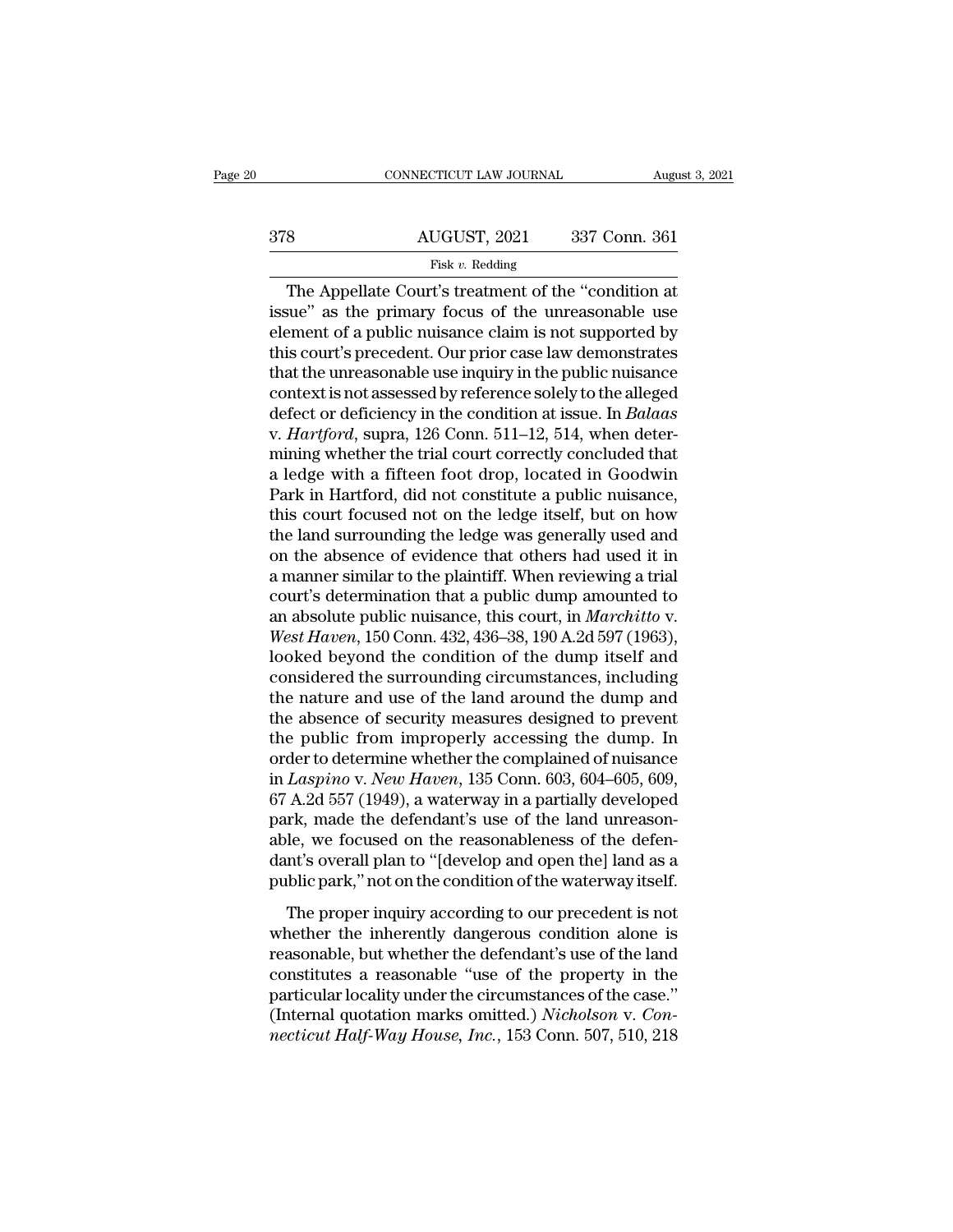| 2021          | CONNECTICUT LAW JOURNAL | Page 21 |  |
|---------------|-------------------------|---------|--|
| 337 Conn. 361 | AUGUST, 2021            | 379     |  |
|               | Fisk $v$ . Redding      |         |  |

2021 CONNECTICUT LAW JOURNAL Page 21<br>
337 Conn. 361 AUGUST, 2021 379<br>
Fisk v. Redding<br>
A.2d 383 (1966). When considering the reasonableness<br>
of the defendant's use of the land, the condition at issue<br>
cannot be viewed in i 337 Conn. 361 AUGUST, 2021 379<br>
Fisk v. Redding<br>
A.2d 383 (1966). When considering the reasonableness<br>
of the defendant's use of the land, the condition at issue<br>
cannot be viewed in isolation but, instead, must be viewed 337 Conn. 361 AUGUST, 2021 379<br>
Fisk v. Redding<br>
A.2d 383 (1966). When considering the reasonableness<br>
of the defendant's use of the land, the condition at issue<br>
cannot be viewed in isolation but, instead, must be viewed 337 Conn. 361 AUGUST, 2021 379<br>
Fisk v. Redding<br>
A.2d 383 (1966). When considering the reasonableness<br>
of the defendant's use of the land, the condition at issue<br>
cannot be viewed in isolation but, instead, must be viewed *Pester v. Pester v. 2002*, 2002, 2002, 2002, 2002, 2002, 2012, 2013, 2013, 2013, 2013, 2013, 2013, 2014, 2015, 2016, 2016, 2016, 2016, 2016, 2016, 2016, 2016, 2016, 2016, 2016, 2016, 2016, 2016, 2016, 2016, 2016, 2016, 20 Fisk v. Redding<br>A.2d 383 (1966). When considering the reasonableness<br>of the defendant's use of the land, the condition at issue<br>cannot be viewed in isolation but, instead, must be viewed<br>in the context of the surrounding A.2d 383 (1966). When considering the reasonableness<br>of the defendant's use of the land, the condition at issue<br>cannot be viewed in isolation but, instead, must be viewed<br>in the context of the surrounding circumstances. S of the defendant's use of the land, the condition at issue<br>cannot be viewed in isolation but, instead, must be viewed<br>in the context of the surrounding circumstances. See<br>*Pestey* v. *Cushman*, supra, 259 Conn. 352–53 ("[u cannot be viewed in isolation but, instead, must be viewed<br>in the context of the surrounding circumstances. See<br>*Pestey* v. *Cushman*, supra, 259 Conn. 352–53 ("[u]nrea-<br>sonableness cannot be determined in the abstract, bu in the context of the surrounding circumstances. See<br>*Pestey* v. *Cushman*, supra, 259 Conn. 352–53 ("[u]nrea-<br>sonableness cannot be determined in the abstract, but,<br>rather, must be judged under the circumstances of the<br>pa Pestey v. Cushman, supra, 259 Conn. 352–53 ("[u]nrea-<br>sonableness cannot be determined in the abstract, but,<br>rather, must be judged under the circumstances of the<br>particular case"); see also *Beckwith* v. *Stratford*, supr circumstances''). The determining if the defendant's use of the factors<br>approximate a muisance in one locality or under certain circumstances, and not in another locality or under certain circumstances.<br>When determining if the defendant's paracular case *y*, see also *Dechia the*  $i$ . *Biralyora*, supra, 129 Conn. 508 (noting that "the same conditions may constitute a nuisance in one locality or under certain circumstances, and not in another locality or u

The both soo (houng nate are stand conductors may<br>constitute a nuisance in one locality or under certain cir-<br>circumstances").<br>When determining if the defendant's use of the land<br>is reasonable in light of the surrounding c surrounding a maladine in one locality or under echancem<br>circumstances").<br>When determining if the defendant's use of the land<br>is reasonable in light of the surrounding circumstances,<br>the fact finder is allowed to consider *ton distances, and not in another focally of ander other*<br>circumstances").<br>When determining if the defendant's use of the land<br>is reasonable in light of the surrounding circumstances,<br>the fact finder is allowed to conside When determining if the defendant's use of the land<br>is reasonable in light of the surrounding circumstances,<br>the fact finder is allowed to consider all of the factors<br>surrounding the use in question. See Walsh v. Stoning-<br> When determining if the defendant's use of the land<br>is reasonable in light of the surrounding circumstances,<br>the fact finder is allowed to consider *all* of the factors<br>surrounding the use in question. See *Walsh v. Stoni* is reasonable in light of the surrounding circumstances,<br>the fact finder is allowed to consider *all* of the factors<br>surrounding the use in question. See *Walsh v. Stoning-*<br>*ton Water Pollution Control Authority*, supra, the fact finder is allowed to consider *all* of the factors<br>surrounding the use in question. See *Walsh v. Stoning-*<br>*ton Water Pollution Control Authority*, supra, 250<br>Conn. 457 (noting that, under third element, jury "m surrounding the use in question. See Walsh v. Stoning-<br>ton Water Pollution Control Authority, supra, 250<br>Conn. 457 (noting that, under third element, jury "must<br>consider the location of the condition and any other<br>circumst ton Water Pollution Control Authority, supra, 250<br>Conn. 457 (noting that, under third element, jury "must<br>consider the location of the condition and any other<br>circumstances . . . which indicate whether the defen-<br>dants [we Conn. 457 (noting that, under third element, jury "must<br>consider the location of the condition and any other<br>circumstances  $\ldots$  which indicate whether the defen-<br>dants [were] making a reasonable use of the property"<br>(emp consider the location of the condition and any other<br>circumstances . . . which indicate whether the defen-<br>dants [were] making a reasonable use of the property"<br>(emphasis omitted; internal quotation marks omitted)).<br>As we circumstances . . . which indicate whether the defendants [were] making a reasonable use of the property"<br>(emphasis omitted; internal quotation marks omitted)).<br>As we have previously noted, the factors that this court<br>has dants [were] making a reasonable use of the property"<br>(emphasis omitted; internal quotation marks omitted)).<br>As we have previously noted, the factors that this court<br>has looked to when determining the reasonableness of<br>th (emphasis omitted; internal quotation marks omitted)).<br>As we have previously noted, the factors that this court<br>has looked to when determining the reasonableness of<br>the use of land in the public nuisance context include<br>t As we have previously noted, the factors that this court<br>has looked to when determining the reasonableness of<br>the use of land in the public nuisance context include<br>the "location, its adaptation to the beneficial operatio has looked to when determining the reasonableness of<br>the use of land in the public nuisance context include<br>the "location, its adaptation to the beneficial operation<br>of the property, the right of members of the public to<br>g *Balaas* v. *Hartford*, suppressmentation of the yoperation, its adaptation to the beneficial operation of the property, the right of members of the public to go upon the land adjacent to it . . . the use to which they nat the "location, its adaptation to the beneficial operation<br>of the property, the right of members of the public to<br>go upon the land adjacent to it  $\ldots$  the use to which<br>they naturally put that land"; (internal quotation ma of the property, the right of members of the public to<br>go upon the land adjacent to it  $\ldots$  the use to which<br>they naturally put that land"; (internal quotation marks<br>omitted) *Kostyal* v. *Cass*, supra, 163 Conn. 99, quo go upon the land adjacent to it . . . . the use to which they naturally put that land"; (internal quotation marks omitted) *Kostyal* v. *Cass*, supra, 163 Conn. 99, quoting *Balaas* v. *Hartford*, supra, 126 Conn. 514; and they naturally put that land"; (internal quotation marks<br>
omitted) *Kostyal* v. *Cass*, supra, 163 Conn. 99, quoting<br> *Balaas* v. *Hartford*, supra, 126 Conn. 514; and both "the<br>
general activity [on the land] and what is omitted) *Kostyal v. Cass*, supra, 163 Conn. 99, quoting<br> *Balaas v. Hartford*, supra, 126 Conn. 514; and both "the<br>
general activity [on the land] and what is done about<br>
its consequences." (Internal quotation marks omitt *Balaas* v. *Hartford*, supra, 126 Conn. 514; and both "the general activity [on the land] and what is done about its consequences." (Internal quotation marks omitted.) *Walsh v. Stonington Water Pollution Control Authorit*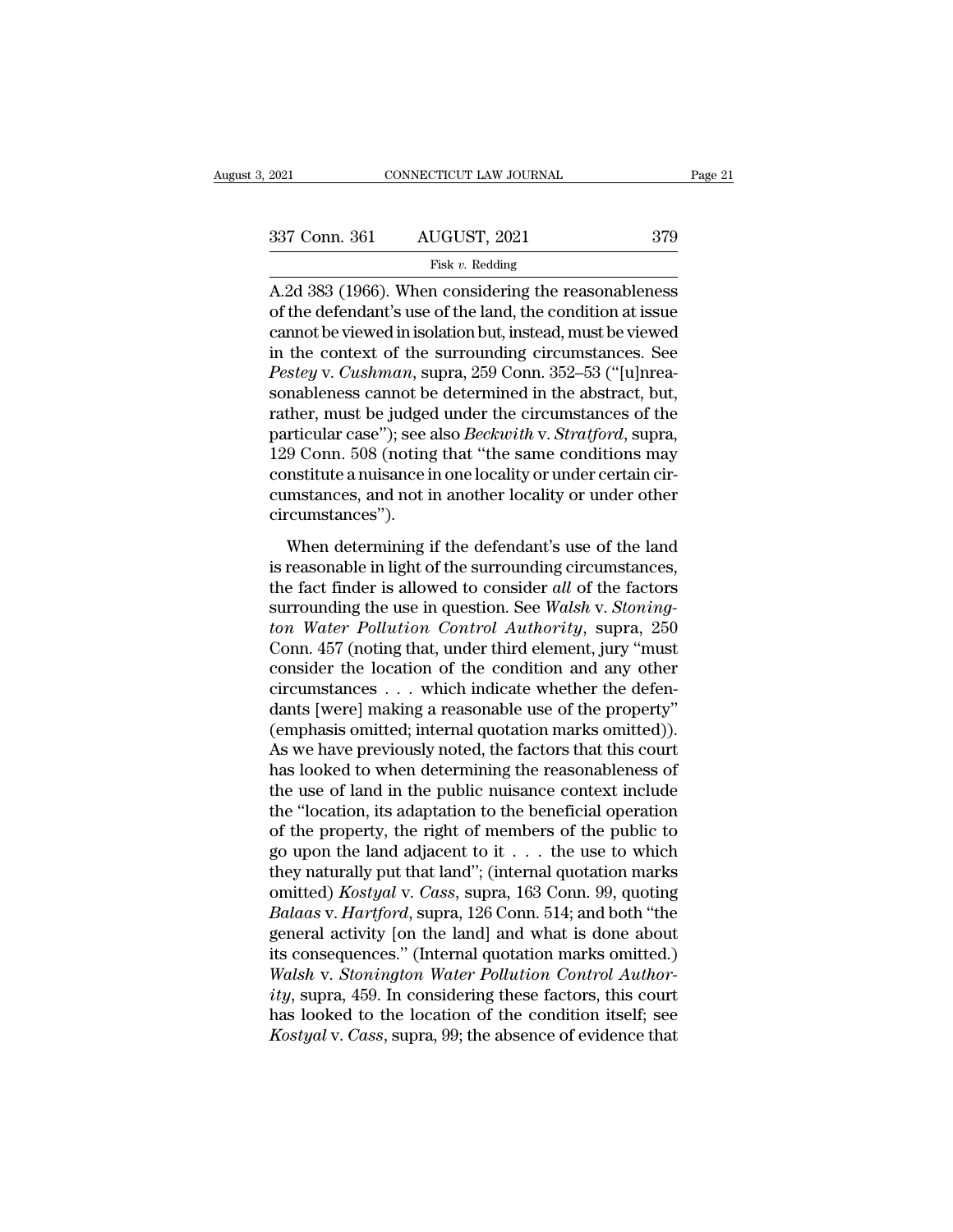|     | CONNECTICUT LAW JOURNAL                                                                                                                                                               | August 3, 2021 |
|-----|---------------------------------------------------------------------------------------------------------------------------------------------------------------------------------------|----------------|
| 380 | AUGUST, 2021                                                                                                                                                                          | 337 Conn. 361  |
|     | Fisk $v$ . Redding                                                                                                                                                                    |                |
|     | persons other than the plaintiff had been injured by the<br>condition; see <i>Balaas v. Hartford</i> , supra, 514; and the<br>defendent's feilure to adont reasonable safety measures |                |

accommodate and a HUGUST, 2021 and 337 Conn. 361<br>
Fisk v. Redding<br>
persons other than the plaintiff had been injured by the<br>
condition; see *Balaas* v. *Hartford*, supra, 514; and the<br>
defendant's failure to adopt reasonab defendant's failure to adopt reasonable safety measures  $\begin{array}{r} \text{AUGUST, 2021} \qquad 337 \text{ Conn. } 361 \ \hline \text{Fisk } v. \text{ Redding} \end{array}$  persons other than the plaintiff had been injured by the condition; see *Balaas* v. *Hartford*, supra, 514; and the defendant's failure to adopt reasonable sa Fisk v. Redding<br>
Fisk v. Redding<br>
persons other than the plaintiff had been injured by the<br>
condition; see *Balaas* v. *Hartford*, supra, 514; and the<br>
defendant's failure to adopt reasonable safety measures<br>
that could ha 436–37. In this case, the trial court's following instruction to equive the danger posed by the condition. See *Marchitto* v. *West Haven*, supra, 150 Conn.<br>6–37.<br>In this case, the trial court's following instruction to equivalenc to defendant's failure to adopt reasonable safety measures<br>that could have mitigated the danger posed by the condi-<br>tion. See *Marchitto* v. West Haven, supra, 150 Conn.<br>436–37.<br>In this case, the trial court's following in

defendant standie to adopt reasonable safety measures<br>that could have mitigated the danger posed by the condi-<br>tion. See *Marchitto* v. West Haven, supra, 150 Conn.<br>436–37.<br>In this case, the trial court's following instruc that collid have intigated the danger posed by the condition. See *Marchitto* v. West Haven, supra, 150 Conn.<br>436–37.<br>In this case, the trial court's following instruction to<br>the jury correctly reflected the focus of the land, all the surrounding factors must be considered.<br> **A36–37.**<br>
In this case, the trial court's following instruction to<br>
the jury correctly reflected the focus of the inquiry, as<br>
dictated by our prior precedent: "In ma In this case, the trial court's following instruction to<br>the jury correctly reflected the focus of the inquiry, as<br>dictated by our prior precedent: "In making a determi-<br>nation concerning the reasonableness of the use of In this case, the trial court's following instruction to<br>the jury correctly reflected the focus of the inquiry, as<br>dictated by our prior precedent: "In making a determi-<br>nation concerning the reasonableness of the use of t the jury correctly reflected the focus of the inquiry, as<br>
dictated by our prior precedent: "In making a determi-<br>
nation concerning the reasonableness of the use of the<br>
land, *all the surrounding factors* must be conside dictated by our prior precedent: "In making a determination concerning the reasonableness of the use of the land, *all the surrounding factors* must be considered."<br>(Emphasis added.) Judge Elgo aptly summarized the inquiry nation concerning the reasonableness of the use of the land, *all the surrounding factors* must be considered."<br>(Emphasis added.) Judge Elgo aptly summarized the inquiry put to the jury under the third interrogatory:<br>"Unli land, *all the surrounding factors* must be considered."<br>(Emphasis added.) Judge Elgo aptly summarized the<br>inquiry put to the jury under the third interrogatory:<br>"Unlike the first interrogatory, which required the jury<br>to (Emphasis added.) Judge Elgo aptly summarized the<br>inquiry put to the jury under the third interrogatory:<br>"Unlike the first interrogatory, which required the jury<br>to determine whether the retaining wall itself was inher-<br>e inquiry put to the jury under the third interrogatory:<br>
"Unlike the first interrogatory, which required the jury<br>
to determine whether the retaining wall itself was inher-<br>
ently dangerous, the inquiry under the third int "Unlike the first interrogatory, which required the jury<br>to determine whether the retaining wall itself was inher-<br>ently dangerous, the inquiry under the third interroga-<br>tory required the jury to consider whether the use to determine whether the retaining wall itself was inherently dangerous, the inquiry under the third interrogatory required the jury to consider whether the use of the land on which the retaining wall was erected was unrea ently dangerous, the inquiry under the third interrogatory required the jury to consider whether the use of the land on which the retaining wall was erected was unreasonable in light of the surrounding circumstances."<br>(Emp tory required the jury to consider whether the use of<br>the land on which the retaining wall was erected was<br>unreasonable in light of the surrounding circumstances."<br>(Emphasis omitted.) *Fisk* v. *Redding*, supra, 190 Conn.<br> the land on which the retaining wall was erected was<br>unreasonable in light of the surrounding circumstances."<br>(Emphasis omitted.) *Fisk* v. *Redding*, supra, 190 Conn.<br>App. 116 (*Elgo*, *J*., concurring in part and dissen unreasonable in light of the surrounding circumstances."<br>
(Emphasis omitted.) *Fisk v. Redding*, supra, 190 Conn.<br>
App. 116 (*Elgo, J.*, concurring in part and dissenting in<br>
part). When conducting this inquiry, "the jury (Emphasis omitted.) *Fisk* v. *Redding*, supra, 190 Conn.<br>App. 116 (*Elgo*, *J*., concurring in part and dissenting in<br>part). When conducting this inquiry, "the jury was not<br>confined to a review of the retaining wall in i App. 116 (*Elgo*, *J*., concurring in part and dissenting in part). When conducting this inquiry, "the jury was not confined to a review of the retaining wall in isolation. Rather, the jury was required to 'take into acco The trial conducting this induity, the jury was not<br>infined to a review of the retaining wall in isolation.<br>ther, the jury was required to 'take into account a<br>ultiplicity' of surrounding factors  $\ldots$  including<br>oth the g columed to a feview of the retaining wan in isolation.<br>Rather, the jury was required to 'take into account a<br>multiplicity' of surrounding factors . . . including<br>'both the general activity [on the land] and what is done<br>ab

retaining was required to take mito account a<br>multiplicity' of surrounding factors . . . including<br>'both the general activity [on the land] and what is done<br>about its consequences.' " (Citation omitted.) Id., 118.<br>During t sented with a general activity of the land and what is done<br>footh the general activity [on the land] and what is done<br>about its consequences.' " (Citation omitted.) Id., 118.<br>During the trial, the jury received considerabl bout the general activity [off the land] and what is done<br>about its consequences.' " (Citation omitted.) Id., 118.<br>During the trial, the jury received considerable evi-<br>dence of the various circumstances surrounding the<br>re about its consequences. (Citation onlitted.) id., 116.<br>
During the trial, the jury received considerable evi-<br>
dence of the various circumstances surrounding the<br>
retaining wall. As Judge Elgo noted, the jury "was pre-<br>
se During the trial, the jury received considerable evi-<br>dence of the various circumstances surrounding the<br>retaining wall. As Judge Elgo noted, the jury "was pre-<br>sented with an abundance of documentary and testimo-<br>nial evi dence of the various circumstances surrounding the<br>retaining wall. As Judge Elgo noted, the jury "was pre-<br>sented with an abundance of documentary and testimo-<br>nial evidence, including several photographs of the land<br>in qu retaining wall. As Judge Elgo noted, the jury "was presented with an abundance of documentary and testimonial evidence, including several photographs of the land<br>in question, indicating that both a guardrail barrier and<br>a sented with an abundance of documentary and testimo-<br>nial evidence, including several photographs of the land<br>in question, indicating that both a guardrail barrier and<br>a dense landscaping buffer separated the retaining wal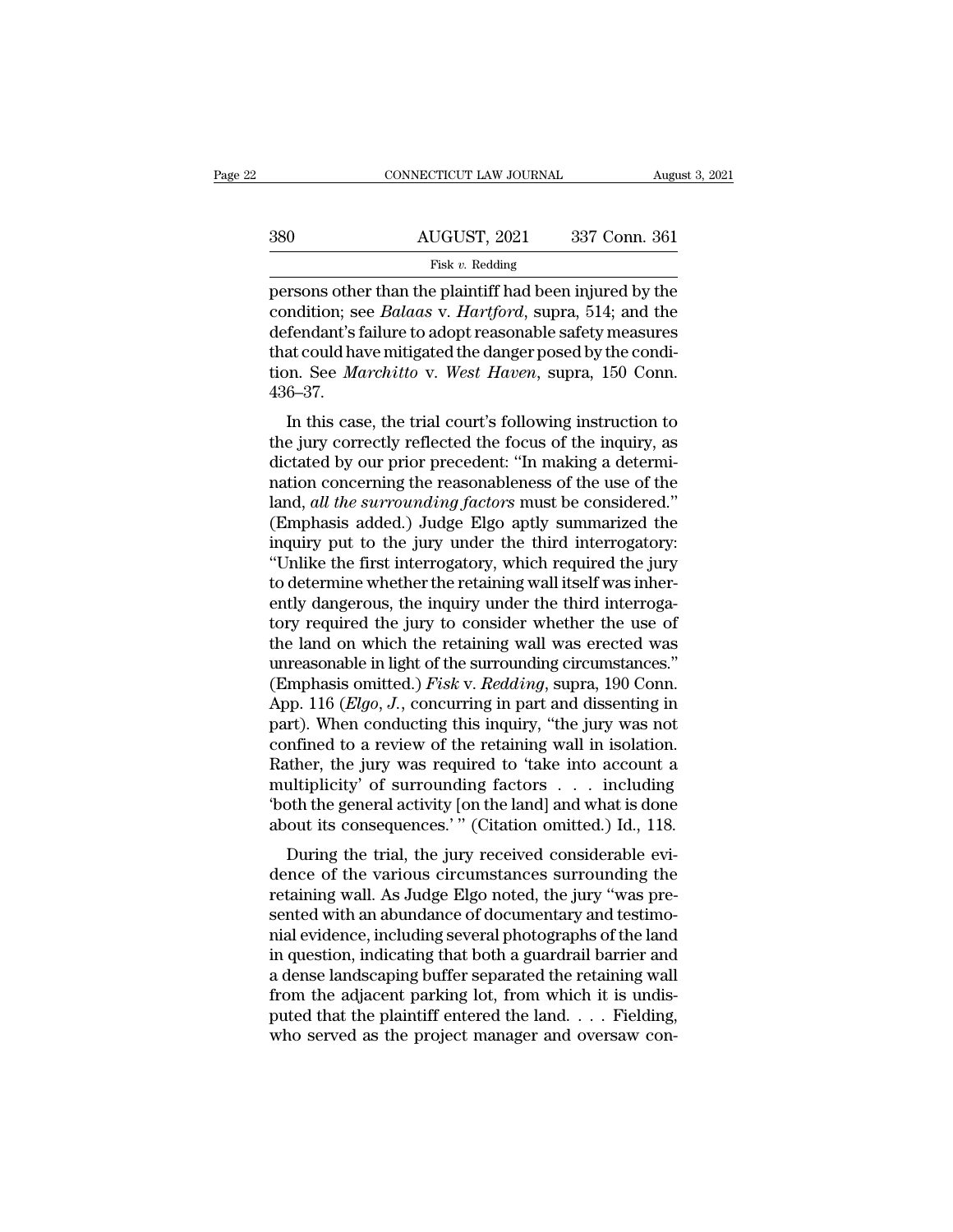### Fisk *v.* Redding

Fage 2:<br>
struction of the retaining wall, testified at trial that<br>
installing a fence on the retaining wall 'was never discussed' because the defendant 'had the suardrail in 337 Conn. 361 AUGUST, 2021 381<br>
Fisk v. Redding<br>
struction of the retaining wall, testified at trial that<br>
installing a fence on the retaining wall 'was never dis-<br>
cussed' because the defendant 'had the guardrail in<br>
pla 337 Conn. 361 AUGUST, 2021 381<br>
Fisk v. Redding<br>
struction of the retaining wall, testified at trial that<br>
installing a fence on the retaining wall 'was never dis-<br>
cussed' because the defendant 'had the guardrail in<br>
pla  $\begin{array}{r} \text{337 Conn. } 361 \text{ AUGUST, } 2021 \text{ } \text{581} \end{array}$ <br>
Fisk v. Redding<br>
struction of the retaining wall, testified at trial that<br>
installing a fence on the retaining wall 'was never dis-<br>
cussed' because the defendant 'had Fisk v. Redding<br>
Fisk v. Redding<br>
Struction of the retaining wall, testified at trial that<br>
installing a fence on the retaining wall 'was never dis-<br>
cussed' because the defendant 'had the guardrail in<br>
place serving to p Fisk v. Redding<br>struction of the retaining wall, testified at trial that<br>installing a fence on the retaining wall 'was never dis-<br>cussed' because the defendant 'had the guardrail in<br>place serving to protect vehicles and p struction of the retaining wall, testified at trial that<br>installing a fence on the retaining wall 'was never dis-<br>cussed' because the defendant 'had the guardrail in<br>place serving to protect vehicles and pedestrians.'<br>Beyo installing a fence on the retaining wall 'was never discussed' because the defendant 'had the guardrail in place serving to protect vehicles and pedestrians.'<br>Beyond that, the plaintiff's own expert witness, forensice engi cussed' because the defendant 'had the guardrail in<br>place serving to protect vehicles and pedestrians.'<br>Beyond that, the plaintiff's own expert witness, forensic<br>engineer . . . Ziegler, conceded at trial that the guard-<br>ra place serving to protect vehicles and pedestrians.'<br>Beyond that, the plaintiff's own expert witness, forensic<br>engineer . . . Ziegler, conceded at trial that the guard-<br>rail barrier was an effective means of keeping people<br> Beyond that, the plaintiff's own expert witness, forensic<br>engineer  $\ldots$  Ziegler, conceded at trial that the guard-<br>rail barrier was an effective means of keeping people<br>out of the area between the retaining wall and the engineer . . . Ziegler, conceded at trial that the guard-<br>rail barrier was an effective means of keeping people<br>out of the area between the retaining wall and the park-<br>ing lot." (Citation omitted.) Id., 118–19. The jury w rail barrier was an effective means of keeping people<br>out of the area between the retaining wall and the park-<br>ing lot." (Citation omitted.) Id., 118–19. The jury was<br>also presented with no evidence that any individual,<br>in out of the area between the retaining wall and the parking lot." (Citation omitted.) Id., 118–19. The jury was also presented with no evidence that any individual, including the plaintiff himself, had previously walked ove ing lot." (Citation omitted.) Id., 118–19. The jury was<br>also presented with no evidence that any individual,<br>including the plaintiff himself, had previously walked<br>over the guardrail barrier, navigated through the dense<br>la also presented with no evidence that any individual, including the plaintiff himself, had previously walked over the guardrail barrier, navigated through the dense landscaping, and fallen off the wall. See id., 120 and n.7 including the plaintiff himself, had previously walked<br>over the guardrail barrier, navigated through the dense<br>landscaping, and fallen off the wall. See id., 120 and<br>n.7. In terms of the overall utility of the retaining wa over the guardrail barrier, navigated through the dense<br>landscaping, and fallen off the wall. See id., 120 and<br>n.7. In terms of the overall utility of the retaining wall,<br>the jury was presented with "evidence of the necess landscaping, and fallen off the wall. See id., 120 and n.7. In terms of the overall utility of the retaining wall, the jury was presented with "evidence of the necessity and, hence, utility, of the retaining wall, as it wa n.7. In terms<br>the jury was pand, hence, u<br>structed to re<br>to preserve t<br>below, partic<br>Id., 118.<br>Reviewing e jury was presented with "evidence of the necessity<br>d, hence, utility, of the retaining wall, as it was con-<br>ructed to replace an existing retaining wall and meant<br>preserve the public's right to traverse Main Street<br>low, and, hence, utility, of the retaining wall, as it was constructed to replace an existing retaining wall and meant<br>to preserve the public's right to traverse Main Street<br>below, particularly pedestrians, bicyclists, and jogg

structed to replace an existing retaining wall and meant<br>to preserve the public's right to traverse Main Street<br>below, particularly pedestrians, bicyclists, and joggers."<br>Id., 118.<br>Reviewing the totality of the evidence pr to preserve the public's right to traverse Main Street<br>below, particularly pedestrians, bicyclists, and joggers."<br>Id., 118.<br>Reviewing the totality of the evidence presented at<br>trial, the jury in the present case could have below, particularly pedestrians, bicyclists, and joggers."<br>Id., 118.<br>Reviewing the totality of the evidence presented at<br>trial, the jury in the present case could have reasonably<br>concluded that the defendant's use of the l 10., 118.<br>Reviewing the totality of the evidence presented at<br>trial, the jury in the present case could have reasonably<br>concluded that the defendant's use of the land was<br>reasonable in light of the benefits of the retainin Reviewing the totality of the evidence presented at<br>trial, the jury in the present case could have reasonably<br>concluded that the defendant's use of the land was<br>reasonable in light of the benefits of the retaining wall,<br>th trial, the jury in the present case could have reasonably<br>concluded that the defendant's use of the land was<br>reasonable in light of the benefits of the retaining wall,<br>the steps that the defendant took to mitigate the dang concluded that the defendant's use of the land was<br>reasonable in light of the benefits of the retaining wall,<br>the steps that the defendant took to mitigate the danger<br>posed by the retaining wall, such as the placement of<br> reasonable in light of the benefits of the retaining wall,<br>the steps that the defendant took to mitigate the danger<br>posed by the retaining wall, such as the placement of<br>the guardrail and dense vegetation between the park the steps that the defendant took to mitigate the danger<br>posed by the retaining wall, such as the placement of<br>the guardrail and dense vegetation between the parking<br>lot and the retaining wall, and the absence of any evi-<br> posed by the retaining wall, such as the placement of<br>the guardrail and dense vegetation between the parking<br>lot and the retaining wall, and the absence of any evi-<br>dence that other individuals had fallen off of the<br>retain the guardrail and dense vegetation between the parking<br>lot and the retaining wall, and the absence of any evi-<br>dence that other individuals had fallen off of the<br>retaining wall prior to the defendant's accident. Id.,<br>119– lot and the retaining wall, and the absence of any evidence that other individuals had fallen off of the retaining wall prior to the defendant's accident. Id.,  $119-20$  (*Elgo*, *J*., concurring in part and dissenting in dence that other individuals had fallen off of the<br>retaining wall prior to the defendant's accident. Id.,<br>119–20 (*Elgo*, *J*., concurring in part and dissenting in<br>part). By framing the third element as an inquiry "not<br>[ retaining wall prior to the defendant's accident. Id.,<br>119–20 (*Elgo*, *J*., concurring in part and dissenting in<br>part). By framing the third element as an inquiry "not<br>[into] whether the wall itself had some use to hold<br>b 119–20 (*Elgo*, *J*., concurring in part and dissenting in part). By framing the third element as an inquiry "not [into] whether the wall itself had some use to hold back the earth, but whether there was any useful public part). By framing the third element as an inquiry "not [into] whether the wall itself had some use to hold back the earth, but whether there was any useful public purpose to erecting the wall without a fence atop it," the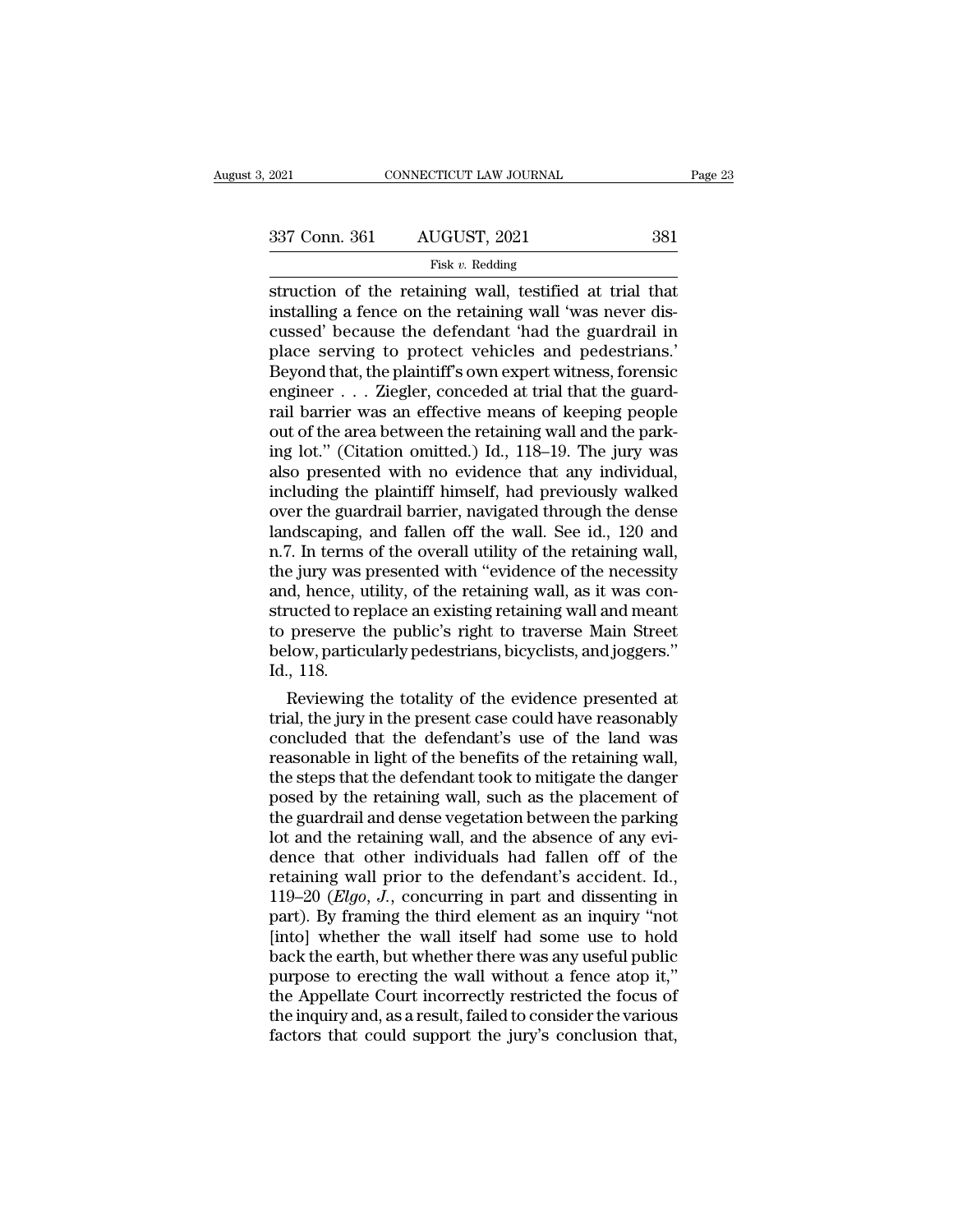| 4 |     | CONNECTICUT LAW JOURNAL                                                                                                                                               | August 3, 2021 |
|---|-----|-----------------------------------------------------------------------------------------------------------------------------------------------------------------------|----------------|
|   |     |                                                                                                                                                                       |                |
|   | 382 | AUGUST, 2021                                                                                                                                                          | 337 Conn. 382  |
|   |     | State v. Kerlyn T.                                                                                                                                                    |                |
|   |     | despite the inherent dangerousness of the retaining<br>wall, the defendant's use of the land was reasonable in<br>light of the surrounding circumstances. Id = 110-11 |                |

MUGUST, 2021 337 Conn. 382<br>State v. Kerlyn T.<br>despite the inherent dangerousness of the retaining<br>wall, the defendant's use of the land was reasonable in<br>light of the surrounding circumstances. Id., 110–11. 382 AUGUST, 2021 337 Conn. 382<br>
State v. Kerlyn T.<br>
despite the inherent dangerousness of the retaining<br>
wall, the defendant's use of the land was reasonable in<br>
light of the surrounding circumstances. Id., 110–11.<br>
Viewi 2  $\frac{\text{AUGUST, 2021}}{\text{State } v. \text{ Kerlyn T.}}$ <br>
State  $v. \text{ Kerlyn T.}$ <br>
Spite the inherent dangerousness of the retaining<br>
all, the defendant's use of the land was reasonable in<br>
the of the surrounding circumstances. Id., 110–11.<br>
Viewin

State v. Kerlyn T.<br>
despite the inherent dangerousness of the retaining<br>
wall, the defendant's use of the land was reasonable in<br>
light of the surrounding circumstances. Id., 110–11.<br>
Viewing the evidence presented in thi despite the inherent dangerousness of the retaining<br>wall, the defendant's use of the land was reasonable in<br>light of the surrounding circumstances. Id.,  $110-11$ .<br>Viewing the evidence presented in this case in accor-<br>danc despite the inherent dangerousness of the retaining<br>wall, the defendant's use of the land was reasonable in<br>light of the surrounding circumstances. Id., 110–11.<br>Viewing the evidence presented in this case in accor-<br>dance w wall, the defendant's use of the land was reasonable in<br>light of the surrounding circumstances. Id., 110–11.<br>Viewing the evidence presented in this case in accor-<br>dance with our established nuisance jurisprudence and<br>in a light of the surrounding circumstances. Id.,  $110-11$ .<br>Viewing the evidence presented in this case in accordance with our established nuisance jurisprudence and<br>in a light most favorable to upholding the jury's verdict;<br>s Viewing the evidence presented in this case in accordance with our established nuisance jurisprudence and<br>in a light most favorable to upholding the jury's verdict;<br>see, e.g., *Hall* v. *Bergman*, supra, 296 Conn. 179; it dance with our established nuisance jurisprudence and<br>in a light most favorable to upholding the jury's verdict;<br>see, e.g., *Hall* v. *Bergman*, supra, 296 Conn. 179; it is<br>clear that the jury reasonably could have conclud in a light most favorable to upholding the jury's verdict;<br>see, e.g., *Hall* v. *Bergman*, supra, 296 Conn. 179; it is<br>clear that the jury reasonably could have concluded<br>that, although the retaining wall was inherently da see, e.g., *Hall* v. *Bergman*, supra, 296 Conn. 179; it is clear that the jury reasonably could have concluded that, although the retaining wall was inherently dangerous, the defendant's use of the land was reasonable in clear that the jury reasonably could have concluded<br>that, although the retaining wall was inherently danger-<br>ous, the defendant's use of the land was reasonable in<br>light of the surrounding circumstances. Because the<br>jury's that, although the retain<br>ous, the defendant's us<br>light of the surroundi<br>jury's answers to the fi<br>ries are not inconsiste<br>its discretion in denyi<br>aside the verdict.<br>The judgment of the is, the defendant's use of the land was reasonable in<br>the fit of the surrounding circumstances. Because the<br>ry's answers to the first and third special interrogato-<br>is are not inconsistent, the trial court did not abuse<br>id light of the surrounding circumstances. Because the<br>jury's answers to the first and third special interrogato-<br>ries are not inconsistent, the trial court did not abuse<br>its discretion in denying the plaintiff's motion to se

jury's answers to the first and third special interrogatories are not inconsistent, the trial court did not abuse<br>its discretion in denying the plaintiff's motion to set<br>aside the verdict.<br>The judgment of the Appellate Cou court. In this opinion the other justices concurred.<br>In this opinion of the Appellate Court is reversed a<br>e case is remanded to that court with direction<br>nder judgment affirming the judgment of the trurt.<br>In this opinion the othe ase is remanded to that court with direction to<br>er judgment affirming the judgment of the trial<br>.<br>.<br>.<br>STATE OF CONNECTICUT *v*. KERLYN T.\*<br>.<br>.<br>.<br>.<br>.<br>.<br>.<br>.<br>. rming the judgmer<br>
other justices conc<br>
NECTICUT v. KER<br>
(SC 20380)<br>
and McDonald, D'Auria, M<br>Ecker and Keller Js

# TE OF CONNECTICUT v. KERLYN T.\*<br>
(SC 20380)<br>
Robinson, C. J., and McDonald, D'Auria, Mullins,<br>
Kahn, Ecker and Keller, Js. CONNECTICUT v. KER<br>
(SC 20380)<br>
C. J., and McDonald, D'Auria, Mi<br>
Kahn, Ecker and Keller, Js.<br>
Syllabus

### *Syllabus*

(SC 20380)<br>
Robinson, C. J., and McDonald, D'Auria, Mullins,<br>
Kahn, Ecker and Keller, Js.<br>
Syllabus<br>
Convicted of, among other crimes, aggravated sexual assault in the first<br>
degree, home invasion, risk of injury to a chi Robinson, C. J., and McDonald, D'Auria, Mullins,<br>Kahn, Ecker and Keller, Js.<br>Syllabus<br>victed of, among other crimes, aggravated sexual assault in the first<br>degree, home invasion, risk of injury to a child and assault in th Robinson, C. J., and McDonald, D'Auria, Mullins,<br>Kahn, Ecker and Keller, Js.<br>Syllabus<br>Convicted of, among other crimes, aggravated sexual assault in the first<br>degree, home invasion, risk of injury to a child and assault in kahn, Ecker and Keller, Js.<br>Syllabus<br>victed of, among other crimes, aggravated sexual assault in the first<br>degree, home invasion, risk of injury to a child and assault in the second<br>degree with a firearm, the defendant app Expansive systems and assault in the first degree, home invasion, risk of injury to a child and assault in the second degree with a firearm, the defendant appealed to the Appellate Court, claiming, inter alia, that his con Convicted of, among other crimes, aggravated sexual assault in the first<br>degree, home invasion, risk of injury to a child and assault in the second<br>degree with a firearm, the defendant appealed to the Appellate Court,<br>clai

degree, home invasion, risk of injury to a child and assault in the second<br>degree with a firearm, the defendant appealed to the Appellate Court,<br>claiming, inter alia, that his convictions should be reversed because the<br> $*$ victims of sexual assault and the crime of risk of injury to a child, we decline<br>to identify the victims or others through whom the victims' identities may<br>be ascertained. See General Statutes  $\S 54-86e$ .<br>Moreover, in acc \* In accordance with our policy of protecting the privacy interests of the victims of sexual assault and the crime of risk of injury to a child, we decline to identify the victims or others through whom the victims' ident \* In accordance with our policy of protecting the privacy interests of the victims of sexual assault and the crime of risk of injury to a child, we decline to identify the victims or others through whom the victims' ident

victims of sexual assault and the crime of risk of injury to a child, we decline to identify the victims or others through whom the victims' identities may be ascertained. See General Statutes  $\S$  54-86e.<br>Moreover, in acc to identify the victims or others through whom the victims' identities may be ascertained. See General Statutes  $\S$  54-86e.<br>Moreover, in accordance with federal law; see 18 U.S.C.  $\S$  2265 (d) (3) (2018); we decline to id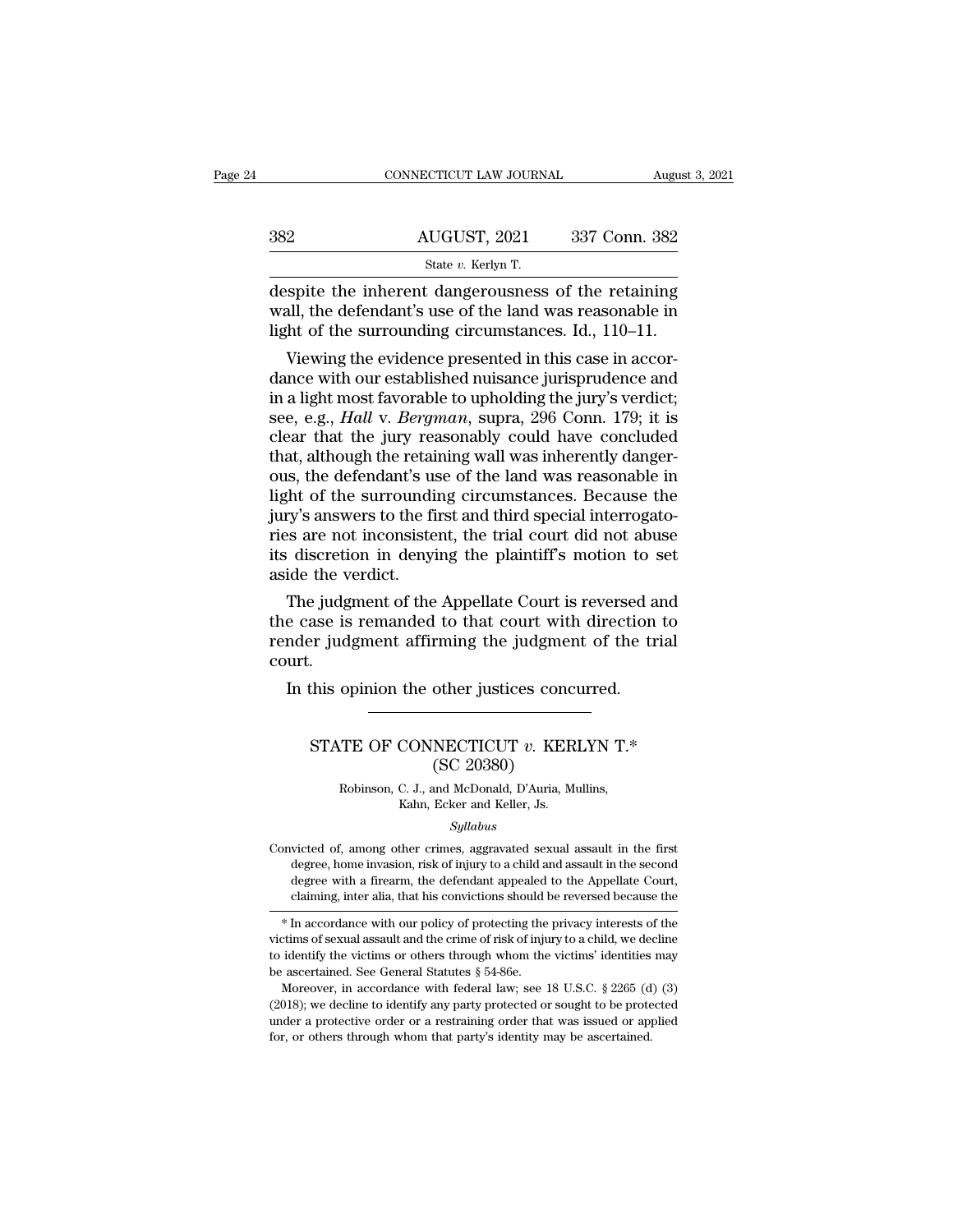CONNECTICUT LAW JOURNAL<br>
State *v.* Kerlyn T.<br>
State *v.* Kerlyn T.<br>
Final court incorrectly determined that his jury trial waiver was knowing. The Sammar Correctly determined that his jury trial waiver was knowing,<br>trial court incorrectly determined that his jury trial waiver was knowing,<br>intelligent and voluntary. The Appellate Court affirmed the trial court's For Conn. 382 AUGUST, 2021 383<br>
State v. Kerlyn T.<br>
Itrial court incorrectly determined that his jury trial waiver was knowing,<br>
intelligent and voluntary. The Appellate Court affirmed the trial court's<br>
judgments of conv Framents of conviction, specifically rejecting the defendant's claims of conviction, specifically rejecting the defendant's claims that his valver was constitutionally rejecting the defendant's claims that his waiver was c State v. Kerlyn T.<br>
trial court incorrectly determined that his jury trial waiver was knowing,<br>
intelligent and voluntary. The Appellate Court affirmed the trial court's<br>
judgments of conviction, specifically rejecting the State v. Kerlyn T.<br>
frial court incorrectly determined that his jury trial waiver was knowing,<br>
intelligent and voluntary. The Appellate Court affirmed the trial court's<br>
judgments of conviction, specifically rejecting the trial court incorrectly determined that his jury trial waiver was knowing, intelligent and voluntary. The Appellate Court affirmed the trial court's judgments of conviction, specifically rejecting the defendant's claims th the eligent and voluntary. The Appellate Court affirmed the trial court's<br>judgments of conviction, specifically rejecting the defendant's claims<br>that his waiver was constitutionally infirm because he was suffering<br>from an intengent and voldnary. The appenate court armined the transformation is judgments of conviction, specifically rejecting the defendant's claims that his waiver was constitutionally infirm because he was suffering from an u diagnments of conviction, specifically rejecting the decidual is claims<br>that his waiver was constitutionally infirm because he was suffering<br>from an unspecified mental illness at the time of the waiver and that<br>trial court the defendant appealed to this court, renewing his daim in the Appellate to elicit from him additional information about his background, experience, conduct, and mental and emotional state, and to explain, among other thin The valid is court's canvass was constitutionally infirm because the court failed to elicit from him additional information about his background, experience, conduct, and mental and emotional state, and to explain, among o The court is calvass was constrained in intribuctants the court falled to elicit from him additional information about his background, experience, conduct, and mental and emotional state, and to explain, among other things before the this court and and emotional state, and to explain, experience, conduct, and mental and emotional state, and to explain, among other things, the mechanics of a jury trial. On the granting of certification, the d ence, conduct, and include and chrononial state, and to explain, among other things, the mechanics of a jury trial. On the granting of certification, the defendant appealed to this court, renewing his claim in the Appellat offer alliges, the increasints of a jury trial. On the graining of ecclineation, the defendant appealed to this court, renewing his claim in the Appellate Court's court challenging the validity of his jury trial waiver. *H* Court challenging the validity of his jury trial waiver. *Held* that the Appellate Court having fully addressed the issues raised by the defendant before this court concerning whether the trial court had correctly determin court chancinging are vandary of institution and waver. Their data the Appellate Court having fully addressed the issues raised by the defendant before this court concerning whether the trial court had correctly determined Appellate Court Raving<br>before this court conce<br>mined that his jury tri<br>this court adopted the<br>opinion as a proper<br>concerning those issue<br>Appellate Court.<br>Argued September ined that his jury trial waiver was knowing, intelligent and voluntary,<br>is court adopted the Appellate Court's thorough and well reasoned<br>inion as a proper statement of the issues and the applicable law<br>increming those iss *Propenate Courts alonough and*<br>*atement of the issues and the*<br>*Procedural History*<br>*Procedural History*<br>**Ation in the first case** this court adopted the Appellate Court's thorough and well reasoned<br>opinion as a proper statement of the issues and the applicable law<br>concerning those issues and, accordingly, affirmed the judgment of the<br>Appellate Court.

opinion as a proper statement of the issues and the applicable law<br>concerning those issues and, accordingly, affirmed the judgment of the<br>Appellate Court.<br>Argued September 18—officially released November 9, 2020<sup>\*\*</sup><br>*Proce* concerning those issues and, accordingly, animed the judgment of the Appellate Court.<br>Argued September 18—officially released November 9, 2020<sup>\*\*</sup><br>*Procedural History*<br>Substitute information, in the first case, charging th Frame star.<br>
Argued September 18—officially released November 9, 2020<sup>\*\*</sup><br>
Procedural History<br>
Substitute information, in the first case, charging the<br>
defendant with the crimes of criminal attempt to com-<br>
mit assault in *Procedural History*<br>*Procedural History*<br>Substitute information, in the first case, charging the<br>defendant with the crimes of criminal attempt to com-<br>mit assault in the first degree, intimidating a witness,<br>strangulation *Procedural History*<br>Substitute information, in the first case, charging the<br>defendant with the crimes of criminal attempt to com-<br>mit assault in the first degree, intimidating a witness,<br>strangulation in the second degree Substitute information, in the first case, charging the<br>defendant with the crimes of criminal attempt to com-<br>mit assault in the first degree, intimidating a witness,<br>strangulation in the second degree, and assault in the<br> defendant with the crimes of criminal attempt to commit assault in the first degree, intimidating a witness, strangulation in the second degree, and assault in the third degree, and substitute information, in the second ca mit assault in the first degree, intimidating a witness,<br>strangulation in the second degree, and assault in the<br>third degree, and substitute information, in the second<br>case, charging the defendant with three counts of the<br> strangulation in the second degree, and assault in the third degree, and substitute information, in the second case, charging the defendant with three counts of the crime of threatening in the first degree, and with one co third degree, and substitute information, in the second<br>case, charging the defendant with three counts of the<br>crime of threatening in the first degree, and with one<br>count each of the crimes of aggravated sexual assault<br>in case, charging the defendant with three counts of the crime of threatening in the first degree, and with one count each of the crimes of aggravated sexual assault in the first degree, home invasion, risk of injury to a chi crime of threatening in the first degree, and with one<br>count each of the crimes of aggravated sexual assault<br>in the first degree, home invasion, risk of injury to a<br>child, assault in the second degree with a firearm,<br>assau count each of the crimes of aggravated sexual assault<br>in the first degree, home invasion, risk of injury to a<br>child, assault in the second degree with a firearm,<br>assault in the third degree, kidnapping in the first degree in the first degree, home invasion, risk of injury to a<br>child, assault in the second degree with a firearm,<br>assault in the third degree, kidnapping in the first degree<br>with a firearm, unlawful restraint in the first degre child, assault in the second degree with a firearm,<br>assault in the third degree, kidnapping in the first degree<br>with a firearm, unlawful restraint in the first degree,<br>criminal possession of a firearm, and criminal violati assault in the third degree, kidnapping in the first degree<br>with a firearm, unlawful restraint in the first degree,<br>criminal possession of a firearm, and criminal violation<br>of a protective order, brought to the Superior Co with a firearm, unlawful restraint in the first degree,<br>criminal possession of a firearm, and criminal violation<br>of a protective order, brought to the Superior Court in<br>the judicial district of Danbury, where the cases we criminal possession of a firearm, and criminal violation<br>of a protective order, brought to the Superior Court in<br>the judicial district of Danbury, where the cases were<br>consolidated and tried to the court,  $Russo, J$ ; thereaft the court, *Russo*, *J*., granted the defendant's motion for a judgment of acquittal as to the charge of criminal attempt to commit assault in the first degree; subse<sup>\*\*\*</sup>November 9, 2020, the date that this decision was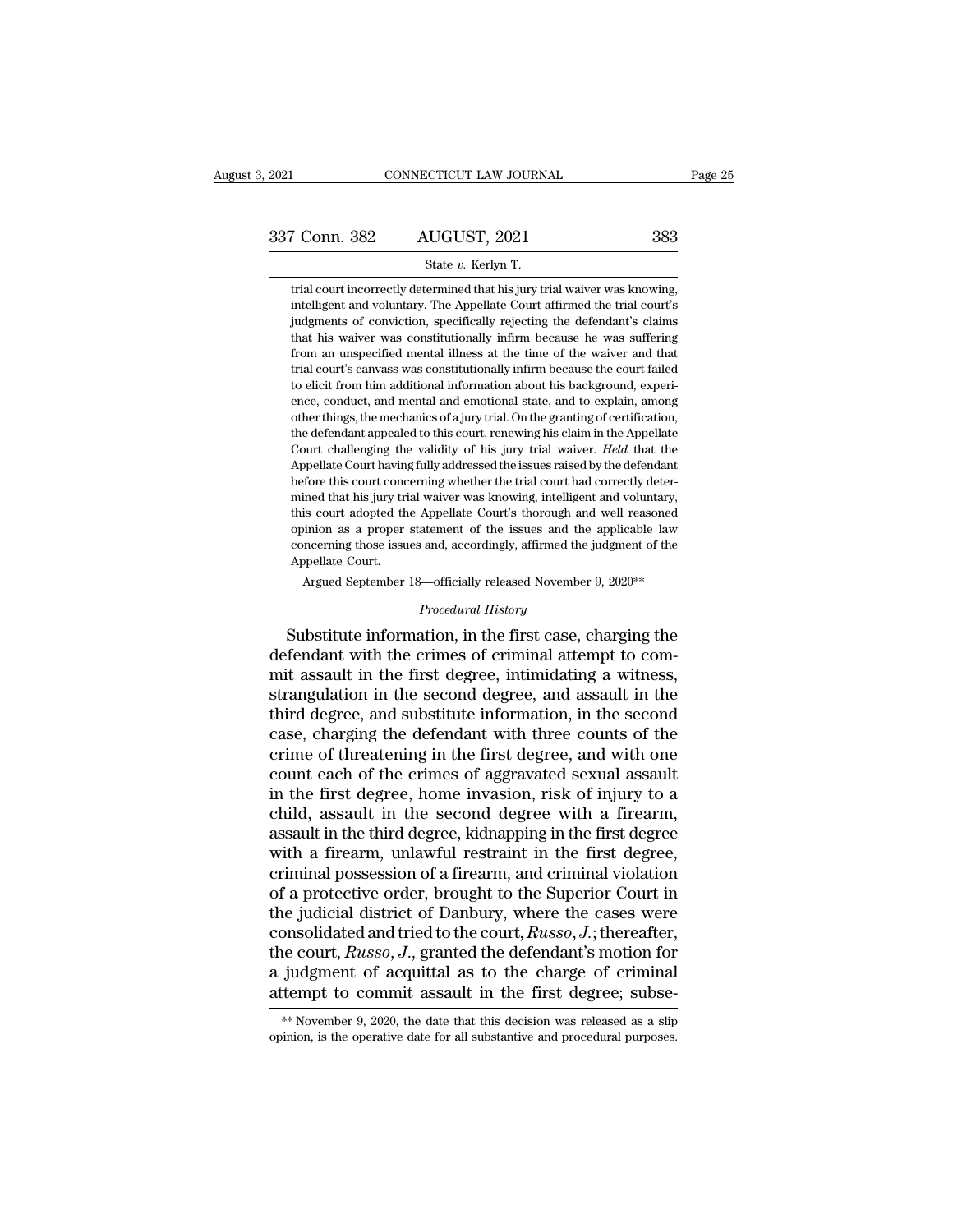|     | CONNECTICUT LAW JOURNAL                                                                                                                                                       | August 3, 2021 |
|-----|-------------------------------------------------------------------------------------------------------------------------------------------------------------------------------|----------------|
|     |                                                                                                                                                                               |                |
| 384 | AUGUST, 2021                                                                                                                                                                  | 337 Conn. 382  |
|     | State v. Kerlyn T.                                                                                                                                                            |                |
|     | quently, verdicts and judgments of guilty of two counts<br>each of assault in the third degree and threatening in the<br>first degree and are count each of aggregated sexual |                |

384 AUGUST, 2021 337 Conn. 382<br>  $\frac{\text{State } v. \text{ Kerlyn T.}}{\text{quently, verdicts and judgments of guilty of two counts}}$ <br>
each of assault in the third degree and threatening in the<br>
first degree, and one count each of aggravated sexual<br>
assault in the first degree, home inv  $\frac{\text{AUGUST, 2021}}{\text{State } v. \text{ Kerlyn T.}}$ <br>  $\frac{\text{State } v. \text{ Kerlyn T.}}{\text{quently, verdicts and judgments of guilty of two counts}}$ <br>
each of assault in the third degree and threatening in the<br>
first degree, and one count each of aggravated sexual<br>
assault in the first degree, home  $\frac{\text{AUGUST, 2021}}{\text{State } v. \text{ Kerlyn T.}}$ <br>
quently, verdicts and judgments of guilty of two counts<br>
each of assault in the third degree and threatening in the<br>
first degree, and one count each of aggravated sexual<br>
assault in the State v. Kerlyn T.<br>
State v. Kerlyn T.<br>
quently, verdicts and judgments of guilty of two counts<br>
each of assault in the third degree and threatening in the<br>
first degree, and one count each of aggravated sexual<br>
assault i state v. Kerlyn T.<br>
state v. Kerlyn T.<br>
each of assault in the third degree and threatening in the<br>
first degree, and one count each of aggravated sexual<br>
assault in the first degree, home invasion, risk of injury<br>
to a c quently, verdicts and judgments of guilty of two counts<br>each of assault in the third degree and threatening in the<br>first degree, and one count each of aggravated sexual<br>assault in the first degree, home invasion, risk of i first degree, and one count each of aggravated sexual<br>assault in the first degree, home invasion, risk of injury<br>to a child, assault in the second degree with a firearm,<br>and unlawful restraint in the first degree, from whi assault in the first degree, home invasion, risk of injury<br>to a child, assault in the second degree with a firearm,<br>and unlawful restraint in the first degree, from which<br>the defendant appealed to the Appellate Court, *Pre* and unawid restraint in the first of<br>the defendant appealed to the Appel<br>*Elgo* and *Pellegrino*, *Js.*, which affin<br>of the trial court, and the defendant<br>certification, appealed to this cour<br>*James B. Streeto*, senior ass *go* and *Pellegrino*, *Js.*, which affirmed the judgments<br>the trial court, and the defendant, on the granting of<br>rtification, appealed to this court. Affirmed.<br>James B. Streeto, senior assistant public defender,<br>r the app

of the trial court, and the defendant, on the granting of<br>certification, appealed to this court. Affirmed.<br>James B. Streeto, senior assistant public defender,<br>for the appellant (defendant).<br>Melissa L. Streeto, senior assis James B. Streeto, senior assistant public defend<br>for the appellant (defendant).<br>Melissa L. Streeto, senior assistant state's attorney<br>with whom, on the brief, were Stephen J. Sedensky<br>state's attorney, and Sharmese Walcott *Melissa L. Streeto*, senior assistant state's attorney,<br>th whom, on the brief, were *Stephen J. Sedensky III*,<br>ate's attorney, and *Sharmese Walcott*, executive assis-<br>to tate's attorney, for the appellee (state).<br>*Opinio* 

### *Opinion*

with whom, on the brief, were *Stephen J. Sedensky III*,<br>state's attorney, and *Sharmese Walcott*, executive assistant state's attorney, for the appellee (state).<br>*Opinion*<br>PER CURIAM. Following a trial to the court, the d state's attorney, and *Sharmese Walcott*, executive assistant state's attorney, for the appellee (state).<br> *Opinion*<br>
PER CURIAM. Following a trial to the court, the defendant, Kerlyn T., was convicted of numerous offenses tant state's attorney, for the appellee (state).<br>
opinion<br>
PER CURIAM. Following a trial to the court, the defen-<br>
dant, Kerlyn T., was convicted of numerous offenses,<br>
including aggravated sexual assault in the first degr opinion<br>
opinion<br>
PER CURIAM. Following a trial to the court, the defen-<br>
dant, Kerlyn T., was convicted of numerous offenses,<br>
including aggravated sexual assault in the first degree,<br>
home invasion, risk of injury to a c Dentisticant Comparison<br>
PER CURIAM. Following a trial to the court, the defendant, Kerlyn T., was convicted of numerous offenses,<br>
including aggravated sexual assault in the first degree,<br>
home invasion, risk of injury to PER CURIAM. Following a trial to the court, the defen-<br>dant, Kerlyn T., was convicted of numerous offenses,<br>including aggravated sexual assault in the first degree,<br>home invasion, risk of injury to a child, and assault in<br> dant, Kerlyn T., was convicted of numerous offenses,<br>including aggravated sexual assault in the first degree,<br>home invasion, risk of injury to a child, and assault in<br>the second degree with a firearm. On appeal to the Appe including aggravated sexual assault in the first degree,<br>home invasion, risk of injury to a child, and assault in<br>the second degree with a firearm. On appeal to the Appel-<br>late Court, the defendant claimed that his convic home invasion, risk of injury to a child, and assault in<br>the second degree with a firearm. On appeal to the Appel-<br>late Court, the defendant claimed that his convictions<br>should be reversed because the trial court incorrect late Court, the defendant claimed that his convictions<br>should be reversed because the trial court incorrectly<br>determined that his jury trial waiver was knowing, intel-<br>ligent and voluntary. The Appellate Court disagreed an should be reversed because the trial court incorrectly<br>determined that his jury trial waiver was knowing, intel-<br>ligent and voluntary. The Appellate Court disagreed and<br>affirmed the trial court's judgments. *State* v. *Ker* determined that his jury trial waiver was knowing, intel-<br>ligent and voluntary. The Appellate Court disagreed and<br>affirmed the trial court's judgments. *State v. Kerlyn T.*,<br>191 Conn. App. 476, 478–79, 215 A.3d 1248 (2019 ligent and voluntary. The Appellate Court disagreed and<br>affirmed the trial court's judgments. *State* v. *Kerlyn T.*,<br>191 Conn. App. 476, 478–79, 215 A.3d 1248 (2019). We<br>granted the defendant's petition for certification affirmed the trial court's judgments. *State* v. *Kerlyn T.*, 191 Conn. App. 476, 478–79, 215 A.3d 1248 (2019). We granted the defendant's petition for certification to appeal, limited to the following question: "Did the A 191 Conn. App. 476, 478–79, 215 A.3d 1248 (2019). We granted the defendant's petition for certification to appeal, limited to the following question: "Did the Appellate Court correctly hold that the trial court properly f granted the defendant's petition for certification to<br>appeal, limited to the following question: "Did the<br>Appellate Court correctly hold that the trial court prop-<br>erly found the defendant's waiver of his right to jury<br>tri appeal, limited to the following question: "Did the Appellate Court correctly hold that the trial court properly found the defendant's waiver of his right to jury trial was constitutionally valid?" *State v. Kerlyn T.*, 3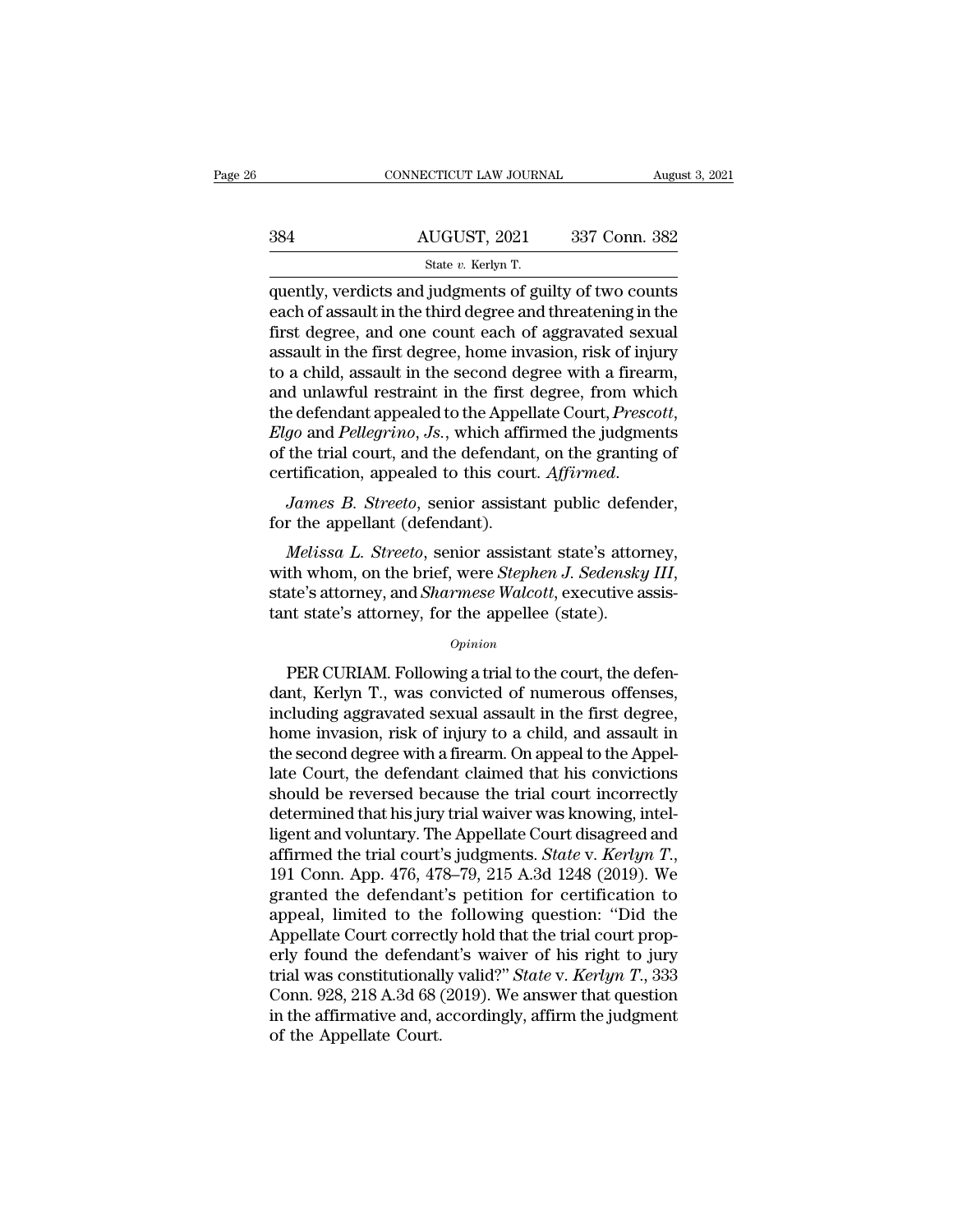| 2021          | CONNECTICUT LAW JOURNAL                                |     | Page 27 |
|---------------|--------------------------------------------------------|-----|---------|
| 337 Conn. 382 | AUGUST, 2021                                           | 385 |         |
|               | State v. Kerlyn T.                                     |     |         |
|               | The opinion of the Appellate Court sets forth the fol- |     |         |

CONNECTICUT LAW JOURNAL<br>
The opinion of the Appellate Court sets forth the fol-<br>
The opinion of the Appellate Court sets forth the fol-<br>
Wing relevant facts and procedural history. "On May<br>
2013, the defendant confronted a 337 Conn. 382 AUGUST, 2021 385<br>
State v. Kerlyn T.<br>
The opinion of the Appellate Court sets forth the fol-<br>
lowing relevant facts and procedural history. "On May<br>
26, 2013, the defendant confronted and assaulted the<br>
vict 337 Conn. 382 AUGUST, 2021 385<br>
State v. Kerlyn T.<br>
The opinion of the Appellate Court sets forth the fol-<br>
lowing relevant facts and procedural history. "On May<br>
26, 2013, the defendant confronted and assaulted the<br>
vict 337 Conn. 382 AUGUST, 2021 385<br>
state v. Kerlyn T.<br>
The opinion of the Appellate Court sets forth the fol-<br>
lowing relevant facts and procedural history. "On May<br>
26, 2013, the defendant confronted and assaulted the<br>
vict Solution of the Appellate Court sets forth the following relevant facts and procedural history. "On May 26, 2013, the defendant confronted and assaulted the victim. On May 28, 2014, the defendant broke into the victim's D State v. Kerlyn T.<br>
The opinion of the Appellate Court sets forth the fol-<br>
lowing relevant facts and procedural history. "On May<br>
26, 2013, the defendant confronted and assaulted the<br>
victim. On May 28, 2014, the defenda The opinion of the Appellate Court sets forth the following relevant facts and procedural history. "On May 26, 2013, the defendant confronted and assaulted the victim. On May 28, 2014, the defendant broke into the victim's lowing relevant facts and procedural history. "On May 26, 2013, the defendant confronted and assaulted the victim. On May 28, 2014, the defendant broke into the victim's Danbury apartment armed with a semiautomatic assault 26, 2013, the defendant confronted and assaulted the victim. On May 28, 2014, the defendant broke into the victim's Danbury apartment armed with a semiautomatic assault style rifle. Although the victim was not present, th victim. On May 28, 2014, the defendant broke into the<br>victim's Danbury apartment armed with a semiauto-<br>matic assault style rifle. Although the victim was not<br>present, the defendant remained in the apartment, con-<br>cealing victim's Danbury apartment armed with a semiautomatic assault style rifle. Although the victim was not present, the defendant remained in the apartment, concealing himself therein. The victim returned to the apartment late matic assault style rifle. Although the victim was not<br>present, the defendant remained in the apartment, con-<br>cealing himself therein. The victim returned to the<br>apartment later that evening accompanied by her minor<br>child<sup></sup> present, the defendant remained in the apartment, concealing himself therein. The victim returned to the apartment later that evening accompanied by her minor child<sup>1</sup> and a coworker. Once inside, they were confronted by cealing himself therein. The victim returned to the<br>apartment later that evening accompanied by her minor<br>child<sup>1</sup> and a coworker. Once inside, they were confronted<br>by the defendant and held at gunpoint  $\ldots$  for approxiapartment later that evening accompanied by her minor<br>child<sup>1</sup> and a coworker. Once inside, they were confronted<br>by the defendant and held at gunpoint . . . for approxi-<br>mately three hours. During that time, the defendant<br> child<sup>1</sup> and a coworker. Once inside, they were confronted<br>by the defendant and held at gunpoint . . . for approxi-<br>mately three hours. During that time, the defendant<br>forcefully restrained the victim, bound her to a chair by the defendant and held at gunpoint . . . for approximately three hours. During that time, the defendant forcefully restrained the victim, bound her to a chair, taped her mouth shut and, thereafter, assaulted her both ph mately three hours. During that time, the defendant<br>forcefully restrained the victim, bound her to a chair,<br>taped her mouth shut and, thereafter, assaulted her<br>both physically and sexually, while the minor child and<br>the co reefully restrained the victim, bound her to a chair,<br>yed her mouth shut and, thereafter, assaulted her<br>th physically and sexually, while the minor child and<br>e coworker were present in the apartment. [When<br>e child tried to taped her mouth shut and, thereatter, assaulted her<br>both physically and sexually, while the minor child and<br>the coworker were present in the apartment. [When<br>the child tried to intervene to protect the victim, the<br>defenda

both physically and sexually, while the minor child and<br>the coworker were present in the apartment. [When<br>the child tried to intervene to protect the victim, the<br>defendant shoved him violently against the wall.]<br>"The defe the coworker were present in the apartment. [When<br>the child tried to intervene to protect the victim, the<br>defendant shoved him violently against the wall.]<br>"The defendant was subsequently arrested [and] . . .<br>charged . . the child tried to intervene to protect the victim, the defendant shoved him violently against the wall.]<br>
"The defendant was subsequently arrested [and] . . .<br>
charged . . . with aggravated sexual assault in the first<br>
d detendant shoved him violently against the wall.]<br>
"The defendant was subsequently arrested [and] . . .<br>
charged . . . with aggravated sexual assault in the first<br>
degree in violation of [General Statutes] § 53a-70a (a)<br> "The defendant was subsequently arrested [and] . . .<br>charged . . . with aggravated sexual assault in the first<br>degree in violation of [General Statutes] § 53a-70a (a)<br>(1), home invasion in violation of [General Statutes]<br> charged . . . with aggravated sexual assault in the first<br>degree in violation of [General Statutes] § 53a-70a (a)<br>(1), home invasion in violation of [General Statutes]<br>§ 53a-100aa (a) (2), risk of injury to a child in vio degree in violation of [General Statutes] § 53a-70a (a)<br>
(1), home invasion in violation of [General Statutes]<br>
§ 53a-100aa (a) (2), risk of injury to a child in violation of<br>
[General Statutes] § 53-21 (a) (1), assault i (1), home invasion in violation of [General Statutes]<br>
§ 53a-100aa (a) (2), risk of injury to a child in violation of<br>
[General Statutes] § 53-21 (a) (1), assault in the second<br>
degree with a firearm in violation of [Gene § 53a-100aa (a) (2), risk of injury to a child in violation of [General Statutes] § 53-21 (a) (1), assault in the second degree with a firearm in violation of [General Statutes] § 53a-60a (a), unlawful restraint in the fi [General Statutes] § 53-21 (a) (1), assault in the second<br>degree with a firearm in violation of [General Statutes]<br>§ 53a-60a (a), unlawful restraint in the first degree in<br>violation of [General Statutes] § 53a-95 (a), two degree with a firearm in violation of [General Statutes]<br>
§ 53a-60a (a), unlawful restraint in the first degree in<br>
violation of [General Statutes] § 53a-95 (a), two counts<br>
of assault in the third degree in violation of § 53a-60a (a), unlawful restraint in the first degree in<br>violation of [General Statutes] § 53a-95 (a), two counts<br>of assault in the third degree in violation of [General<br>Statutes] § 53a-61 (a) (1), three counts of threate violation of [General Statutes] § 53a-95 (a), two counts<br>of assault in the third degree in violation of [General<br>Statutes] § 53a-61 (a) (1), three counts of threatening<br>in the first degree in violation of [General Statute of assault in the third degree in violation of [General Statutes] § 53a-61 (a) (1), three counts of threatening<br>in the first degree in violation of [General Statutes]<br>§ 53a-61aa (a) (3), criminal attempt to commit assault Statutes] § 53a-61 (a) (1), three counts of threatening<br>in the first degree in violation of [General Statutes]<br>§ 53a-61aa (a) (3), criminal attempt to commit assault<br>in the first degree in violation of General Statutes<br>§§ in the first degree in violation of [General Statutes]<br>§ 53a-61aa (a) (3), criminal attempt to commit assault<br>in the first degree in violation of General Statutes<br>§§ 53a-49 (a) (2) and 53a-59 (a) (1), strangulation in the  $\S$ § 53a-49 (a) (2) and 53a-59 (a) (1), strangulation in the second degree in violation of General Statutes (Rev. to 2013) § 53a-64bb (a), intimidating a witness in violation of General Statutes § 53a-151a, kidnapping in t

<sup>&</sup>lt;sup>1</sup> "The defendant is the biological father of the minor child." State v.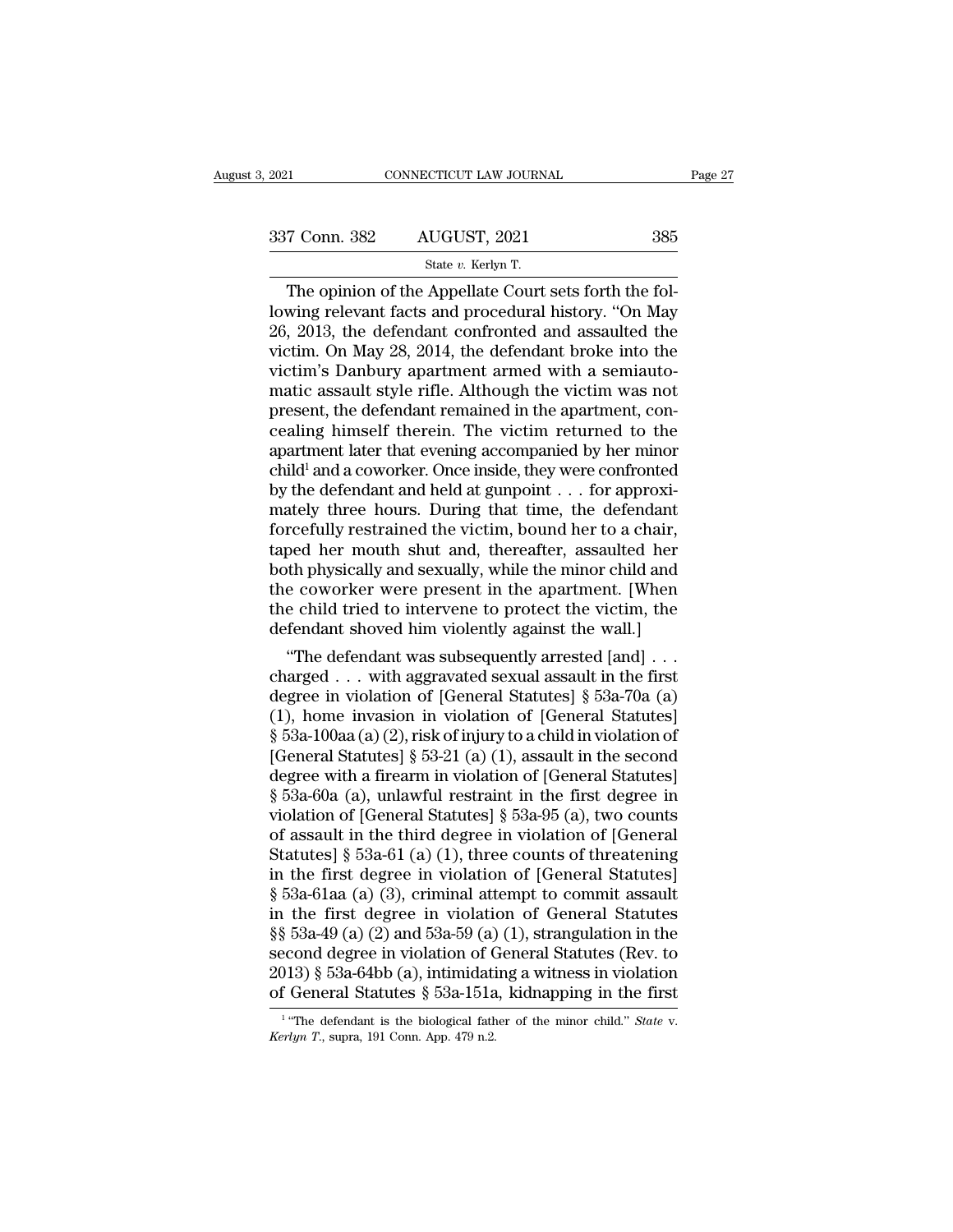|     | CONNECTICUT LAW JOURNAL                                                                                                                                                               | August 3, 2021 |
|-----|---------------------------------------------------------------------------------------------------------------------------------------------------------------------------------------|----------------|
| 386 | AUGUST, 2021                                                                                                                                                                          | 337 Conn. 382  |
|     | State v. Kerlyn T.                                                                                                                                                                    |                |
|     | degree with a firearm in violation of General Statutes<br>§ 53a-92a, criminal possession of a firearm in violation<br>of Conoral Statutos $8.59$ a $217$ (a) $(1)$ and eviminal viola |                |

386 AUGUST, 2021 337 Conn. 382<br>
State v. Kerlyn T.<br>
degree with a firearm in violation of General Statutes<br>
§ 53a-92a, criminal possession of a firearm in violation<br>
of General Statutes § 53a-217 (a) (1), and criminal viol 386 AUGUST, 2021 337 Conn. 382<br>
State v. Kerlyn T.<br>
degree with a firearm in violation of General Statutes<br>
§ 53a-92a, criminal possession of a firearm in violation<br>
of General Statutes § 53a-217 (a) (1), and criminal vio 386 AUGUST, 2021 337 Conn. 382<br>
State v. Kerlyn T.<br>
degree with a firearm in violation of General Statutes<br>
§ 53a-92a, criminal possession of a firearm in violation<br>
of General Statutes § 53a-217 (a) (1), and criminal vio State v. Kerlyn T.<br>
degree with a firearm in violation of General Statutes<br>
§ 53a-92a, criminal possession of a firearm in violation<br>
of General Statutes § 53a-217 (a) (1), and criminal viola-<br>
tion of a protective order state v. Kerlyn T.<br>degree with a firearm in violation of General Statutes<br>§ 53a-92a, criminal possession of a firearm in violation<br>of General Statutes § 53a-217 (a) (1), and criminal viola-<br>tion of a protective order in vi 479–80. The General Statutes § 53a-217 (a) (1), and criminal viola-<br>
on of a protective order in violation of General Statutes<br>
(ev. to 2013) § 53a-223." (Footnote in original; footnote<br>
mitted.) *State* v. *Kerlyn T.*, supra, 191 tion of a protective order in violation of General Statutes<br>
(Rev. to 2013) § 53a-223." (Footnote in original; footnote<br>
omitted.) State v. Kerlyn T., supra, 191 Conn. App.<br>
479–80.<br>
"On January 22, 2015, following the de

(Rev. to 2013) § 53a-223." (Footnote in original; footnote omitted.) *State v. Kerlyn T.*, supra, 191 Conn. App.<br>479–80.<br>"On January 22, 2015, following the defendant's arrest,<br>Attorney Mark Johnson, a public defender, ap omitted.) *State* v. *Kerlyn T.*, supra, 191 Conn. App.<br>479–80.<br>"On January 22, 2015, following the defendant's arrest,<br>Attorney Mark Johnson, a public defender, appeared<br>before the court on behalf of the defendant and re 479–80.<br>
"On January 22, 2015, following the defendant's arrest,<br>
Attorney Mark Johnson, a public defender, appeared<br>
before the court on behalf of the defendant and requested<br>
a formal competency evaluation of the defend "On January 22, 2015, following the defendant's arrest,<br>Attorney Mark Johnson, a public defender, appeared<br>before the court on behalf of the defendant and requested<br>a formal competency evaluation of the defendant pursu-<br>a "On January 22, 2015, following the defendant's arrest,<br>Attorney Mark Johnson, a public defender, appeared<br>before the court on behalf of the defendant and requested<br>a formal competency evaluation of the defendant pursu-<br>a Attorney Mark Johnson, a public defender, appeared<br>before the court on behalf of the defendant and requested<br>a formal competency evaluation of the defendant pursu-<br>ant to General Statutes § 54-56d, on the basis of Attor-<br> before the court on behalf of the defendant and requested<br>a formal competency evaluation of the defendant pursu-<br>ant to General Statutes  $\S$  54-56d, on the basis of Attor-<br>ney Johnson's belief that the defendant was unabl a formal competency evaluation of the defendant and to General Statutes  $\S$  54-56d, on the basis of ney Johnson's belief that the defendant was una assist in his own defense.<sup>2</sup> During an otherwise hearing, the court gran y Johnson's belief that the defendant was unable to<br>sist in his own defense.<sup>2</sup> During an otherwise brief<br>aring, the court granted the motion after Attorney John-<br>n stated that the defendant's state of mind was impair-<br>g h assist in his own defense.<sup>2</sup> During an otherwise brief<br>hearing, the court granted the motion after Attorney Johnson stated that the defendant's state of mind was impair-<br>ing his ability to prepare a proper defense.<br>"The c

hearing, the court granted the motion after Attorney Johnson stated that the defendant's state of mind was impairing his ability to prepare a proper defense.<br>
"The competency evaluation was conducted on February 13, 2015, son stated that the defendant's state of mind was impair-<br>ing his ability to prepare a proper defense.<br>"The competency evaluation was conducted on Feb-<br>ruary 13, 2015, by the Office of Forensic Evaluations<br>[of the Departme ing his ability to prepare a proper defense.<br>
"The competency evaluation was conducted on February 13, 2015, by the Office of Forensic Evaluations<br>
[of the Department of Mental Health and Addiction<br>
Services], which determ "The competency evaluation was conducted on February 13, 2015, by the Office of Forensic Evaluations [of the Department of Mental Health and Addiction Services], which determined that the defendant, at that time, was not "The competency evaluation was conducted on February 13, 2015, by the Office of Forensic Evaluations<br>[of the Department of Mental Health and Addiction<br>Services], which determined that the defendant, at that<br>time, was not c ruary 13, 2015, by the Office of Forensic Evaluations<br>[of the Department of Mental Health and Addiction<br>Services], which determined that the defendant, at that<br>time, was not competent to stand trial. It further con-<br>cluded [of the Department of Mental Health and Addiction<br>Services], which determined that the defendant, at that<br>time, was not competent to stand trial. It further con-<br>cluded that there was a 'substantial probability [that<br>the Services], which determined that the defendant, at that<br>time, was not competent to stand trial. It further con-<br>cluded that there was a 'substantial probability [that<br>the defendant] could be restored to competence within<br>t time, was not competent to stand trial. It further concluded that there was a 'substantial probability [that<br>the defendant] could be restored to competence within<br>the maximum statutory time frame,' and, therefore, 'rec-<br>o cluded that there was a 'substantial probability [that<br>the defendant] could be restored to competence within<br>the maximum statutory time frame,' and, therefore, 'rec-<br>ommend[ed] an initial commitment period of sixty days<br>the defendant] could be restored to competence within<br>the maximum statutory time frame,' and, therefore, 'rec-<br>ommend[ed] an initial commitment period of sixty days<br> $\dots$  [in] the *least restrictive setting*  $\dots$ .'" (Empha the maximum statutory time frame,' and, therefore, 'recommend[ed] an initial commitment period of sixty days . . . . [in] the *least restrictive setting* . . . . . " (Emphasis in original; footnote altered.) Id., 481. "Af ommend[ed] an initial commitment period of sixty days<br>
. . . [in] the *least restrictive setting* . . . . '" (Empha-<br>
sis in original; footnote altered.) Id., 481. "After the<br>
court adopted the evaluation, the defendant wa ... [in] the *least restrictive setting* ....'" (Emphasis in original; footnote altered.) Id., 481. "After the court adopted the evaluation, the defendant was admitted to Whiting Forensic Division of Connecticut Valley Ho 2 General Statutes § 54-56d (a) provides in relevant part: "[A] defendant and competency evaluation administered at  $\frac{2}{3}$  General Statutes § 54-56d (a) provides in relevant part: "[A] defendant not competent if the de Hospital (Whiting) for treatment and rehabilitation. On May 7, 2015, the court, *Russo*, *J*., adopted the conclusion of a second competency evaluation administered at  $\frac{1}{2}$  General Statutes § 54-56d (a) provides in r May 7, 2015, the court, *Russo*, *J*., adopted the conclusion<br>of a second competency evaluation administered at<br><sup>2</sup> General Statutes § 54-56d (a) provides in relevant part: "[A] defendant<br>is not competent if the defendant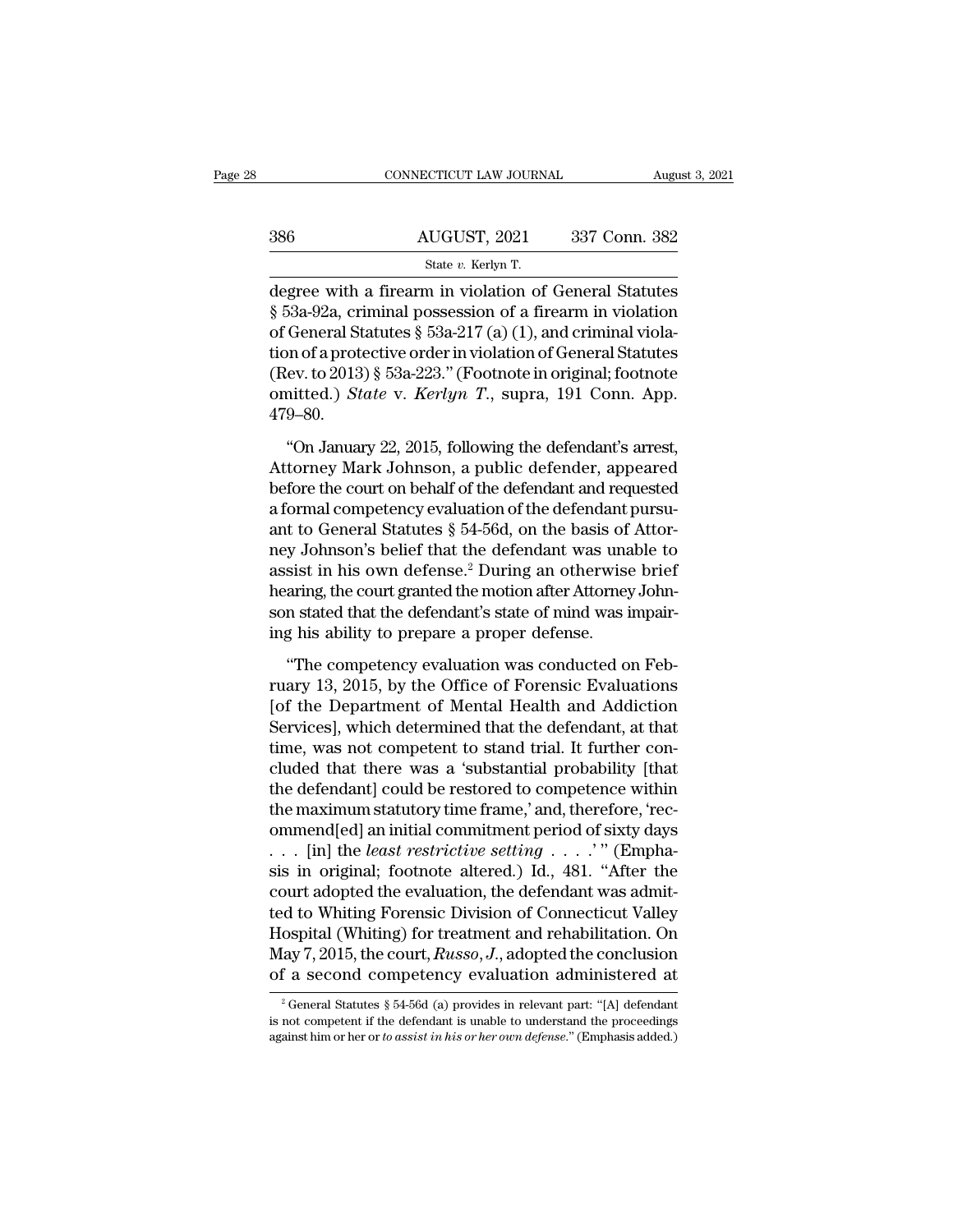| . 2021        | CONNECTICUT LAW JOURNAL                                                                                                                                                 | Page 29 |
|---------------|-------------------------------------------------------------------------------------------------------------------------------------------------------------------------|---------|
|               |                                                                                                                                                                         |         |
| 337 Conn. 382 | AUGUST, 2021                                                                                                                                                            | 387     |
|               | State v. Kerlyn T.                                                                                                                                                      |         |
|               | Whiting on April 23, 2015, that determined that the<br>defendant was competent to stand trial. <sup>3</sup>                                                             |         |
|               | "On November 6, 2015, after the defendant rejected<br>the state's offer of a plea agreement, the court notified<br>the defendant that the matter would be placed on the |         |

337 Conn. 382 AUGUST, 2021 387<br>
State v. Kerlyn T.<br>
Whiting on April 23, 2015, that determined that the<br>
defendant was competent to stand trial.<sup>3</sup><br>
"On November 6, 2015, after the defendant rejected<br>
the state's offer of State v. Kerlyn T.<br>
Whiting on April 23, 2015, that determined that the<br>
defendant was competent to stand trial.<sup>3</sup><br>
"On November 6, 2015, after the defendant rejected<br>
the state's offer of a plea agreement, the court not Whiting on April 23, 2015, that determined that the<br>defendant was competent to stand trial.<sup>3</sup><br>"On November 6, 2015, after the defendant rejected<br>the state's offer of a plea agreement, the court notified<br>the defendant tha which gon Apm 25, 2019, that determined that the<br>defendant was competent to stand trial.<sup>3</sup><br>"On November 6, 2015, after the defendant rejected<br>the state's offer of a plea agreement, the court notified<br>the defendant that t "On November 6, 2015, after the defendant rejected<br>the state's offer of a plea agreement, the court notified<br>the defendant that the matter would be placed on the<br>trial list and that jury selection would commence the<br>follo "On November 6, 2015, after the defendant rejected<br>the state's offer of a plea agreement, the court notified<br>the defendant that the matter would be placed on the<br>trial list and that jury selection would commence the<br>follo the state's offer of a plea agreement, the court notified<br>the defendant that the matter would be placed on the<br>trial list and that jury selection would commence the<br>following month. On February 6, 2016, when the defen-<br>dan the defendant that the matter would be placed<br>trial list and that jury selection would commen<br>following month. On February 6, 2016, when the<br>dant appeared before Judge Russo for jury sele<br>the defendant requested that the c at that that jury selection would conflict<br>cellowing month. On February 6, 2016, when the defen-<br>nt appeared before Judge Russo for jury selection,<br>e defendant requested that the court provide him with<br>ore time to consider Following instant on Festivaly 6, 2010, when the defendant appeared before Judge Russo for jury selection, the defendant requested that the court provide him with more time to consider whether to elect a jury trial or a c

where the defendant requested that the court provide him with<br>more time to consider whether to elect a jury trial or<br>a court trial. The court denied his request.<br>"At that hearing, defense counsel, Attorney Gerald<br>Klein,<sup>4</sup> for a second state of the second provide random<br>a court trial. The court denied his request.<br>"At that hearing, defense counsel, Attorney Gerald<br>Klein,<sup>4</sup> was unable to ascertain whether the defendant<br>wanted to elect a jury a court trial. The court denied his request.<br>
"At that hearing, defense counsel, Attorney Gerald<br>
Klein,<sup>4</sup> was unable to ascertain whether the defendant<br>
wanted to elect a jury trial or a court trial and moved<br>
for a sec a court that. The court defined his request.<br>
"At that hearing, defense counsel, Attorney Gerald Klein,<sup>4</sup> was unable to ascertain whether the defendant wanted to elect a jury trial or a court trial and moved for a second "At that hearing, defense counsel, Attorney Gerald Klein,<sup>4</sup> was unable to ascertain whether the defendant wanted to elect a jury trial or a court trial and moved for a second  $\S$  54-56d competency evaluation due to his b Klein,<sup>4</sup> was unable to ascertain whether the defendant<br>wanted to elect a jury trial or a court trial and moved<br>for a second  $\S$  54-56d competency evaluation due to<br>his belief that the defendant was unable to continue<br>ass wanted to elect a jury trial or a court trial and moved<br>for a second  $\S$  54-56d competency evaluation due to<br>his belief that the defendant was unable to continue<br>assisting with his own defense. In response, the court<br>enga engaged the defendant in a lengthy colloquy and permitted him to speak freely about various grievances, which ranged from his frustrations with the discovery process <sup>3</sup> "The following colloquy took place between defense c engaged the defendant in a lengthy colloquy and permitted him to speak freely about various grievances, which ranged from his frustrations with the discovery process  $\frac{3}{100}$  "The following colloquy took place between d

" '[Attorney] Johnson: Yes, Your Honor . . . as I said, [we would stipulate back to also existed to competency and does demonstrate a sufficient understanding of the proceedings and can ably assist in his own defense. [Attorney] Johnson?<br>
"(Attorney] Johnson? State v. *Kerlyn T.*, as I said, [we w ense. [Attorney] Johnson?<br>
"(Attorney] Johnson?<br>
"(Attorney] Johnson? Ses, Your Honor . . . as I said, [we would stipulate<br>
the findings contained in that exhibit and request] that he be released<br>
k to [the Department of C

to the findings contained in that exhibit and request] that he be released back to [the Department of Correction] at this time.'" State v. Kerlyn T., supra, 191 Conn. App. 482 n.7.<br>
""Attorney Johnson represented the defe in a different of Correction and that exhibit and request that he be released back to [the Department of Correction] at this time.'" *State v. Kerlyn T.*, supra, 191 Conn. App. 482 n.7. <br>
<sup>4</sup> "Attorney Johnson represented back to [the Department of Correction] at this time.'" State v. Kerlyn T., supra, 191 Conn. App. 482 n.7.<br> $4^{\circ}$ Attorney Johnson represented the defendant during the preliminary stages of his criminal proceedings relatin stages of his criminal proceedings relating to the May, 2014 home invasion, in addition to [representing him in] a number of other matters that arose prior to that arrest. Attorney Johnson was later replaced by privately <sup>4</sup> "Attorney Johnson represented the defendant during the preliminary stages of his criminal proceedings relating to the May, 2014 home invasion, in addition to [representing him in] a number of other matters that arose p

<sup>&</sup>lt;sup>3</sup> "The ա ted him to speal<br>ranged from his<br><sup>3</sup> "The following co<br>Johnson, and the counting The Court: [I have In the Court: The Court: Internal of the discovery process<br>
The following colloquy took place between defense counsel, Attorney<br>
Inson, and the court during the defendant's second competency hearing<br>
Index 7, 2015.<br>
"The C

Tartiged HOIH HIS HUStratiOHS WITH the UISCOVETY Process<br>
<sup>3</sup> "The following colloquy took place between defense counsel, Attorney<br>
Johnson, and the court during the defendant's second competency hearing<br>
on May 7, 2015.<br> <sup>3</sup> "The following colloquy took place between defense counsel, Attorney<br>Johnson, and the court during the defendant's second competency hearing<br>on May 7, 2015.<br>"The Court: [I have] . . . a report dated April 27, 2015, fr Johnson, and the court during the defendant's second competency hearing<br>on May 7, 2015.<br>"The Court: [I have] . . . a report dated April 27, 2015, from the Department of Mental Health and Addiction Services. That report [i on May 7, 2015.<br>
"The Court: [I have]  $\ldots$  a report dated April 27, 2015, from the Depart-<br>
ment of Mental Health and Addiction Services. That report [is] very compre-<br>
hensive, and it does conclude that [the defendant], " "In the Mental Health and Addiction Services. That report [is] very compre-<br>
merior of Mental Health and Addiction Services. That report [is] very compre-<br>
merior, and it does conclude that [the defendant], who is presen then five and it does conclude that [the defendant], who is present in court today . . . has been restored to competency and does demonstrate a sufficient understanding of the proceedings and can ably assist in his own de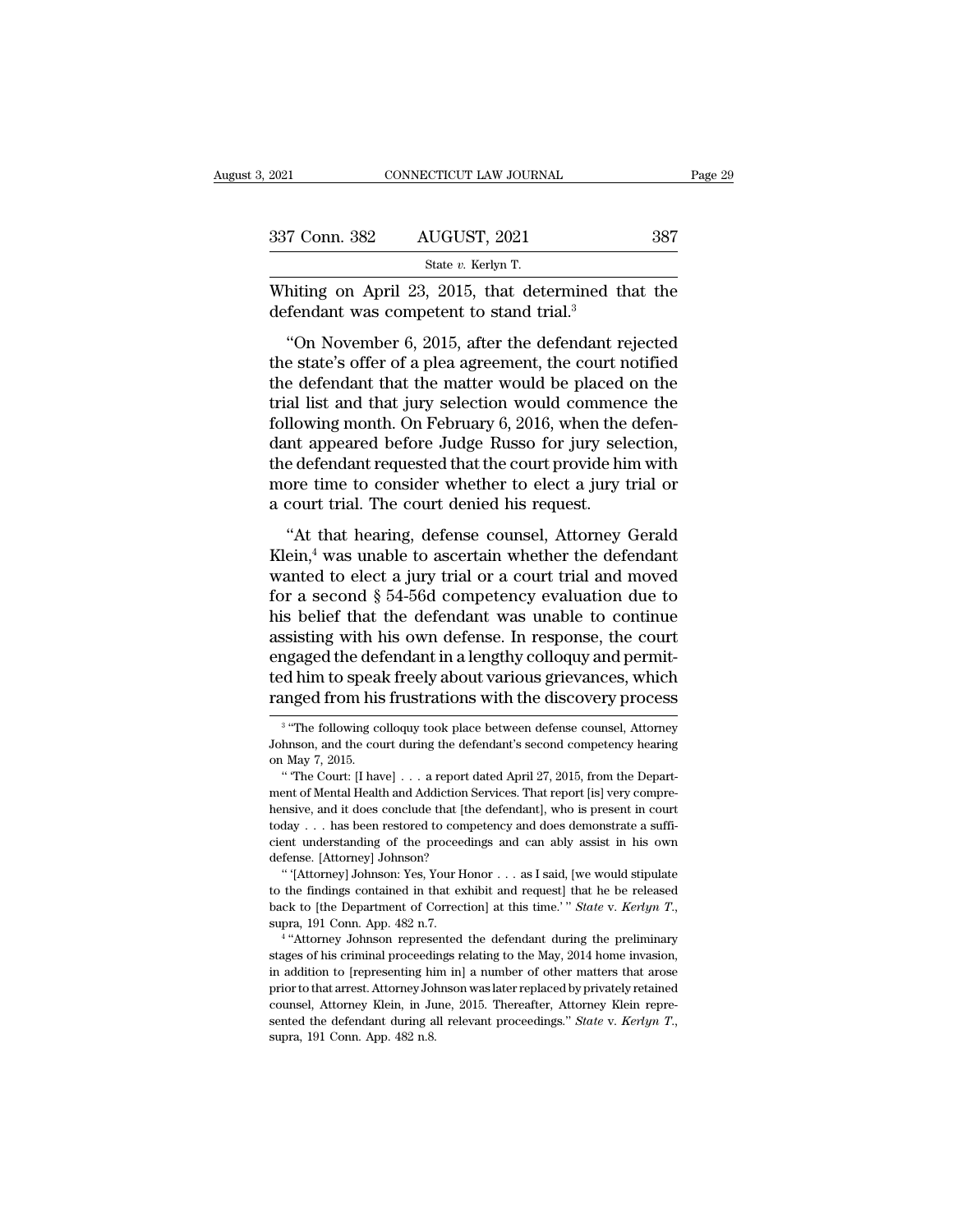|                  | CONNECTICUT LAW JOURNAL                                 | August 3, 2021 |
|------------------|---------------------------------------------------------|----------------|
|                  |                                                         |                |
| 388              | AUGUST, 2021                                            | 337 Conn. 382  |
|                  | State v. Kerlyn T.                                      |                |
| ment at Whiting. | to an alleged assault that occurred during his confine- |                |
|                  | "At the conclusion of the colloquy, the court denied    |                |

<sup>State v</sup>. Kerlyn T.<br>
State v. Kerlyn T.<br>
an alleged assault that occurred during his confine-<br>
ent at Whiting.<br>
"At the conclusion of the colloquy, the court denied<br>
torney Klein's request for a second competency evalu-<br>  $\frac{\text{AUGUST, 2021}}{\text{State } v. \text{ Kerlyn T.}}$ <br>
to an alleged assault that occurred during his confinement at Whiting.<br>
"At the conclusion of the colloquy, the court denied<br>
Attorney Klein's request for a second competency evalu-<br>
atio State v. Kerlyn T.<br>
to an alleged assault that occurred during his confine-<br>
ment at Whiting.<br>
"At the conclusion of the colloquy, the court denied<br>
Attorney Klein's request for a second competency evalu-<br>
ation, stating: half hours and that occurred during his confinement at Whiting.<br>
"At the conclusion of the colloquy, the court denied<br>
Attorney Klein's request for a second competency evaluation, stating: '[A]fter spending nearly [one and to an alleged assault that occurred during his confinement at Whiting.<br>
"At the conclusion of the colloquy, the court denied<br>
Attorney Klein's request for a second competency evalu-<br>
ation, stating: '[A]fter spending nearl ment at Whiting.<br>
"At the conclusion of the colloquy, the court denied<br>
Attorney Klein's request for a second competency evalu-<br>
ation, stating: '[A]fter spending nearly [one and one-<br>
half hours] with [the defendant] on a "At the conclusion of the colloquy, the court denied<br>Attorney Klein's request for a second competency evalu-<br>ation, stating: '[A]fter spending nearly [one and one-<br>half hours] with [the defendant] on a number of topics,<br>[I Attorney Klein's request for a second competency evaluation, stating: '[A]fter spending nearly [one and one-<br>half hours] with [the defendant] on a number of topics,<br>[I] cannot justify ordering the examination for a variety ation, stating: '[A]fter spending nearly [one and one-<br>half hours] with [the defendant] on a number of topics,<br>[I] cannot justify ordering the examination for a variety<br>of reasons. For one, [the defendant] has presented hi half hours] with [the defendant] on a number of topics,<br>[I] cannot justify ordering the examination for a variety<br>of reasons. For one, [the defendant] has presented him-<br>self here today, as I have witnessed him in the past [I] cannot justify ordering the examination for a variety<br>of reasons. For one, [the defendant] has presented him-<br>self here today, as I have witnessed him in the past,<br>[as] a competent, articulate, [and] to steal a phrase of reasons. For one, [the defendant] has presented him-<br>self here today, as I have witnessed him in the past,<br>[as] a competent, articulate, [and] to steal a phrase from<br>[Attorney] Klein, [as] a very measured individual, wh self here today, as I have witnessed him in the past,<br>[as] a competent, articulate, [and] to steal a phrase from<br>[Attorney] Klein, [as] a very measured individual, who,<br>at least in my view, certainly understands the nature [as] a competent, articulate, [and] to steal a phrase from<br>[Attorney] Klein, [as] a very measured individual, who,<br>at least in my view, certainly understands the nature<br>of the proceedings here in court, certainly understan [Attorney] Klein, [as] a very measured individual, who,<br>at least in my view, certainly understands the nature<br>of the proceedings here in court, certainly understands<br>the function of the personnel that are assembled in<br>thi at least in my view, certainly understands the nature<br>of the proceedings here in court, certainly understands<br>the function of the personnel that are assembled in<br>this very room, certainly understands the nature of the<br>pro of the proceedings here in court, certainly understands<br>the function of the personnel that are assembled in<br>this very room, certainly understands the nature of the<br>proceedings against him and the charges that have been<br>al the function of the personnel that are assembled in<br>this very room, certainly understands the nature of the<br>proceedings against him and the charges that have been<br>alleged against him.... I also believe—and I realize<br>that this very room, certainly understands the nature of the proceedings against him and the charges that have been alleged against him.... I also believe—and I realize that ... [Attorney] Klein may [disagree] on this point—th proceedings against him and the charges that have be alleged against him.  $\dots$  I also believe—and I real that  $\dots$  [Attorney] Klein may [disagree] on tl point—that [the defendant] does have the ability assist in his own d eged against him. . . . . I also believe—and I realize<br>at . . . . [Attorney] Klein may [disagree] on this<br>int—that [the defendant] does have the ability to<br>sist in his own defense. . . . So, I do not find that<br>e examinati that  $\ldots$  [Attorney] Klein may [disagree] on this<br>point—that [the defendant] does have the ability to<br>assist in his own defense.  $\ldots$  So, I do not find that<br>the examination at this point in time is justified.'" (Foot-<br>n

point—that [the defendant] does have the ability to<br>assist in his own defense. . . . So, I do not find that<br>the examination at this point in time is justified.'" (Foot-<br>note altered; footnote in original.) Id., 481–83.<br>"T assist in his own detense.  $\dots$  So, I do not find that<br>the examination at this point in time is justified.'" (Foot-<br>note altered; footnote in original.) Id., 481–83.<br>"The court [then] proceeded to address the issue of<br>whe the examination at this point in time is justified.' " (Foot-<br>note altered; footnote in original.) Id., 481–83.<br>"The court [then] proceeded to address the issue of<br>whether the defendant would elect a jury or a court<br>trial. note altered; footnote in original.) Id., 481–83.<br>
"The court [then] proceeded to address the issue of<br>
whether the defendant would elect a jury or a court<br>
trial. Taking into account the defendant's earlier request<br>
for m "The court [then] proceeded to address the issue of<br>whether the defendant would elect a jury or a court<br>trial. Taking into account the defendant's earlier request<br>for more time [in which to make that decision], the<br>court [ whether the defendant would elect a jury or a court<br>trial. Taking into account the defendant's earlier request<br>for more time [in which to make that decision], the<br>court [called a recess to allow] the defendant to meet<br>with trial. Taking into account the defendant's earlier request<br>for more time [in which to make that decision], the<br>court [called a recess to allow] the defendant to meet<br>with Attorney Klein [privately. Before leaving the court for more time [in which to make that decision], the<br>court [called a recess to allow] the defendant to meet<br>with Attorney Klein [privately. Before leaving the court-<br>room, Attorney Klein informed the court that he and<br>the d court [called a recess to allow] the defendant to meet<br>with Attorney Klein [privately. Before leaving the court-<br>room, Attorney Klein informed the court that he and<br>the defendant had already discussed the issue at length<br>a with Attorney Klein [privately. Before leaving the court-<br>room, Attorney Klein informed the court that he and<br>the defendant had already discussed the issue at length<br>and that he did not believe that further discussions<br>wou room, Attorney Klein informed the court that he and<br>the defendant had already discussed the issue at length<br>and that he did not believe that further discussions<br>would be 'fruitful.'] After a forty minute recess, the<br>defend the defendant had already discussed the issue at length<br>and that he did not believe that further discussions<br>would be 'fruitful.'] After a forty minute recess, the<br>defendant [returned to the courtroom and] waived his<br>right and that he did not believe that further discussions<br>would be 'fruitful.'] After a forty minute recess, the<br>defendant [returned to the courtroom and] waived his<br>right to a jury trial  $\ldots$ . Prior to [the defendant's]<br>maki would be 'fruitful.'] Aft<br>defendant [returned to t<br>right to a jury trial . .<br>making that decision, th<br>to meet briefly with his r<br>his decision to her, after<br>occurred on the record.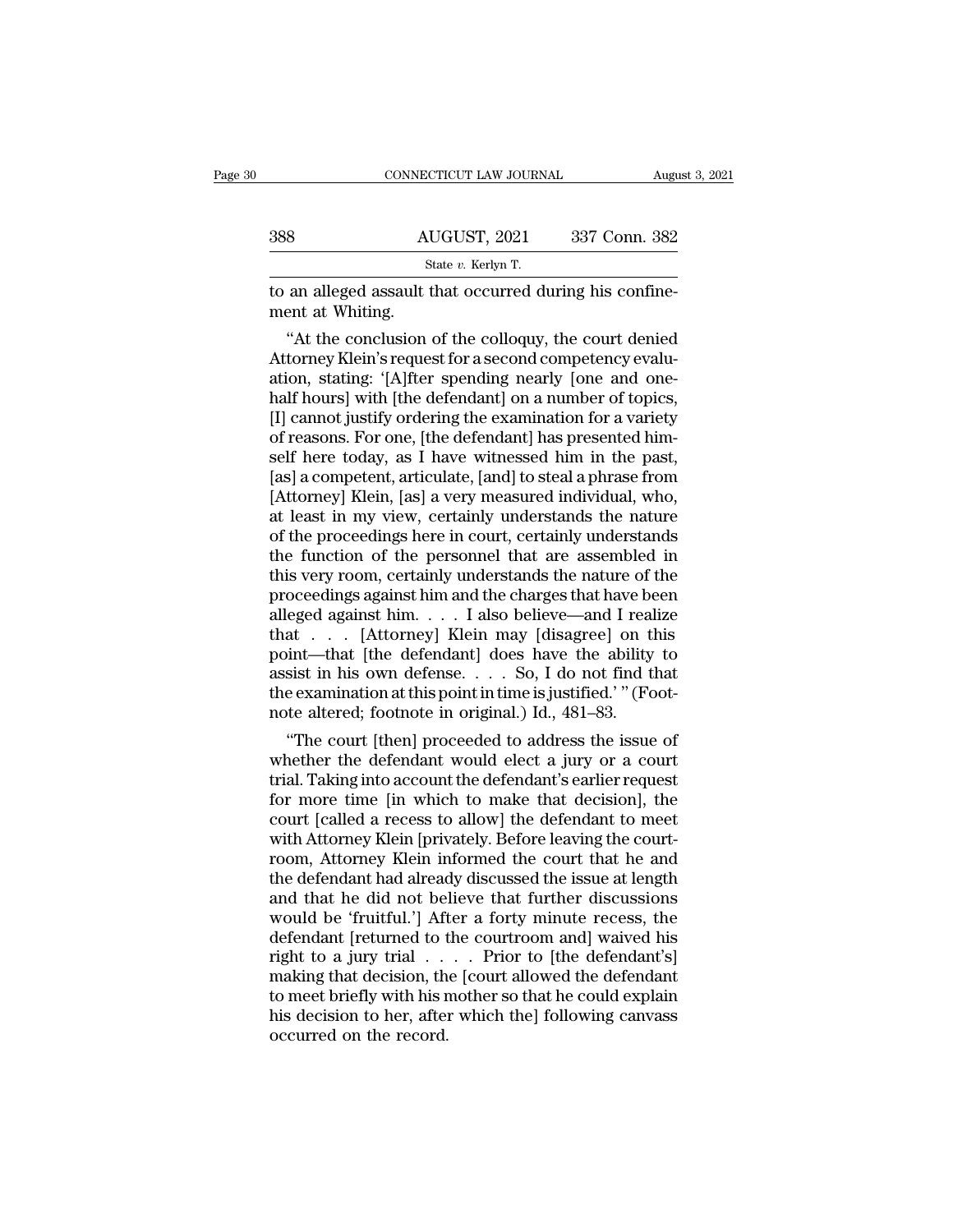| 3.2021        | CONNECTICUT LAW JOURNAL                                                                                                                                         | Page 31 |
|---------------|-----------------------------------------------------------------------------------------------------------------------------------------------------------------|---------|
| 337 Conn. 382 | AUGUST, 2021                                                                                                                                                    | 389     |
|               | State v. Kerlyn T.                                                                                                                                              |         |
|               | "The Court: I would ask both counsel to pay<br>particular [ly] close attention to my questions. If I miss<br>any plases let me know so that we can complete the |         |

337 Conn. 382 AUGUST, 2021 389<br>State v. Kerlyn T.<br>
"The Court: . . . . I would ask both counsel to pay<br>particular[ly] close attention to my questions. If I miss<br>any, please let me know, so that we can complete the<br>canyoses 337 Conn. 382 AUGUST, 2021 389<br>
State v. Kerlyn T.<br>
"The Court: . . . I would ask both counsel to pay<br>
particular[ly] close attention to my questions. If I miss<br>
any, please let me know, so that we can complete the<br>
canva 337 Conn. 382 AUGUST, 2021 389<br>
State v. Kerlyn T.<br>
"The Court: . . . I would ask both counsel to pay<br>
particular[ly] close attention to my questions. If I miss<br>
any, please let me know, so that we can complete the<br>
canva State v. Kerlyn T.<br>
"The Court: . . . I would ask both counsel to pay<br>
particular[ly] close attention to my questions. If I miss<br>
any, please let me know, so that we can complete the<br>
canvass. . . . [O]n the issue of waiv State v. Kerlyn T.<br>
"The Court: . . . . I would ask both counsel to pay<br>
particular[ly] close attention to my questions. If I miss<br>
any, please let me know, so that we can complete the<br>
canvass. . . . [O]n the issue of wa " The Court: . . . . I would ask both counsel to pay<br>particular[ly] close attention to my questions. If I miss<br>any, please let me know, so that we can complete the<br>canvass. . . . [O]n the issue of waiving your constitu-<br>t particular[ly] close attention to my questions.<br>any, please let me know, so that we can comp<br>canvass. . . . [O]n the issue of waiving your tional right to a jury trial . . . the United State<br>tution and our state constitut canvass. . . . . [O]n the issue of waiving your constitutional right to a jury trial . . . the United States constitution and our state constitution both mandate that you have a constitutional right to be tried by a jury o or in the United States constitution and our state constitution both mandate that you<br>we a constitutional right to be tried by a jury of your<br>ers. Do you understand that, [sir]?<br>"The Defendant: Yes, Your Honor.<br>"The Court:

tution and our state constitution both mandate that you<br>have a constitutional right to be tried by a jury of your<br>peers. Do you understand that, [sir]?<br>"The Defendant: Yes, Your Honor.<br>"The Court: And after speaking with y have a constitutional right to be tried by a jury of your<br>peers. Do you understand that, [sir]?<br>"The Defendant: Yes, Your Honor.<br>"The Court: And after speaking with you and, equally<br>as important, speaking with [Attorney] K peers. Do you understand that, [sir]?<br>
"The Defendant: Yes, Your Honor.<br>
"The Court: And after speaking with you and, equally<br>
as important, speaking with [Attorney] Klein, you have<br>
elected to waive that right to a jury t " The Defendant: Yes, Your Honor.<br>" The Court: And after speaking with you and, equally<br>as important, speaking with [Attorney] Klein, you have<br>elected to waive that right to a jury trial and you've<br>elected to have [what is " The Detendant. Tes, Tour Honor.<br>" The Court: And after speaking with you and, equally<br>as important, speaking with [Attorney] Klein, you have<br>elected to waive that right to a jury trial and you've<br>elected to have [what is " The Court: And after speaking with you and, equally<br>as important, speaking with [Attorney] Klein, you have<br>elected to waive that right to a jury trial and you've<br>elected to have [what is] called a courtside trial, meanas important, speaking with [Attorney] Klein, you have<br>elected to waive that right to a jury trial and you've<br>elected to have [what is] called a courtside trial, mean-<br>ing that, likely me or someone like me, another Super Expected to waive that right to a jury that and year<br>ected to have [what is] called a courtside trial, m<br>g that, likely me or someone like me, another Supe<br>ourt judge, would be the finder of fact in the trial<br>so would be t %eone like me, a<br>e finder of faction<br>inderstanding<br>I understand<br>\* \* \*<br>ou on any drug out judge, would be the indeed of fact in the that and<br>so would be the sentencing judge if you were found<br>ilty.... Is that your understanding, [sir]?<br>"The Defendant: Yes, I understand ...."<br>\*\*\*<br>"The Court: [Sir], are you

also would be the sententing judge if you were found<br>guilty.... Is that your understanding, [sir]?<br>"The Defendant: Yes, I understand ....<br>\*\*\*<br>"The Court: [Sir], are you on any drugs or medication<br>that would affect your ab gunty. . . . . is that you un<br>
" The Defendant: Yes, I<br>
" The Court: [Sir], are you<br>
that would affect your abil<br>
saying right now?<br>
" The Defendant: No, Yo % \* \* \*<br>"The Court: [Sir], are you on any drugs of<br>at would affect your ability to understaying right now?<br>"The Defendant: No, Your Honor.<br>"The Court: And have you had time to " "The Court: [Sir], are you on any drugs or medication<br>at would affect your ability to understand what I'm<br>ying right now?<br>" "The Defendant: No, Your Honor.<br>" "The Court: And have you had time to consult with<br>ttorney] Kle

" The Court: [Sir], are you on any drugs or medication<br>that would affect your ability to understand what I'm<br>saying right now?<br>"The Defendant: No, Your Honor.<br>"The Court: And have you had time to consult with<br>[Attorney] Kl that would affect your ability to understand what I'm<br>saying right now?<br>"The Defendant: No, Your Honor.<br>"The Court: And have you had time to consult with<br>[Attorney] Klein about your election to waive your con-<br>stitutional saying right now?<br>
"The Defendant:<br>
"The Court: And<br>
[Attorney] Klein abo<br>
stitutional right to a<br>
side trial?<br>
...<br>
"The Defendant: " The Defendant: No, Your Honor.<br>" The Court: And have you had time to c<br>ttorney] Klein about your election to wait<br>tutional right to a trial by jury and [to] el<br>de trial? . . .<br>" The Defendant: Yes, Your Honor.<br>" The Cour " The Court: And have you had time to consult with<br>ttorney] Klein about your election to waive your con-<br>tutional right to a trial by jury and [to] elect a court-<br>le trial? . . .<br>" The Defendant: Yes, Your Honor.<br>" The Cou

[Attorney] Klein about your election to waive your constitutional right to a trial by jury and [to] elect a court-<br>side trial?  $\ldots$ <br>"The Defendant: Yes, Your Honor.<br>"The Court: And I believe [Attorney] Klein  $\ldots$  said<br>t stitutional right to a trial by jury and [to] elect a court-<br>side trial? . . .<br>"The Defendant: Yes, Your Honor.<br>"The Court: And I believe [Attorney] Klein . . . said<br>that he would encourage you to waive your right to a<br>jur side trial? . . .<br>
"The Defendant: Yes, Your Honor.<br>
"The Court: And I believe [Attorney] Klein . .<br>
that he would encourage you to waive your righ<br>
jury trial and elect a trial by the court. And d<br>
agree with him on that " The Defendant: Yes, Your Honor.<br>" The Court: And I believe [Attorney<br>at he would encourage you to waiv<br>ry trial and elect a trial by the co<br>ree with him on that suggestion, [sir<br>" The Defendant: Yes, Your Honor.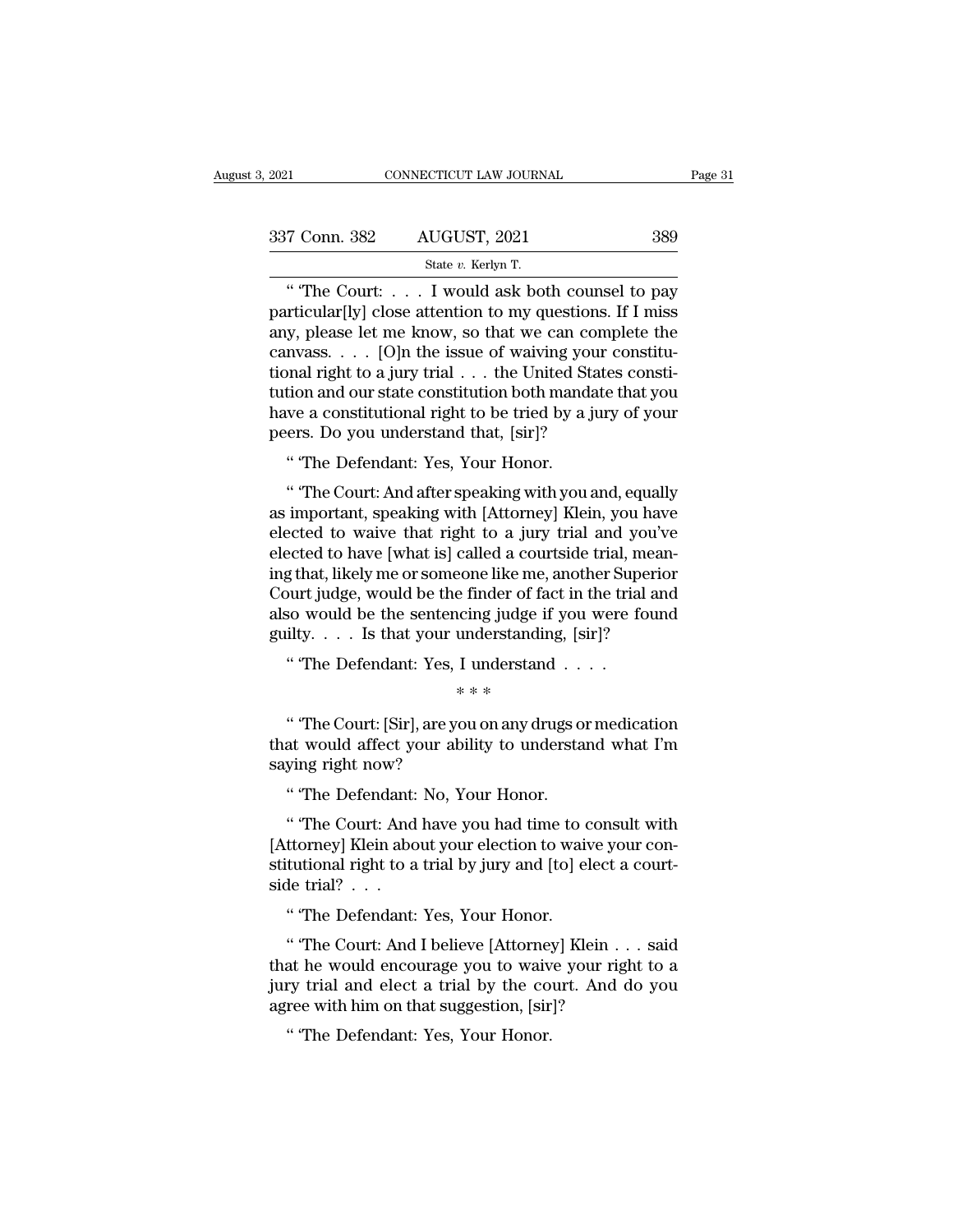|     | CONNECTICUT LAW JOURNAL                                                                                                                                   |               | August 3, 2021 |
|-----|-----------------------------------------------------------------------------------------------------------------------------------------------------------|---------------|----------------|
| 390 | AUGUST, 2021                                                                                                                                              | 337 Conn. 382 |                |
|     | State v. Kerlyn T.                                                                                                                                        |               |                |
|     | "The Court: And are you aware [that], as you<br>stand there today, you are cloaked with the presump-<br>tion of innoconce and Look at you as a norson who |               |                |

State v. Kerlyn T.<br>
State v. Kerlyn T.<br>
"The Court: And are you aware . . . [that], as you stand there today, you are cloaked with the presump-<br>
tion of innocence, and I look at you as a person who 390 AUGUST, 2021 337 Conn. 382<br>
State v. Kerlyn T.<br>
"The Court: And are you aware . . . [that], as you stand there today, you are cloaked with the presumption of innocence, and I look at you as a person who is presumed in  $\begin{tabular}{ll} \bf 390 & \tt AUGUST, 20 \\ & \tt state \it v. \; Kerlyn \\ \hline \end{tabular}$  <br> " The Court: And are you aw stand there today, you are cloal<br>tion of innocence, and I look a<br>is presumed innocent? " The Defendant: Yes, Your I State v. Kerlyn T.<br>
"The Court: And are you aware . . . [t]<br>
und there today, you are cloaked with the<br>
nom of innocence, and I look at you as a presumed innocent?<br>
"The Defendant: Yes, Your Honor.<br>
\*\*\* %<br>re cloaked wire cloaked wire look at you a<br>Nour Honor.<br>\* \* \*<br>mderstand, [sire %<br>
and there today, you are cloaked with the presump-<br>
on of innocence, and I look at you as a person who<br>
presumed innocent?<br>
"The Defendant: Yes, Your Honor.<br>
\*\*\*<br>
"The Court: Do you understand, [sir], that you have<br>
en

tion of innocence, and I look at you as a person who<br>is presumed innocent?<br>"The Defendant: Yes, Your Honor.<br>\*\*\*<br>"The Court: Do you understand, [sir], that you have<br>been charged with those charges that I've just recited<br>for is presumed innocent?<br>
"The Defendant: Yes, Your Honor.<br>
\*\*\*<br>
"The Court: Do you understand, [sir], that<br>
been charged with those charges that I've ju<br>
for you here today on the record? . . .<br>
"The Defendant: Yes, Your Hon % The Defendant: Yes, Your Honor.<br>
\*\*\*<br>
"The Court: Do you understand, [sir], that you have<br>
en charged with those charges that I've just recited<br>
r you here today on the record? . . .<br>
"The Defendant: Yes, Your Honor, I u \* \* \*<br>nderstand, [si]<br>charges that<br>e record?<br>. .<br>Your Honor,<br>\* \* \* " The Court: Do you understand, [sir], that you have<br>en charged with those charges that I've just recited<br>r you here today on the record? . . .<br>"The Defendant: Yes, Your Honor, I understand.<br> $**$ <br>"The Court: Is there any o been charged with those charges that I've just recit<br>for you here today on the record? . . .<br>"The Defendant: Yes, Your Honor, I understand.<br>\*\*\*<br>"The Court: Is there any other question that eith<br>counselor would feel comfor

e record?<br>Your Honor,<br>\* \* \*<br>any other ques<br>mfortable if I<br>\* \* \*

The Detendant: Tes, Tour Honor, I understand.<br>
\*\*\*<br>
"The Court: Is there any other question that either<br>
unselor would feel comfortable if I ask?<br>
\*\*\*<br>
"'(Attorney] Klein: . . . I would suggest . . . [that]<br>
e court [tell] <sup>\*</sup> \* \*<br>
"The Court: Is there any other question that either<br>
counselor would feel comfortable if I ask?<br>  $* * *$ <br>
"'[Attorney] Klein: . . . I would suggest . . . [that]<br>
the court [tell] him that this is a final decision a "The Court: Is there any other question that either<br>
counselor would feel comfortable if I ask?<br>  $**$ <br>
"'(Attorney) Klein: . . . I would suggest . . . [that]<br>
the court [tell] him that this is a final decision as to<br>
these Fine counselor would feel comfortable if I ask?<br>  $**$ <br>
"(Attorney) Klein: . . . I would suggest . . . [that]<br>
the court [tell] him that this is a final decision as to<br>
these matters, and he can't change his mind [and come<br> <sup>\*</sup> "(Attorney] Klein: . . . I would suggest . . . [that]<br>the court [tell] him that this is a final decision as to<br>these matters, and he can't change his mind [and come<br>in on the 17th and say I prefer a jury. And I think " "(Attorney) Klein: . . . I would suggest . . . [that]<br>the court [tell] him that this is a final decision as to<br>these matters, and he can't change his mind [and come<br>in on the 17th and say I prefer a jury. And I think if "'(Attorney] Klein: . . . I would suggest . . . [that]<br>the court [tell] him that this is a final decision as to<br>these matters, and he can't change his mind [and come<br>in on the 17th and say I prefer a jury. And I think if the court [tell] him that this is a final decision<br>these matters, and he can't change his mind [and<br>in on the 17th and say I prefer a jury. And I th<br>can share  $\dots$  a little bit of what he said to his i<br>before the canvass ese matters, and he can't change his mind [and come<br>
on the 17th and say I prefer a jury. And I think if I<br>
n share . . . a little bit of what he said to his mother<br>
fore the canvass about the trust that he has with not<br>
i The state of the call that he based to the street fore the canvass about the trust that he has with not<br>is court necessarily or exclusively, but with the judge<br>general as opposed to—<br>"The Court: Right. Judge versus a jury

Right.

put it. I think his intention is to make the mass what here<br>it is court necessarily or exclusively, but with the judge<br>in general as opposed to—<br>"The Court: Right. Judge versus a jury of six or eight.<sup>5</sup><br>Right.<br>"Attorney K and solut recessarity of enclusively<br>in general as opposed to—<br>"The Court: Right. Judge versus a<br>Right.<br>"Attorney Klein: Or his people<br>put it. I think his intention is to m<br>and ask for the court trial.]<br>"The Court: All rig " The Court: Right. Judge versus a jury of six or eight.<sup>5</sup><br>ght.<br>"'Attorney Klein: Or his people on the street, as he<br>it it. I think his intention is to make this permanent<br>d ask for the court trial.]<br>"The Court: All right Right.<br>
"Attorney Klein: Or his people on the street, as he<br>
put it. I think his intention is to make this permanent<br>
and ask for the court trial.]<br>
"The Court: All right. And [the defendant is] nodding<br>
his head in agreem " "Attorney Klein: Or his people<br>put it. I think his intention is to :<br>and ask for the court trial.]<br>" "The Court: All right. And [the his head in agreement with [defen<br>that as his—<br>" "The Defendant: Yes, Your Ho

put it. I think his intention is to make this permanent<br>and ask for the court trial.]<br>"The Court: All right. And [the defendant is] nodding<br>his head in agreement with [defense counsel]. I do take<br>that as his—<br>"The Defendan

" The Defendant: Yes, Your Honor.

his head in agreement with [defense counsel]. I do take<br>that as his—<br>"The Defendant: Yes, Your Honor.<br><sup>5</sup> We note that, in referencing the number eight, the trial court was probably<br>alluding to the fact that, in addition t  $3$  We note that, in referencing the number eight, the trial court was probably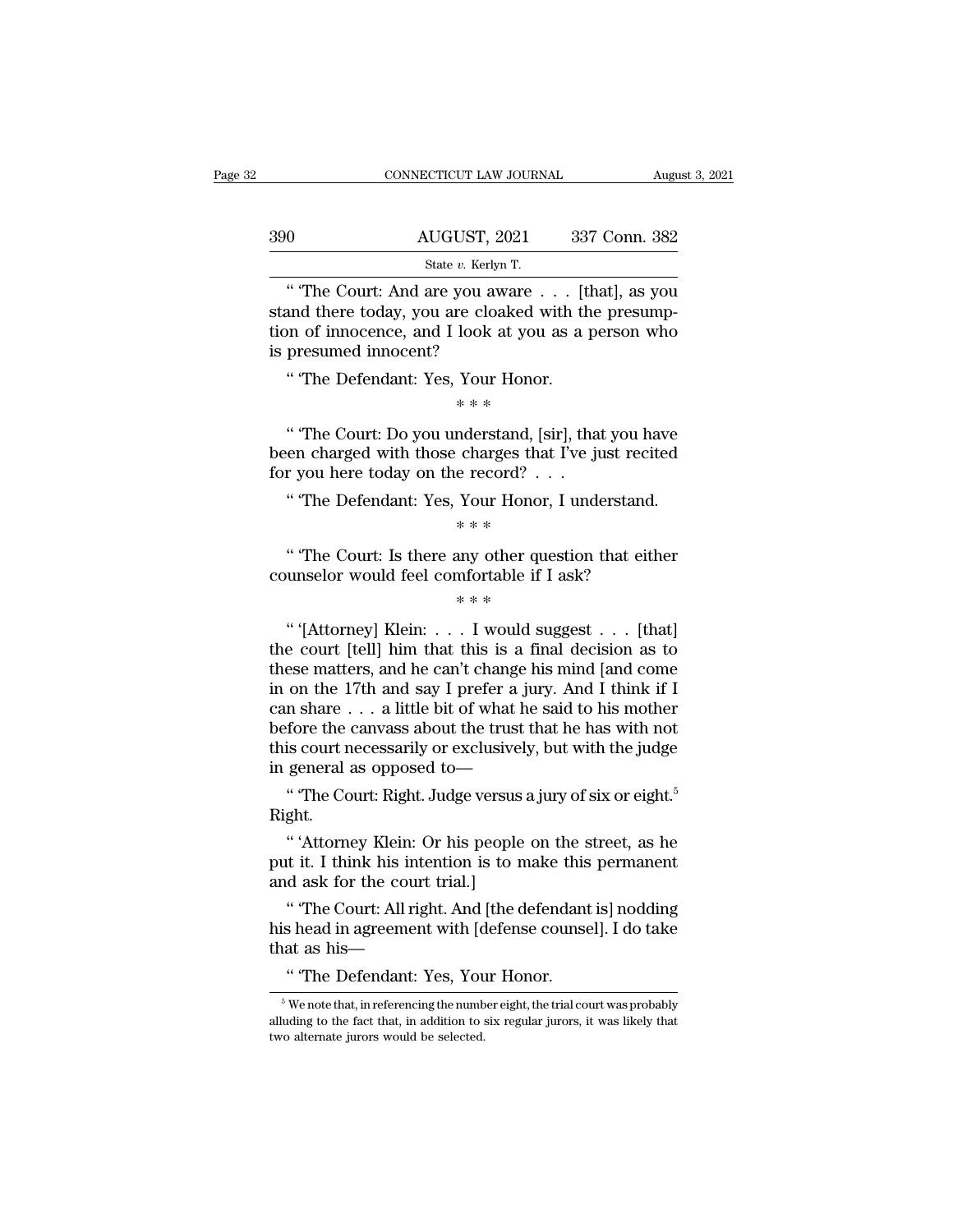| , 2021        | CONNECTICUT LAW JOURNAL                                                                                       | Page 33 |
|---------------|---------------------------------------------------------------------------------------------------------------|---------|
|               |                                                                                                               |         |
| 337 Conn. 382 | AUGUST, 2021                                                                                                  | 391     |
|               | State v. Kerlyn T.                                                                                            |         |
|               | "The Court: —his affirmation to the court that he<br>won't change his mind and it will be a court side trial. |         |
|               | * * *                                                                                                         |         |
|               | "'(Attorney) Klein: Thank you, Your Honor.                                                                    |         |
|               | "The Court: Thank you, [sir].                                                                                 |         |

" The Court: Thank you, [sir].<br>"The Defendant: No, thank you, Your Honor. I<br>appreciate that. God bless.'<sup>"6</sup> (Footnote added.) Id., Inc Court. —Ins annihidation to the court that he<br>on't change his mind and it will be a courtside trial.<br>
\*\*\*<br>
"'(Attorney] Klein: Thank you, Your Honor.<br>
"The Court: Thank you, [sir].<br>
"The Defendant: No, thank you, Your won't change his finite and it will be a coeffisite that.<br>
\*\*\*<br>
"Interverse." Thank you, Your Honor.<br>
"The Court: Thank you, [sir].<br>
"The Defendant: No, thank you, Your Honor. I<br>
appreciate that. God bless.' "6 (Footnote a 483–85. " ("Attorney] Klein: Thank you, Your Honor.<br>
" The Court: Thank you, [sir].<br>
" The Defendant: No, thank you, Your Honor. I<br>
preciate that. God bless.' "" (Footnote added.) Id.,<br>
3–85.<br>
Following a seven day trial to the c

" The Court: Thank you, [sir].<br>
"The Defendant: No, thank you, Your Honor. I<br>
appreciate that. God bless.' "<sup>6</sup> (Footnote added.) Id.,<br>
483–85.<br>
Following a seven day trial to the court, the trial<br>
court found the defenda "The Defendant: No, thank you, Your Honor. I<br>appreciate that. God bless.' "6 (Footnote added.) Id.,<br>483–85.<br>Following a seven day trial to the court, the trial<br>court found the defendant guilty on nine of the sixteen<br>count The Detendant: No, thank you, Your Honor. 1<br>appreciate that. God bless.'<sup>76</sup> (Footnote added.) Id.,<br>483–85.<br>Following a seven day trial to the court, the trial<br>court found the defendant guilty on nine of the sixteen<br>count appreciate that. God bless.  $\sim$  (Foothote added.) Id., 483–85.<br>Following a seven day trial to the court, the trial court found the defendant guilty on nine of the sixteen counts<sup>7</sup> contained in the operative informations 483–85.<br>Following a seven day trial to the court, the trial<br>court found the defendant guilty on nine of the sixteen<br>counts<sup>7</sup> contained in the operative informations and<br>sentenced him to a total effective term of twenty-tw Following a seven day trial to the court, the trial<br>court found the defendant guilty on nine of the sixteen<br>counts<sup>7</sup> contained in the operative informations and<br>sentenced him to a total effective term of twenty-two<br>years court found the defendant guilty on nine of the sixteen<br>counts<sup>7</sup> contained in the operative informations and<br>sentenced him to a total effective term of twenty-two<br>years of imprisonment followed by ten years of spe-<br>cial p counts<sup>7</sup> contained in the operative informations and sentenced him to a total effective term of twenty-two years of imprisonment followed by ten years of special parole and five years of probation. The defendant appealed al parole and five years of probation. The defendant<br>opealed to the Appellate Court, claiming, inter alia,<br>aat the trial court improperly found that his jury trial<br>aiver was knowing, intelligent and voluntary.<sup>8</sup> Id., 478 appealed to the Appellate Court, claiming, inter alia, that the trial court improperly found that his jury trial waiver was knowing, intelligent and voluntary.<sup>8</sup> Id., 478.<br>
Furing the two weeks between the time of the de

degree. After the close of evidence, the court found the competency evaluation. The defendant was subsequently examined by a team from the Office of Forensic Evaluations, which concluded for a second time that the defendan beam from the Office of Forensic Evaluations, which concluded for a second time that the defendant was competent to stand trial.<br>
<sup>7</sup> "During trial, the defendant moved for a judgment of acquittal, and the court dismissed time that the defendant was competent to stand trial.<br>
<sup>7</sup> "During trial, the defendant moved for a judgment of acquittal, and the court dismissed one count of criminal attempt to commit assault in the first degree. After <sup>7</sup> "During trial, the defendant moved for a judgment of acquittal, and the court dismissed one count of criminal attempt to commit assault in the first degree. After the close of evidence, the court found the defendant n dismissed one count of criminal attempt to commit assault in the first degree. After the close of evidence, the court found the defendant not guilty of strangulation in the second degree, criminal violation of a protective % of strangulation in the second degree, criminal violation of a protective order, kidnapping in the first degree with a firearm, one count of threatening in the first degree, and criminal possession of a firearm. The cou

in the first degree, and criminal possession of a firearm. The court also<br>dismissed one count of intimidating a witness for improper pleading." State<br>v. Kerlyn T., supra, 191 Conn. App. 480 n.4.<br><sup>8</sup> Although the defendant dismissed one count of intimidating a witness for improper pleading." State<br>v. Kerlyn T., supra, 191 Conn. App. 480 n.4.<br><sup>8</sup> Although the defendant failed to preserve his claim in the trial court,<br>the Appellate Court revi <sup>8</sup> Although the defendant failed to preserve his claim in the trial court,

That the trial court improperly found that his jury trial.<br>waiver was knowing, intelligent and voluntary.<sup>8</sup> Id., 478.<br><sup>6</sup> During the two weeks between the time of the defendant's jury trial waiver and the start of trial, waiver was knowing, intelligent and voluntary.<sup>8</sup> Id., 478.<br>
<sup>6</sup> During the two weeks between the time of the defendant's jury trial waiver and the start of trial, the defendant never sought to change his election back to Walver Was KHOWHIg, Intemperation VOIDITIATy. 10., 476.<br>
<sup>6</sup> During the two weeks between the time of the defendant's jury trial waiver and the start of trial, the defendant never sought to change his election back to a j <sup>6</sup> During the two weeks between the time of the defendant's jury trial waiver and the start of trial, the defendant never sought to change his election back to a jury trial. Following his convictions, the defendant also waiver and the start of trial, the defendant never sought to change his election back to a jury trial. Following his convictions, the defendant also did not file a motion to vacate the judgment pursuant to General Statutes election back to a jury trial. Following his convictions, the defendant also did not file a motion to vacate the judgment pursuant to General Statutes  $\S$  54-82b (b) on the ground that his jury trial waiver was not knowin did not file a motion to vacate the judgment pursuant to General Statutes  $\S$  54-82b (b) on the ground that his jury trial waiver was not knowing, intelligent and voluntary. We note, moreover, that, on the second day of t did not file a motion to vacate the judgment pursuant to General Statutes  $\S$  54-82b (b) on the ground that his jury trial waiver was not knowing, intelligent and voluntary. We note, moreover, that, on the second day of t <sup>1</sup> During trial, the note, moreover, that, on the second day of l, the trial court, *Eschuk*, *J*., granted defense counsel's request for another appetency evaluation. The defendant was subsequently examined by a m from Trial, the trial court, *Eschuk*, *J*., granted defense counsel's request for another competency evaluation. The defendant was subsequently examined by a team from the Office of Forensic Evaluations, which concluded for a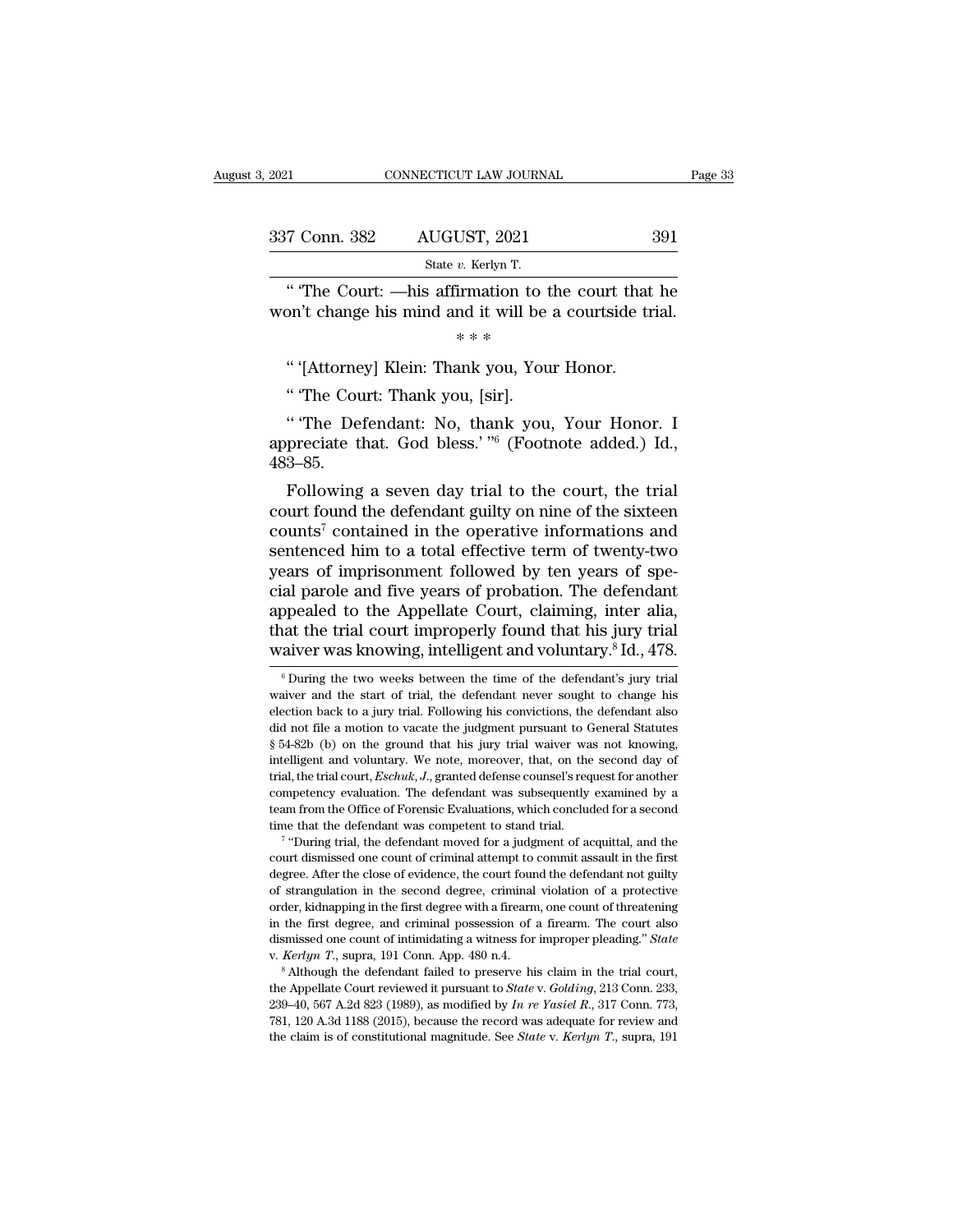|     | CONNECTICUT LAW JOURNAL                                  |               | August 3, 2021 |
|-----|----------------------------------------------------------|---------------|----------------|
|     |                                                          |               |                |
| 392 | AUGUST, 2021                                             | 337 Conn. 382 |                |
|     | State v. Kerlyn T.                                       |               |                |
|     | Although he did not challenge the trial court's multiple |               |                |

CONNECTICUT LAW JOURNAL August 3, 2021<br>
AUGUST, 2021 337 Conn. 382<br>
State v. Kerlyn T.<br>
Although he did not challenge the trial court's multiple<br>
findings regarding his competency to stand trial, the<br>
dofondant poncholoss Findings regarding his competency to stand trial, the defendant nonetheless argued that "the trial court's can-<br>was was constitutionally inadequate because he was  $\frac{\text{dUGUST, 2021}}{\text{State } v. \text{ Kerlyn T.}}$ <br>Although he did not challenge the trial court's multiple findings regarding his competency to stand trial, the defendant nonetheless argued that "the trial court's can-<br>vass was constitut  $\frac{\text{AUGUST, 2021}}{\text{State } v. \text{ Kerlyn T.}}$ <br>
Although he did not challenge the trial court's multiple<br>
findings regarding his competency to stand trial, the<br>
defendant nonetheless argued that "the trial court's can-<br>
vass was consti State v. Kerlyn T.<br>State v. Kerlyn T.<br>Although he did not challenge the trial court's multiple<br>findings regarding his competency to stand trial, the<br>defendant nonetheless argued that "the trial court's can-<br>vass was const State v. Kerlyn T.<br>
Although he did not challenge the trial court's multiple<br>
findings regarding his competency to stand trial, the<br>
defendant nonetheless argued that "the trial court's can-<br>
vass was constitutionally ina Although he did not challenge the trial court's multiple<br>findings regarding his competency to stand trial, the<br>defendant nonetheless argued that "the trial court's can-<br>vass was constitutionally inadequate because he was<br>s findings regarding his competency to stand trial, the<br>defendant nonetheless argued that "the trial court's can-<br>vass was constitutionally inadequate because he was<br>suffering from an unspecified mental illness at the time<br>h defendant nonetheless argued that "the trial court's can-<br>vass was constitutionally inadequate because he was<br>suffering from an unspecified mental illness at the time<br>he waived his right to a jury trial, and, therefore, hi vass was constitutionally inadequate because he was<br>suffering from an unspecified mental illness at the time<br>he waived his right to a jury trial, and, therefore, his<br>waiver could not be knowing, intelligent, and volun-<br>tar suffering from an unspecified mental illness at the time<br>
he waived his right to a jury trial, and, therefore, his<br>
waiver could not be knowing, intelligent, and volun-<br>
tary.'' Id., 488. The defendant further argued that he waived his right to a jury trial, and, therefore, his<br>waiver could not be knowing, intelligent, and volun-<br>tary." Id., 488. The defendant further argued that his<br>waiver was invalid "because, despite stating that he<br>was waiver could not be knowing, intelligent, and voluntary." Id., 488. The defendant further argued that his waiver was invalid "because, despite stating that he was not ready to make such a decision, the choice was 'imposed tary." Id., 488. The defendant further argued that his<br>waiver was invalid "because, despite stating that he<br>was not ready to make such a decision, the choice was<br>"imposed on [him] by the combined pressure of the<br>court, the waiver was invalid "because, despite stating that he<br>was not ready to make such a decision, the choice was<br>"imposed on [him] by the combined pressure of the<br>court, the prosecutor, and [defense counsel]." Id., 480–<br>81. Acco was not ready to make such a decision, the choice was<br>
"imposed on [him] by the combined pressure of the<br>
court, the prosecutor, and [defense counsel]." Id., 480–<br>
81. According to the defendant, prior to accepting his<br>
wa ""<br>
"imposed on [him] by the combined pressure of the<br>
court, the prosecutor, and [defense counsel]." "Id., 480–<br>
81. According to the defendant, prior to accepting his<br>
waiver, "the court should have informed [him] of,<br>
a court, the prosecutor, and [defense counsel].' "Id., 480–81. According to the defendant, prior to accepting his waiver, "the court should have informed [him] of, among other things, the number of jurors that comprise a jur 81. According to the defendant, prior to accepting his<br>waiver, "the court should have informed [him] of,<br>among other things, the number of jurors that comprise<br>a jury panel and that a jury's verdict must be unani-<br>mous." I waiver, "the court should have informed [him] of,<br>among other things, the number of jurors that comprise<br>a jury panel and that a jury's verdict must be unani-<br>mous." Id., 481. Finally, the defendant asserted that the<br>canva among other things, the number of jurors that comprise<br>a jury panel and that a jury's verdict must be unani-<br>mous." Id., 481. Finally, the defendant asserted that the<br>canvass improperly "failed to elicit information regard a jury panel and that a jury's verdict must be unani-<br>mous." Id., 481. Finally, the defendant asserted that the<br>canvass improperly "failed to elicit information regard-<br>ing 'the defendant's background, experience, conduct, mous." Id., 481. Finally, the defendant asserted that the canvass improperly "failed to elicit information regard-<br>ing 'the defendant's background, experience, conduct,<br>and . . . mental and emotional state.' Specifically, canvass improperly "failed to elicit information regarding 'the defendant's background, experience, conduct, and . . . mental and emotional state.' Specifically, the defendant argue[d] that, because he was reared in a cou ing 'the defendant's background, experience, conduct,<br>and . . . mental and emotional state.' Specifically, the<br>defendant argue[d] that, because he was reared in a<br>country with a civil legal system, and because he does<br>not and . . . mental and emotional state.' Specif<br>defendant argue[d] that, because he was recountry with a civil legal system, and becaus<br>not possess a high school diploma, the counto provide a more thorough canvass constitute rendant argue[d] that, because he was reared in a<br>untry with a civil legal system, and because he does<br>t possess a high school diploma, the court's failure<br>provide a more thorough canvass constitute[d] revers-<br>le error." I country with a civil legal system, and because he does<br>not possess a high school diploma, the court's failure<br>to provide a more thorough canvass constitute[d] revers-<br>ible error." Id., 489. The Appellate Court disagreed wi

not possess a nigh school diploma, the court's failure<br>to provide a more thorough canvass constitute[d] revers-<br>ible error." Id., 489. The Appellate Court disagreed with<br>each of these contentions. See id., 490.<br>Before addr to provide a more thorough canvass constitute[d] reversible error." Id., 489. The Appellate Court disagreed with<br>each of these contentions. See id., 490.<br>Before addressing the merits, the Appellate Court set<br>forth the lega ible error." Id., 489. The Appellate Court disagreed with<br>each of these contentions. See id., 490.<br>Before addressing the merits, the Appellate Court set<br>forth the legal standards governing the defendant's<br>claims. Specifica each of these contentions. See id., 490.<br>Before addressing the merits, the Appellate Court set<br>forth the legal standards governing the defendant's<br>claims. Specifically, the court explained that the waiver<br>of a fundamental Before addressing the merits, the Appellate Court set<br>forth the legal standards governing the defendant's<br>claims. Specifically, the court explained that the waiver<br>of a fundamental right such as the right to a jury trial<br>m forth the legal standards governing the defendant's<br>claims. Specifically, the court explained that the waiver<br>of a fundamental right such as the right to a jury trial<br>must be knowing, intelligent and voluntary and that, in claims. Specifically, the court explained that the waiver<br>of a fundamental right such as the right to a jury trial<br>must be knowing, intelligent and voluntary and that, in<br>determining whether such a waiver has occurred, a r determining whether such a waiver has occurred, a review-<br>ing court must inquire into the totality of the circum-<br>stances surrounding it, "including the background,<br>experience, and conduct of the accused." (Internal quo-<br>C ing court must inquire into the totality of the circum-<br>stances surrounding it, "including the background,<br>experience, and conduct of the accused." (Internal quo-<br>Conn. App. 485–86. The court concluded, however, that the d stances surro<br>experience, an<br>Conn. App. 485–86.<br>failed to establish ti<br>a fair trial. Id., 490.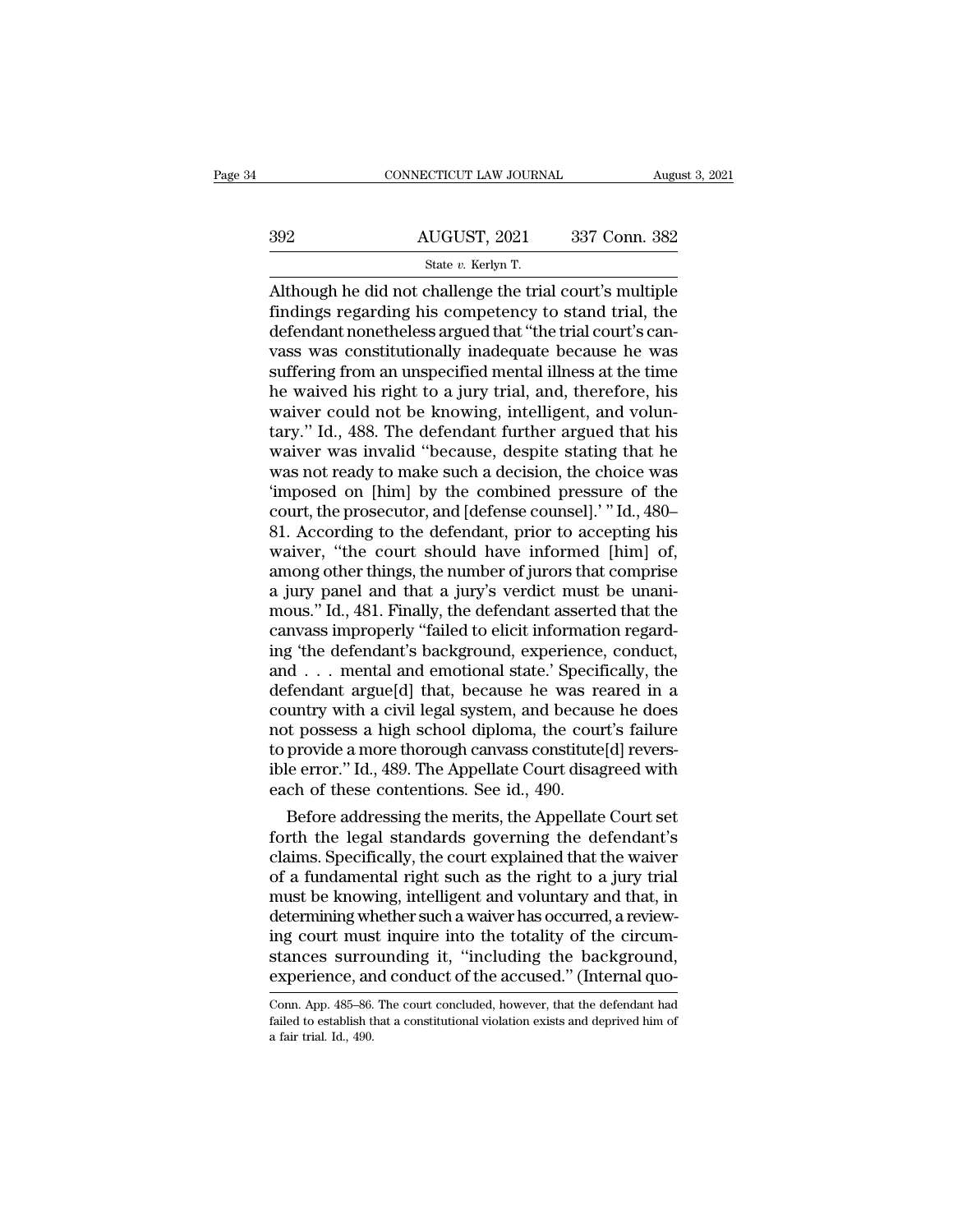SCTICUT LAW JOURN.<br><u>LUGUST, 2021<br>State v. Kerlyn T.</u><br>1 ) Id. 486 quoti tation marks omitted.) Id., 486, quoting *State* v. *Gore*, 288 Conn. 770, 777, 955 A.2d 1 (2008). The Appellate Court further explained that, "[i]n *Gore*, [this court]<br>concluded that [although] the right to a jury trial 337 Conn. 382 AUGUST, 2021 393<br>
State v. Kerlyn T.<br>
tation marks omitted.) Id., 486, quoting *State v. Gore*,<br>
288 Conn. 770, 777, 955 A.2d 1 (2008). The Appellate<br>
Court further explained that, "[i]n *Gore*, [this court] 337 Conn. 382 AUGUST, 2021 393<br>
State v. Kerlyn T.<br>
tation marks omitted.) Id., 486, quoting *State* v. *Gore*,<br>
288 Conn. 770, 777, 955 A.2d 1 (2008). The Appellate<br>
Court further explained that, "[i]n *Gore*, [this cour Solution marks omitted.) Id., 486, quoting *State v. Gore*, 288 Conn. 770, 777, 955 A.2d 1 (2008). The Appellate Court further explained that, "[i]n *Gore*, [this court] concluded that [although] the right to a jury trial State v. Kerlyn T.<br>
tation marks omitted.) Id., 486, quoting *State* v. *Gore*,<br>
288 Conn. 770, 777, 955 A.2d 1 (2008). The Appellate<br>
Court further explained that, "[i]n *Gore*, [this court]<br>
concluded that [although] th tation marks omitted.) Id., 486, quoting *State* v. *Gore*, 288 Conn. 770, 777, 955 A.2d 1 (2008). The Appellate Court further explained that, "[i]n *Gore*, [this court] concluded that [although] the right to a jury trial 288 Conn. 770, 777, 955 A.2d 1 (2008). The Appellate<br>Court further explained that, "[i]n *Gore*, [this court]<br>concluded that [although] the right to a jury trial must<br>be personally and affirmatively waived by the defen-<br>d Court further explained that, "[i]n *Gore*, [this court]<br>concluded that [although] the right to a jury trial must<br>be personally and affirmatively waived by the defen-<br>dant in order to render such waiver valid . . . [the] concluded that [although] the right to a jury trial must<br>be personally and affirmatively waived by the defen-<br>dant in order to render such waiver valid . . . [the] can-<br>vass need not be overly detailed or extensive . . . be personally and affirmatively waived by the defendant in order to render such waiver valid . . . [the] can-<br>vass need not be overly detailed or extensive . . . . .<br>[Rather] it should be sufficient to allow the trial cou dant in order to render such waiver valid . . . [the] can-<br>vass need not be overly detailed or extensive . . . . .<br>[Rather] it should be sufficient to allow the trial court<br>to obtain assurance that the defendant: (1) unde rily has chosen to waive the right to a jury trial and to [Rather] it should be sufficient to allow the trial court<br>to obtain assurance that the defendant: (1) understands<br>that he or she personally has the right to a jury trial; (2)<br>understands that he or she possesses the autho to obtain assurance that the defendant: (1) understands<br>that he or she personally has the right to a jury trial; (2)<br>understands that he or she possesses the authority to<br>give up or waive the right to a jury trial; and (3) that he or she personally has the right to a jury trial; (2) understands that he or she possesses the authority to give up or waive the right to a jury trial; and (3) voluntarily has chosen to waive the right to a jury tr understands that he or she possesses the authority to<br>give up or waive the right to a jury trial; and (3) volunta-<br>rily has chosen to waive the right to a jury trial and to<br>elect a court trial." (Internal quotation marks give up or waive the right to a jury trial; and (3) volunta-<br>rily has chosen to waive the right to a jury trial and to<br>elect a court trial." (Internal quotation marks omitted.)<br>State v. Kerlyn T., supra, 191 Conn. App. 48 rily has chosen to waive the right to a jury trial and to<br>elect a court trial." (Internal quotation marks omitted.)<br>State v. Kerlyn T., supra, 191 Conn. App. 487. Finally,<br>the Appellate Court emphasized that this court has elect a court trial." (Internal quotation marks omitted.)<br> *State v. Kerlyn T.*, supra, 191 Conn. App. 487. Finally,<br>
the Appellate Court emphasized that this court has held<br>
on numerous occasions that, "even when a defen State v. Kerlyn T., supra, 191 Conn. App. 487. Finally,<br>the Appellate Court emphasized that this court has held<br>on numerous occasions that, "even when a defendant<br>has a history of mental illness and/or incompetency, if<br>he the Appellate Court emphasized that this court has held<br>on numerous occasions that, "even when a defendant<br>has a history of mental illness and/or incompetency, if<br>he presently is competent, the trial judge need not<br>engage on numerous occasions that, "even when a defendant<br>has a history of mental illness and/or incompetency, if<br>he presently is competent, the trial judge need not<br>engage in a more searching canvass than typically is<br>required b has a history of mental illness and/or incompetency, if<br>the presently is competent, the trial judge need not<br>engage in a more searching canvass than typically is<br>required before accepting the defendant's waiver of his<br>righ he presently is competent, the trial judge need not<br>engage in a more searching canvass than typically is<br>required before accepting the defendant's waiver of his<br>right to a jury." (Internal quotation marks omitted.) Id.,<br>qu engage in a more searching canvass than typically is<br>required before accepting the defendant's waiver of his<br>right to a jury." (Internal quotation marks omitted.) Id.,<br>quoting *State* v.  $Rizzo$ , 303 Conn. 71, 110, 31 A.3d 1 required before accepting the defendant's waiver of his<br>right to a jury." (Internal quotation marks omitted.) Id.,<br>quoting *State* v. *Rizzo*, 303 Conn. 71, 110, 31 A.3d 1094<br>(2011), cert. denied, 568 U.S. 836, 133 S. Ct. right to a jury." (Internal quotation marks omitted.) Id.,<br>quoting *State* v. *Rizzo*, 303 Conn. 71, 110, 31 A.3d 1094<br>(2011), cert. denied, 568 U.S. 836, 133 S. Ct. 133, 184 L.<br>Ed. 2d 64 (2012). "In such a case," the cou quoting *State* v. *Rizzo*, 303 Conn. 71, 110, 31 A.3d 1094 (2011), cert. denied, 568 U.S. 836, 133 S. Ct. 133, 184 L.<br>Ed. 2d 64 (2012). "In such a case," the court explained, as in all cases, "we look to the totality of (2011), cert. denied, 568 U.S. 836, 133 S. Ct. 133, 184 L.<br>Ed. 2d 64 (2012). "In such a case," the court explained,<br>as in all cases, "we look to the totality of the circum-<br>stances analysis to determine whether the defenda Ed. 2d 64 (2012). "In such a case in all cases, "we look to the stances analysis to determine personal waiver of a jury trintelligently and voluntarily." (omitted.) *State v. Kerlyn T.*, v. *Gore*, supra, 782 n.12. Applyin In all cases, "we look to the totality of the circum-<br>ances analysis to determine whether the defendant's<br>rsonal waiver of a jury trial was made knowingly,<br>telligently and voluntarily." (Internal quotation marks<br>aitted.) stances analysis to determine whether the defendant's<br>personal waiver of a jury trial was made knowingly,<br>intelligently and voluntarily." (Internal quotation marks<br>omitted.) *State* v. *Kerlyn T.*, supra, 487, quoting *Sta* 

personal waiver of a jury trial was made knowingly,<br>intelligently and voluntarily." (Internal quotation marks<br>omitted.) *State v. Kerlyn T.*, supra, 487, quoting *State*<br>v. *Gore*, supra, 782 n.12.<br>Applying these principle intelligently and voluntarily." (internal quotation marks<br>
omitted.) *State* v. *Kerlyn T.*, supra, 487, quoting *State*<br>
v. *Gore*, supra, 782 n.12.<br>
Applying these principles to the present case, the<br>
Appellate Court re omitted.) *State* v. *Kerlyn T.*, supra, 487, quoting *State* v. *Gore*, supra, 782 n.12.<br>
Applying these principles to the present case, the<br>
Appellate Court rejected the defendant's contention<br>
that his waiver was consti v. Gore, supra, 782 n.12.<br>Applying these principles to the present case, the<br>Appellate Court rejected the defendant's contention<br>that his waiver was constitutionally infirm because he<br>was suffering from an unspecified ment Applying these principles to the present case, the Appellate Court rejected the defendant's contention that his waiver was constitutionally infirm because he was suffering from an unspecified mental illness at the time of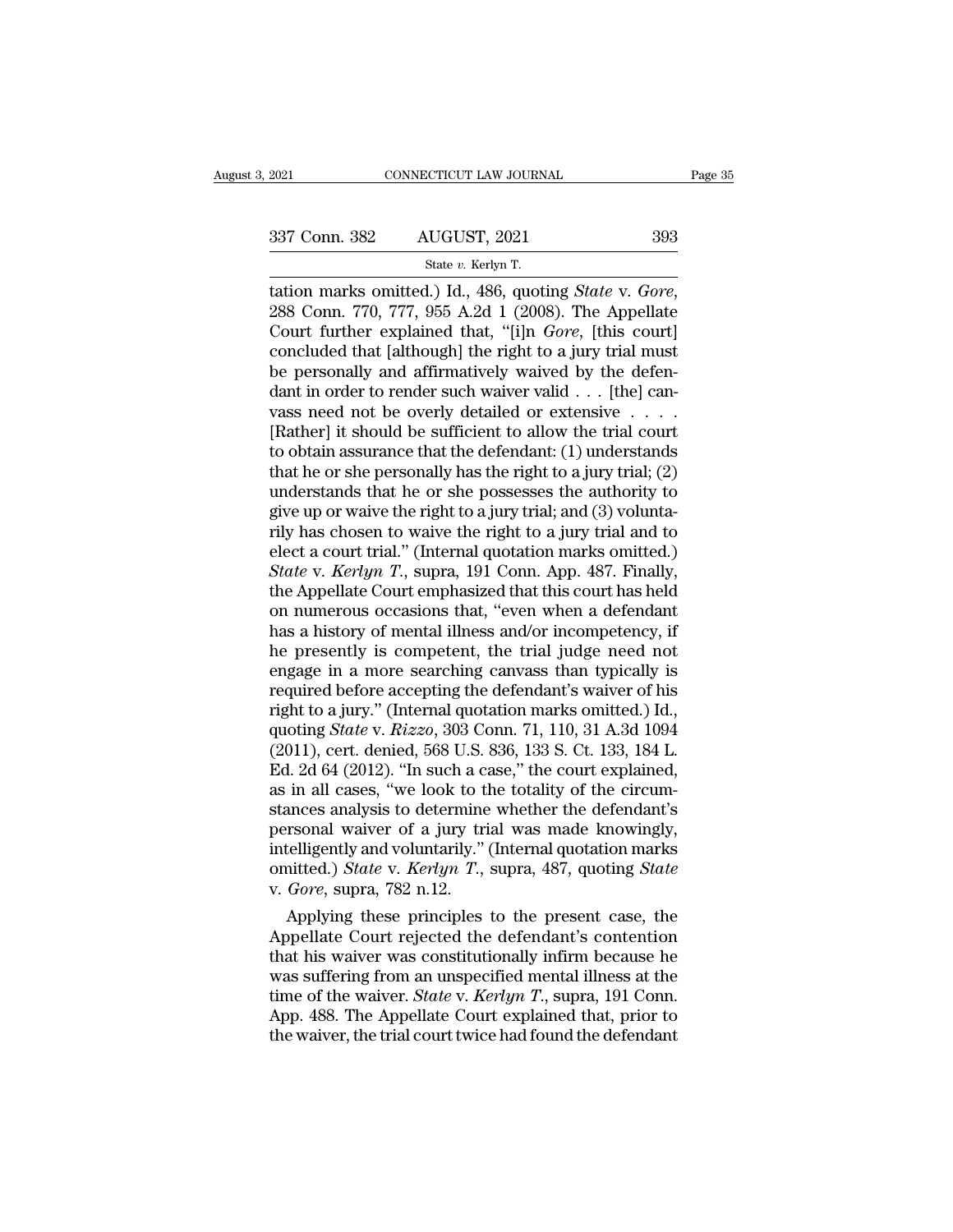# CONNECTICUT LAW JOURNAL August 3, 2021<br>394 AUGUST, 2021 337 Conn. 382<br>394 State v. Kerlyn T. <u>:CTICUT LAW JOURN.<br>UGUST, 2021<br>State v. Kerlyn T.<br>trial—findings th</u>

### CONNECTICUT LAW JOURNAL August 3, 202<br>
394 AUGUST, 2021 337 Conn. 382<br>
5tate v. Kerlyn T.<br>
competent to stand trial—findings that the defendant<br>
did not challenge on appeal—and that, under well established procedent "any c did a did not challenge on appeal—and that, under well estab-<br>dished precedent, "any criminal defendant who has been<br>found competent to stand trial—findings that the defendant<br>found competent to stand trial, inso facto, is 394 AUGUST, 2021 337 Conn. 382<br>
State v. Kerlyn T.<br>
competent to stand trial—findings that the defendant<br>
did not challenge on appeal—and that, under well estab-<br>
lished precedent, "any criminal defendant who has been<br>
fo  $\frac{\text{AUGUST, 2021}}{\text{State } v. \text{ Kerlyn T.}}$ <br>
competent to stand trial—findings that the defendant<br>
did not challenge on appeal—and that, under well estab-<br>
lished precedent, "any criminal defendant who has been<br>
found competent to s State v. Kerlyn T.<br>
State v. Kerlyn T.<br>
competent to stand trial—findings that the defendant<br>
did not challenge on appeal—and that, under well estab-<br>
lished precedent, "any criminal defendant who has been<br>
found competen state v. Kerlyn T.<br>
competent to stand trial—findings that the defendant<br>
did not challenge on appeal—and that, under well estab-<br>
lished precedent, "any criminal defendant who has been<br>
found competent to stand trial, ip competent to stand trial—findings that the defendant<br>did not challenge on appeal—and that, under well estab-<br>lished precedent, "any criminal defendant who has been<br>found competent to stand trial, ipso facto, is competent<br>t did not challenge on appeal—and that, under well established precedent, "any criminal defendant who has been<br>found competent to stand trial, ipso facto, is competent<br>to waive the right to [a jury trial] as a matter of fede lished precedent, "any criminal defendant who has been<br>found competent to stand trial, ipso facto, is competent<br>to waive the right to [a jury trial] as a matter of federal<br>constitutional law." (Internal quotation marks om found competent to stand trial, ipso facto, is competent<br>to waive the right to [a jury trial] as a matter of federal<br>constitutional law." (Internal quotation marks omitted.)<br>Id., quoting *State* v. *Ouellette*, 271 Conn. to waive the right to [a jury trial] as a matter of federal constitutional law." (Internal quotation marks omitted.)<br>Id., quoting *State* v. *Ouellette*, 271 Conn. 740, 753, 859<br>A.2d 907 (2004). The Appellate Court furthe constitutional law." (Internal quotation marks omitted.)<br>Id., quoting *State* v. *Ouellette*, 271 Conn. 740, 753, 859<br>A.2d 907 (2004). The Appellate Court further noted that,<br>under our case law, the fact that the defendan Id., quoting *State* v. *Ouellette*, 271 Conn. 740, 753, 859<br>A.2d 907 (2004). The Appellate Court further noted that,<br>under our case law, the fact that the defendant was<br>represented by counsel at the time of the waiver an A.2d 907 (2004). The Appellate Court further noted that,<br>under our case law, the fact that the defendant was<br>represented by counsel at the time of the waiver and<br>stated on the record that he (1) had sufficient time to<br>disc

under our case law, the fact that the defendant was<br>represented by counsel at the time of the waiver and<br>stated on the record that he (1) had sufficient time to<br>discuss the matter with his attorney, and (2) was satis-<br>fied represented by counsel at the time of the waiver and<br>stated on the record that he (1) had sufficient time to<br>discuss the matter with his attorney, and (2) was satis-<br>fied with his attorney's advice, supported a finding th stated on the record that he (1) had sufficient time to<br>discuss the matter with his attorney, and (2) was satis-<br>fied with his attorney's advice, supported a finding that<br>the waiver was constitutionally valid. *State* v. discuss the matter with his attorney, and (2) was satis-<br>fied with his attorney's advice, supported a finding that<br>the waiver was constitutionally valid. *State* v. *Kerlyn*<br>T., supra, 488–89. The court also observed that, fied with his attorney's advice, supported a finding that<br>the waiver was constitutionally valid. *State* v. *Kerlyn*<br>T., supra, 488–89. The court also observed that, when<br>asked during the canvass whether he understood the<br> the waiver was constitutionally valid. *State* v. *Kerlyn T.*, supra, 488–89. The court also observed that, when asked during the canvass whether he understood the right that he was giving up, "the defendant's responses T., supra, 488–89. The court also observed that, when asked during the canvass whether he understood the right that he was giving up, "the defendant's responses were delivered in a clear and unequivocal, 'yes, Your Honor,' right that he was giving up, "the deferment were delivered in a clear and unequel Honor," no, Your Honor," thereby redant's "trong desire to proceed to court, not a jury'...." Id., 489, quot 158 Conn. App. 809, 818, 121 A. ere delivered in a clear and unequivocal, 'yes, Your<br>phor,' 'no, Your Honor,' " thereby reflecting the defen-<br>nt's " 'strong desire to proceed to trial before the<br>urt, not a jury'. . . . " Id., 489, quoting *State* v. *Sc* Honor, 'no, Your Honor,' "thereby reflecting the defendant's "'strong desire to proceed to trial before the court, not a jury'..." Id., 489, quoting *State v. Scott*, 158 Conn. App. 809, 818, 121 A.3d 742, cert. denied, 3

dant s  $\degree$  strong desire to proceed to trial before the<br>court, not a jury'...." Id., 489, quoting *State* v. *Scott*,<br>158 Conn. App. 809, 818, 121 A.3d 742, cert. denied, 319<br>Conn. 946, 125 A.3d 527 (2015).<br>The Appellate court, not a jury  $\ldots$  and  $\ldots$  and  $\sim$  10.489, quoting *State v. Scott*, 158 Conn. App. 809, 818, 121 A.3d 742, cert. denied, 319 Conn. 946, 125 A.3d 527 (2015).<br>The Appellate Court also rejected the defendant's asser 158 Conn. App. 809, 818, 121 A.3d 742, cert. denied, 319<br>Conn. 946, 125 A.3d 527 (2015).<br>The Appellate Court also rejected the defendant's<br>assertion that the trial court's canvass was constitution-<br>ally infirm because it f Conn. 946, 125 A.3d 527 (2015).<br>
The Appellate Court also rejected the defendant's<br>
assertion that the trial court's canvass was constitution-<br>
ally infirm because it failed (1) to elicit from him addi-<br>
tional informatio The Appellate Court also rejected the defendant's<br>assertion that the trial court's canvass was constitution-<br>ally infirm because it failed (1) to elicit from him addi-<br>tional information about his background, experience,<br> assertion that the trial court's canvass was constitution-<br>ally infirm because it failed (1) to elicit from him addi-<br>tional information about his background, experience,<br>conduct, and mental and emotional state, and (2) to ally infirm because it failed (1) to elicit from him additional information about his background, experience, conduct, and mental and emotional state, and (2) to explain, among other things, the mechanics of a jury trial, tional information about his background, experience,<br>conduct, and mental and emotional state, and (2) to<br>explain, among other things, the mechanics of a jury<br>trial, including the number of persons that comprise a<br>jury and conduct, and mental and emotional state, and (2) to<br>explain, among other things, the mechanics of a jury<br>trial, including the number of persons that comprise a<br>jury and that the jury's verdict must be unanimous.<br>*State* v. explain, among other things, the mechanics of a jury<br>trial, including the number of persons that comprise a<br>jury and that the jury's verdict must be unanimous.<br>State v. Kerlyn T., supra, 191 Conn. App. 489–90. In reject-<br>i trial, including the number of persons that comprise a<br>jury and that the jury's verdict must be unanimous.<br>*State* v. *Kerlyn T*., supra, 191 Conn. App. 489–90. In reject-<br>ing this assertion, the Appellate Court observed, jury and that the jury's verdict must be unanimous.<br>Statev. Kerlyn T., supra, 191 Conn. App. 489–90. In reject-<br>ing this assertion, the Appellate Court observed, inter<br>alia, that the defendant, who was thirty-two years old State v. Kerlyn T., supra, 191 Conn. App. 489–90. In rejecting this assertion, the Appellate Court observed, interalia, that the defendant, who was thirty-two years old at the time of the waiver, had spent most of his life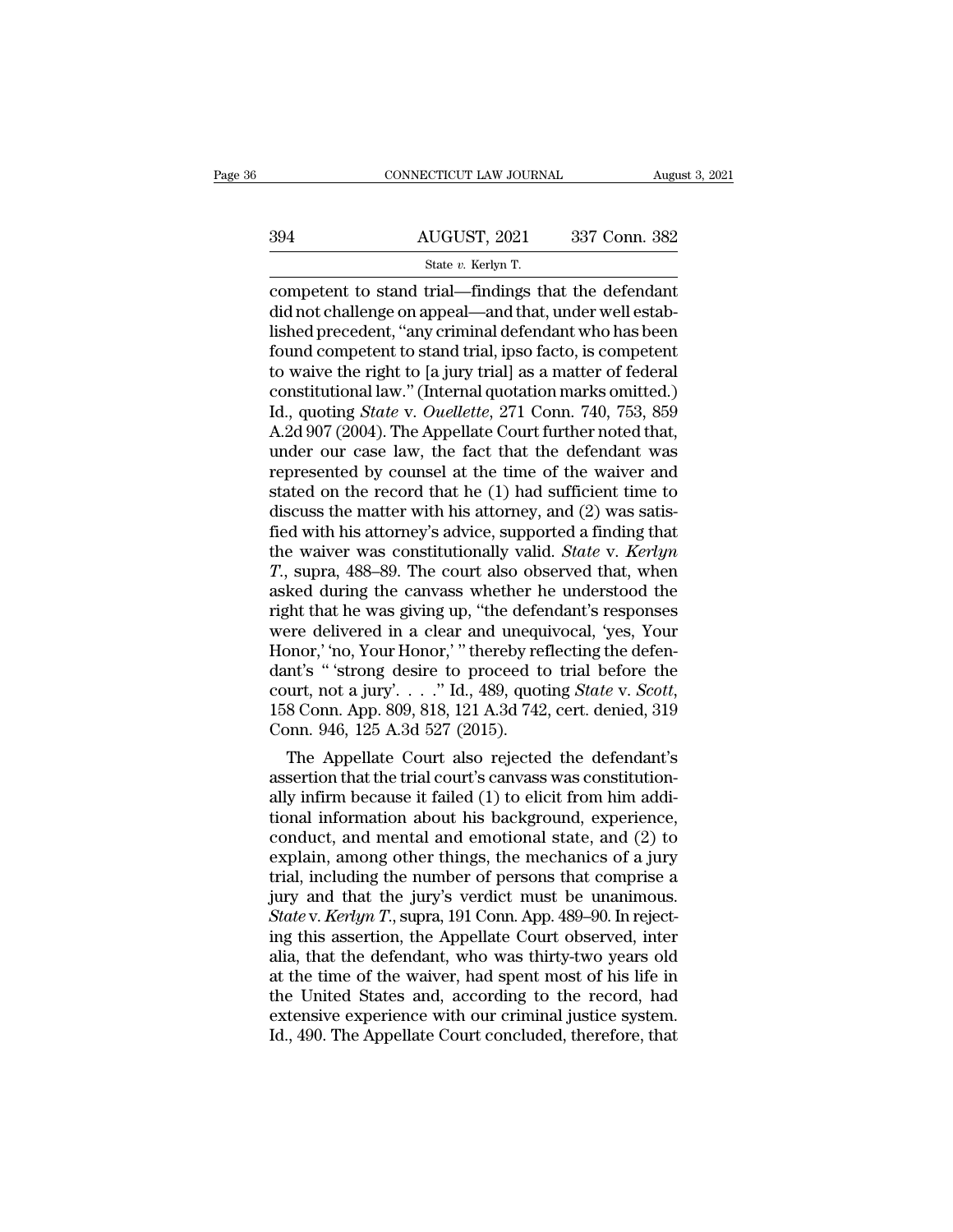| 2021          | CONNECTICUT LAW JOURNAL                           | Page 37 |  |
|---------------|---------------------------------------------------|---------|--|
| 337 Conn. 382 | AUGUST, 2021                                      | 395     |  |
|               | State v. Kerlyn T.                                |         |  |
|               | the defendant's background experience and conduct |         |  |

 $\begin{array}{r|l} \text{2021} & \text{CONRECTICUT LAW JOURNAL} & \text{Page 3'} \ \hline \text{337 Conn. } 382 & \text{AUGUST, 2021} & 395 \ \hline \text{State } v. \text{ Kerlyn T.} \ \hline \text{the defendant's background, experience and conduct all supported a finding that his wavier was knowing, installation, and voluntary. } \text{So, id. With respect to the model.} \end{array}$ 337 Conn. 382 AUGUST, 2021 395<br>
State v. Kerlyn T.<br>
the defendant's background, experience and conduct<br>
all supported a finding that his waiver was knowing,<br>
intelligent and voluntary. See id. With respect to the<br>
defendan 337 Conn. 382 AUGUST, 2021 395<br>
State v. Kerlyn T.<br>
the defendant's background, experience and conduct<br>
all supported a finding that his waiver was knowing,<br>
intelligent and voluntary. See id. With respect to the<br>
defenda  $\frac{337 \text{ Conn. } 382}{\text{State } v. \text{ Kerlyn T.}}$ <br>
the defendant's background, experience and conduct<br>
all supported a finding that his waiver was knowing,<br>
intelligent and voluntary. See id. With respect to the<br>
defendant's assertion t State v. Kerlyn T.<br>
State v. Kerlyn T.<br>
the defendant's background, experience and conduct<br>
all supported a finding that his waiver was knowing,<br>
intelligent and voluntary. See id. With respect to the<br>
defendant's asserti state  $v$ . Kerlyn T.<br>
the defendant's background, experience and conduct<br>
all supported a finding that his waiver was knowing,<br>
intelligent and voluntary. See id. With respect to the<br>
defendant's assertion that the canvas the defendant's background, experience and conduct<br>all supported a finding that his waiver was knowing,<br>intelligent and voluntary. See id. With respect to the<br>defendant's assertion that the canvass should have<br>included mor all supported a finding that his waiver was knowing,<br>intelligent and voluntary. See id. With respect to the<br>defendant's assertion that the canvass should have<br>included more particularized information about the<br>right to a j intelligent and voluntary. See id. With respect to the defendant's assertion that the canvass should have included more particularized information about the right to a jury trial, the Appellate Court stated: "[T]he court's defendant's assertion that the canvass should have<br>included more particularized information about the<br>right to a jury trial, the Appellate Court stated: "[T]he<br>court's failure to include in its canvass [certain informa-<br>ti included more particularized information about the<br>right to a jury trial, the Appellate Court stated: "[T]he<br>court's failure to include in its canvass [certain informa-<br>tion, such as] the number of jurors to which the defe right to a jury trial, the Appellate Court stated: "[T]he<br>court's failure to include in its canvass [certain informa-<br>tion, such as] the number of jurors to which the defen-<br>dant would be entitled and the requirement that court's failure to include in its canvass [certain information, such as] the number of jurors to which the defendant would be entitled and the requirement that the jury's verdict be unanimous does not compel the conclusion tion, such as] the number of jurors to which the defen-<br>dant would be entitled and the requirement that the<br>jury's verdict be unanimous does not compel the conclu-<br>sion that the defendant's waiver was constitutionally<br>defi dant would be entitled and the requirement that the<br>jury's verdict be unanimous does not compel the conclu-<br>sion that the defendant's waiver was constitutionally<br>deficient. Our courts [repeatedly] have declined to<br>require jury's verdict be unanimous does not compel the conclusion that the defendant's waiver was constitutionally deficient. Our courts [repeatedly] have declined to require [such] a formulaic canvass and have rejected claims th sion that the defendant's waiver was constitutionally<br>deficient. Our courts [repeatedly] have declined to<br>require [such] a formulaic canvass and have rejected<br>claims that an otherwise valid waiver of the right to a<br>jury is deficient. Our courts [repeatedly] have declined to<br>require [such] a formulaic canvass and have rejected<br>claims that an otherwise valid waiver of the right to a<br>jury is undermined by the trial court's failure to include<br>a require [such] a formulaic canvass and<br>claims that an otherwise valid waiver of<br>jury is undermined by the trial court's fail<br>a specific item of information in its canva<br>quotation marks omitted.) Id. According<br>late Court af ints that an otherwise vand warver of the right to a<br>ry is undermined by the trial court's failure to include<br>specific item of information in its canvass."<sup>9</sup> (Internal<br>otation marks omitted.) Id. Accordingly, the Appel-<br>r a specific item of information in its canvass."<sup>9</sup> (Internal quotation marks omitted.) Id. Accordingly, the Appellate Court affirmed the judgments of the trial court. Id., 494. This certified appeal followed.<br>On appeal, th

a specific field of information in its carvass. (Internation marks omitted.) Id. Accordingly, the Appellate Court affirmed the judgments of the trial court. Id., 494. This certified appeal followed.<br>On appeal, the defendan quotation marks omitted.) Id. Accordingly, the Appel-<br>late Court affirmed the judgments of the trial court. Id.,<br>494. This certified appeal followed.<br>On appeal, the defendant renews his claim in the<br>Appellate Court that th rate Court armined the Judgments of the trial court. Fu., 494. This certified appeal followed.<br>On appeal, the defendant renews his claim in the Appellate Court that the trial court incorrectly deter-<br>mined that his jury tr For this certified appear followed.<br>On appeal, the defendant renews his claim in the Appellate Court that the trial court incorrectly deter-<br>mined that his jury trial waiver was knowing, intelligent<br>and voluntary. As he d On appeal, the defendant renews his claim in the<br>Appellate Court that the trial court incorrectly deter-<br>mined that his jury trial waiver was knowing, intelligent<br>and voluntary. As he did in the Appellate Court, the<br>defend Appellate Court that the trial court incorrectly determined that his jury trial waiver was knowing, intelligent<br>and voluntary. As he did in the Appellate Court, the<br>defendant argues that the trial court should have recogmined that his jury trial waiver was knowing, intelligent<br>and voluntary. As he did in the Appellate Court, the<br>defendant argues that the trial court should have recog-<br>nized "that the defendant felt himself unready and inc and voluntary. As he did in the Appellate Court, the<br>defendant argues that the trial court should have recog-<br>nized "that the defendant felt himself unready and inca-<br>pable of making such an important decision on Feb-<br>rua defendant argues that the trial court should have recog-<br>nized "that the defendant felt himself unready and inca-<br>pable of making such an important decision on Feb-<br>ruary 9, 2016, that his counsel agreed he was incapable<br>o nized "that the defendant felt himself unready and inca-<br>pable of making such an important decision on Feb-<br>ruary 9, 2016, that his counsel agreed he was incapable<br>of making such an important decision . . . and that<br>the de pable of making such an important decision on February 9, 2016, that his counsel agreed he was incapable of making such an important decision  $\ldots$  and that the defendant was in fact completely incapable of making such an ie defendant was in fact completely incapable of mak-<br>ig such an important decision," as evidenced by his<br>torney's request for a competency hearing and the<br>efendant's persistent "rambling about inconsequen-<br><sup>9</sup>The Appellat ing such an important decision," as evidenced by his<br>attorney's request for a competency hearing and the<br>defendant's persistent "rambling about inconsequen-<br><sup>9</sup>The Appellate Court also declined the defendant's request that

attorney's request for a competency hearing and the defendant's persistent "rambling about inconsequen-<br><sup>9</sup>The Appellate Court also declined the defendant's request that it "use its supervisory authority to establish a mor **defendant's persistent "rambling about inconsequen-**<br> **The Appellate Court also declined the defendant's request that it "use its supervisory authority to establish a more uniform procedure for conducting a canvass on th** The Appellate Court also declined the defendant's request that it "use its<br>supervisory authority to establish a more uniform procedure for conducting<br>a canvass on the waiver of the right to a jury trial," stating that "tr <sup>9</sup> The Appellate Court also declined the defendant's request that it "use its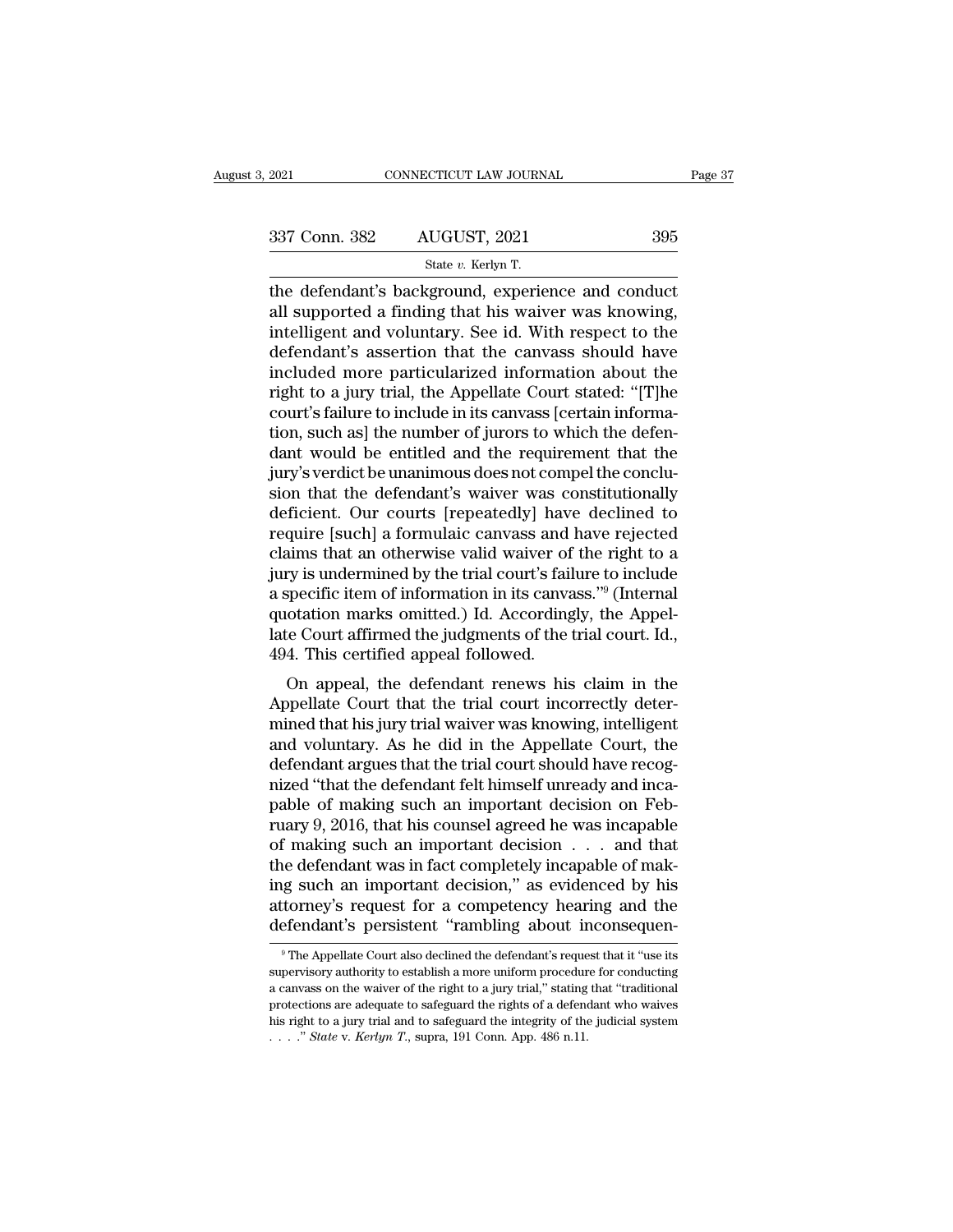|     | CONNECTICUT LAW JOURNAL                                                                                                                                                      | August 3, 2021 |
|-----|------------------------------------------------------------------------------------------------------------------------------------------------------------------------------|----------------|
| 396 | AUGUST, 2021                                                                                                                                                                 | 337 Conn. 382  |
|     | State v. Kerlyn T.                                                                                                                                                           |                |
|     | tial" and "unrelated" matters during the hearing. After<br>examining the record and briefs on appeal, including<br>the briefs filed in the Appellate Court, we conclude that |                |

396  $\overline{AUGUST}$ , 2021 337 Conn. 382<br>
state v. Kerlyn T.<br>
tial" and "unrelated" matters during the hearing. After<br>
examining the record and briefs on appeal, including<br>
the briefs filed in the Appellate Court, we conclude t  $\begin{array}{r} \text{396} \text{AUGUST, 2021} \text{337 Conn. } \text{382} \ \text{State } v. \text{ Kerlyn T.} \ \text{trial" and "unrelated" matters during the hearing. After examining the record and briefs on appeal, including the briefs filed in the Appellate Court, we conclude that the judgment of the Appellate Court should be affirmed.} \text{The Amellate Court's through and well reasoned on in.} \end{array}$  $\frac{\text{AUGUST, 2021}}{\text{State } v. \text{ Kerlyn T.}}$ <br>
tial" and "unrelated" matters during the hearing. After<br>
examining the record and briefs on appeal, including<br>
the briefs filed in the Appellate Court, we conclude that<br>
the judgment of t State v. Kerlyn T.<br>
State v. Kerlyn T.<br>
Tial" and "unrelated" matters during the hearing. After<br>
examining the record and briefs on appeal, including<br>
the briefs filed in the Appellate Court, we conclude that<br>
the judgmen state  $v$ . Kerlyn T.<br>
tial" and "unrelated" matters during the hearing. After<br>
examining the record and briefs on appeal, including<br>
the briefs filed in the Appellate Court, we conclude that<br>
the judgment of the Appellate tial" and "unrelated" matters during the hearing. After<br>examining the record and briefs on appeal, including<br>the briefs filed in the Appellate Court, we conclude that<br>the judgment of the Appellate Court should be affirmed. examining the record and briefs on appeal, including<br>the briefs filed in the Appellate Court, we conclude that<br>the judgment of the Appellate Court should be affirmed.<br>The Appellate Court's thorough and well reasoned opin-<br> the briefs filed in the Appellate Court, we conclude that<br>the judgment of the Appellate Court should be affirmed.<br>The Appellate Court's thorough and well reasoned opin-<br>ion fully addresses the defendant's arguments before<br> the judgment of the Appellate Court should be affirmed.<br>The Appellate Court's thorough and well reasoned opin-<br>ion fully addresses the defendant's arguments before<br>this court, and, accordingly, there is no need for us to<br> The Appellate Court's thorough and well reasoned opin-<br>ion fully addresses the defendant's arguments before<br>this court, and, accordingly, there is no need for us to<br>repeat the discussion contained therein. We therefore<br>ado ion fully addresses the defendant's<br>this court, and, accordingly, there i<br>repeat the discussion contained th<br>adopt the Appellate Court's opinion<br>ment of the issues and the applica<br>those issues.<sup>10</sup> See, e.g., *State v. He* Solut, and, accordingly, there is no heed for us to peat the discussion contained therein. We therefore opt the Appellate Court's opinion as the proper state-<br>ent of the issues and the applicable law concerning ose issues.

 $^{10}$  Like the Appellate Court, we decline the defendant's invitation to exercise our supervisory authority to "mandate a more particularized canvass"  $\frac{10}{10}$  Like the Appellate Court, we decline the defendant's invitation to exercise our supervisory authority to "mandate a more particularized canvass" requiring our trial courts to inform a defendant, prior to accep <sup>10</sup> Like the Appellate Court, we decline the defendant's invitation to exercise our supervisory authority to "mandate a more particularized canvass" requiring our trial courts to inform a defendant, prior to accepting a <sup>10</sup> Like the Appellate Court, we decline the defendant's invitation to exercise our supervisory authority to "mandate a more particularized canvass" requiring our trial courts to inform a defendant, prior to accepting a <sup>10</sup> Like the Appellate Court, we decline the defendant's invitation to exercise our supervisory authority to "mandate a more particularized canvass" requiring our trial courts to inform a defendant, prior to accepting a <sup>10</sup> Like the Appellate Court, we decline the defendant's invitation to exercise our supervisory authority to "mandate a more particularized canvass" requiring our trial courts to inform a defendant, prior to accepting a cise our supervisory authority to "mandate a more particularized canvass"<br>requiring our trial courts to inform a defendant, prior to accepting a waiver<br>of his right to a jury trial, of a litany of facts delineating the dif requiring our trial courts to inform a defendant, prior to accepting a waiver<br>of his right to a jury trial, of a litany of facts delineating the differences<br>between a bench trial and a jury trial. We continue to believe th For this right to a jury trial, of a litany of facts delineating the differences between a bench trial and a jury trial. We continue to believe that competent counsel is capable of explaining those basic differences—that of the other. See, e.g., *State* v. *Rizzo*, supra, 303 Conn. 104 n.26 (''[w]hen a defendant indicates that he has been advised by continue to believe that competent counsel is capable of explaining those basic differences counsel is capable of explaining those basic differences—that a jury of six or twelve, with alternates, comprised of a defendant's peers, selected with the defendant's participation, would have to be unanimous—sufficientl for twelve, with alternates, comprised of a defendant's peers, selected with the defendant's participation, would have to be unanimous—sufficiently to enable a defendant to make an informed decision when selecting one ove in determining whether a jury waiver is knowing and intelligent when the defendant is participation, would have to be unaninous—sufficiently to enable a defendant to make an informed decision when selecting one over the ot the other. See, e.g., *State* v. *Rizzo*, supra, 303 Conn. 104 n.26 ("[w]hen a defendant indicates that he has been advised by counsel and is satisfied with the advice received, the trial court is entitled to rely on that defendant indicates that he has been advised by counsel and is satisfied with the advice received, the trial court is entitled to rely on that representation in determining whether a jury waiver is knowing and intelligent" the advice received, the trial court is entitled to rely on that representation<br>in determining whether a jury waiver is knowing and intelligent"); *State* v.<br>*Woods*, 297 Conn. 569, 586, 4 A.3d 236 (2010) ("[t]he fact that in determining whether a jury waiver is knowing and intelligent"); *State* v. *Woods*, 297 Conn. 569, 586, 4 A.3d 236 (2010) ("[t]he fact that the defendant was represented by counsel and that he conferred with counsel co *Woods*, 297 Conn. 569, 586, 4 A.3d 236 (2010) ("[t]he fact that the defendant was represented by counsel and that he conferred with counsel concerning waiver of his right to a jury trial supports a conclusion that his wa was represented by counsel and that he conferred with counsel concerning<br>waiver of his right to a jury trial supports a conclusion that his waiver was<br>constitutionally sound"). Although not constitutionally required, we al waiver of his right to a jury trial supports a conclusion that his waiver was constitutionally sound"). Although not constitutionally required, we also recommend that our trial courts elicit from a defendant proper assura constitutionally sound"). Although not constitutionally required, we also recommend that our trial courts elicit from a defendant proper assurances that he or she, in fact, understands those differences. Of course, if circ recommend that our trial courts elicit from a defendant proper assurances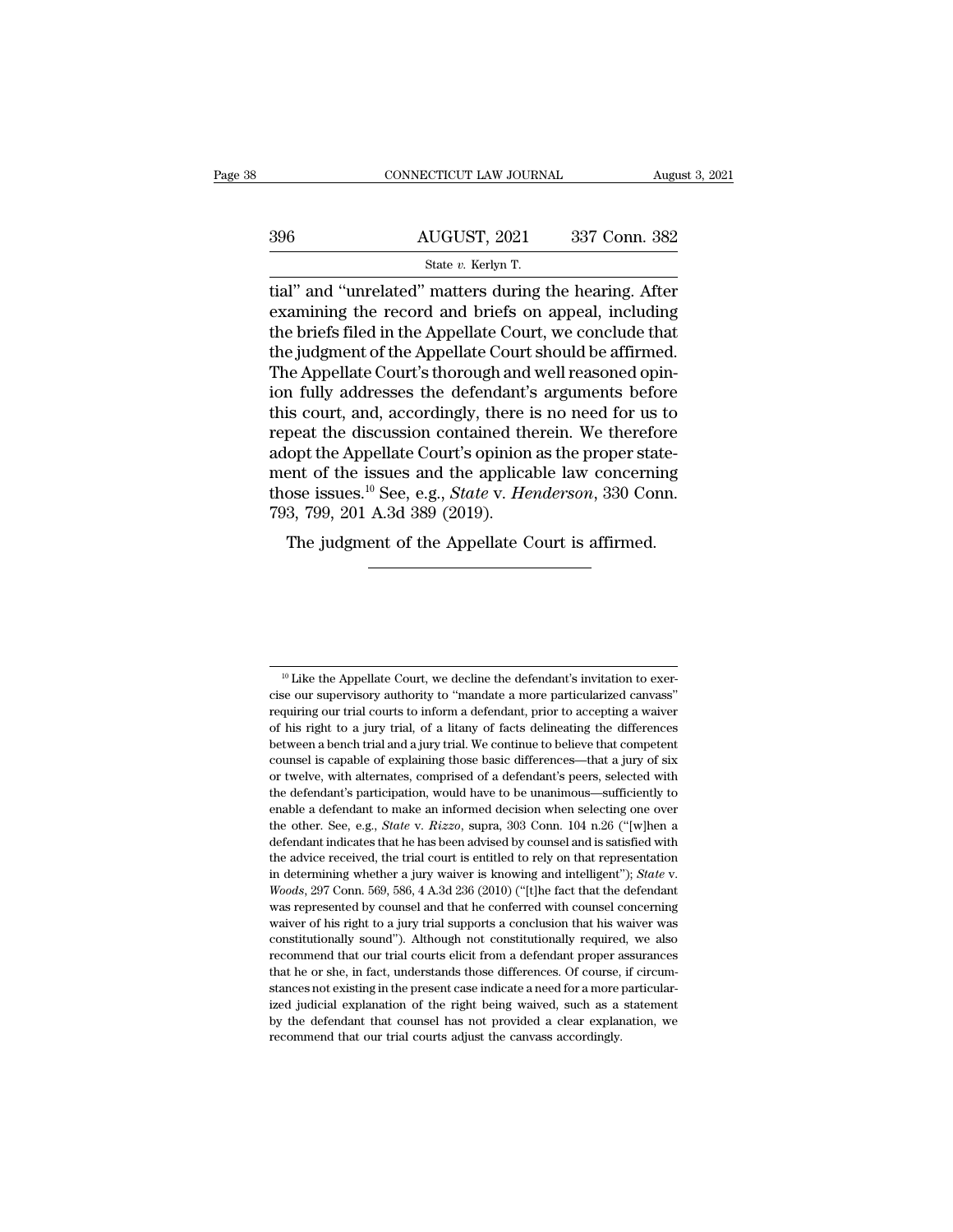State *v.* Rolon

## T Conn. 397 AUGUST, 2021 397<br>State *v*. Rolon<br>STATE OF CONNECTICUT *v*. RICHARD ROLON (SC 20423)  $\frac{UGUST, 2021}{\text{State } v. \text{ Rolon}}$ <br>CTICUT  $v. \text{RICHA}$ <br>(SC 20423)<br>and McDonald, D'Auria, M EXECTICUT *v.* RICHARD ROL<br>
(SC 20423)<br>
Robinson, C. J., and McDonald, D'Auria, Mullins,<br>
Kahn, Ecker and Vertefeuille, Js.\* CONNECTICUT  $v$ . RICHARD R<br>
(SC 20423)<br>
on, C. J., and McDonald, D'Auria, Mullins,<br>
Kahn, Ecker and Vertefeuille, Js.\*

### *Syllabus*

(SC 20423)<br>
Robinson, C. J., and McDonald, D'Auria, Mullins,<br>
Kahn, Ecker and Vertefeuille, Js.\*<br>
Syllabus<br>
Convicted, on a conditional plea of nolo contendere, of the crime of posses-<br>
sion of a controlled substance with Robinson, C. J., and McDonald, D'Auria, Mullins,<br>Kahn, Ecker and Vertefeuille, Js.\*<br>Syllabus<br>victed, on a conditional plea of nolo contendere, of the crime of posses-<br>sion of a controlled substance with intent to sell, the Kahn, Ecker and Vertefeuille, Js.\*<br>Syllabus<br>victed, on a conditional plea of nolo contendere, of the crime of posses-<br>sion of a controlled substance with intent to sell, the defendant appealed,<br>claiming that the trial cour Syllabus<br>wicted, on a conditional plea of nolo contendere, of the crime of posses-<br>sion of a controlled substance with intent to sell, the defendant appealed,<br>claiming that the trial court improperly denied his motion to s symmum symmum symmum symmum symmum symmum symmum of a controlled substance with intent to sell, the defendant appealed, claiming that the trial court improperly denied his motion to suppress certain evidence that was seize victed, on a conditional plea of nolo contendere, of the crime of posses-<br>sion of a controlled substance with intent to sell, the defendant appealed,<br>claiming that the trial court improperly denied his motion to suppress<br>c sion of a controlled substance with intent to sell, the defendant appealed, claiming that the trial court improperly denied his motion to suppress certain evidence that was seized after the police detained him, without a claiming that the trial court improperly denied his motion to suppress<br>certain evidence that was seized after the police detained him, without<br>a warrant, in the parking lot of the apartment building in which his<br>codefenda certain evidence that was seized after the police detained him, without a warrant, in the parking lot of the apartment building in which his codefendant, E, lived. The police had obtained an arrest warrant for a suspected a warrant, in the parking lot of the apartment building in which his codefendant, E, lived. The police had obtained an arrest warrant for a suspected drug trafficker, R, and a search warrant for R's apartment, which was i <sup>2</sup> codefendant, E, lived. The police had obtained an arrest warrant for a suspected drug trafficker, R, and a search warrant for R's apartment, which was in the same building as E's apartment.. Prior to executing the warr suspected drug trafficker, R, and a search warrant for R's apartment, which was in the same building as E's apartment. Prior to executing the warrants, the police were surveilling the parking lot when they observed an unk subselling narcotics to an undercover officer, and the police prepared to executing the warrants, the police were surveilling the parking lot when they observed an unknown male, later identified as the defendant, engage i the warrants, the police were surveilling the parking lot when they observed an unknown male, later identified as the defendant, engage in a brief conversation with R. The defendant and R then got into their respective veh note observed an unknown male, later identified as the defendant, engage in a brief conversation with R. The defendant and R then got into their respective vehicles and departed. A short time later, R was arrested for sell observed an unknown male, later identified as the defendant, engage in a brief conversation with R. The defendant and R then got into their respective vehicles and departed. A short time later, R was arrested for selling respective vehicles and departed. A short time later, R was arrested for selling narcotics to an undercover officer, and the police prepared to execute the search warrant for R's apartment. At that time, however, the defen selling narcotics to an undercover officer, and the police prepared to execute the search warrant for R's apartment. At that time, however, the defendant and E returned to the parking lot in the defendant's vehicle. Approx execute the search warrant for R's apartment. At that time, however, the defendant and E returned to the parking lot in the defendant's vehicle. Approximately four or five uniformed police officers, at least one of whom ha the defendant and E returned to the parking lot in the defendant's vehicle. Approximately four or five uniformed police officers, at least one of whom had his gun drawn, immediately approached the defendant's parked vehicl vehicle. Approximately four or five uniformed police officers, at least<br>one of whom had his gun drawn, immediately approached the defen-<br>dant's parked vehicle. Upon reaching the driver's door, one of the officers<br>opened th one of whom had his gun drawn, immediately approached the defendant's parked vehicle. Upon reaching the driver's door, one of the officers opened the door and detected the odor of marijuana. The officer also observed a mar dant's parked vehicle. Upon reaching the driver's door, one of the officers<br>opened the door and detected the odor of marijuana. The officer also<br>observed a marijuana cigarette and drug packaging inside the vehicle.<br>Both th opened the door and detected the odor of marijuana. The officer also<br>observed a marijuana cigarette and drug packaging inside the vehicle.<br>Both the defendant and E were removed from the vehicle and placed<br>into custody. The observed a marijuana cigarette and drug packaging inside the vehicle.<br>Both the defendant and E were removed from the vehicle and placed<br>into custody. The police subsequently obtained a search warrant for E's<br>apartment, and Both the defendant and E were removed from the vehicle and placed into custody. The police subsequently obtained a search warrant for E's apartment, and that search yielded additional narcotics and other related evidence. into custody. The police subsequently obtained a search warrant for E's<br>apartment, and that search yielded additional narcotics and other related<br>evidence. The defendant moved to suppress the evidence seized by the<br>police, apartment, and that search yielded additional narcotics and other related evidence. The defendant moved to suppress the evidence seized by the police, claiming that the warrantless search and seizure of his person and vehi evidence. The defendant moved to suppress the evidence seized by the police, claiming that the warrantless search and seizure of his person and vehicle violated his constitutional rights. The trial court denied the motion, police, claiming that the warrantless search and seizure of his person and vehicle violated his constitutional rights. The trial court denied the motion, concluding that the warrantless seizure fell within the exception to and vehicle violated his constitutional rights. The trial court denied the motion, concluding that the warrantless seizure fell within the exception to the fourth amendment warrant requirement that authorizes law enforceme and vehicle violated his constitutional rights. The trial court denied the motion, concluding that the warrantless seizure fell within the exception to the fourth amendment warrant requirement that authorizes law enforcem to the fourth amendment warrant requirement that authorizes law<br>enforcement officers executing a search warrant to detain the occupants<br>of the premises while a proper search is conducted. On appeal from<br>the judgment of con enforcement officers executing a search warrant to detain the occupants<br>of the premises while a proper search is conducted. On appeal from<br>the judgment of conviction, the defendant claimed that the trial court<br>improperly d of the premises while a proper search is conducted. On appeal from<br>the judgment of conviction, the defendant claimed that the trial court<br>improperly denied his motion to suppress because he was not an occu-<br>pant or in the the judgment of conviction, the detendant claimed that the trial court<br>improperly denied his motion to suppress because he was not an occu-<br>pant or in the immediate vicinity of the premises to be searched within<br>the meanin mproperly defined in<br>the meaning of that  $\epsilon$ <br>denied the defendant's<br> $*$  The listing of justices<br>the date of oral argument.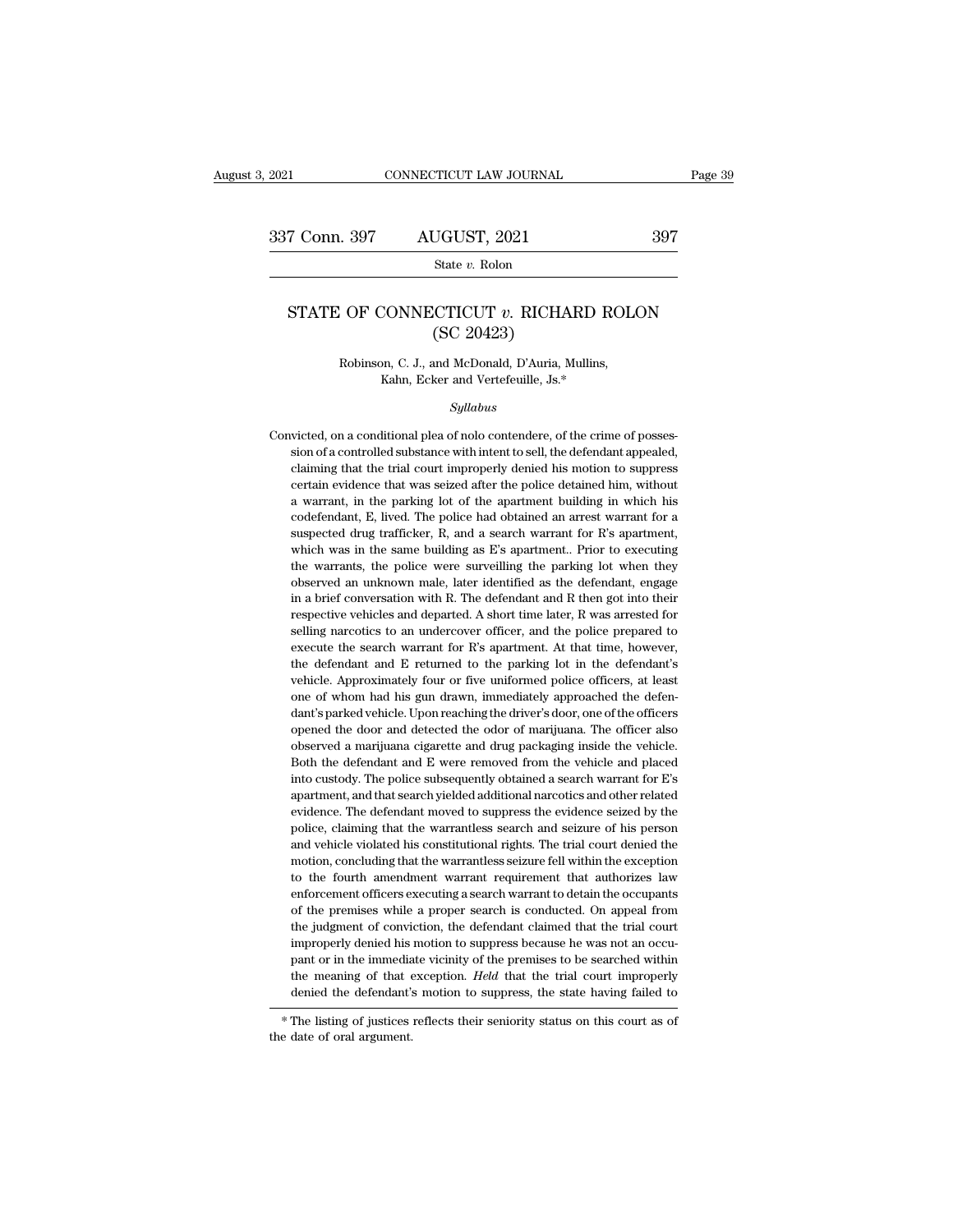# CONNECTICUT LAW JOURNAL August 3, 2021<br>398 AUGUST, 2021 337 Conn. 397<br>398 State v. Rolon State *v.* Rolon

 $\begin{minipage}[c]{0.9\linewidth} \textbf{AUGUST, 2021} & 337 \textbf{ Conn. } 397 \textbf{ \\ \textbf{State $v$.} \textbf{ Rolon} \textbf{satisfy its burden of establishing that the defendant was in the immediate vicinity of R's apartment when the defendant was detailed by the police:} \end{minipage}$  $\frac{\text{AUGUST, 2021}}{\text{State } v. \text{ Rolon}}$ <br>
state v. Rolon<br>
satisfy its burden of establishing that the defendant was in the immediate<br>
vicinity of R's apartment when the defendant was detained by the police:<br>
the record was devoid o  $\frac{\text{AUGUST, 2021}}{\text{State } v. \text{ Rolon}}$ <br>  $\frac{\text{State } v. \text{ Rolon}}{\text{satisfy its burden of establishing that the defendant was in the immediate vicinity of R's apartment when the defendant was detailed by the police: }$ the record was devoid of any evidence concerning the spatial factors used to ascertain whether the defendant was in the immediate vicinity State  $v$ . Rolon<br>
State  $v$ . Rolon<br>
Statisfy its burden of establishing that the defendant was in the immediate<br>
vicinity of R's apartment when the defendant was detained by the police:<br>
the record was devoid of any evide State v. Rolon<br>satisfy its burden of establishing that the defendant was in the immediate<br>vicinity of R's apartment when the defendant was detained by the police:<br>the record was devoid of any evidence concerning the spatia satisfy its burden of establishing that the defendant was in the immediate vicinity of R's apartment when the defendant was detained by the police: the record was devoid of any evidence concerning the spatial factors used between the defendant was detained by the police:<br>the record was devoid of any evidence concerning the spatial factors<br>used to ascertain whether the defendant was in the immediate vicinity<br>of the premises to be searched, We the creating of the signal anche when the determinant was detained by the pointer.<br>the record was devoid of any evidence concerning the spatial factors<br>used to ascertain whether the defendant was in the immediate vicin ingly, the warrantless search and seizure of the defendant was in the immediate vicinity of the premises to be searched, including whether the defendant was detained within the lawful limits of R's apartment, whether he wa were the premises to be searched, including whether the defendant was detained within the lawful limits of R's apartment, whether he was detained within the line of sight of R's apartment, and whether his location made it requirement. med within the line of sight of R's apartment, and whether his<br>ion made it easy for him to enter or reenter R's apartment; accord-<br>the warrantless search and seizure of the defendant and his vehicle<br>not justified under the ingly, the warrantless search and seizure of the defendant and his vehicle<br>were not justified under the relevant exception to the warrant<br>requirement.<br>Argued June 5—officially released November 13, 2020\*\*<br>*Procedural Histo* location made it easy for him to enter or reenter R's apartment; accordingly, the warrantless search and seizure of the defendant and his vehicle<br>were not justified under the relevant exception to the warrant<br>requirement.<br>

mgly, the warrantless search and seizure of the defendant and his vehicle<br>were not justified under the relevant exception to the warrant<br>requirement.<br>Argued June 5—officially released November 13, 2020\*\*<br>Procedural History From the sell of substance internal to the Variant requirement.<br>
Argued June 5—officially released November 13, 2020<sup>\*\*</sup><br> *Procedural History*<br>
Substitute information charging the defendant with<br>
the crimes of possession o Argued June 5—officially released November 13, 2020\*\*<br>
Procedural History<br>
Substitute information charging the defendant with<br>
the crimes of possession of a controlled substance with<br>
intent to sell, possession of a contro Frocedural History<br>Frocedural History<br>the crimes of possession of a controlled substance with<br>intent to sell, possession of a controlled substance, and<br>operation of a drug factory, brought to the Superior Court<br>in the judi Substitute information charging the defendant with<br>the crimes of possession of a controlled substance with<br>intent to sell, possession of a controlled substance, and<br>operation of a drug factory, brought to the Superior Cou the crimes of possession of a controlled substance with<br>intent to sell, possession of a controlled substance, and<br>operation of a drug factory, brought to the Superior Court<br>in the judicial district of Hartford, where the c intent to sell, possession of a controlled substance, and<br>operation of a drug factory, brought to the Superior Court<br>in the judicial district of Hartford, where the court, *Gold*,<br>*J.*, denied the defendant's motion to sup operation of a drug factory, brought to the Superior Court<br>in the judicial district of Hartford, where the court, *Gold*,<br>*J.*, denied the defendant's motion to suppress certain<br>evidence; thereafter, the defendant was pres in the judicial district of Hartford, where the court,  $Gold$ ,<br>  $J$ ., denied the defendant's motion to suppress certain<br>
evidence; thereafter, the defendant was presented to<br>
the court,  $Baldini$ ,  $J$ ., on a conditional plea of J., denied the defendant's motion to suppress certain evidence; thereafter, the defendant was presented to the court, *Baldini*, J., on a conditional plea of nolo contendere to the charge of possession of a controlled sub evidence; thereafter, the defendant was presented to<br>the court, *Baldini*, *J*., on a conditional plea of nolo con-<br>tendere to the charge of possession of a controlled sub-<br>stance with intent to sell; judgment of guilty in the court, *Baldini*, *J*., on a conditional plea of nolo contendere to the charge of possession of a controlled substance with the plea; subsequently, the state entered a nolle prosequi as to the charges of possession of Ile prosequi as to the charges of possession of a con-<br>
Ile prosequi as to the charges of possession of a con-<br>
Iled substance and operation of a drug factory, and<br>
e defendant appealed. *Reversed*; *further proceedings.*<br>

it is a set of the state of possession of a solid trolled substance and operation of a drug factory, and the defendant appealed. *Reversed*; *further proceedings*.<br> *Ronald S. Johnson*, with whom was *Shawn Adams*, for the ney, and *David L. Reversed*; further proceedings.<br>
Ronald S. Johnson, with whom was Shawn Adams,<br>
for the appellant (defendant).<br>
Sarah Hanna, senior assistant state's attorney, with<br>
whom, on the brief, were Gail P. Hard ney, *Ronald S. Johnson*, with whom<br>for the appellant (defendant).<br>*Sarah Hanna*, senior assistant :<br>whom, on the brief, were *Gail P.*<br>ney, and *David L. Zagaja*, senior a<br>ney, for the appellee (state).<br>*Opinion* Sarah Hanna, senior assistant state's attorney, with<br>nom, on the brief, were Gail P. Hardy, state's attor-<br>y, and David L. Zagaja, senior assistant state's attor-<br>y, for the appellee (state).<br> $o_{pinion}$ <br>ECKER, J. The defendan whom, on the brief, were *Gail P. Hardy*, state's attor-<br>ney, and *David L. Zagaja*, senior assistant state's attor-<br>ney, for the appellee (state).<br> $opinion$ <br>ECKER, J. The defendant, Richard Rolon, appeals<br>from the judgment of

### *Opinion*

*Opinion*<br>ECKER, J. The defendant, Richard Rolon, appeals<br>om the judgment of conviction rendered by the<br>\*\* November 13, 2020, the date that this decision was released as a slip<br>inion, is the operative date for all substan *Opinion*<br>
ECKER, J. The defendant, Richard Rolon, appeals<br>
from the judgment of conviction rendered by the<br>
<sup>\*\*</sup>November 13, 2020, the date that this decision was released as a slip<br>
opinion, is the operative date for all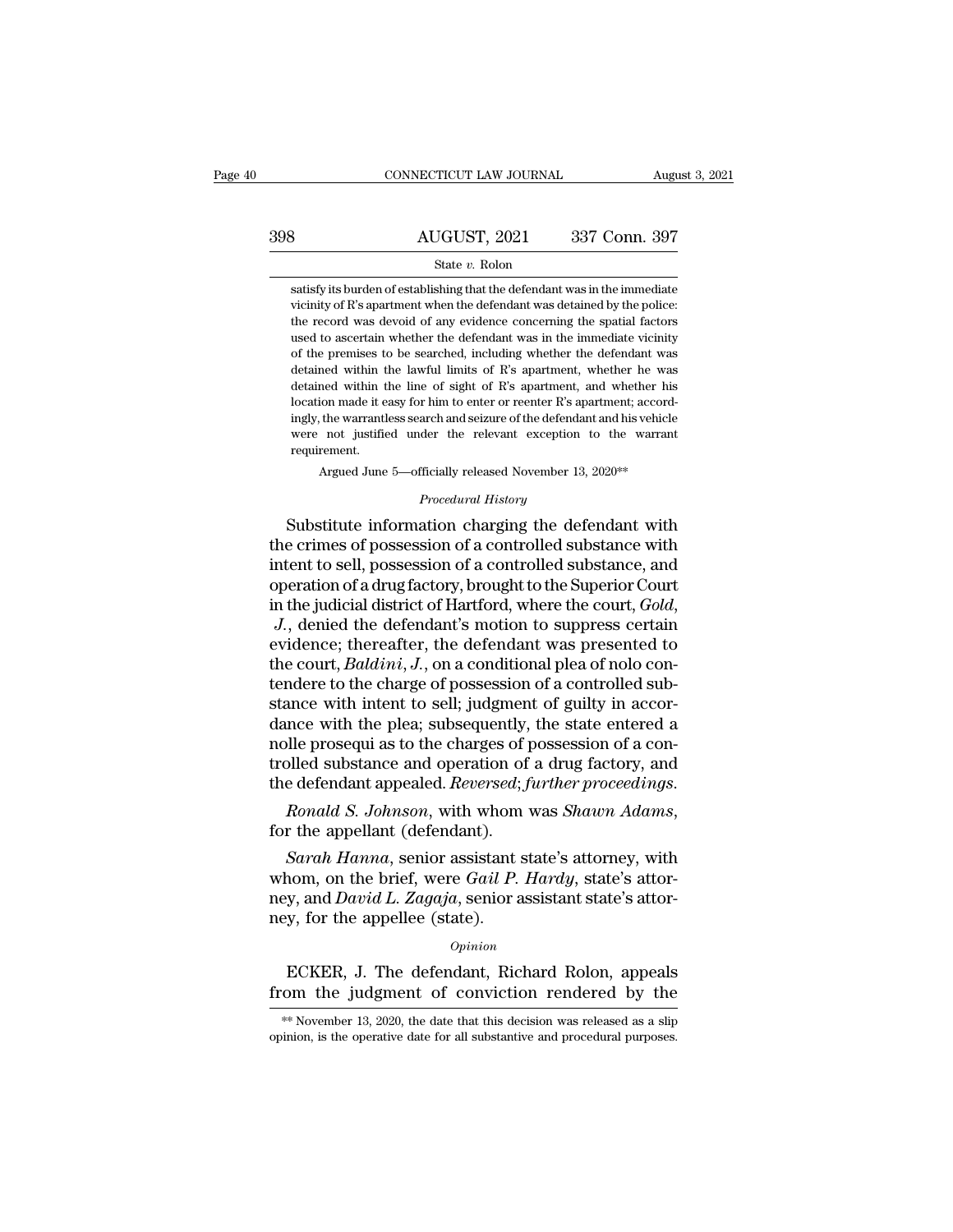State *v.* Rolon

The connecticut conditional conditions and the state value of the charge of possession of a controlled substance with intent to sell in violation of General Statutes 337 Conn. 397 AUGUST, 2021 399<br>  $\frac{\text{State } v. \text{ Robin}}{\text{State } v. \text{ Robin}}$ <br>
Attrial court following his conditional plea of nolo conten-<br>
dere to the charge of possession of a controlled sub-<br>
stance with intent to sell in violation of 337 Conn. 397 AUGUST, 2021 399<br>
State v. Rolon<br>
trial court following his conditional plea of nolo conten-<br>
dere to the charge of possession of a controlled sub-<br>
stance with intent to sell in violation of General Statute 337 Conn. 397 AUGUST, 2021 399<br>  $\frac{\text{State } v. \text{ Rolon}}{\text{trial court following his conditional pla of nolo content}}$ <br>
dere to the charge of possession of a controlled substance with intent to sell in violation of General Statutes<br>  $\S 21a-277$  (a). The defendant claims that Since 2012, 2022, 2022<br>
State v. Rolon<br>
Trial court following his conditional plea of nolo conten-<br>
dere to the charge of possession of a controlled sub-<br>
stance with intent to sell in violation of General Statutes<br>
§ 21a state v. Rolon<br>trial court following his conditional plea of nolo conten-<br>dere to the charge of possession of a controlled sub-<br>stance with intent to sell in violation of General Statutes<br> $\S 21a-277$  (a). The defendant cl trial court following his conditional plea of nolo conten-<br>dere to the charge of possession of a controlled sub-<br>stance with intent to sell in violation of General Statutes<br>§ 21a- 277 (a). The defendant claims that the tri dere to the charge of possession of a controlled substance with intent to sell in violation of General Statutes § 21a- 277 (a). The defendant claims that the trial court improperly denied his motion to suppress evidence se stance with intent to sell in violation of General Statutes<br>
§ 21a- 277 (a). The defendant claims that the trial court<br>
improperly denied his motion to suppress evidence<br>
seized after his warrantless detention in the park § 21a- 277 (a). The defendant claims that the trial court<br>improperly denied his motion to suppress evidence<br>seized after his warrantless detention in the parking lot<br>of a multiunit apartment building, contending that he<br>w improperly denied his motion to suppress evidence<br>seized after his warrantless detention in the parking lot<br>of a multiunit apartment building, contending that he<br>was not an "occupant" within the "immediate vicinity"<br>of the seized after his warrantless detention in the parking lot<br>of a multiunit apartment building, contending that he<br>was not an "occupant" within the "immediate vicinity"<br>of the premises subject to a search warrant under the<br>ex of a multiunit apartment building, contending that he was not an "occupant" within the "immediate vicinity"<br>of the premises subject to a search warrant under the<br>exception to the fourth amendment's warrant require-<br>ment es was not an "occupant" within the "immediate vicinity"<br>of the premises subject to a search warrant under the<br>exception to the fourth amendment's warrant require-<br>ment established in *Michigan* v. *Summers*, 452 U.S.<br>692, 70 of the premises subject to a search warrant under the<br>exception to the fourth amendment's warrant require-<br>ment established in *Michigan* v. Summers, 452 U.S.<br>692, 705, 101 S. Ct. 2587, 69 L. Ed. 2d 340 (1981), and<br>*Bailey* exception to the fourth amendment's warrant requirement established in *Michigan* v. Summers, 452 U.S. 692, 705, 101 S. Ct. 2587, 69 L. Ed. 2d 340 (1981), and *Bailey* v. *United States*, 568 U.S. 186, 193, 133 S. Ct. 1031 ment established in *Michigan*<br>692, 705, 101 S. Ct. 2587, 69 L.<br>Bailey v. United States, 568 U.<br>1031, 185 L. Ed. 2d 19 (2013) (Su<br>agree and, therefore, reverse the<br>the case to the trial court with dire<br>dant's motion to sup 2, 705, 101 S. Ct. 2587, 69 L. Ed. 2d 340 (1981), and<br>*iiley v. United States*, 568 U.S. 186, 193, 133 S. Ct.<br>31, 185 L. Ed. 2d 19 (2013) (*Summers* exception). We<br>ree and, therefore, reverse the judgment and remand<br>e cas Battey v. Onttea States, 506 U.S. 160, 195, 155 S. Ut.<br>1031, 185 L. Ed. 2d 19 (2013) (*Summers* exception). We<br>agree and, therefore, reverse the judgment and remand<br>the case to the trial court with direction to grant the d

TOST, 189 L. Ed. 2d 19 (2015) (*Summers* exception). We agree and, therefore, reverse the judgment and remand the case to the trial court with direction to grant the defendant's motion to suppress.<br>The controlling facts ar agree and, therefore, reverse the judgment and remaind<br>the case to the trial court with direction to grant the defen-<br>dant's motion to suppress.<br>The controlling facts are those found by the trial court<br>following an evident the case to the that court will direction to grant the defendant's motion to suppress.<br>The controlling facts are those found by the trial court following an evidentiary hearing on the defendant's<br>motion to suppress. "Membe The controlling facts are those found by the trial court<br>following an evidentiary hearing on the defendant's<br>motion to suppress. "Members of the Statewide Narcot-<br>ics Task Force conducted a six week long investigation<br>int The controlling facts are those found by the trial court<br>following an evidentiary hearing on the defendant's<br>motion to suppress. "Members of the Statewide Narcot-<br>ics Task Force conducted a six week long investigation<br>int following an evidentiary hearing on the defendant's<br>motion to suppress. "Members of the Statewide Narcot-<br>ics Task Force conducted a six week long investigation<br>into the suspected narcotics trafficking of an individual<br>nam motion to suppress. "Members of the Statewide Narcotics Task Force conducted a six week long investigation<br>into the suspected narcotics trafficking of an individual<br>named Richard Rivera  $\dots$ . During the course of that<br>inv ics Task Force conducted a six week long investigation<br>into the suspected narcotics trafficking of an individual<br>named Richard Rivera . . . . During the course of that<br>investigation, an undercover police officer made a num into the suspected narcotics trafficking of an individual<br>named Richard Rivera  $\,\ldots\,$ . During the course of that<br>investigation, an undercover police officer made a num-<br>ber of controlled drug purchases from Rivera at hi named Richard Rivera  $\dots$ . During the course of that<br>investigation, an undercover police officer made a num-<br>ber of controlled drug purchases from Rivera at his<br>home located at apartment C-1 of 12-14 South Street,<br>Hartfor investigation, an undercover police officer made a num-<br>ber of controlled drug purchases from Rivera at his<br>home located at apartment C-1 of 12-14 South Street,<br>Hartford.<sup>1</sup> On the basis of that investigation, [the] police The controlled artig purchases from Kivera at his<br>
me located at apartment C-1 of 12-14 South Street,<br>
artford.<sup>1</sup> On the basis of that investigation, [the] police<br>
plied for and obtained a search warrant for Rivera's<br>
art nome located at apartment U-1 of 12-14 South Street,<br>Hartford.<sup>1</sup> On the basis of that investigation, [the] police<br>applied for and obtained a search warrant for Rivera's<br>apartment, as well as arrest warrants for Rivera bas

Hartford. On the basis of that investigation, [the] police<br>applied for and obtained a search warrant for Rivera's<br>apartment, as well as arrest warrants for Rivera based<br>on his prior sales of narcotics to the undercover off applied for and obtained a search warrant for Kivera s<br>apartment, as well as arrest warrants for Rivera based<br>on his prior sales of narcotics to the undercover officer.<br>"After securing these warrants, [the] police develope apartment, as well as arrest warrants for Kivera based<br>on his prior sales of narcotics to the undercover officer.<br>"After securing these warrants, [the] police developed<br>an operational plan for their coordinated execution. operational plan for their coordinated execution. On<br>
e date the warrants would be served, the plan contem-<br>
ted that [the] police would conduct surveillance of<br>
e driveway and parking area of 12-14 South Street,<br>
"[T]he a the date the warrants would be served, plated that [the] police would conduct<br>the driveway and parking area of 12-<br> $\frac{1}{1}$ "[T]he address of 12-14 South Street is a multiun<br>that "consists of ten to twelve separate reside

<sup>&</sup>lt;sup>1</sup> "[T]he address of 12-14 South Street is a multiunit apartment building"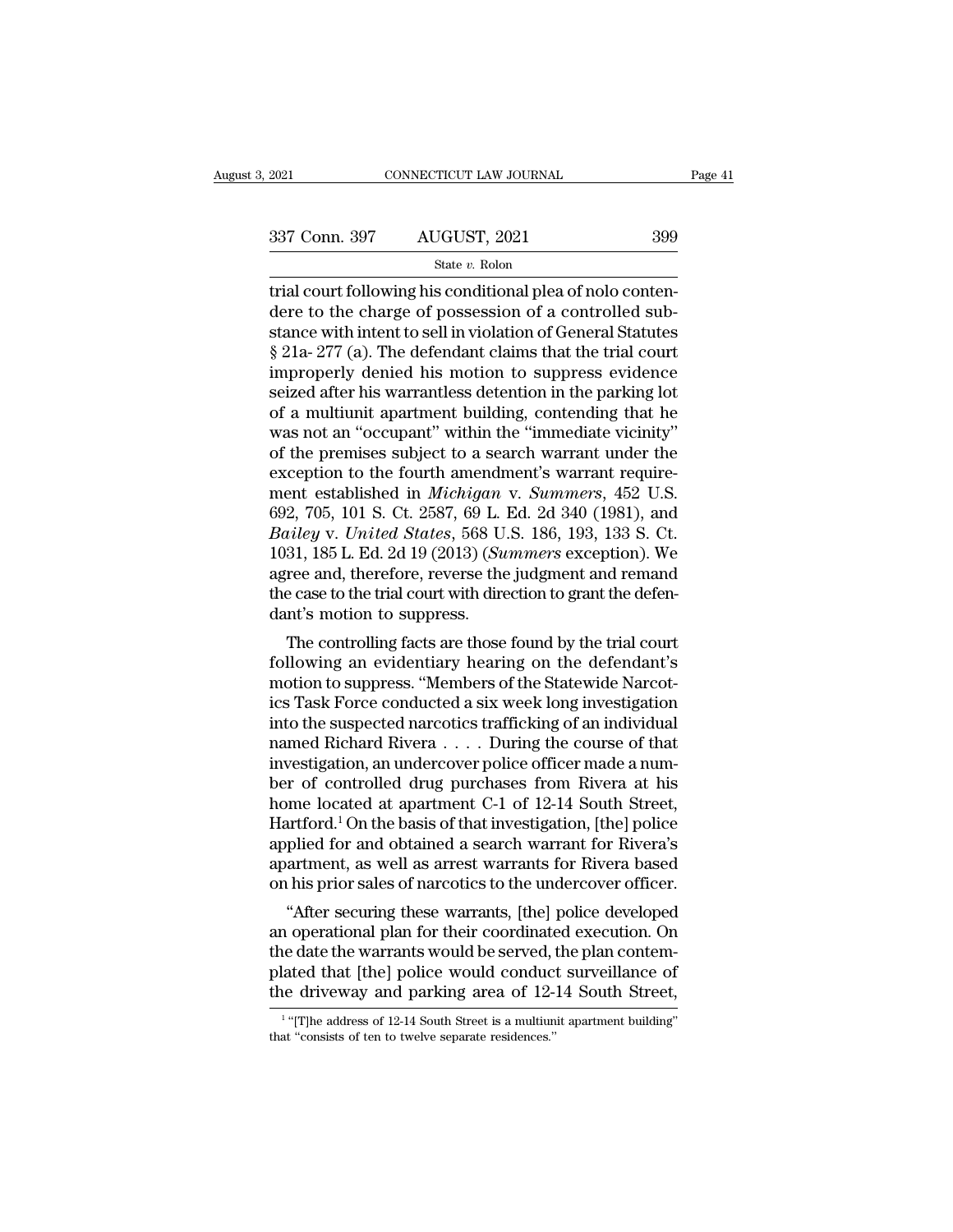|     | CONNECTICUT LAW JOURNAL                                                                                                                                              | August 3, 2021 |
|-----|----------------------------------------------------------------------------------------------------------------------------------------------------------------------|----------------|
| 400 | AUGUST, 2021                                                                                                                                                         | 337 Conn. 397  |
|     | State v. Rolon                                                                                                                                                       |                |
|     | doing so by means of a city of Hartford street camera<br>that [the] police could remotely access and direct<br>toward the target location. This camera allowed [the] |                |

 $\frac{\text{AUGUST, 2021}}{\text{State } v. \text{ Rolon}}$  337 Conn. 397<br>  $\frac{\text{State } v. \text{ Rolon}}{\text{doning so by means of a city of Hartford street camera}}$ that [the] police could remotely access and direct<br>
toward the target location. This camera allowed [the]<br>
police from an off site location  $\begin{array}{c|c} \text{AUGUST, 2021} & \text{337 Conn. 397} \ \hline \text{State } v. \text{ Rolon} \ \hline \text{doting so by means of a city of Hartford street camera that [the] police could remotely access and direct toward the target location. This camera allowed [the] police from an off-site location to view via a live feed the events occurring in the targeted area. The plan also$  $\frac{\text{AUGUST, 2021}}{\text{State } v. \text{ Rolon}}$ <br>  $\frac{\text{State } v. \text{ Rolon}}{\text{doling so by means of a city of Hartford street camera}}$ <br>
that [the] police could remotely access and direct<br>
toward the target location. This camera allowed [the]<br>
police from an off-site location to view via a State v. Rolon<br>State v. Rolon<br>doing so by means of a city of Hartford street camera<br>that [the] police could remotely access and direct<br>toward the target location. This camera allowed [the]<br>police from an off-site location state  $v$ . Rolon<br>
doing so by means of a city of Hartford street camera<br>
that [the] police could remotely access and direct<br>
toward the target location. This camera allowed [the]<br>
police from an off-site location to view doing so by means of a city of Hartford street camera<br>that [the] police could remotely access and direct<br>toward the target location. This camera allowed [the]<br>police from an off-site location to view via a live feed<br>the ev that [the] police could remotely access and direct<br>toward the target location. This camera allowed [the]<br>police from an off-site location to view via a live feed<br>the events occurring in the targeted area. The plan also<br>ant toward the target location. This camera allowed [the]<br>police from an off-site location to view via a live feed<br>the events occurring in the targeted area. The plan also<br>anticipated that an additional controlled purchase fro police from an off-site location to view via a live feed<br>the events occurring in the targeted area. The plan also<br>anticipated that an additional controlled purchase from<br>Rivera would be arranged by the undercover officer,<br> the events occurring in the targeted area. The plan also<br>anticipated that an additional controlled purchase from<br>Rivera would be arranged by the undercover officer,<br>with that purchase to be conducted at a location some<br>dis anticipated that an additional controlled purchase from<br>Rivera would be arranged by the undercover officer,<br>with that purchase to be conducted at a location some<br>distance away from Rivera's South Street apartment.<br>[The] [p Rivera would be arranged by the undercover officer,<br>with that purchase to be conducted at a location some<br>distance away from Rivera's South Street apartment.<br>[The] [p]olice would be prepared to arrest Rivera when<br>that sale with that purchase to be conducted at a location some<br>distance away from Rivera's South Street apartment.<br>[The] [p]olice would be prepared to arrest Rivera when<br>that sale was consummated and then to immediately<br>execute the distance away from Rivera's South Street apartment.<br>[The] [p]olice would be prepared to arrest Rivera when<br>that sale was consummated and then to immediately<br>execute the search warrant at his apartment. Between<br>the officers [The] [p]olice would be prepared to arrest Rivera when<br>that sale was consummated and then to immediately<br>execute the search warrant at his apartment. Between<br>the officers assigned to surveillance, those responsible<br>for the that sale was convex<br>execute the sear<br>the officers assign<br>for the arrest of<br>warrant executic<br>police officers w<br>tional plan.<br>"On January 3 ectue the search warrant at his apartment. Detween<br>
e officers assigned to surveillance, those responsible<br>
r the arrest of Rivera, and the members of the search<br>
arrant execution team, approximately twenty to thirty<br>
lice the officers assigned to surventance, those responsible<br>for the arrest of Rivera, and the members of the search<br>warrant execution team, approximately twenty to thirty<br>police officers were tasked with carrying out the opera

for the arrest of Kivera, and the members of the search<br>warrant execution team, approximately twenty to thirty<br>police officers were tasked with carrying out the opera-<br>tional plan.<br>"On January 31, 2017, the police put thei warrant execution team, approximately twenty to thirty<br>police officers were tasked with carrying out the opera-<br>tional plan.<br>"On January 31, 2017, the police put their plan into<br>effect. Consistent with that plan, officers ponce officers were tasked with carrying out the operational plan.<br>
"On January 31, 2017, the police put their plan into<br>
effect. Consistent with that plan, officers established<br>
their street camera surveillance of the dri "On January 31, 2017, the police put their plan into<br>effect. Consistent with that plan, officers established<br>their street camera surveillance of the driveway and<br>parking area of 12-14 South Street and monitored the<br>activi "On January 31, 2017, the police put their plan into<br>effect. Consistent with that plan, officers established<br>their street camera surveillance of the driveway and<br>parking area of 12-14 South Street and monitored the<br>activi effect. Consistent with that plan, officers established<br>their street camera surveillance of the driveway and<br>parking area of 12-14 South Street and monitored the<br>activities occurring there from approximately 10 a.m.<br>until their street camera surveillance of the driveway and<br>parking area of 12-14 South Street and monitored the<br>activities occurring there from approximately 10 a.m.<br>until noon.<sup>2</sup> At approximately 11:13 a.m., [officers] on<br>the parking area of 12-14 South Street and monitored the<br>activities occurring there from approximately 10 a.m.<br>until noon.<sup>2</sup> At approximately 11:13 a.m., [officers] on<br>the surveillance team saw a car enter the driveway of<br>the activities occurring there from approximately 10 a.m.<br>until noon.<sup>2</sup> At approximately 11:13 a.m., [officers] on<br>the surveillance team saw a car enter the driveway of<br>the target address and back into a parking space against until noon.<sup>2</sup> At approximately 11:13 a.m., [officers] on<br>the surveillance team saw a car enter the driveway of<br>the target address and back into a parking space against<br>a chain-link fence that separated 12-14 South Street<br> the surveillance team save<br>the target address and back<br>a chain-link fence that s<br>from a neighboring parce<br>officers as one that Rive<br>had been seen operatin<br>police investigation.<br>"As the car was backin e target address and back into a parking space against<br>
chain-link fence that separated 12-14 South Street<br>
om a neighboring parcel. The car was recognized by<br>
ficers as one that Rivera or his criminal associates<br>
d been s a chain-link fence that separated 12-14 South Street<br>from a neighboring parcel. The car was recognized by<br>officers as one that Rivera or his criminal associates<br>had been seen operating during the course of the<br>police inves

rrom a neignboring parcel. The car was recognized by<br>officers as one that Rivera or his criminal associates<br>had been seen operating during the course of the<br>police investigation.<br>"As the car was backing into the space, [th omcers as one that kivera or his criminal associates<br>had been seen operating during the course of the<br>police investigation.<br>"As the car was backing into the space, [the] police<br>observed a man walk from the area of the rear The investigation.<br>
"As the car was backing into the space, [the] police<br>
observed a man walk from the area of the rear entrance<br>
of 12-14 South Street toward the area in which Rivera's<br>
car had just parked. The man's ide served a man walk from the area of the rear entrance<br>12-14 South Street toward the area in which Rivera's<br>r had just parked. The man's identity was unknown<br>[the] police at the time, as he had not previously come<br>"The image of 12-14 South Street toward the area in which Rivera's car had just parked. The man's identity was unknown to [the] police at the time, as he had not previously come  $\frac{2}{\frac{1}{2}}$  "The images captured by the surveillanc

<sup>&</sup>lt;sup>2</sup> "The images captured by the surveillance camera were preserved and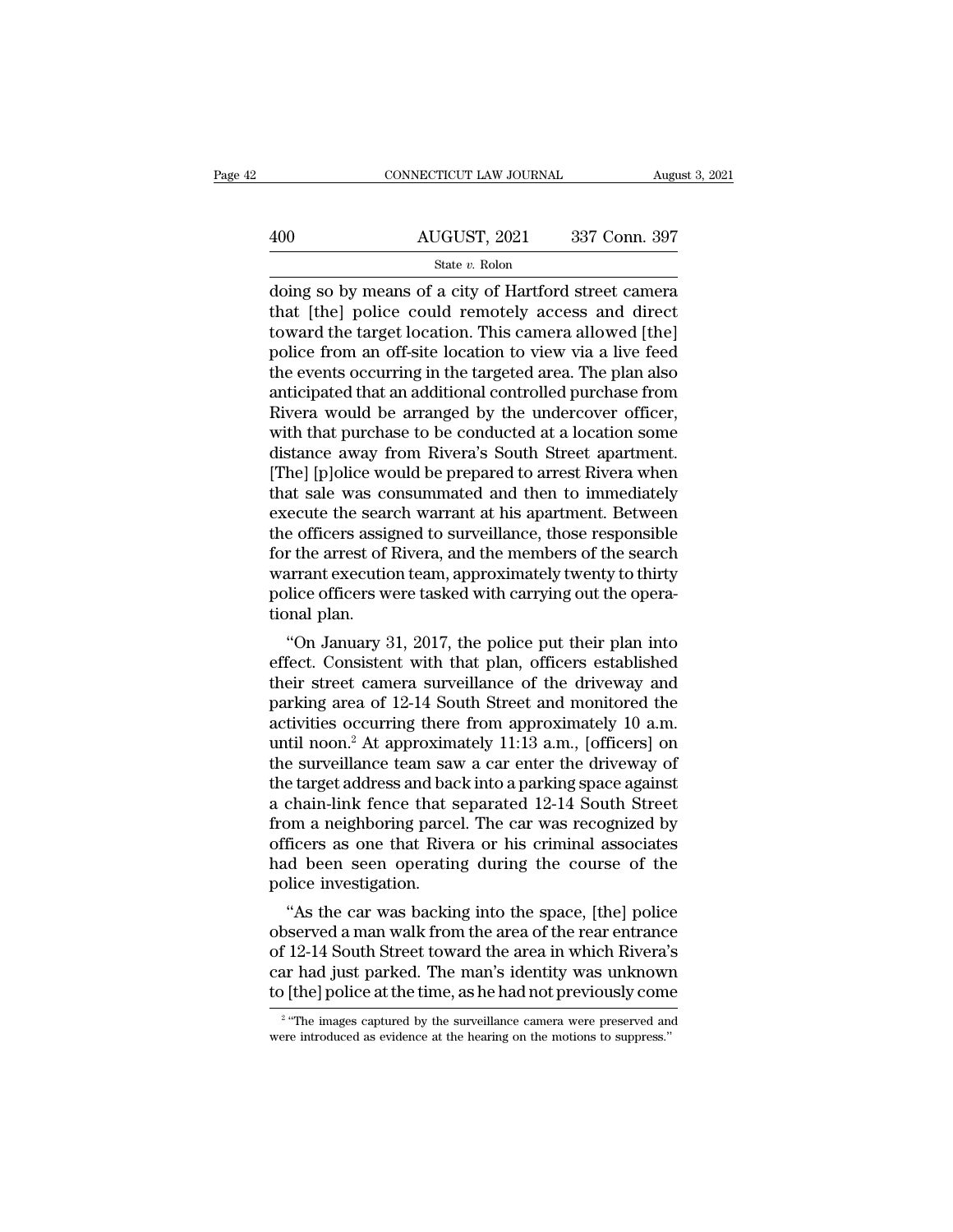State *v.* Rolon

2021 CONNECTICUT LAW JOURNAL Page 43<br>  $337 \text{ Conn. } 397$  AUGUST, 2021 401<br>  $\frac{\text{State } v. \text{ Rolon}}{\text{State } v. \text{ Rolon}}$ <br>
to their attention during the course of their investigation<br>
into Rivera's activities. The man, who was subsequently<br> 337 Conn. 397 AUGUST, 2021 401<br>
state v. Rolon<br>
to their attention during the course of their investigation<br>
into Rivera's activities. The man, who was subsequently<br>
identified as the defendant . . . walked past the driv-337 Conn. 397 AUGUST, 2021 401<br>
state v. Rolon<br>
to their attention during the course of their investigation<br>
into Rivera's activities. The man, who was subsequently<br>
identified as the defendant . . . walked past the driv-337 Conn. 397 AUGUST, 2021 401<br>
State v. Rolon<br>
to their attention during the course of their investigation<br>
into Rivera's activities. The man, who was subsequently<br>
identified as the defendant . . . walked past the driv-State v. Rolon<br>to their attention during the course of their investigation<br>into Rivera's activities. The man, who was subsequently<br>identified as the defendant . . . walked past the driv-<br>er's side door of Rivera's car and state v. Rolon<br>to their attention during the course of their investigation<br>into Rivera's activities. The man, who was subsequently<br>identified as the defendant . . . walked past the driv-<br>er's side door of Rivera's car and to their attention during the course of their investigation<br>into Rivera's activities. The man, who was subsequently<br>identified as the defendant . . . walked past the driv-<br>er's side door of Rivera's car and then out of vie into Rivera's activities. The man, who was subsequently<br>identified as the defendant  $\ldots$  walked past the driv-<br>er's side door of Rivera's car and then out of view of<br>the camera. As [the defendant] passed Rivera's car, [t identified as the defendant . . . walked past the driver's side door of Rivera's car and then out of view of<br>the camera. As [the defendant] passed Rivera's car, [the]<br>police saw the driver's door of the car open and a man<br> er's side door of Rivera's car and then out of view of<br>the camera. As [the defendant] passed Rivera's car, [the]<br>police saw the driver's door of the car open and a man<br>emerge from the driver's seat. Upon exiting his vehicl the camera. As [the defendant] passed Rivera's car, [the]<br>police saw the driver's door of the car open and a man<br>emerge from the driver's seat. Upon exiting his vehicle,<br>this man, who [the] police recognized and later conpolice saw the driver's door of the car open and a man<br>emerge from the driver's seat. Upon exiting his vehicle,<br>this man, who [the] police recognized and later con-<br>firmed was Rivera, stood just outside his car between<br>the emerge from the driver's seat. Upon exiting his vehicle,<br>this man, who [the] police recognized and later con-<br>firmed was Rivera, stood just outside his car between<br>the open door and the car itself. [The] [p]olice then<br>obse this man, who [the] police recognized and later confirmed was Rivera, stood just outside his car between<br>the open door and the car itself. [The] [p]olice then<br>observed Rivera begin to engage in a conversation with<br>someone firmed was Rivera, stood just outside his car between<br>the open door and the car itself. [The] [p]olice then<br>observed Rivera begin to engage in a conversation with<br>someone who was out of the camera's view. In order<br>to deter the open door and the car itself. [The] [p]olice then<br>observed Rivera begin to engage in a conversation with<br>someone who was out of the camera's view. In order<br>to determine the identity of the party with whom Rivera<br>was co observed Rivera begin to engage in a conversation with<br>someone who was out of the camera's view. In order<br>to determine the identity of the party with whom Rivera<br>was conversing, [the] police slightly adjusted the direc-<br>ti someone who was out of the camera's view. In order<br>to determine the identity of the party with whom Rivera<br>was conversing, [the] police slightly adjusted the direc-<br>tion of the camera. By doing so, [the] police were able<br>t to determine the identity of the party with whom Rivera<br>was conversing, [the] police slightly adjusted the direc-<br>tion of the camera. By doing so, [the] police were able<br>to observe that the other party to this conversation was conversing, [the] police slightly adjusted the direction of the camera. By doing so, [the] police were able to observe that the other party to this conversation was [the defendant], who was standing by the driver's doo tion of the camera. By doing so, [the] polic<br>to observe that the other party to this conve<br>[the defendant], who was standing by the d<br>of a second car that was parked in the sp<br>Rivera's.<sup>3</sup> [Because] the surveillance cam<br>ha be defendant], who was standing by the driver's door<br>a second car that was parked in the space next to<br>vera's.<sup>3</sup> [Because] the surveillance camera did not<br>we audio capability, [the] police were unable to over-<br>ar the con onder a second car that was busineding by the direct b door<br>of a second car that was parked in the space next to<br>Rivera's.<sup>3</sup> [Because] the surveillance camera did not<br>have audio capability, [the] police were unable to ov

mately 11:14 a.m., sat back down in his driver's seat and closed his car door the conversation.<br>
"The conversation lasted approximately thirty seconds and appeared to end when Rivera, at approximately 11:14 a.m., sat back raveras. [Because] are salverated earliera and not<br>have audio capability, [the] police were unable to over-<br>hear the conversation lasted approximately thirty sec-<br>onds and appeared to end when Rivera, at approxi-<br>mately 11 mare adds explasmly, [are] police were didate to over<br>hear the content of the conversation.<br>"The conversation lasted approximately thirty sec-<br>onds and appeared to end when Rivera, at approxi-<br>mately 11:14 a.m., sat back d "The conversation lasted approximately thirty seconds and appeared to end when Rivera, at approximately 11:14 a.m., sat back down in his driver's seat and closed his car door. As that occurred, a woman was seen walking fro "The conversation lasted approximately thirty seconds and appeared to end when Rivera, at approximately 11:14 a.m., sat back down in his driver's seat<br>and closed his car door. As that occurred, a woman<br>was seen walking fr onds and appeared to end when Rivera, at approximately 11:14 a.m., sat back down in his driver's seat<br>and closed his car door. As that occurred, a woman<br>was seen walking from the rear of 12-14 South Street<br>toward the area mately 11:14 a.m., sat back down in his driver's seat<br>and closed his car door. As that occurred, a woman<br>was seen walking from the rear of 12-14 South Street<br>toward the area of Rivera's and [the defendant's] cars.<br>This wom and closed his car door. As that occurred, a woman<br>was seen walking from the rear of 12-14 South Street<br>toward the area of Rivera's and [the defendant's] cars.<br>This woman had not previously come to the attention<br>of [the] p was seen walking from the rear of 12-14 South Street<br>toward the area of Rivera's and [the defendant's] cars.<br>This woman had not previously come to the attention<br>of [the] police during their investigation into Rivera but<br>wa toward the area of Rivera's and [the defendant's] cars.<br>This woman had not previously come to the attention<br>of [the] police during their investigation into Rivera but<br>was later identified as the [defendant's codefendant],<br> This woman had not previously come to<br>of [the] police during their investigation in<br>was later identified as the [defendant's c<br>Yashira [A.] Espino. As Espino approacl<br>[the] police observed [the defendant] ree<br>era's view, p Yashira [A.] Espino. As Espino approached the cars,<br>
[the] police observed [the defendant] reenter the camera's view, pass by Espino, and return to the rear<br>
entrance area of 12-14 South Street.<br>  $\frac{1}{3}$  "The two cars w [the] police observed [the defendant] reenter the camera's view, pass by Espino, and return to the rear entrance area of 12-14 South Street.<br> $\frac{3}{4}$  "The two cars were positioned in such a way that Rivera and [the defen

<sup>&</sup>lt;sup>3</sup> "The two cars were positioned in such a way that Rivera and [the defenera's view,<br>entrance are<br><sup>3</sup> "The two car<br>dant's] vehicle."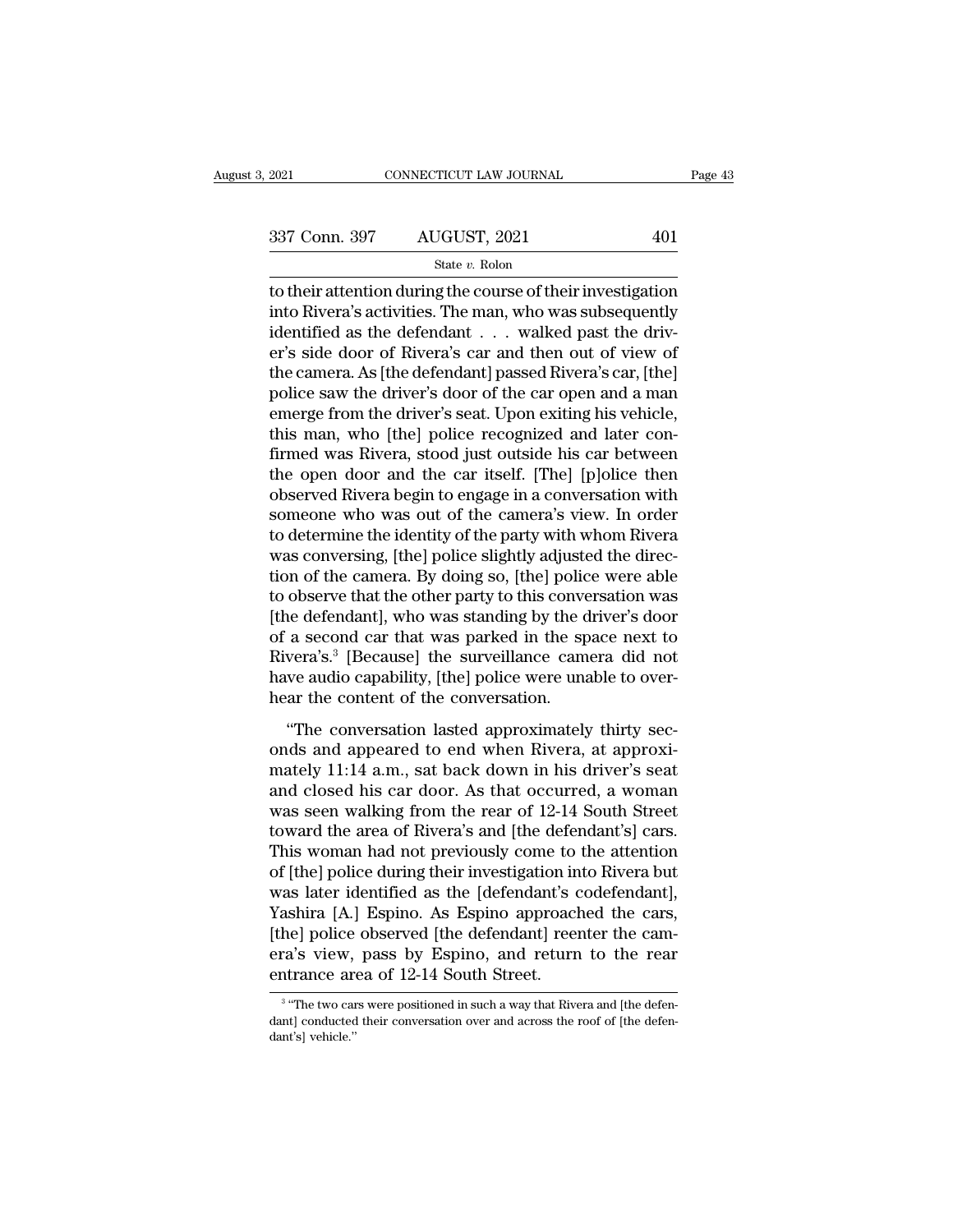|     | CONNECTICUT LAW JOURNAL | August 3, 2021 |
|-----|-------------------------|----------------|
| 402 | AUGUST, 2021            | 337 Conn. 397  |
|     | State $v$ . Rolon       |                |

CONNECTICUT LAW JOURNAL August 3, 202<br>
2<br>
AUGUST, 2021 337 Conn. 397<br>
State v. Rolon<br>
"Approximately [one] minute later, at 11:16 a.m., [the]<br>
lice saw [the defendant] again leave the rear of 12-<br>
South Street and walk bac AUGUST, 2021 337 Conn. 397<br>
State v. Rolon<br>
"Approximately [one] minute later, at  $11:16$  a.m., [the]<br>
police saw [the defendant] again leave the rear of 12-<br>
14 South Street and walk back toward his car. Within<br>
seconds 402 AUGUST, 2021 337 Conn. 397<br>
State v. Rolon<br>
"Approximately [one] minute later, at 11:16 a.m., [the]<br>
police saw [the defendant] again leave the rear of 12-<br>
14 South Street and walk back toward his car. Within<br>
second AUGUST, 2021 337 Conn. 397<br>
State v. Rolon<br>
"Approximately [one] minute later, at 11:16 a.m., [the]<br>
police saw [the defendant] again leave the rear of 12-<br>
14 South Street and walk back toward his car. Within<br>
seconds, [ State v. Rolon<br>
State v. Rolon<br>
"Approximately [one] minute later, at 11:16 a.m., [the]<br>
police saw [the defendant] again leave the rear of 12-<br>
14 South Street and walk back toward his car. Within<br>
seconds, [the] police State v. Rolon<br>
"Approximately [one] minute later, at 11:16 a.m., [the]<br>
police saw [the defendant] again leave the rear of 12-<br>
14 South Street and walk back toward his car. Within<br>
seconds, [the] police observed [the de "Approximately [one] minute later, at  $11:16$  a.m., [the]<br>police saw [the defendant] again leave the rear of 12-<br>14 South Street and walk back toward his car. Within<br>seconds, [the] police observed [the defendant's] car, a police saw [the defendant] again leave the rear of 12-<br>14 South Street and walk back toward his car. Within<br>seconds, [the] police observed [the defendant's] car, a<br>dark Camry with New Jersey license plates, exit its<br>parkin 14 South Street and walk back toward his car. Within<br>seconds, [the] police observed [the defendant's] car, a<br>dark Camry with New Jersey license plates, exit its<br>parking space and proceed down the driveway toward<br>South Stre seconds, [the] police observed [the defendant's] car, a<br>dark Camry with New Jersey license plates, exit its<br>parking space and proceed down the driveway toward<br>South Street, passing the front of Rivera's parked car<br>while do dark Camry with New Jersey license plates, exit its<br>parking space and proceed down the driveway toward<br>South Street, passing the front of Rivera's parked car<br>while doing so. As soon as [the defendant's] car passed<br>Rivera's parking space and proceed down the driveway toward<br>South Street, passing the front of Rivera's parked car<br>while doing so. As soon as [the defendant's] car passed<br>Rivera's, [the] police saw Rivera pull his car out of its<br>pa South Street, passing the while doing so. As soon<br>Rivera's, [the] police sa<br>parking space and follo<br>the driveway. The posit<br>not allow [the] police to<br>onto South Street.<br>"Approximately forty ile doing so. As soon as [the defendant's] car passed<br>vera's, [the] police saw Rivera pull his car out of its<br>rking space and follow [the defendant's] car down<br>e driveway. The positioning of the street camera did<br>t allow [ Rivera's, [the] police saw Rivera pull his car out of its<br>parking space and follow [the defendant's] car down<br>the driveway. The positioning of the street camera did<br>not allow [the] police to see the cars actually entering<br>

parking space and follow [the defendant's] car down<br>the driveway. The positioning of the street camera did<br>not allow [the] police to see the cars actually entering<br>onto South Street.<br>"Approximately forty-five minutes later the driveway. The positioning of the street camera did<br>not allow [the] police to see the cars actually entering<br>onto South Street.<br>"Approximately forty-five minutes later, and in accor-<br>dance with the police operational pl not allow [the] police to see the cars actually entering<br>onto South Street.<br>"Approximately forty-five minutes later, and in accor-<br>dance with the police operational plan, Rivera was<br>arrested on Franklin Avenue after sellin onto South Street.<br>
"Approximately forty-five minutes later, and in accordance with the police operational plan, Rivera was<br>
arrested on Franklin Avenue after selling an additional<br>
quantity of narcotics to the undercover "Approximately forty-five minutes later, and in accordance with the police operational plan, Rivera was arrested on Franklin Avenue after selling an additional quantity of narcotics to the undercover officer. Upon learning dance with the police operational plan, Rivera was<br>arrested on Franklin Avenue after selling an additional<br>quantity of narcotics to the undercover officer. Upon<br>learning of Rivera's arrest, Detective [Sean] Mikeal, who<br>was arrested on Franklin Avenue after selling an additional<br>quantity of narcotics to the undercover officer. Upon<br>learning of Rivera's arrest, Detective [Sean] Mikeal, who<br>was assigned to the search warrant execution team,<br>dro quantity of narcotics to the undercover officer. Upon<br>learning of Rivera's arrest, Detective [Sean] Mikeal, who<br>was assigned to the search warrant execution team,<br>drove immediately to the arrest location and retrieved<br>Rive learning of Rivera's arrest, Detective [Sean] Mikeal, who was assigned to the search warrant execution team,<br>drove immediately to the arrest location and retrieved<br>Rivera's keys to apartment C-1 of 12-14 South Street<br> $\ldots$ was assigned to the search warrant execution team,<br>drove immediately to the arrest location and retrieved<br>Rivera's keys to apartment C-1 of 12-14 South Street<br>. . . . . Mikeal then returned to South Street and<br>rejoined the drove immediately to the arrest location and retrieved<br>Rivera's keys to apartment C-1 of 12-14 South Street<br>. . . . . Mikeal then returned to South Street and<br>rejoined the other members of the search warrant exe-<br>cution te vera's keys to apartment C-1 of 12-14 South Street<br>
. . . . Mikeal then returned to South Street and<br>
joined the other members of the search warrant exe-<br>
tion team who were at that time staged in several<br>
hicles in close

about the other members of the search warrant execution team who were at that time staged in several<br>vehicles in close proximity to the target address prepar-<br>ing to execute the search warrant at Rivera's apartment.<br>"As Mi rejoined the other members of the search warrant execution team who were at that time staged in several<br>vehicles in close proximity to the target address prepar-<br>ing to execute the search warrant at Rivera's apartment.<br>"As cution team who were at that time staged in several<br>vehicles in close proximity to the target address prepar-<br>ing to execute the search warrant at Rivera's apartment.<br>"As Mikeal and the other members of his team were<br>about vehicles in close proximity to the target address preparing to execute the search warrant at Rivera's apartment.<br>
"As Mikeal and the other members of his team were<br>
about to drive their vehicles into the driveway of 12-14<br> ing to execute the search warrant at Rivera's apartment.<br>
"As Mikeal and the other members of his team were<br>
about to drive their vehicles into the driveway of 12-14<br>
South Street to commence the execution of the search<br>
w "As Mikeal and the other members of his team were<br>about to drive their vehicles into the driveway of 12-14<br>South Street to commence the execution of the search<br>warrant, [the defendant's] Camry was observed enter-<br>ing the about to drive their vehicles into the driveway of 12-14<br>South Street to commence the execution of the search<br>warrant, [the defendant's] Camry was observed enter-<br>ing the driveway just ahead of them and then backing<br>into t South Street to commence the execution of the search<br>warrant, [the defendant's] Camry was observed enter-<br>ing the driveway just ahead of them and then backing<br>into the same space it had occupied earlier. The car's<br>reappear warrant, [the defendant's] Camry was observed enter-<br>ing the driveway just ahead of them and then backing<br>into the same space it had occupied earlier. The car's<br>reappearance on the scene, particularly in the moments<br>just b ing the driveway just ahead of them and then backing<br>into the same space it had occupied earlier. The car's<br>reappearance on the scene, particularly in the moments<br>just before the warrant's execution, was entirely unex-<br>pec into the same space it had occupied earlier. The car's<br>reappearance on the scene, particularly in the moments<br>just before the warrant's execution, was entirely unex-<br>pected by [the] police. Even before any occupants of<br>[th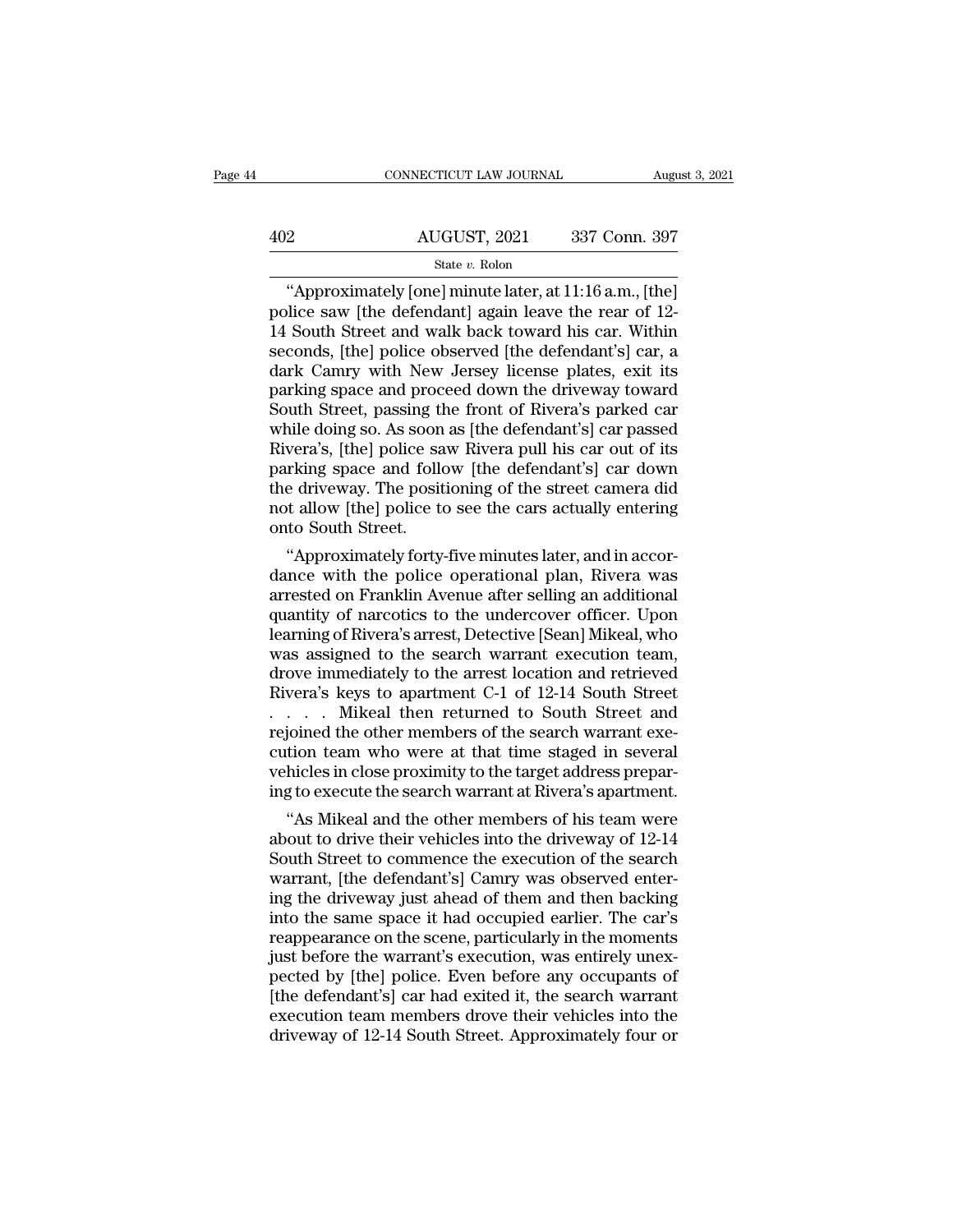| 2021          | CONNECTICUT LAW JOURNAL |     | Page 45 |
|---------------|-------------------------|-----|---------|
|               |                         |     |         |
| 337 Conn. 397 | AUGUST, 2021            | 403 |         |
|               | State v. Rolon          |     |         |

Figure 2021 CONNECTICUT LAW JOURNAL Page 45<br>  $\frac{337 \text{ Conn. } 397}{\text{State } v. \text{ Rolon}}$ <br>  $\frac{544 \text{ eV.} \text{ Rolon}}{\text{Five officers, all of whom were wearing shirts or vests}}$ <br>
clearly identifying themselves as police officers, immediately oxited their vehicle and amproached [the 337 Conn. 397 AUGUST, 2021 403<br>
state v. Rolon<br>
five officers, all of whom were wearing shirts or vests<br>
clearly identifying themselves as police officers, imme-<br>
diately exited their vehicle and approached [the defen-<br>
d 337 Conn. 397 AUGUST, 2021 403<br>
State v. Rolon<br>
five officers, all of whom were wearing shirts or vests<br>
clearly identifying themselves as police officers, imme-<br>
diately exited their vehicle and approached [the defen-<br>
d 337 Conn. 397 AUGUST, 2021 403<br>
State v. Rolon<br>
five officers, all of whom were wearing shirts or vests<br>
clearly identifying themselves as police officers, imme-<br>
diately exited their vehicle and approached [the defen-<br>
d So we consider the cocouple of the cocouple of the state v. Rolon<br>five officers, all of whom were wearing shirts or vests<br>clearly identifying themselves as police officers, imme-<br>diately exited their vehicle and approache state v. Rolon<br>five officers, all of whom were wearing shirts or vests<br>clearly identifying themselves as police officers, imme-<br>diately exited their vehicle and approached [the defen-<br>dant's] parked car—at least one of th five officers, all of whom were wearing shirts or vests<br>clearly identifying themselves as police officers, imme-<br>diately exited their vehicle and approached [the defen-<br>dant's] parked car—at least one of the officers doing clearly identifying themselves as police officers, immediately exited their vehicle and approached [the defendant's] parked car—at least one of the officers doing<br>so with [a] gun drawn. . . . . Mikeal, who may or may<br>not h diately exited their vehicle and approached [the defen-<br>dant's] parked car—at least one of the officers doing<br>so with [a] gun drawn. . . . Mikeal, who may or may<br>not have had his gun drawn, went directly to the driver's<br>si dant's] parked car—at least one of the officers doing<br>so with [a] gun drawn. . . . Mikeal, who may or may<br>not have had his gun drawn, went directly to the driver's<br>side of [the defendant's] car. Trooper Dawn Pagan<br>simultan so with [a] gun drawn. . . . . Mikeal, who may or may<br>not have had his gun drawn, went directly to the driver's<br>side of [the defendant's] car. Trooper Dawn Pagan<br>simultaneously approached the passenger side of the<br>vehicle. not have had his gun drawn, went directly to the side of [the defendant's] car. Trooper Dawn<br>simultaneously approached the passenger side<br>vehicle. These officers determined that the c<br>occupied by a male driver later identi The determined the passenger side of the<br>
hicle. These officers determined that the car was<br>
cupied by a male driver later identified as [the defen-<br>
nt], a female front seat passenger later identified as<br>
spino, and a sma simultaneously approached the passenger side of the<br>vehicle. These officers determined that the car was<br>occupied by a male driver later identified as [the defen-<br>dant], a female front seat passenger later identified as<br>Esp

venicle. These officers determined that the car was<br>occupied by a male driver later identified as [the defen-<br>dant], a female front seat passenger later identified as<br>Espino, and a small child in the backseat.<br>"Upon reachi occupied by a male driver later identified as [the defendant], a female front seat passenger later identified as Espino, and a small child in the backseat.<br>
"Upon reaching the driver's door, Mikeal opened the door and imme dant], a remate front seat passenger fater identified as<br>Espino, and a small child in the backseat.<br>"Upon reaching the driver's door, Mikeal opened the<br>door and immediately detected the odor of marijuana<br>coming from inside Espino, and a small child in the backseat.<br>
"Upon reaching the driver's door, Mikeal opened the<br>
door and immediately detected the odor of marijuana<br>
coming from inside the vehicle. From his vantage point<br>
outside the vehi "Upon reaching the driver's door, Mikeal opened the<br>door and immediately detected the odor of marijuana<br>coming from inside the vehicle. From his vantage point<br>outside the vehicle, Mikeal also observed a marijuana<br>cigarette door and immediately detected the odor of marijuana<br>coming from inside the vehicle. From his vantage point<br>outside the vehicle, Mikeal also observed a marijuana<br>cigarette in the car's center console and a number of<br>white b coming from inside the vehicle. From his vantage point<br>outside the vehicle, Mikeal also observed a marijuana<br>cigarette in the car's center console and a number of<br>white baggies in the area of the driver's side door han-<br>dl outside the vehicle, Mikeal also observed a marijuana<br>cigarette in the car's center console and a number of<br>white baggies in the area of the driver's side door han-<br>dle—baggies he recognized to be of a type used for the<br>pa cigarette in the car's center console and a number of<br>white baggies in the area of the driver's side door han-<br>dle—baggies he recognized to be of a type used for the<br>packaging of heroin. As Pagan reached the passenger's<br>do white baggies in the area of the driver's side door han-<br>dle—baggies he recognized to be of a type used for the<br>packaging of heroin. As Pagan reached the passenger's<br>door, she, too, detected the odor of marijuana coming<br>f dle—baggies he recognized to be of a type used for the<br>packaging of heroin. As Pagan reached the passenger's<br>door, she, too, detected the odor of marijuana coming<br>from the vehicle and observed a marijuana cigarette in<br>the packaging of heroin. As Pagan reached the passenger's<br>door, she, too, detected the odor of marijuana coming<br>from the vehicle and observed a marijuana cigarette in<br>the front center console area. Both [the defendant] and<br>Esp door, she, too, detected the odor of marijuana coming<br>from the vehicle and observed a marijuana cigarette in<br>the front center console area. Both [the defendant] and<br>Espino were then removed from [the] vehicle and<br>placed in from the vehicle and observed a marijuana cigarette in<br>the front center console area. Both [the defendant] and<br>Espino were then removed from [the] vehicle and<br>placed into custody. [They] later informed [the] police<br>that Es the front center console area. Both [the Espino were then removed from [the placed into custody. [They] later inform that Espino was the tenant in apartme South Street and that [the defendant] free with her at that address pland were then removed from [the] venicle and<br>aced into custody. [They] later informed [the] police<br>at Espino was the tenant in apartment C-2 of 12-14<br>uth Street and that [the defendant] frequently resided<br>th her at that placed into custody. [They] later informed [the] poince<br>that Espino was the tenant in apartment C-2 of 12-14<br>South Street and that [the defendant] frequently resided<br>with her at that address." (Footnote altered; footnotes

diat Espino was the tenant in apartment C-2 of 12-14<br>South Street and that [the defendant] frequently resided<br>with her at that address." (Footnote altered; footnotes<br>in original; footnotes omitted.)<br>On the basis of the evi south street and that [the defendant] hequently resided<br>with her at that address." (Footnote altered; footnotes<br>in original; footnotes omitted.)<br>On the basis of the evidence obtained during the<br>search and seizure of the de with her at that address. (Foothote antered, hoothotes<br>in original; foothotes omitted.)<br>On the basis of the evidence obtained during the<br>search and seizure of the defendant, Espino, and the<br>defendant's motor vehicle, the p In original, footnotes onlitted.)<br>
On the basis of the evidence obtained during the<br>
search and seizure of the defendant, Espino, and the<br>
defendant's motor vehicle, the police obtained a search<br>
warrant for Espino's apar On the basis of the evidence obtained during the<br>search and seizure of the defendant, Espino, and the<br>defendant's motor vehicle, the police obtained a search<br>warrant for Espino's apartment at C-2 of 12-14 South<br>Street. Dur search and seizure of the defendant, Espino, and the defendant's motor vehicle, the police obtained a search warrant for Espino's apartment at C-2 of 12-14 South Street. During the execution of that search warrant, the pol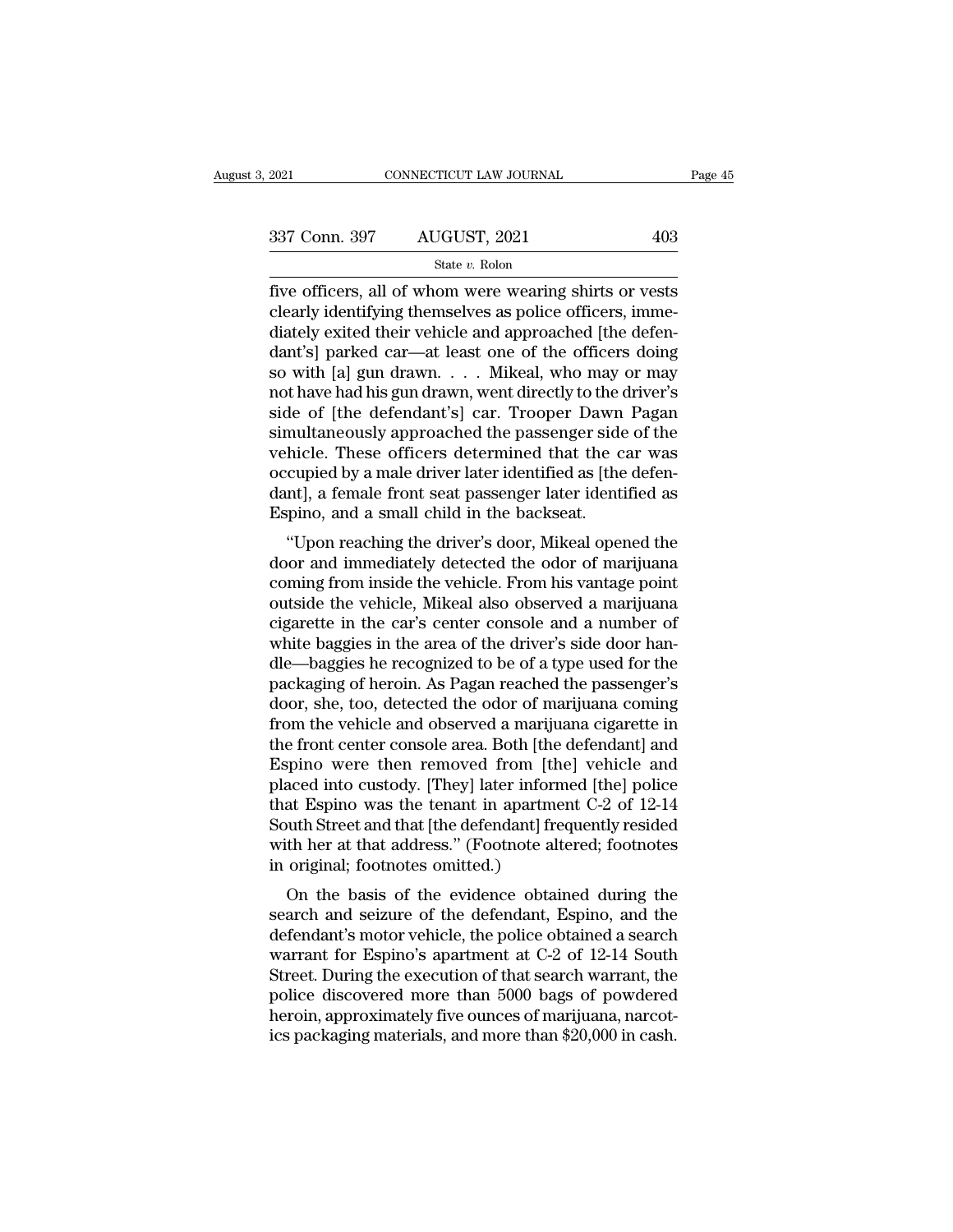|     | CONNECTICUT LAW JOURNAL | August 3, 2021 |
|-----|-------------------------|----------------|
|     |                         |                |
| 404 | AUGUST, 2021            | 337 Conn. 397  |
|     | State v. Rolon          |                |

CONNECTICUT LAW JOURNAL August 3, 2021<br>
4<br>
AUGUST, 2021 337 Conn. 397<br>
State v. Rolon<br>
The defendant was arrested and charged with (1)<br>
ssession of a controlled substance with intent to sell<br>
violation of  $8.212.277$  (a) 404 AUGUST, 2021 337 Conn. 397<br>
State v. Rolon<br>
The defendant was arrested and charged with  $(1)$ <br>
possession of a controlled substance with intent to sell<br>
in violation of § 21a-277 (a), (2) possession of a con-<br>
trolled 404 AUGUST, 2021 337 Conn. 397<br>
State v. Rolon<br>
The defendant was arrested and charged with (1)<br>
possession of a controlled substance with intent to sell<br>
in violation of § 21a-277 (a), (2) possession of a con-<br>
trolled s 404 AUGUST, 2021 337 Conn. 397<br>
State v. Rolon<br>
The defendant was arrested and charged with (1)<br>
possession of a controlled substance with intent to sell<br>
in violation of § 21a-277 (a), (2) possession of a con-<br>
trolled s State v. Rolon<br>State v. Rolon<br>The defendant was arrested and charged with (1)<br>possession of a controlled substance with intent to sell<br>in violation of § 21a-277 (a), (2) possession of a con-<br>trolled substance or more than state v. Rolon<br>The defendant was arrested and charged with (1)<br>possession of a controlled substance with intent to sell<br>in violation of § 21a-277 (a), (2) possession of a con-<br>trolled substance or more than one-half ounce The defendant was arrested and charged with (1)<br>possession of a controlled substance with intent to sell<br>in violation of  $\S 21a-277$  (a), (2) possession of a con-<br>trolled substance or more than one-half ounce of mari-<br>jua possession of a controlled substance with intent to sell<br>in violation of § 21a-277 (a), (2) possession of a con-<br>trolled substance or more than one-half ounce of mari-<br>juana in violation of General Statutes § 21a-279 (a) in violation of § 21a-277 (a), (2) possession of a con-<br>trolled substance or more than one-half ounce of mari-<br>juana in violation of General Statutes § 21a-279 (a) (1),<br>and (3) operation of a drug factory in violation of trolled substance or more than one-half ounce of mari-<br>juana in violation of General Statutes § 21a-279 (a) (1),<br>and (3) operation of a drug factory in violation of § 21a-<br>277 (c). The defendant and Espino both moved to s juana in violation of General Statutes  $\S 21a-279$  (a) (1),<br>and (3) operation of a drug factory in violation of  $\S 21a-277$  (c). The defendant and Espino both moved to sup-<br>press the evidence seized by the police, claimin and (3) operation of a drug factory in violation of § 21a-<br>277 (c). The defendant and Espino both moved to sup-<br>press the evidence seized by the police, claiming that<br>the warrantless seizure in the parking lot of 12-14 So 277 (c). The defendant and Espino both moved to suppress the evidence seized by the police, claiming that<br>the warrantless seizure in the parking lot of 12-14 South<br>Street violated their rights under the fourth amendment<br>t press the evidence seized by the police, claiming that<br>the warrantless seizure in the parking lot of 12-14 South<br>Street violated their rights under the fourth amendment<br>to the United States constitution and article first, the warrantless seizure in the parking lot of 12-14 South<br>Street violated their rights under the fourth amendment<br>to the United States constitution and article first, §§ 7<br>and 9, of the Connecticut constitution because the Street violated their rights under the fourth amendment<br>to the United States constitution and article first, §§ 7<br>and 9, of the Connecticut constitution because the police<br>lacked a reasonable, articulable suspicion to beli to the United States constitution and article first,  $\S$  7<br>and 9, of the Connecticut constitution because the police<br>lacked a reasonable, articulable suspicion to believe<br>that they were engaged in criminal activity.<sup>4</sup> Th and 9, of the Connecticut constitution because the police<br>lacked a reasonable, articulable suspicion to believe<br>that they were engaged in criminal activity.<sup>4</sup> The state<br>opposed the motions. The state initially did not se lacked a reasonable, articulable suspicion to believe<br>that they were engaged in criminal activity.<sup>4</sup> The state<br>opposed the motions. The state initially did not seek<br>to justify the warrantless seizure under the *Summers*<br> that they were engaged in criminal activity.<sup>4</sup> The state<br>opposed the motions. The state initially did not seek<br>to justify the warrantless seizure under the *Summers*<br>exception, which was the ground on which the trial<br>cour opposed the motions. The state initially did not seek<br>to justify the warrantless seizure under the *Summers*<br>exception, which was the ground on which the trial<br>court ultimately denied the motions to suppress.<br>Instead, the to justify the warrantless seizure under the *Summers*<br>exception, which was the ground on which the trial<br>court ultimately denied the motions to suppress.<br>Instead, the state argued that the seizure was permissi-<br>ble under exception, which was the ground on which the trial<br>court ultimately denied the motions to suppress.<br>Instead, the state argued that the seizure was permissi-<br>ble under *Terry* v. *Ohio*, 392 U.S 1, 88 S. Ct. 1868, 20<br>L. Ed. court ultimately denied the motions to suppress.<br>Instead, the state argued that the seizure was permissi-<br>ble under *Terry* v. *Ohio*, 392 U.S 1, 88 S. Ct. 1868, 20<br>L. Ed. 2d 889 (1968), because the police officers had<br>a r Instead, the state argued that the seizure was permissi-<br>ble under *Terry* v. *Ohio*, 392 U.S 1, 88 S. Ct. 1868, 20<br>L. Ed. 2d 889 (1968), because the police officers had<br>a reasonable, articulable suspicion to believe that ble under *Terry* v. *Ohio*, 392 U.S 1, 88 S. Ct. 1868, 20<br>L. Ed. 2d 889 (1968), because the police officers had<br>a reasonable, articulable suspicion to believe that the<br>defendant and Espino "may be returning to the scene<br>i L. Ed. 2d 889 (1968), because the police officers had<br>a reasonable, articulable suspicion to believe that the<br>defendant and Espino "may be returning to the scene<br>in order to interfere with the execution of the search<br>warr 1 order to interfere with the execution of the search<br>arrant [on apartment] C-1" in light of the defendant's<br>rief conversation with Rivera in the parking lot of 12-<br>4 South Street on the morning of January 31, 2017,<br><sup>4</sup>Th warrant [on apartment] C-1" in light of the defendant's<br>brief conversation with Rivera in the parking lot of 12-<br>14 South Street on the morning of January 31, 2017,<br><sup>4</sup>The defendant claimed that the evidence seized from Es 14 South Street on the morning of January 31, 2017,

**State V.** *State* State on the morning of January 31, 2017, The defendant claimed that the evidence seized from Espino's apartment was the "fruit of the poisonous tree" of the earlier warrantless seizure. See *State* v. THE SOULTE SIFT ON THE HIOTHING OF JULIARY 31,  $2017$ ,<br>  $^4$  The defendant claimed that the evidence seized from Espino's apartment<br>
was the "fruit of the poisonous tree" of the earlier warrantless seizure. See<br>
State v. State v. Jevarjian, 307 Conn. 559, 565 n.5, 58 A.3d 243 (2012) (describing "fruit of the poisonous tree" doctrine as "an extension of the general exclusionary rule that specifically applies to evidence derived indirectly was the "fruit of the poisonous tree" of the earlier warrantless seizure. See *State* v. *Jevarjian*, 307 Conn. 559, 565 n.5, 58 A.3d 243 (2012) (describing "fruit of the poisonous tree" doctrine as "an extension of the g State v. Jevaryian, 307 Conn. 559, 565 n.5, 58 A.3d 243 (2012) (describing "fruit of the poisonous tree" doctrine as "an extension of the general exclusionary rule that specifically applies to evidence derived indirectly "fruit of the poisonous tree" doctrine as "an extension of the general exclusionary rule that specifically applies to evidence derived indirectly from an unlawful search rather than all evidence unlawfully seized" (interna sionary rule that specifically applies to evidence derived indirectly from<br>an unlawful search rather than all evidence unlawfully seized" (internal<br>quotation marks omitted)). In the trial court proceedings, the parties "ag an unlawful search rather than all evidence unlawfully seized" (internal quotation marks omitted)). In the trial court proceedings, the parties "agreed that the court's ruling on the constitutionality of the warrantless se an variant marks omitted)). In the trial court proceedings, the parties "agreed that the court's ruling on the constitutionality of the warrantless search [and seizure] will also resolve the suppression issues relating to [and seizure] will also resolve the suppression issues relating to the later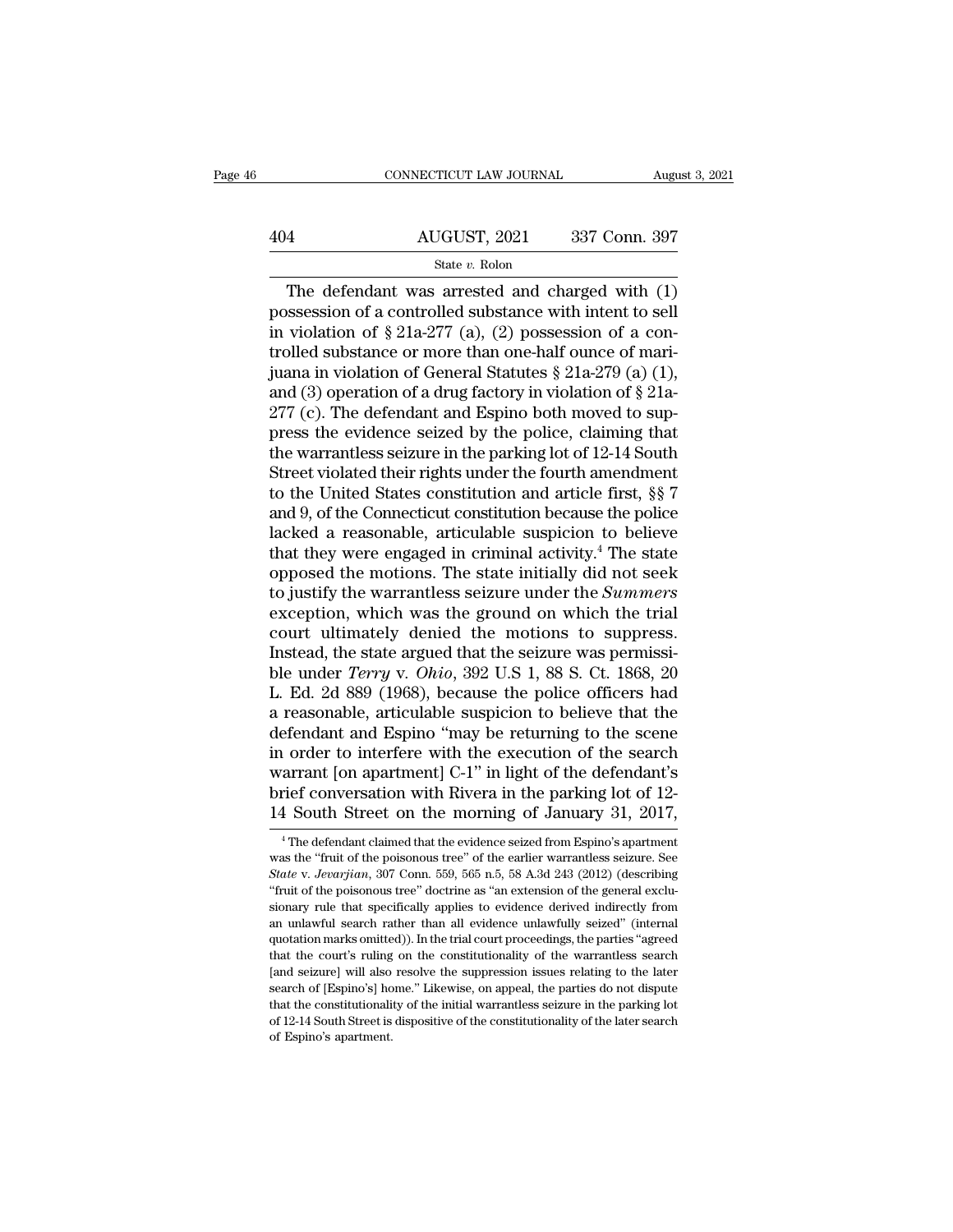| 2021                      | CONNECTICUT LAW JOURNAL                                                                                          | Page 47 |
|---------------------------|------------------------------------------------------------------------------------------------------------------|---------|
| 337 Conn. 397             | AUGUST, 2021                                                                                                     | 405     |
|                           | State v. Rolon                                                                                                   |         |
| following Divore's orroot | and his return to the parking lot at the same "point [in]<br>time officers were about to search [apartment] C-1" |         |

337 Conn. 397 AUGUST, 2021 405<br>
State v. Rolon<br>
and his return to the parking lot at the same "point [in]<br>
time officers were about to search [apartment] C-1"<br>
following Rivera's arrest. 337 Conn. 397 AUGUST,  $\frac{\text{State } v. \text{ Rob}}{\text{state } v. \text{ Rob}}$ <br>and his return to the parking lot<br>time officers were about to s<br>following Rivera's arrest.<br>The trial court conducted a The Connersign Connersing State v. Rolon<br>
State v. Rolon<br>
d his return to the parking lot at the same "point [in]<br>
ine officers were about to search [apartment] C-1"<br>
llowing Rivera's arrest.<br>
The trial court conducted a

State v. Rolon<br>
and his return to the parking lot at the same "point [in]<br>
time officers were about to search [apartment] C-1"<br>
following Rivera's arrest.<br>
The trial court conducted a joint evidentiary hearing<br>
on the mot and his return to the parking lot at the same "point [in]<br>time officers were about to search [apartment] C-1"<br>following Rivera's arrest.<br>The trial court conducted a joint evidentiary hearing<br>on the motions to suppress, at and ins return to the parking fot at the same point [m]<br>time officers were about to search [apartment] C-1"<br>following Rivera's arrest.<br>The trial court conducted a joint evidentiary hearing<br>on the motions to suppress, at wh dentically controllable the trial court conducted a joint evidentiary hearing<br>on the motions to suppress, at which the state conceded<br>that the defendant and Espino "were seized . . . when<br>the police officers en masse appro The trial court conducted a joint evidentiary hearing<br>
on the motions to suppress, at which the state conceded<br>
that the defendant and Espino "were seized  $\ldots$  when<br>
the police officers en masse approach[ed] [the defen-<br> The trial court conducted a joint evidentiary hearing<br>on the motions to suppress, at which the state conceded<br>that the defendant and Espino "were seized . . . when<br>the police officers en masse approach[ed] [the defen-<br>dant on the motions to suppress, at which the state conceded<br>that the defendant and Espino "were seized . . . when<br>the police officers en masse approach[ed] [the defen-<br>dant's] vehicle" because the "liberty [of their] move-<br>men that the defendant and Espino "were seized  $\ldots$  when<br>the police officers en masse approach[ed] [the defen-<br>dant's] vehicle" because the "liberty [of their] move-<br>ments" had been restricted. Thus, the sole question for<br>th the police officers en masse approach[ed] [the defendant's] vehicle" because the "liberty [of their] move-<br>ments" had been restricted. Thus, the sole question for<br>the trial court was whether the warrantless seizure and<br>su dant's] vehicle" because the "liberty [of their] move-<br>ments" had been restricted. Thus, the sole question for<br>the trial court was whether the warrantless seizure and<br>subsequent search of the defendant, Espino, and the<br>de ments" had been restricted. Thus, the sole question for<br>the trial court was whether the warrantless seizure and<br>subsequent search of the defendant, Espino, and the<br>defendant's motor vehicle fell within an applicable<br>except the trial court was whether the warrantless seizure and<br>subsequent search of the defendant, Espino, and the<br>defendant's motor vehicle fell within an applicable<br>exception to the fourth amendment's warrant require-<br>ment. Th subsequent search of the defendant, Espino, and the<br>defendant's motor vehicle fell within an applicable<br>exception to the fourth amendment's warrant require-<br>ment. The state's argument was limited to two excep-<br>tions: *Terr* defendant's motor vehicle fell within an applicable<br>exception to the fourth amendment's warrant require-<br>ment. The state's argument was limited to two excep-<br>tions: *Terry* v. *Ohio*, supra, 392 U.S 21–22,<sup>5</sup> and the<br>plain exception to the fourth amendment's warrant requirement. The state's argument was limited to two exceptions: *Terry* v. *Ohio*, supra, 392 U.S 21–22,<sup>5</sup> and the plain view doctrine. Specifically, the state argued that the ment. The state's argument was limited to two exceptions: *Terry* v. *Ohio*, supra, 392 U.S 21–22,<sup>5</sup> and the plain view doctrine. Specifically, the state argued that the initial investigatory detention of the defendant an tions: *Terry* v. *Ohio*, supra, 392 U.S 21–22,<sup>5</sup> and the plain view doctrine. Specifically, the state argued that the initial investigatory detention of the defendant and Espino fell within the *Terry* exception because plain view doctrine. Specifically, the state argued that<br>the initial investigatory detention of the defendant and<br>Espino fell within the *Terry* exception because the<br>police had a reasonable, articulable suspicion to belie the initial investigatory detention of the defendant and Espino fell within the *Terry* exception because the police had a reasonable, articulable suspicion to believe that they were engaged in criminal activity. The subse Espino fell within the *Terry* exception because the police had a reasonable, articulable suspicion to believe that they were engaged in criminal activity. The subsequent search of the defendant, Espino, and the defendant police had a reasona<br>that they were enga;<br>quent search of the<br>dant's motor vehicle<br>the plain view doct<br>drugs in plain view<br>tory detention.<br>During closing ar at they were engaged in criminal activity. The subse-<br>ent search of the defendant, Espino, and the defen-<br>nt's motor vehicle, the state argued, was justified by<br>e plain view doctrine because the police observed<br>ugs in plai quent search of the defendant, Espino, and the defendant's motor vehicle, the state argued, was justified by<br>the plain view doctrine because the police observed<br>drugs in plain view during the course of the investiga-<br>tory

dant s motor venicle, the state argued, was justified by<br>the plain view doctrine because the police observed<br>drugs in plain view during the course of the investiga-<br>tory detention.<br>During closing argument following the evi the plain view doctrine because the police observed<br>drugs in plain view during the course of the investiga-<br>tory detention.<br>During closing argument following the evidentiary<br>hearing, the trial court asked the state whether The solution of the state whether the summary detention.<br>
During closing argument following the evidentiary<br>
hearing, the trial court asked the state whether the<br>
warrantless seizure fell within a third exception to the<br>
w forty detention.<br>
During closing argument following the evidentiary<br>
hearing, the trial court asked the state whether the<br>
warrant requirement, namely, the *Summers* exception,<br>
"because that's not something [the state had urrantless seizure fell within a third exception to the<br>urrant requirement, namely, the *Summers* exception,<br>ecause that's not something [the state had] addressed."<br>response, the prosecutor explained that he "just [did<br>"In warrant requirement, namely, the *Summers* exception, "because that's not something [the state had] addressed."<br>In response, the prosecutor explained that he "just [did  $\frac{1}{10}$   $\frac{1}{10}$   $\frac{1}{10}$   $\frac{1}{10}$   $\frac{1}{10$ 

 $5$  "In  $T_2$ "because that's not something [the state had] addressed."<br>In response, the prosecutor explained that he "just [did<br> $\frac{1}{10}$   $\frac{1}{10}$   $\frac{1}{10}$   $\frac{1}{10}$   $\frac{1}{10}$   $\frac{1}{10}$   $\frac{1}{10}$   $\frac{1}{10}$   $\frac{1}{10}$   $\frac{1}{1$ In response, the prosecutor explained that he "just [did  $\frac{1}{100}$  in response, the prosecutor explained that holice may detain an individual when the following three conditions are met: (1) the officer must have a reas In response, the prosecutor explained that he Just [diddeff" in Terry, the United States Supreme Court held that police may detain an individual when the following three conditions are met: (1) the officer must have a rea <sup>5</sup> "In *Terry*, the United States Supreme Court held that police may detain an individual when the following three conditions are met: '(1) the officer must have a reasonable suspicion that a crime has occurred, is occur an individual when the following three conditions are met: '(1) the officer must have a reasonable suspicion that a crime has occurred, is occurring, or is about to occur; (2) the purpose of the stop must be reasonable; a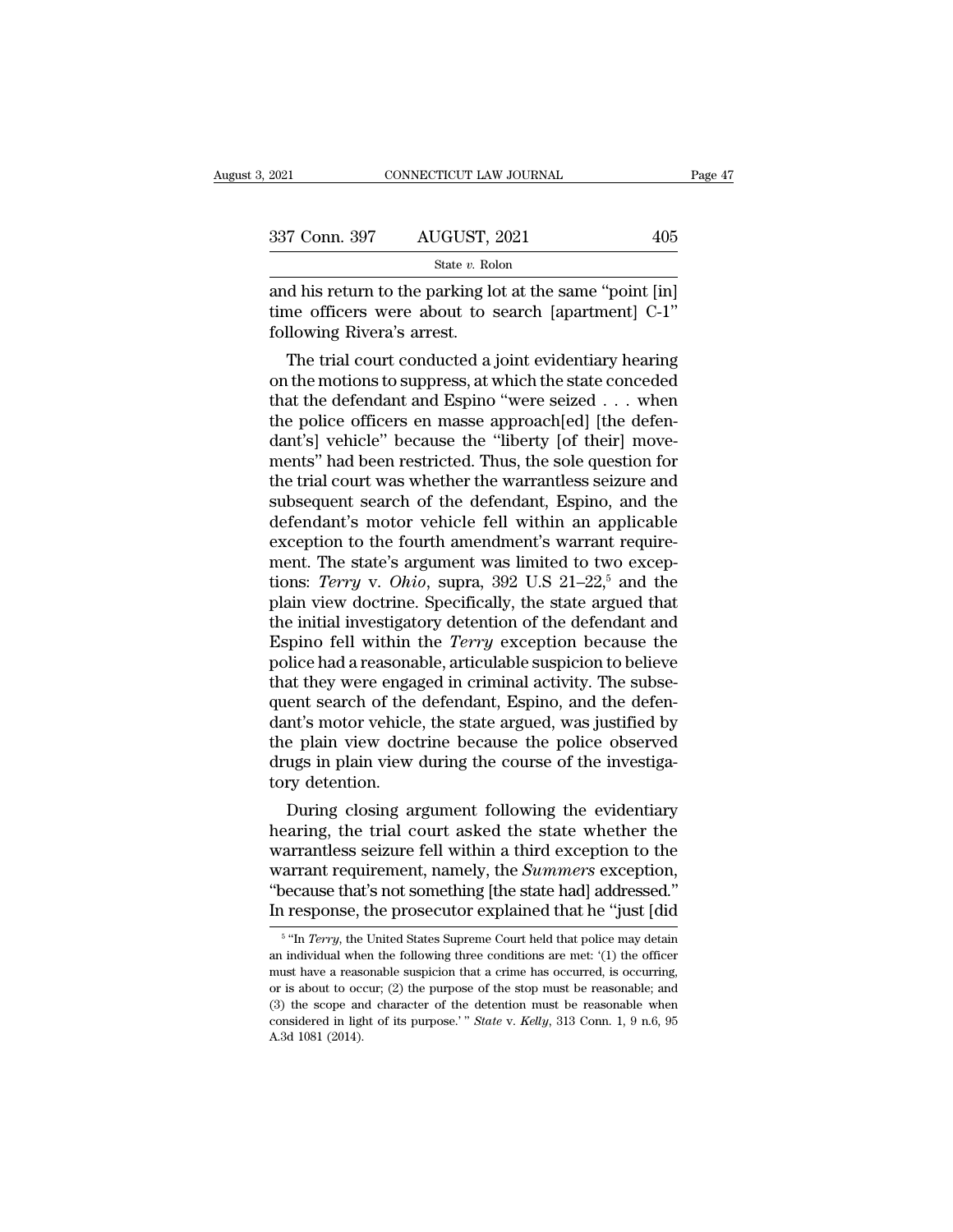|     | CONNECTICUT LAW JOURNAL | August 3, 2021 |
|-----|-------------------------|----------------|
|     |                         |                |
| 406 | AUGUST, 2021            | 337 Conn. 397  |
|     | State v. Rolon          |                |

CONNECTICUT LAW JOURNAL August 3, 2021<br>
AUGUST, 2021 337 Conn. 397<br>
State v. Rolon<br>
not] think'' that *Bailey* and *Summers* "appl[ied] to these<br>
facts." The trial court replied by observing that "*Bailey*<br>
and *Summers* w AUGUST, 2021 337 Conn. 397<br>
State v. Rolon<br>
The trial court replied by observing that '*'Bailey*<br>
and *Summers* would advantage the state because [the<br>
Summers expection] would allow a detention to take  $\frac{\text{AUGUST, 2021}}{\text{State } v. \text{ Rolon}}$ <br>
State  $v. \text{ Rolon}$ <br>
not] think" that *Bailey* and *Summers* "appl[ied] to these<br>
facts." The trial court replied by observing that "*Bailey*<br>
and *Summers* would advantage the state because [  $\frac{\text{AUGUST, 2021}}{\text{State } v. \text{ Rolon}}$   $\frac{\text{State } v. \text{ Rolon}}{\text{Bolic}}$ <br> **State v. Rolon**<br> **State v. Rolon**<br> **State v. Rolon**<br> **State v. Rolon**<br> **State v. Rolon**<br> **State v. Rolon**<br> **State v. Rolon**<br> **State is the take of the state because** state v. Rolon<br>
not] think" that *Bailey* and *Summers* "appl[ied] to these<br>
facts." The trial court replied by observing that "*Bailey*<br>
and *Summers* would advantage the state because [the<br> *Summers* exception] would al state v. Rolon<br>
https://witch/indextransference/state/sites." The trial court replied by observing that "*Bailey*<br>
and *Summers* would advantage the state because [the<br> *Summers* exception] would allow a detention to take not] think" that *Bailey* and *Summers* "appl[ied] to these<br>facts." The trial court replied by observing that "*Bailey*<br>and *Summers* would advantage the state because [the<br>*Summers* exception] would allow a detention to facts." The trial court replied by observing that "*Bailey*<br>and *Summers* would advantage the state because [the<br>*Summers* exception] would allow a detention to take<br>place even in the absence of [a] reasonable and articul and *Summers* would advantage the state because [the *Summers* exception] would allow a detention to take place even in the absence of [a] reasonable and articula-<br>ble suspicion. So, if you're not pursuing that, then the Summers exception] would allow a detention to take<br>place even in the absence of [a] reasonable and articula-<br>ble suspicion. So, if you're not pursuing that, then the<br>only argument that would be for me to decide is whether<br> place even in the absence of [a] reasonable and articula-<br>ble suspicion. So, if you're not pursuing that, then the<br>only argument that would be for me to decide is whether<br> $\ldots$  [a] reasonable and articulable suspicion exi ble suspicio<br>
only argume<br>  $\ldots$  [a] reas<br>
The prosecu<br>
feels that<br>  $\ldots$ <br>
then, you know<br>
tain it."<br>
The trial of The trial court subsequently issued a written memo-<br>noise and acticulable suspicion existed."<br>The trial court subsequently issued a written memo-<br>ndum of decision in which it denied the motions to<br>proces. The trial court The prosecutor then stated that, "[c]ertainly, if the court<br>feels that  $\ldots$  that exception could apply to these facts<br>then, you know, I'd be a fool not to ask the court to enter-<br>tain it."<br>The trial court subsequently is

Frie prosecutor and stated and,  $\frac{1}{2}$  ( $\frac{1}{2}$  radially), it are court<br>feels that . . . that exception could apply to these facts<br>then, you know, I'd be a fool not to ask the court to enter-<br>tain it."<br>The trial cour tects and  $\ldots$  and exception codia apply to arese racts then, you know, I'd be a fool not to ask the court to enter-<br>tain it."<br>The trial court subsequently issued a written memo-<br>randum of decision in which it denied the reasons it."<br>The trial court subsequently issued a written memo-<br>randum of decision in which it denied the motions to<br>suppress. The trial court rejected the state's claim that<br>the initial seizure was justified under the *T* The trial court subsequently issued a written memo-<br>randum of decision in which it denied the motions to<br>suppress. The trial court rejected the state's claim that<br>the initial seizure was justified under the *Terry* doctri The trial court subsequently issued a written memo-<br>randum of decision in which it denied the motions to<br>suppress. The trial court rejected the state's claim that<br>the initial seizure was justified under the *Terry* doctrin randum of decision in which it denied the motions to<br>suppress. The trial court rejected the state's claim that<br>the initial seizure was justified under the *Terry* doctrine,<br>reasoning that neither the defendant nor Espino " suppress. The trial court rejected the state's claim that<br>the initial seizure was justified under the *Terry* doctrine,<br>reasoning that neither the defendant nor Espino "had<br>come to the attention of [the] police during any the initial seizure was justified under the *Terry* doctrine,<br>reasoning that neither the defendant nor Espino "had<br>come to the attention of [the] police during any aspect<br>of the Rivera investigation," and the "police obser reasoning that neither the defendant nor Espino "had<br>come to the attention of [the] police during any aspect<br>of the Rivera investigation," and the "police observa-<br>tions of [their] activities" on January 31, 2017, alone,<br>a come to the attention of [the] police during any aspect<br>of the Rivera investigation," and the "police observa-<br>tions of [their] activities" on January 31, 2017, alone,<br>although sufficient to "[raise] investigative concerns of the Rivera investigation," and the "police observations of [their] activities" on January 31, 2017, alone, although sufficient to "[raise] investigative concerns in the minds of police officers," were insufficient to gi tions of [their] activities" on January 31, 2017, alone,<br>although sufficient to "[raise] investigative concerns in<br>the minds of police officers," were insufficient to give<br>the "police [a] reasonable and articulable suspici although sufficient to "[raise] investigative concerns in<br>the minds of police officers," were insufficient to give<br>the "police [a] reasonable and articulable suspicion spe-<br>cifically to believe that the [defendant and Espi the minds of police officers," were insufficient to give<br>the "police [a] reasonable and articulable suspicion spe-<br>cifically to believe that the [defendant and Espino] were<br>engaged in or had been engaged in criminal activi the "police [a] reasonable and articulable suspicion specifically to believe that the [defendant and Espino] were engaged in or had been engaged in criminal activity." The trial court, however, did not stop there; it proce cifically to believe that the [defendant and Espino] were<br>engaged in or had been engaged in criminal activity." The<br>trial court, however, did not stop there; it proceeded<br>to decide that the warrantless seizure of the defen engaged in or had been engaged in criminal activity." The<br>trial court, however, did not stop there; it proceeded<br>to decide that the warrantless seizure of the defendant<br>and Espino was justified pursuant to the *Summers*<br>ex trial court, however, did not stop there; it proceeded<br>to decide that the warrantless seizure of the defendant<br>and Espino was justified pursuant to the *Summers*<br>exception—the legal theory belatedly raised by the trial<br>cou to decide that the warrantless seizure of the defendant<br>and Espino was justified pursuant to the *Summers*<br>exception—the legal theory belatedly raised by the trial<br>court following the evidentiary hearing. In arriving at<br>th and Espino was justified pursuant to the *Summers*<br>exception—the legal theory belatedly raised by the trial<br>court following the evidentiary hearing. In arriving at<br>this conclusion, the trial court determined that the parkexception—the legal theory belatedly raised by the trial<br>court following the evidentiary hearing. In arriving at<br>this conclusion, the trial court determined that the park-<br>ing lot where the seizure occurred "fell within th court following the evidentiary hearing. In arriving at<br>this conclusion, the trial court determined that the park-<br>ing lot where the seizure occurred "fell within the 'imme-<br>diate vicinity' of the premises that were to be this conclusion, the trial court determined that the parking lot where the seizure occurred "fell within the 'immediate vicinity' of the premises that were to be searched [pursuant to the warrant], as that term was employe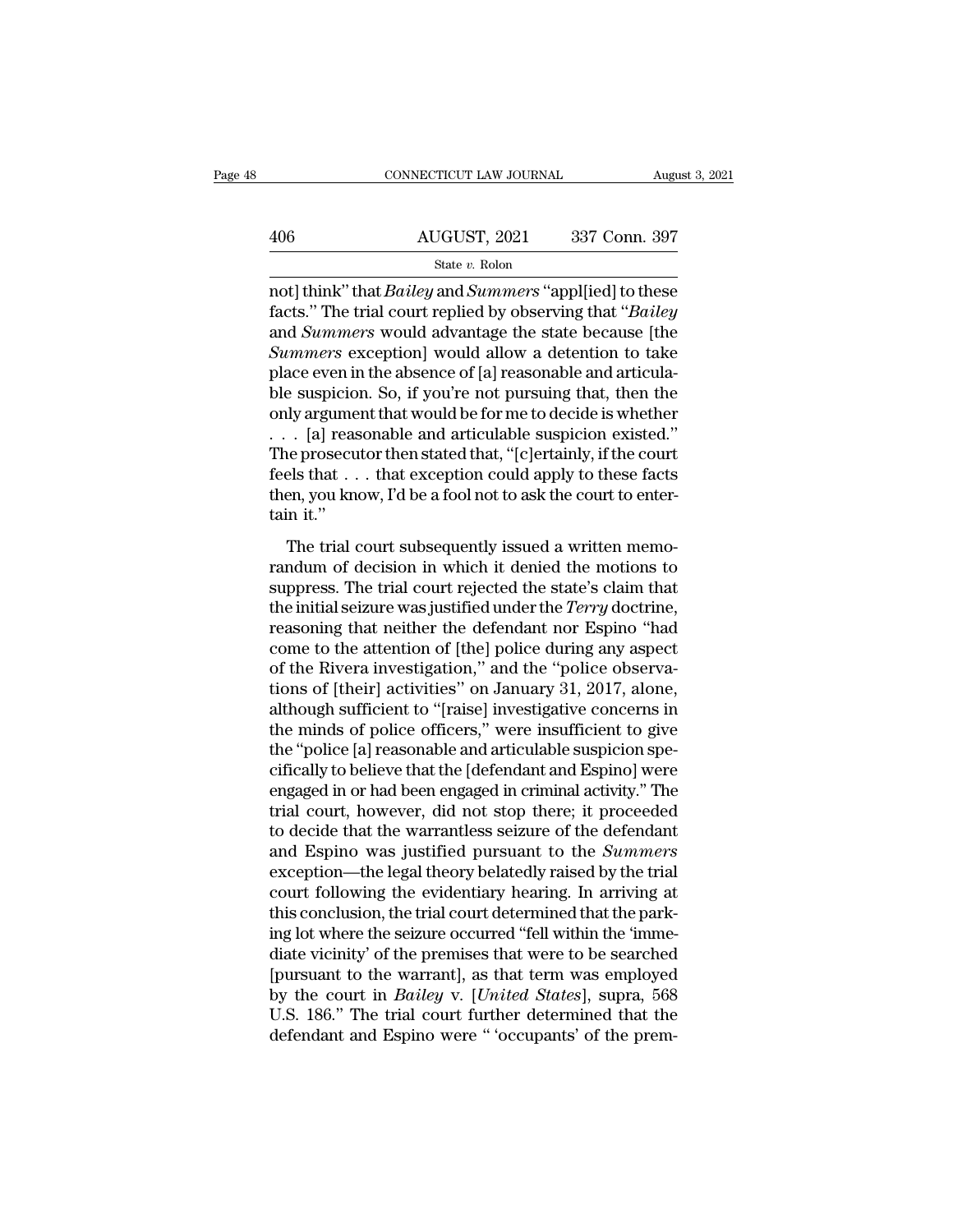### State *v.* Rolon

 $\frac{1}{2021}$  connectricut LAW JOURNAL<br>  $\frac{337 \text{ Conn. } 397}{\text{State } v. \text{ Robin}}$ <br>  $\frac{1}{2021}$ <br>  $\frac{407}{\text{State } v. \text{ Robin}}$ <br>  $\frac{1}{2021}$ <br>  $\frac{1}{2021}$ <br>  $\frac{1}{2021}$ <br>  $\frac{1}{2021}$ <br>  $\frac{1}{2021}$ <br>  $\frac{1}{2021}$ <br>  $\frac{1}{2021}$ <br>  $\frac{1}{2021}$ <br> 337 Conn. 397 AUGUST, 2021 407<br>
State v. Rolon<br>
ises to be searched" because the police had "an articulable basis to connect [them] to the premises to be<br>
searched, or to the [resident] of [the] premises." In<br>
the trial c 337 Conn. 397 AUGUST, 2021 407<br>
State v. Rolon<br>
ises to be searched" because the police had "an articu-<br>
lable basis to connect [them] to the premises to be<br>
searched, or to the [resident] of [the] premises." In<br>
the tria 337 Conn. 397 AUGUST, 2021 407<br>
State v. Rolon<br>
isses to be searched" because the police had "an articu-<br>
lable basis to connect [them] to the premises to be<br>
searched, or to the [resident] of [the] premises." In<br>
the tri Sold Cold. 851 Red Cost, 2021<br>
State v. Rolon<br>
ises to be searched" because the police had "an articu-<br>
lable basis to connect [them] to the premises to be<br>
searched, or to the [resident] of [the] premises." In<br>
the trial State v. Rolon<br>ises to be searched" because the police had "an articu-<br>lable basis to connect [them] to the premises to be<br>searched, or to the [resident] of [the] premises." In<br>the trial court's view, the intrusion on the ises to be searched" because the police had "an articulable basis to connect [them] to the premises to be searched, or to the [resident] of [the] premises." In the trial court's view, the intrusion on the defendant's liber lable basis to connect [them] to the premises to be<br>searched, or to the [resident] of [the] premises." In<br>the trial court's view, the intrusion on the defendant's<br>liberty was reasonable when weighed against the state's<br>int searched, or to the [resident] of [the] premises." In<br>the trial court's view, the intrusion on the defendant's<br>liberty was reasonable when weighed against the state's<br>interest in promoting officer safety because the defenthe trial court's view, the intrusion on the defendant's<br>liberty was reasonable when weighed against the state's<br>interest in promoting officer safety because the defen-<br>dant's detention "was exceedingly brief in duration a liberty was reasonable when weighed against the state's<br>interest in promoting officer safety because the defen-<br>dant's detention "was exceedingly brief in duration and<br>no more intrusive than was necessary for [the] police<br> interest in promoting officer safety because the defendant's detention "was exceedingly brief in duration and<br>no more intrusive than was necessary for [the] police<br>to take command of the situation, to safely approach<br>the [ dant's detention "was exceedingly brief in duration and<br>no more intrusive than was necessary for [the] police<br>to take command of the situation, to safely approach<br>the [defendant's] vehicle, and then to confirm or dispel<br>th no more intrusive than was necessary for [the] police<br>to take command of the situation, to safely approach<br>the [defendant's] vehicle, and then to confirm or dispel<br>the validity of their suspicions." During the course of<br>th to take command of the situation, to safely approach<br>the [defendant's] vehicle, and then to confirm or dispel<br>the validity of their suspicions." During the course of<br>the seizure, "the officers detected the odor of marijuan the [defendant's] vehicle, and then to confirm or dispel<br>the validity of their suspicions." During the course of<br>the seizure, "the officers detected the odor of marijuana<br>emanating from the car and drugs in the car within the validity of their suspicions." During the course of<br>the seizure, "the officers detected the odor of marijuana<br>emanating from the car and drugs in the car within plain<br>view," which at that point provided them with "rea the seizure, "the officers detected the odor of marijuana<br>emanating from the car and drugs in the car within plain<br>view," which at that point provided them with "reason-<br>able suspicion" under the *Terry* doctrine—if "not emanating from the car and drugs in the car within plain<br>view," which at that point provided them with "reason-<br>able suspicion" under the *Terry* doctrine—if "not prob-<br>able cause—to believe that the [defendant and Espino view," which at that point provided them with "reasonable suspicion" under the *Terry* doctrine—if "not probable cause—to believe that the [defendant and Espino] were engaged in criminal activity  $\ldots$ ." Accordingly, the able suspicion" under the *Terry* doctrine—if "not probable cause—to believe that the [defendant and Espino]<br>were engaged in criminal activity  $\ldots$ ." Accordingly,<br>the trial court determined that no fourth amendment<br>viola vehicle. For engaged in criminal activity  $\ldots$  ." Accordingly,<br>e trial court determined that no fourth amendment<br>plation occurred in connection with either the war-<br>ntless seizure of the defendant and Espino or the sub-<br>quent, wa the trial court determined that no fourth amendment<br>violation occurred in connection with either the war-<br>rantless seizure of the defendant and Espino or the sub-<br>sequent, warrantless search of their persons and motor<br>vehi

violation occurred in connection with either the warrantless seizure of the defendant and Espino or the subsequent, warrantless search of their persons and motor vehicle.<br>After the denial of his motion to suppress, the de rantless seizure of the defendant and Espino or the sub-<br>sequent, warrantless search of their persons and motor<br>vehicle.<br>After the denial of his motion to suppress, the defen-<br>dant entered a conditional plea of nolo conte sequent, warrantless search of their persons and motor<br>
vehicle.<br>
After the denial of his motion to suppress, the defen-<br>
dant entered a conditional plea of nolo contendere to<br>
the charge of possession of a controlled sub vehicle.<br>
After the denial of his motion to suppress, the defendant entered a conditional plea of nolo contendere to<br>
the charge of possession of a controlled substance with<br>
intent to sell in violation of  $\S 21a-277$  (a) After the denial of his motion to suppress, the defendant entered a conditional plea of nolo contendere to the charge of possession of a controlled substance with intent to sell in violation of  $\S 21a-277$  (a), which was tent to sell in violation of § 21a-277 (a), which was<br>conditional on the right to take an appeal from the<br>ourt's denial of the defendant's motion to suppress<br> $\dots$ ." General Statutes § 54-94a.<sup>6</sup> The state entered a<br><sup>6</sup> Ge "conditional on the right to take an appeal from the court's denial of the defendant's motion to suppress . . . . " General Statutes  $\S 54-94a$ .<sup>6</sup> The state entered a  $\frac{1}{6}$  General Statutes  $\S 54-94a$  provides: "When

court's denial of the defendant's motion to suppress<br>  $\ldots$  " General Statutes § 54-94a.<sup>6</sup> The state entered a<br>
<sup>6</sup> General Statutes § 54-94a provides: "When a defendant, prior to the<br>
commencement of trial, enters a ple to suppress<br>  $\ldots$  " General Statutes § 54-94a.<sup>6</sup> The state entered a<br>
<sup>6</sup> General Statutes § 54-94a provides: "When a defendant, prior to the<br>
commencement of trial, enters a plea of nolo contendere conditional on the<br> Sentence may file an appeal within the time prescribed by law provides of General Statutes § 54-94a provides: "When a defendant, prior to the commencement of trial, enters a plea of nolo contendere conditional on the righ <sup>6</sup> General Statutes § 54-94a provides: "When a defendant, prior to the commencement of trial, enters a plea of nolo contendere conditional on the right to take an appeal from the court's denial of the defendant's motion commencement of trial, enters a plea of nolo contendere contional on the right to take an appeal from the court's denial of the defendant's motion to suppress or motion to dismiss, the defendant after the imposition of sen be right to take an appeal from the court's denial of the defendant's motion to suppress or motion to dismiss, the defendant after the imposition of sentence may file an appeal within the time prescribed by law provided a have denied the motion to dismiss, the defendant after the imposition of sentence may file an appeal within the time prescribed by law provided a trial court has determined that a ruling on such motion to suppress or motio to suppress or motion to dismiss, the defendant after the imposition of sentence may file an appeal within the time prescribed by law provided a trial court has determined that a ruling on such motion to suppress or motion trial court has determined that a ruling on such motion to suppress or motion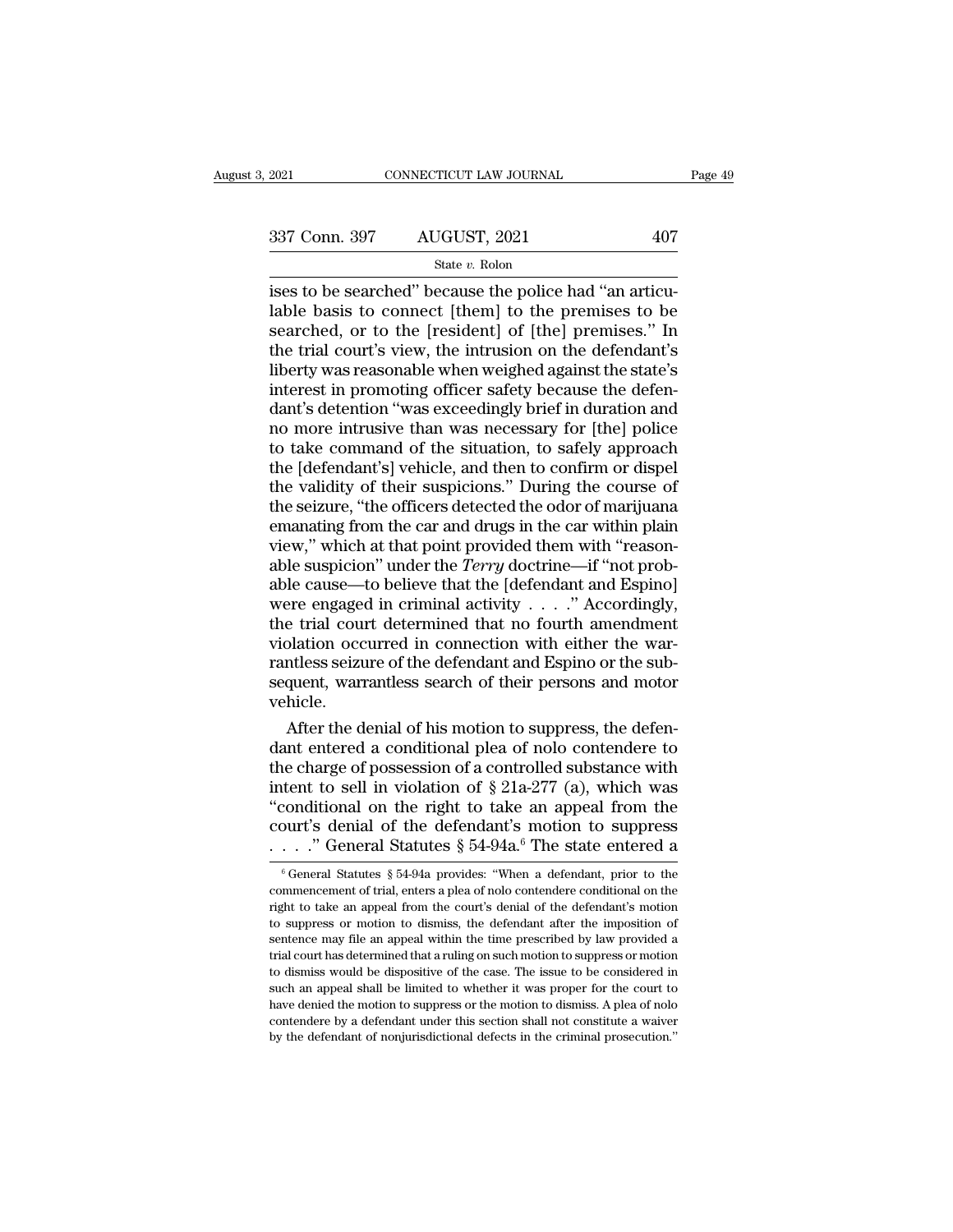|     | CONNECTICUT LAW JOURNAL                                                                                                                                                       | August 3, 2021 |
|-----|-------------------------------------------------------------------------------------------------------------------------------------------------------------------------------|----------------|
|     |                                                                                                                                                                               |                |
| 408 | AUGUST, 2021                                                                                                                                                                  | 337 Conn. 397  |
|     | State v. Rolon                                                                                                                                                                |                |
|     | nolle prosequi as to each of the two remaining charges.<br>The trial court sentenced the defendant to fifteen years<br>of imprisonment, evecution suspended after eight vears |                |

 $\frac{\text{AUGUST, 2021}}{\text{State } v. \text{ Rolon}}$  337 Conn. 397<br>
state  $v. \text{ Rolon}$ <br>
The trial court sentenced the defendant to fifteen years<br>
of imprisonment, execution suspended after eight years,<br>
followed by three years of probation. This 408 AUGUST, 2021 337 Conn. 397<br>
State v. Rolon<br>
nolle prosequi as to each of the two remaining charges.<br>
The trial court sentenced the defendant to fifteen years<br>
of imprisonment, execution suspended after eight years,<br>
f  $\frac{\text{AUGUST, 2021}}{\text{State } v. \text{ Rolon}}$ <br>
nolle prosequi as to each of the two remaining charges.<br>
The trial court sentenced the defendant to fifteen years<br>
of imprisonment, execution suspended after eight years,<br>
followed by three lowed.<sup>7</sup> belie prosequi as to each of the two remaining charges.<br>
i.e trial court sentenced the defendant to fifteen years<br>
imprisonment, execution suspended after eight years,<br>
llowed by three years of probation. This appeal fol-<br> nolle prosequi as to each of the two remaining charges.<br>The trial court sentenced the defendant to fifteen years<br>of imprisonment, execution suspended after eight years,<br>followed by three years of probation. This appeal fol

The trial court sentenced the defendant to fifteen years<br>of imprisonment, execution suspended after eight years,<br>followed by three years of probation. This appeal fol-<br>lowed.<sup>7</sup><br>On appeal, the defendant claims that the tr of imprisonment, execution suspended after eight years,<br>followed by three years of probation. This appeal fol-<br>lowed.<sup>7</sup><br>On appeal, the defendant claims that the trial court<br>improperly denied his motion to suppress becaus followed by three years of probation. This appeal followed.<sup>7</sup><br>On appeal, the defendant claims that the trial court<br>improperly denied his motion to suppress because nei-<br>ther the defendant nor Espino was an "occupant" in<br>t lowed.'<br>
On appeal, the defendant claims that the trial court<br>
improperly denied his motion to suppress because nei-<br>
ther the defendant nor Espino was an "occupant" in<br>
the "immediate vicinity" of the premises to be searc On appeal, the defendant claims that the trial court<br>improperly denied his motion to suppress because nei-<br>ther the defendant nor Espino was an "occupant" in<br>the "immediate vicinity" of the premises to be searched<br>under th improperly denied his motion to suppress because nei-<br>ther the defendant nor Espino was an "occupant" in<br>the "immediate vicinity" of the premises to be searched<br>under the *Summers* exception to the fourth amend-<br>ment's war ther the defendant nor Espino was an "occupant" in<br>the "immediate vicinity" of the premises to be searched<br>under the *Summers* exception to the fourth amend-<br>ment's warrant requirement.<sup>8</sup> Our standard of review<br>for a mot the "immediate vicinity" of the premises to be searched<br>under the *Summers* exception to the fourth amend-<br>ment's warrant requirement.<sup>8</sup> Our standard of review<br>for a motion to suppress is well settled. "A finding of<br>fact under the *Summers* exception to the fourth amend-<br>ment's warrant requirement.<sup>8</sup> Our standard of review<br>for a motion to suppress is well settled. "A finding of<br>fact will not be disturbed unless it is clearly erroneous<br>in ment's warrant requirement.<sup>8</sup> Our standard of review<br>for a motion to suppress is well settled. "A finding of<br>fact will not be disturbed unless it is clearly erroneous<br>in view of the evidence and pleadings in the whole<br>rec for a motion to suppress is well settled. "A finding of fact will not be disturbed unless it is clearly erroneous<br>in view of the evidence and pleadings in the whole<br>record  $\ldots$ . [W]hen a question of fact is essential to<br> fact will not be disturbed unless it is clearly erroneous<br>in view of the evidence and pleadings in the whole<br>record  $\ldots$ . [W]hen a question of fact is essential to<br>the outcome of a particular legal determination that<br>imp in view of the evidence and pleadings in the whole<br>record  $\ldots$ . [W]hen a question of fact is essential to<br>the outcome of a particular legal determination that<br>implicates a defendant's constitutional rights, [how-<br>ever] a record . . . . [W]hen a question of fact is essential to<br>the outcome of a particular legal determination that<br>implicates a defendant's constitutional rights, [how-<br>ever] and the credibility of witnesses is not the primary the outcome of a particular legal determination that<br>implicates a defendant's constitutional rights, [how-<br>ever] and the credibility of witnesses is not the primary<br>issue, our customary deference to the trial court's fac-<br> implicates a defendant's constitutional rights, [how-<br>ever] and the credibility of witnesses is not the primary<br>issue, our customary deference to the trial court's fac-<br>tual findings is tempered by a scrupulous examination ever] and the credibility of witnesses is not the primary<br>issue, our customary deference to the trial court's fac-<br>tual findings is tempered by a scrupulous examination<br>of the record to ascertain that the trial court's fac issue, our customary deference to the trial court's factual findings is tempered by a scrupulous examination<br>of the record to ascertain that the trial court's factual<br>findings are supported by substantial evidence. . . .<br>[ tual findings is tempered by a scrupulous examination<br>of the record to ascertain that the trial court's factual<br>findings are supported by substantial evidence. . . .<br>[W]here the legal conclusions of the court are chal-<br>le of the record to ascertain that the trial court's factual<br>findings are supported by substantial evidence. . . . .<br>[W]here the legal conclusions of the court are chal-<br>lenged, [our review is plenary, and] we must determine findings are supported by substantial evidence. . . . . [W]here the legal conclusions of the court are challenged, [our review is plenary, and] we must determine whether they are legally and logically correct and whether hether they are legally and logically correct and<br>hether they find support in the facts set out in the<br>emorandum of decision  $\ldots$ ." (Internal quotation<br>arks omitted.) *State* v. *Kendrick*, 314 Conn. 212, 222,<br><sup>7</sup>The def whether they find support in the facts set out in the memorandum of decision . . . ." (Internal quotation marks omitted.) *State* v. *Kendrick*, 314 Conn. 212, 222,<br><sup>7</sup> The defendant appealed from the judgment of the tria

memorandum of decision . . . ." (Internal quotation marks omitted.) *State* v. *Kendrick*, 314 Conn. 212, 222,  $\frac{1}{\sqrt{2}}$ . The defendant appealed from the judgment of the trial court to the Appellate Court, and we trans Appellate Court, and we transferred the appeal to this court pursuant to

The defendant appealed from the judgment of the trial court to the Appellate Court, and we transferred the appeal to this court pursuant to General Statutes  $\S 51-199$  (c) and Practice Book  $\S 65-1$ .<br><sup>8</sup> The defendant has Appellate Court, and we transferred the appeal to this court pursuant to General Statutes  $\S 51-199$  (c) and Practice Book  $\S 65-1$ .<br><sup>8</sup> The defendant has not raised or briefed a separate claim under our state constitutio constitution or challenged the trial court's determination that the subsequent<br>search of the defendant's person and motor vehicle was justified by the<br>plain view doctrine. We therefore limit our analysis to the constitutio <sup>8</sup> The defendant has not raised or briefed a separate claim under our state constitution or challenged the trial court's determination that the subsequent search of the defendant's person and motor vehicle was justified search of the defendant's person and motor vehicle was justified by the plain view doctrine. We therefore limit our analysis to the constitutionality of the initial warrantless seizure of the defendant under the *Summers* plain view doctrine. We therefore limit our analysis to the constitutionality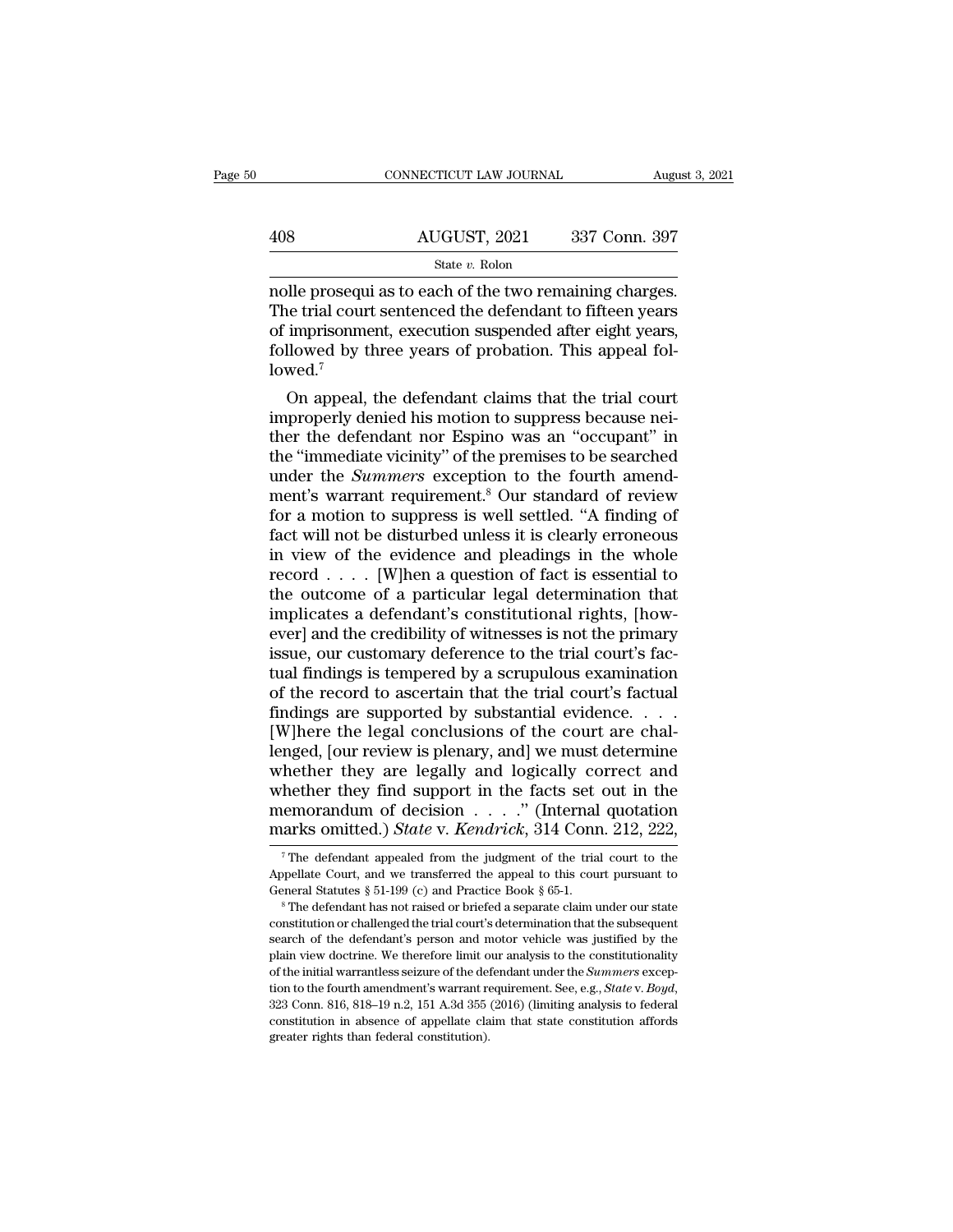| , 2021        | CONNECTICUT LAW JOURNAL | Page 51 |  |
|---------------|-------------------------|---------|--|
| 337 Conn. 397 | AUGUST, 2021            | 409     |  |
|               | State $v$ . Rolon       |         |  |

100 A.3d 821 (2014). We exercise plenary review here  $\begin{array}{r} 337 \text{ Conn. } 397 \qquad \text{AUGUST, } 2021 \qquad \qquad 409 \\ \text{State } v. \text{ Rolon} \end{array}$ <br>100 A.3d 821 (2014). We exercise plenary review here because the defendant challenges the trial court's legal conclusion that its factual findings permi 337 Conn. 397 AUGUST, 2021 409<br>
State v. Rolon<br>
100 A.3d 821 (2014). We exercise plenary review here<br>
because the defendant challenges the trial court's legal<br>
conclusion that its factual findings permit application<br>
of t 337 Conn. 397 AUGUST, 2021<br>
<sup>State *v*. Rolon<br>
100 A.3d 821 (2014). We exercise plenan<br>
because the defendant challenges the tric<br>
conclusion that its factual findings pern<br>
of the *Summers* exception. See id.<br>
The fourth </sup> State  $v$ . Rolon<br>
0 A.3d 821 (2014). We exercise plenary review here<br>
cause the defendant challenges the trial court's legal<br>
nclusion that its factual findings permit application<br>
the *Summers* exception. See id.<br>
The fo 100 A.3d 821 (2014). We exercise plenary review here<br>because the defendant challenges the trial court's legal<br>conclusion that its factual findings permit application<br>of the *Summers* exception. See id.<br>The fourth amendmen

100 A.3d 821 (2014). We exercise plenary review here<br>because the defendant challenges the trial court's legal<br>conclusion that its factual findings permit application<br>of the *Summers* exception. See id.<br>The fourth amendmen because the defendant challenges the trial court's legal<br>conclusion that its factual findings permit application<br>of the *Summers* exception. See id.<br>The fourth amendment to the United States constitu-<br>tion, which applies conclusion that its factual findings permit application<br>
of the *Summers* exception. See id.<br>
The fourth amendment to the United States constitu-<br>
tion, which applies to the states through the due process<br>
clause of the f of the *Summers* exception. See id.<br>The fourth amendment to the United States constitu-<br>tion, which applies to the states through the due process<br>clause of the fourteenth amendment, prohibits unrea-<br>sonable searches and se The fourth amendment to the United States constitution, which applies to the states through the due process clause of the fourteenth amendment, prohibits unreasonable searches and seizures by government agents.<sup>9</sup><br>
"Subjec tion, which applies to the states through the due process<br>clause of the fourteenth amendment, prohibits unrea-<br>sonable searches and seizures by government agents.<sup>9</sup><br>"Subject to a few well defined exceptions, a warrantless clause of the fourteenth amendment, prohibits unrea-<br>sonable searches and seizures by government agents.<sup>9</sup><br>"Subject to a few well defined exceptions, a warrantless<br>search and seizure is per se unreasonable." *State* v.<br>*E* sonable searches and seizures by government agents.<sup>9</sup><br>
"Subject to a few well defined exceptions, a warrantless<br>
search and seizure is per se unreasonable." *State* v.<br> *Cady*, 249 Conn. 431, 436, 733 A.2d 112, cert. deni search and seizure is per se unreasonable." *State v.*<br> *Eady*, 249 Conn. 431, 436, 733 A.2d 112, cert. denied, 528 U.S. 1030, 120 S. Ct. 551, 145 L. Ed. 2d 428 (1999);<br>
accord *Katz v. United States*, 389 U.S. 347, 357, Eady, 249 Conn. 431, 436, 733 A.2d 112, cert. denied, 528 U.S. 1030, 120 S. Ct. 551, 145 L. Ed. 2d 428 (1999); accord *Katz* v. *United States*, 389 U.S. 347, 357, 88 S. Ct. 507, 19 L. Ed. 2d 576 (1967); see also *State* 528 U.S. 1030, 120 S. Ct. 551, 145 L. Ed. 2d 428 (1999);<br>accord *Katz* v. *United States*, 389 U.S. 347, 357, 88 S.<br>Ct. 507, 19 L. Ed. 2d 576 (1967); see also *State* v. *Clark*,<br>255 Conn. 268, 291, 764 A.2d 1251 (2001). " Ct. 507, 19 L. Ed. 2d 576 (1967); see also *State* v. *Clar* 255 Conn. 268, 291, 764 A.2d 1251 (2001). "The stabears the burden of proving that an exception to the warrant requirement applies when a warrantless sear [and 255 Conn. 268, 291, 764 A.2d 1251 (2001). "The state<br>bears the burden of proving that an exception to the<br>warrant requirement applies when a warrantless search<br>[and seizure have] been conducted." *State v. Clark*,<br>supra, 2

warrant requirement applies when a warrantless search<br>
[and seizure have] been conducted." *State v. Clark*,<br>
supra, 291; accord *Mincey v. Arizona*, 437 U.S. 385,<br>
390–91, 98 S. Ct. 2408, 57 L. Ed. 2d 290 (1978).<br>
We beg [and seizure have] been conducted." *State* v. *Clark*, supra, 291; accord *Mincey* v. *Arizona*, 437 U.S. 385, 390–91, 98 S. Ct. 2408, 57 L. Ed. 2d 290 (1978). We begin our analysis with *Michigan* v. *Summers*, supra, 4 supra, 291; accord *Mincey* v. *Arizona*, 437 U.S. 385, 390–91, 98 S. Ct. 2408, 57 L. Ed. 2d 290 (1978).<br>We begin our analysis with *Michigan* v. *Summers*, supra, 452 U.S. 692, because the state relies solely on the fourt 390–91, 98 S. Ct. 2408, 57 L. Ed. 2d 290 (1978).<br>
We begin our analysis with *Michigan* v. *Summers*,<br>
supra, 452 U.S. 692, because the state relies solely on<br>
the fourth amendment exception created by that case<br>
to justi 10 is justify the initial warrantless seizure of the defen-<br>ant.<sup>10</sup> In *Summers*, police officers encountered the<br>efendant, George Summers, descending the front steps<br><sup>9</sup> The fourth amendment to the United States constit to justify the initial warrantless seizure of the defendant.<sup>10</sup> In *Summers*, police officers encountered the defendant, George Summers, descending the front steps  $\frac{1}{\pi}$  The fourth amendment to the United States con

dant.<sup>10</sup> In *Summers*, police officers encountered the defendant, George Summers, descending the front steps  $\overline{\phantom{a}}$  The fourth amendment to the United States constitution provides: "The right of the people to be secu defendant, George Summers, descending the front steps<br>
<sup>9</sup> The fourth amendment to the United States constitution provides: "The<br>
right of the people to be secure in their persons, houses, papers, and effects,<br>
against unr The fourth amendment to the United States constitution provides: "The right of the people to be secure in their persons, houses, papers, and effects, against unreasonable searches and seizures, shall not be violated, and n  $\degree$  The fourth amendment to the United States constitution provides: "The right of the people to be secure in their persons, houses, papers, and effects, against unreasonable searches and seizures, shall not be violated, right of the people to be secure in their persons, houses, papers, and effects, against unreasonable searches and seizures, shall not be violated, and no warrants shall issue, but upon probable cause, supported by oath or against unreasonable searches and seizures, shall not be violated, and no<br>warrants shall issue, but upon probable cause, supported by oath or affirma-<br>tion, and particularly describing the place to be searched, and the per warrants shall issue, but upon probable cause, supported by oath or affirma-<br>tion, and particularly describing the place to be searched, and the persons<br>or things to be seized." U.S. Const., amend. IV. The fourth amendment 1081 (1961). The state has abandoned its claim that the initial warrantless seizure of the states through the due process clause of the fourth amendment's protection against unreasonable searches and seizures is made appl protection against unreasonable searches and seizures is made applicable<br>to the states through the due process clause of the fourteenth amendment.<br>See, e.g., *Mapp* v. *Ohio*, 367 U.S. 643, 655, 81 S. Ct. 1684, 6 L. Ed. 2 See, e.g., Mapp v. Ohio, 367 U.S. 643, 655, 81 S. Ct. 1684, 6 L. Ed. 2d

the states through the due process clause of the fourteenth amendment.<br>See, e.g., *Mapp* v. *Ohio*, 367 U.S. 643, 655, 81 S. Ct. 1684, 6 L. Ed. 2d<br>1081 (1961).<br><sup>10</sup> The state has abandoned its claim that the initial warran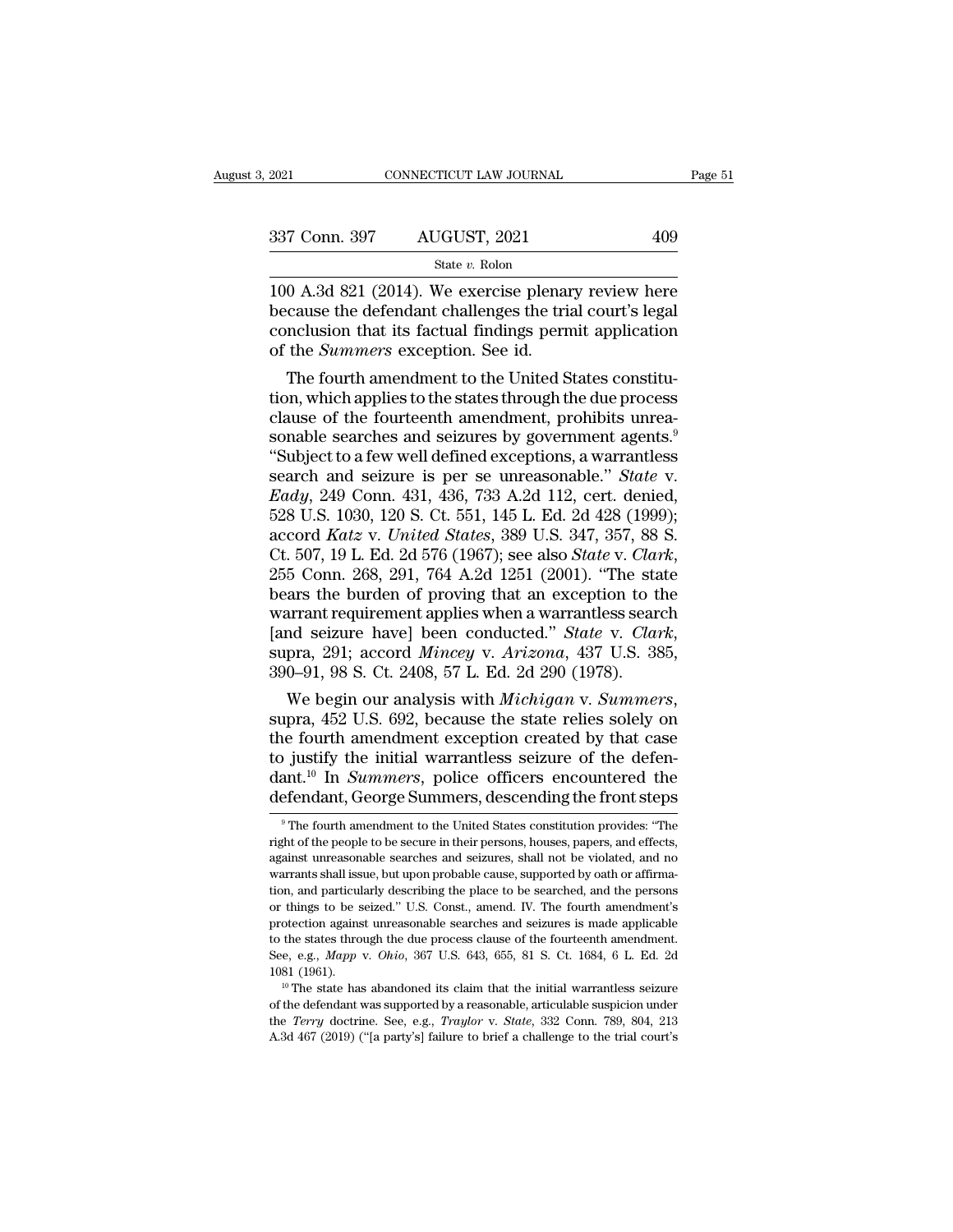|     | CONNECTICUT LAW JOURNAL | August 3, 2021 |
|-----|-------------------------|----------------|
|     |                         |                |
| 410 | AUGUST, 2021            | 337 Conn. 397  |
|     | State v. Rolon          |                |

CONNECTICUT LAW JOURNAL August 2021<br>
AUGUST, 2021 337 Conn. 397<br>
State v. Rolon<br>
of his residence when they arrived at his house to exe-<br>
cute a search warrant for narcotics. Id., 693. The officers 410 AUGUST, 2021 337 Conn. 397<br>
State v. Rolon<br>
of his residence when they arrived at his house to execute a search warrant for narcotics. Id., 693. The officers<br>
detained Summers and requested his assistance in gain-<br>
in 410  $\overline{AUGUST}$ , 2021  $\overline{337}$  Conn. 397<br>
of his residence when they arrived at his house to execute a search warrant for narcotics. Id., 693. The officers<br>
detained Summers and requested his assistance in gain-<br>
ing ent  $\frac{\text{AUGUST, 2021}}{\text{State } v. \text{ Rolon}}$ <br>
of his residence when they arrived at his house to execute a search warrant for narcotics. Id., 693. The officers<br>
detained Summers and requested his assistance in gain-<br>
ing entry to the r State v. Rolon<br>
State v. Rolon<br>
of his residence when they arrived at his house to execute<br>
a search warrant for narcotics. Id., 693. The officers<br>
detained Summers and requested his assistance in gain-<br>
ing entry to the state v. Rolon<br>
of his residence when they arrived at his house to execute a search warrant for narcotics. Id., 693. The officers<br>
detained Summers and requested his assistance in gain-<br>
ing entry to the residence. Id. "A of his residence when they arrived at his house to execute a search warrant for narcotics. Id., 693. The officers<br>detained Summers and requested his assistance in gain-<br>ing entry to the residence. Id. "After finding narcot cute a search warrant for narcotics. Id., 693. The officers<br>detained Summers and requested his assistance in gain-<br>ing entry to the residence. Id. "After finding narcotics<br>in the basement and ascertaining that [Summers] ow detained Summers and requested his assistance in gain-<br>ing entry to the residence. Id. "After finding narcotics<br>in the basement and ascertaining that [Summers] owned<br>the house, the police arrested him, searched his person, ing entry to the residence. Id. "After finding narcotics<br>in the basement and ascertaining that [Summers] owned<br>the house, the police arrested him, searched his person,<br>and found in his coat pocket an envelope containing<br>8. in the basement and<br>the house, the police<br>and found in his<br>8.5 grams of heroin<br>the heroin as the prof the [f]ourth [a]:<br>ted.) Id., 694.<br>The United State The United States Supreme Court held that Summers'<br>
The United States Supreme Court held that Summers'<br>
The United States Supreme Court held that Summers'<br>
The United States Supreme Court held that Summers'<br>
and detention and found in his coat pocket an envelope containing<br>8.5 grams of heroin." Id. Summers "moved to suppress<br>the heroin as the product of an illegal search in violation<br>of the [f]ourth [a]mendment . . . . . " (Footnote omit-<br>t

 $\sigma$ .<br>  $\sigma$  grants of neroth. The standards involved to suppress<br>
the heroin as the product of an illegal search in violation<br>
of the [f]ourth [a]mendment  $\dots$ ." (Footnote omit-<br>
ted.) Id., 694.<br>
The United States Supreme enforcement interest is all product of an integal search in violation<br>of the [f]ourth [a]mendment . . . . ." (Footnote omit-<br>ted.) Id., 694.<br>The United States Supreme Court held that Summers'<br>limited detention for the dura of the 'plotter' approaches a set of the detention of the search warrant was justified by the operative "law enforcement interest[s]" viewed in light of "the nature of the 'articulable facts' supporting the detention  $\ldots$ The United States Supreme Court held that Summers'<br>limited detention for the duration of the execution of<br>the search warrant was justified by the operative "law<br>enforcement interest[s]" viewed in light of "the nature<br>of t The United States Supreme Court held that Summers'<br>limited detention for the duration of the execution of<br>the search warrant was justified by the operative "law<br>enforcement interest[s]" viewed in light of "the nature<br>of th limited detention for the duration of the execution of<br>the search warrant was justified by the operative "law<br>enforcement interest[s]" viewed in light of "the nature<br>of the 'articulable facts' supporting the detention<br>..." the search warrant was justified by the operative "law<br>enforcement interest[s]" viewed in light of "the nature<br>of the 'articulable facts' supporting the detention<br>...." Id., 702. The court explained that a limited deten-<br>t enforcement interest[s]" viewed in light of "the nature<br>of the 'articulable facts' supporting the detention<br> $\ldots$ ." Id., 702. The court explained that a limited deten-<br>tion attendant to the execution of a search warrant s of the 'articulable facts' supporting the detention<br>
...." Id., 702. The court explained that a limited deten-<br>
tion attendant to the execution of a search warrant served<br>
the legitimate interests of "preventing flight in ...." Id., 702. The court explained that a limited detention attendant to the execution of a search warrant served<br>the legitimate interests of "preventing flight in the event<br>that incriminating evidence is found," "minimiz tion attendant to the execution of a search warrant served<br>the legitimate interests of "preventing flight in the event<br>that incriminating evidence is found," "minimizing the<br>risk of harm" to both "the police and the occupa the legitimate interests of "preventing flight in the event<br>that incriminating evidence is found," "minimizing the<br>risk of harm" to both "the police and the occupants"<br>of the premises, and facilitating "the orderly complet that incriminating evidence is found," "minimizing the<br>risk of harm" to both "the police and the occupants"<br>of the premises, and facilitating "the orderly completion<br>of the search" by ensuring that the occupants of the<br>pre risk of harm" to both "the police and the occupants"<br>of the premises, and facilitating "the orderly completion<br>of the search" by ensuring that the occupants of the<br>premises are available to "open locked doors or locked<br>con of the premises, and facilitating "the orderly completion<br>of the search" by ensuring that the occupants of the<br>premises are available to "open locked doors or locked<br>containers to avoid the use of force that is not only<br>da of the search" by ensuring that the occupants of the<br>premises are available to "open locked doors or locked<br>containers to avoid the use of force that is not only<br>damaging to property but may also delay the completion<br>of th premises are available to "open locked doors or locked<br>containers to avoid the use of force that is not only<br>damaging to property but may also delay the completion<br>of the task at hand." Id., 702–703. As for "the nature of<br> containers to avoid the use of force that is not only<br>damaging to property but may also delay the completion<br>of the task at hand." Id., 702–703. As for "the nature of<br>the 'articulable facts' supporting the detention"; id., damaging to property but may also delay the completion<br>of the task at hand." Id., 702–703. As for "the nature of<br>the 'articulable facts' supporting the detention"; id., 702;<br>the court determined that the existence of a sea of the task at hand." Id., 702–703. As for "the nature of<br>the 'articulable facts' supporting the detention"; id., 702;<br>the court determined that the existence of a search war-<br>rant obtained from a "neutral and detached mag the 'articulable facts' supporting the detention''; id., 702; the court determined that the existence of a search warrant obtained from a "neutral and detached magistrate [who] had found probable cause to believe that the the court determined that the existence of a search warrant obtained from a "neutral and detached magistrate [who] had found probable cause to believe that the law was being violated in [the occupant's own] house"; id., 70 was being violated in [the occupant's own] house"; id., 701; connects the occupant of the premises to criminal activity, thereby giving police officers "an easily identifiable and certain basis for determining that suspici able and certain basis for determining that suspicion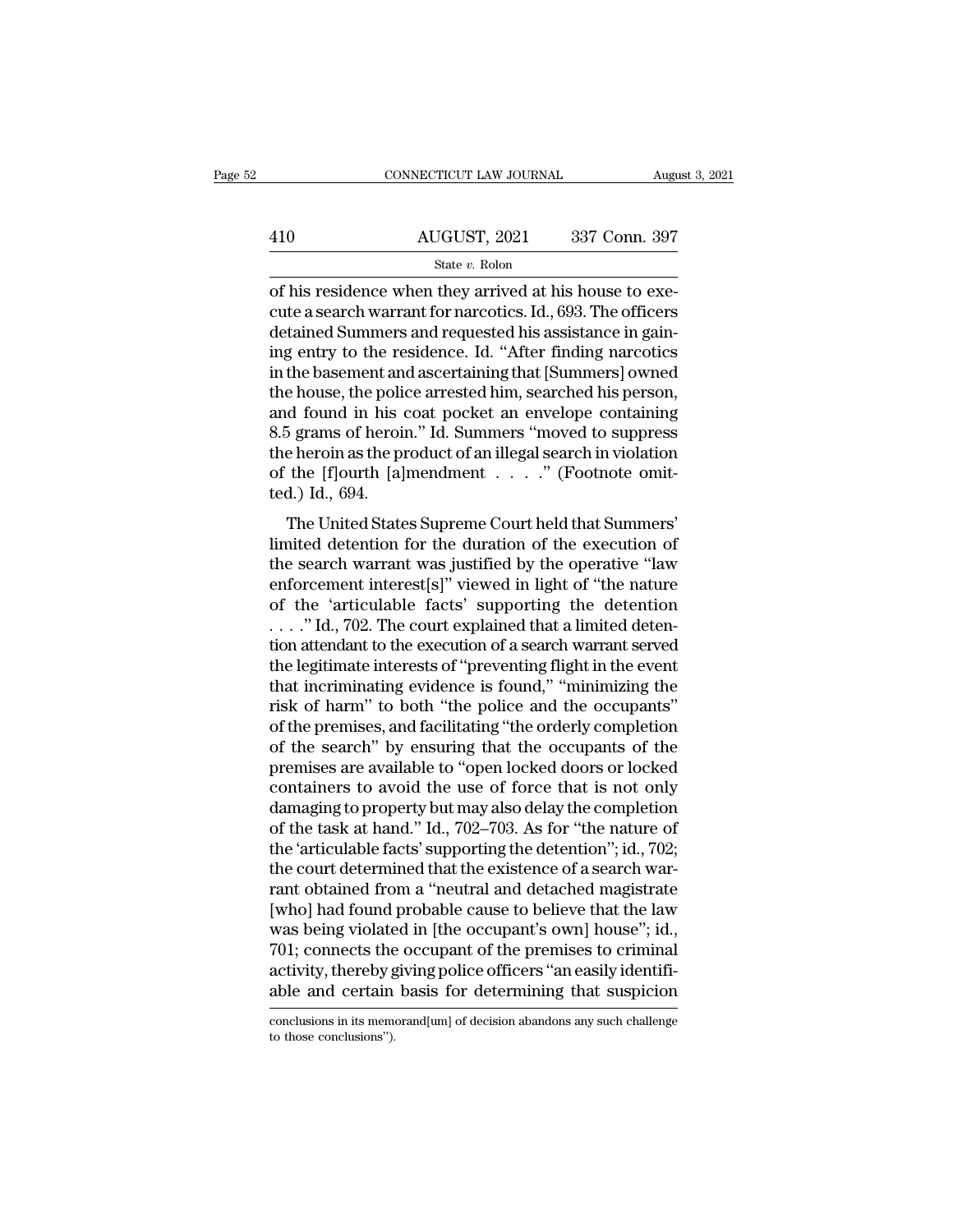| 2021          | CONNECTICUT LAW JOURNAL | Page 53 |  |
|---------------|-------------------------|---------|--|
| 337 Conn. 397 | AUGUST, 2021            | 411     |  |
|               | State v. Rolon          |         |  |

CONNECTICUT LAW JOURNAL<br>
337 Conn. 397 AUGUST, 2021 411<br>
5tate v. Rolon<br>
of criminal activity justifies a detention of that occu-<br>
pant." Id., 704. Furthermore, the detention, "although<br>
admittedly a significant restraint 337 Conn. 397 AUGUST, 2021 411<br>
State v. Rolon<br>
of criminal activity justifies a detention of that occupant." Id., 704. Furthermore, the detention, "although<br>
admittedly a significant restraint on . . . liberty," is<br>
"les 337 Conn. 397 AUGUST, 2021 411<br>
State v. Rolon<br>
of criminal activity justifies a detention of that occupant." Id., 704. Furthermore, the detention, "although<br>
admittedly a significant restraint on . . . liberty," is<br>
"les <sup>337</sup> Conn. 397 AUGUST, 2021 411<br>
<sup>State v. Rolon</sup><br>
of criminal activity justifies a detention of that occupant." Id., 704. Furthermore, the detention, "although<br>
admittedly a significant restraint on . . . liberty," is<br> Solution of the occupant<br>
of criminal activity justifies a detention of that occupant." Id., 704. Furthermore, the detention, "although<br>
admittedly a significant restraint on  $\ldots$  liberty," is<br>
"less intrusive than the s state v. Rolon<br>
of criminal activity justifies a detention of that occu-<br>
pant." Id., 704. Furthermore, the detention, "although<br>
admittedly a significant restraint on  $\ldots$  liberty," is<br>
"less intrusive than the search i of criminal activity justifies a detention of that occupant." Id., 704. Furthermore, the detention, "although admittedly a significant restraint on . . . liberty," is "less intrusive than the search itself," partly because pant." Id., 704. Furthermore, the detention, "although admittedly a significant restraint on  $\ldots$  liberty," is "less intrusive than the search itself," partly because it is in the occupant's "own residence" and does not admittedly a significant restraint on . . . liberty," is<br>
"less intrusive than the search itself," partly because it<br>
is in the occupant's "own residence" and does not<br>
involve the "inconvenience [or] the indignity" of a p "less intrusive than the search itself," partly because it<br>is in the occupant's "own residence" and does not<br>involve the "inconvenience [or] the indignity" of a pub-<br>lic arrest or "a compelled visit to the police station." is in the occupant's "own residence" and does not<br>involve the "inconvenience [or] the indignity" of a pub-<br>lic arrest or "a compelled visit to the police station." Id.,<br>701–702. Accordingly, "for [f]ourth [a]mendment pur-<br> involve the "inconvenience [or] the indignity" of a pub-<br>lic arrest or "a compelled visit to the police station." Id.,<br>701–702. Accordingly, "for [f]ourth [a]mendment pur-<br>poses . . . a warrant to search for contraband fou lic arrest or ";<br>701–702. Acc<br>poses . . . a v<br>on probable (<br>authority to c<br>a proper sea<br>Id., 705.<br>The United  $1-702$ . Accordingly, "for [1]ourth [a]mendment pursess . . . a warrant to search for contraband founded<br>a probable cause implicitly carries with it the limited<br>thority to detain the occupants of the premises while<br>proper poses . . . a warrant to search for contraband founded<br>on probable cause implicitly carries with it the limited<br>authority to detain the occupants of the premises while<br>a proper search is conducted." (Footnote omitted.)<br>Id.

authority to detain the occupants of the premises while<br>a proper search is conducted." (Footnote omitted.)<br>Id., 705.<br>The United States Supreme Court imposed limits on<br>the *Summers* exception in *Bailey* v. *United States*, a proper search is conducted." (Footnote omitted.)<br>Id., 705.<br>The United States Supreme Court imposed limits on<br>the *Summers* exception in *Bailey* v. *United States*,<br>supra, 568 U.S. 186, and explained that such limits wer 1d., 705.<br>The United States Supreme Court imposed limits on<br>the *Summers* exception in *Bailey* v. *United States*,<br>supra, 568 U.S. 186, and explained that such limits were<br>necessary particularly inasmuch as "[t]he rule i The United States Supreme Court imposed limits on<br>the *Summers* exception in *Bailey* v. *United States*,<br>supra, 568 U.S. 186, and explained that such limits were<br>necessary particularly inasmuch as "[t]he rule in *Sum-<br>mer* the *Summers* exception in *Bailey* v. United States, supra, 568 U.S. 186, and explained that such limits were necessary particularly inasmuch as "[t]he rule in *Summers* extends further than some earlier exceptions [to t supra, 568 U.S. 186, and explained that such limits were<br>necessary particularly inasmuch as "[t]he rule in *Summers* extends further than some earlier exceptions [to<br>the fourth amendment's warrant requirement] because<br>it d necessary particularly inasmuch as "[t]he rule in *Summers* extends further than some earlier exceptions [to the fourth amendment's warrant requirement] because it does not require law enforcement to have particular suspic mers extends further than some earlier exceptions [to the fourth amendment's warrant requirement] because it does not require law enforcement to have particular suspicion that an individual is involved in criminal activit the fourth amendment's warrant requirement] because<br>it does not require law enforcement to have particular<br>suspicion that an individual is involved in criminal activ-<br>ity or poses a specific danger to the officers.  $\dots$  A it does not require law enforcement to have particular<br>suspicion that an individual is involved in criminal activ-<br>ity or poses a specific danger to the officers. . . . An<br>officer's authority to detain incident to a search suspicion that an individual is involved in criminal activity or poses a specific danger to the officers. . . . An officer's authority to detain incident to a search is categorical; it does not depend on the quantum of pr ity or poses a specific danger to the officers. . . . An officer's authority to detain incident to a search is categorical; it does not depend on the quantum of proof justifying detention or the extent of the intrusion to officer's authority to detain incident to a search is categorical; it does not depend on the quantum of proof<br>justifying detention or the extent of the intrusion to<br>be imposed by the seizure." (Citation omitted; internal<br>q gorical; it does not depend on the quantum of proof<br>justifying detention or the extent of the intrusion to<br>be imposed by the seizure." (Citation omitted; internal<br>quotation marks omitted.) Id., 193; see also id., 200<br>("[b] justifying detention or the extent of the intrusion to<br>be imposed by the seizure." (Citation omitted; internal<br>quotation marks omitted.) Id., 193; see also id., 200<br>("[b]ecause this exception grants substantial authority<br>t be imposed by the seizure." (Citation omitted; internal quotation marks omitted.) Id., 193; see also id., 200 ("[b]ecause this exception grants substantial authority to police officers to detain outside of the traditional quotation marks omitted.) Id., 193; see also id., 200 ("[b]ecause this exception grants substantial authority<br>to police officers to detain outside of the traditional<br>rules of the [f]ourth [a]mendment, it must be circum-<br>sc ("[b]ecause this exception grants substantial authority<br>to police officers to detain outside of the traditional<br>rules of the [f]ourth [a]mendment, it must be circum-<br>scribed"). *Bailey* addressed whether the *Summers*<br>exc to police officers to detain outside of the traditional<br>rules of the [f]ourth [a]mendment, it must be circum-<br>scribed"). *Bailey* addressed whether the *Summers*<br>exception applies to an occupant who is stopped and<br>detained rules of the [f]ourth [a]mendment, it must be circum-<br>scribed"). *Bailey* addressed whether the *Summers*<br>exception applies to an occupant who is stopped and<br>detained approximately one mile "away from the prem-<br>ises to be scribed"). *Bailey* addressed whether the *Summers* exception applies to an occupant who is stopped and detained approximately one mile "away from the premises to be searched when the only justification for the detention [ exception applies to an occupant who is stopped and<br>detained approximately one mile "away from the prem-<br>ises to be searched when the only justification for the<br>detention [is] to ensure the safety and efficacy of the<br>searc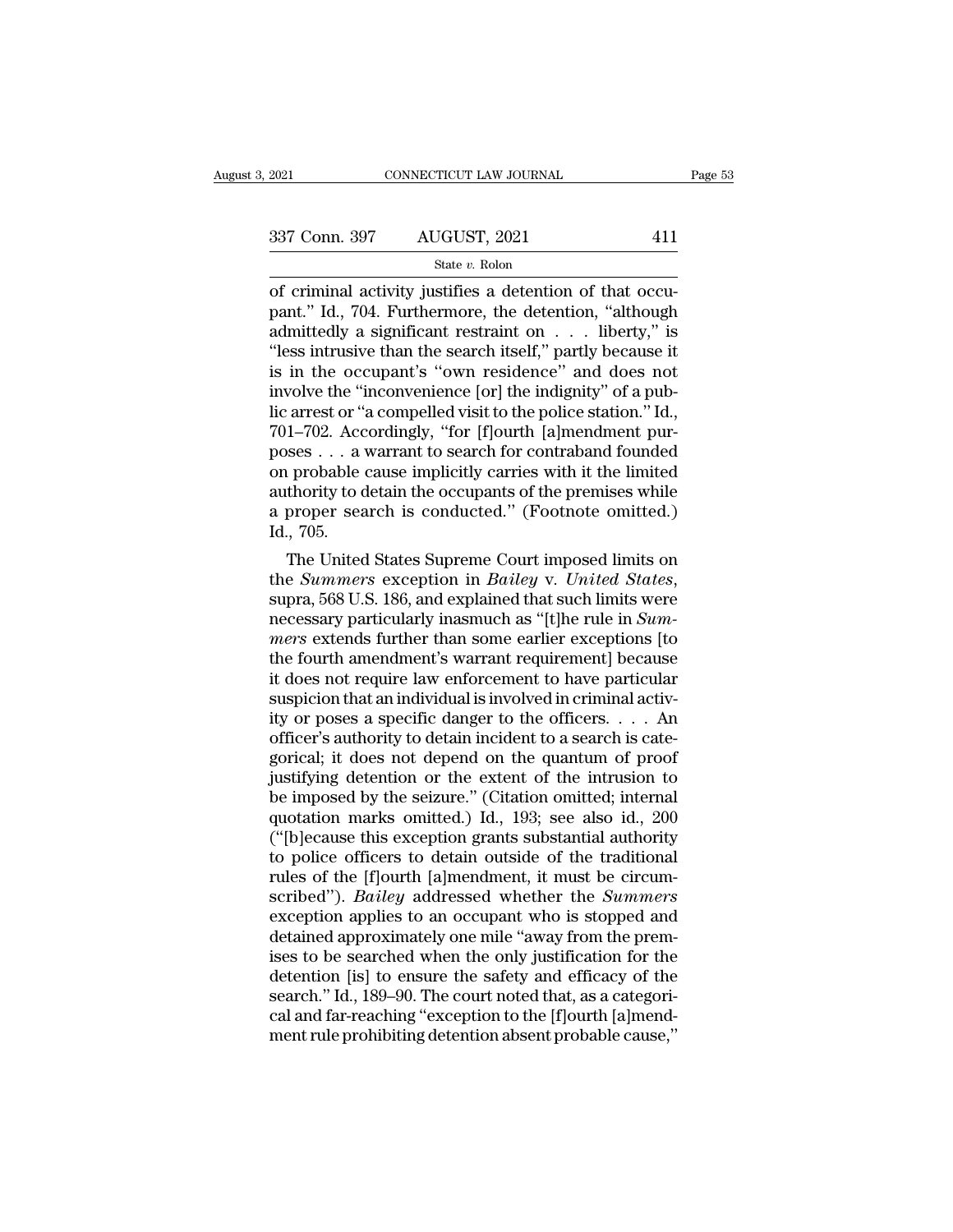|     | CONNECTICUT LAW JOURNAL | August 3, 2021 |
|-----|-------------------------|----------------|
| 412 | AUGUST, 2021            | 337 Conn. 397  |
|     | State $v$ . Rolon       |                |

CONNECTICUT LAW JOURNAL August 3, 2021<br>
AUGUST, 2021 337 Conn. 397<br>
State *v*. Rolon<br>
the scope of the *Summers* exception "must not diverge<br>
from its purpose and rationale." Id., 194. To determine<br>
the scope of the *Summe* 412 AUGUST, 2021 337 Conn. 397<br>  $\frac{\text{State } v. \text{ Rolon}}{\text{the scope of the *Summers* exception "must not diverge from its purpose and rationale." Id., 194. To determine the scope of the *Summers* exception, the court addressed whether "the reasons for the rule" support extending.$ AUGUST, 2021 337 Conn. 397<br>
State v. Rolon<br>
the scope of the *Summers* exception "must not diverge<br>
from its purpose and rationale." Id., 194. To determine<br>
the scope of the *Summers* exception, the court addressed<br>
wheth AUGUST, 2021 337 Conn. 397<br>
State v. Rolon<br>
the scope of the *Summers* exception "must not diverge<br>
from its purpose and rationale." Id., 194. To determine<br>
the scope of the *Summers* exception, the court addressed<br>
wheth State *v*. Rolon<br>
State *v*. Rolon<br>
the scope of the *Summers* exception "must not diverge<br>
from its purpose and rationale." Id., 194. To determine<br>
the scope of the *Summers* exception, the court addressed<br>
whether "the State *v*. Rolon<br>the scope of the *Summers* exception "must<br>from its purpose and rationale." Id., 194. To<br>the scope of the *Summers* exception, the cour<br>whether "the reasons for the rule" suppor<br>the *Summers* exception to e scope of the *Summers* exception "must not diverge<br>om its purpose and rationale." Id., 194. To determine<br>e scope of the *Summers* exception, the court addressed<br>nether "the reasons for the rule" support extending<br>e *Summ* from its purpose and rationale." Id., 194. To determine<br>the scope of the *Summers* exception, the court addressed<br>whether "the reasons for the rule" support extending<br>the *Summers* exception to a detention one mile away<br>f

the scope of the *Summers* exception, the court addressed<br>whether "the reasons for the rule" support extending<br>the *Summers* exception to a detention one mile away<br>from the premises to be searched. Id.<br>The court in *Bailey* whether "the reasons for the rule" support extending<br>the *Summers* exception to a detention one mile away<br>from the premises to be searched. Id.<br>The court in *Bailey* held that a detention incident to<br>the execution of a se the *Summers* exception to a detention one mile away<br>from the premises to be searched. Id.<br>The court in *Bailey* held that a detention incident to<br>the execution of a search warrant is not constitutionally<br>permissible under from the premises to be searched. Id.<br>
The court in *Bailey* held that a detention incident to<br>
the execution of a search warrant is not constitutionally<br>
permissible under such circumstances because none of<br>
the "three i The court in *Bailey* held that a detention incident to<br>the execution of a search warrant is not constitutionally<br>permissible under such circumstances because none of<br>the "three important law enforcement interests that,<br>ta the execution of a search warrant is not constitutionally<br>permissible under such circumstances because none of<br>the "three important law enforcement interests that,<br>taken together justify" the *Summers* exception—<br>namely, " permissible under such circumstances because none of<br>the "three important law enforcement interests that,<br>taken together justify" the *Summers* exception—<br>namely, "officer safety, facilitating the completion of<br>the search, the "three important law enforcement interests that,<br>taken together justify" the *Summers* exception—<br>namely, "officer safety, facilitating the completion of<br>the search, and preventing flight"—weighed in favor<br>of "extendin taken together justify" the *Summers* exception—<br>namely, "officer safety, facilitating the completion of<br>the search, and preventing flight"—weighed in favor<br>of "extending the power to detain persons stopped or<br>apprehended namely, "officer safety, facilitating the completion of<br>the search, and preventing flight"—weighed in favor<br>of "extending the power to detain persons stopped or<br>apprehended away from the premises where the search<br>is being the search, and preventing flight"—weighed in favor<br>of "extending the power to detain persons stopped or<br>apprehended away from the premises where the search<br>is being conducted." Id., 194–95. First, with respect to<br>officer of "extending the power to detain persons stopped or<br>apprehended away from the premises where the search<br>is being conducted." Id., 194–95. First, with respect to<br>officer safety, persons who are not in the immediate<br>vicinit apprehended away from the premises where the search<br>is being conducted." Id., 194–95. First, with respect to<br>officer safety, persons who are not in the immediate<br>vicinity of the premises to be searched "[pose] little<br>risk is being conducted." Id., 194–95. First, with respect to officer safety, persons who are not in the immediate vicinity of the premises to be searched "[pose] little risk to the officers at the scene." Id., 196. Although th officer safety, persons who are not in the immediate<br>vicinity of the premises to be searched "[pose] little<br>risk to the officers at the scene." Id., 196. Although<br>there is a "risk that a departing occupant might notice<br>the vicinity of the premises to be searched "[pose] little<br>risk to the officers at the scene." Id., 196. Although<br>there is a "risk that a departing occupant might notice<br>the police surveillance and alert others still inside th risk to the officers at the scene." Id., 196. Although<br>there is a "risk that a departing occupant might notice<br>the police surveillance and alert others still inside the<br>residence," this risk is "an insufficient safety rati there is a "risk that a departing occupant might notice<br>the police surveillance and alert others still inside the<br>residence," this risk is "an insufficient safety rationale<br>to justify expanding the existing categorical aut the police surveillance and alert others still inside the residence," this risk is "an insufficient safety rationale to justify expanding the existing categorical authority to detain so that it extends beyond the immediate residence," this risk is "an insufficient safety rationale<br>to justify expanding the existing categorical authority<br>to detain so that it extends beyond the immediate vicin-<br>ity of the premises to be searched." Id., 197. The to justify expanding the existing categorical authority<br>to detain so that it extends beyond the immediate vicin-<br>ity of the premises to be searched." Id., 197. The court<br>explained that, if the *Summers* rule extended to pe to detain so that it extends beyond the immediate vicinity of the premises to be searched." Id., 197. The court<br>explained that, if the *Summers* rule extended to persons<br>beyond the immediate vicinity of the premises to be<br> ity of the premises to be searched." Id., 197. The court<br>explained that, if the *Summers* rule extended to persons<br>beyond the immediate vicinity of the premises to be<br>searched, "the [safety] rationale would justify detaini explained that, if the *Summers* rule extended to persons<br>beyond the immediate vicinity of the premises to be<br>searched, "the [safety] rationale would justify detaining<br>anyone in the neighborhood who could alert occupants<br>t beyond the immediate vicinity of the premises to be<br>searched, "the [safety] rationale would justify detaining<br>anyone in the neighborhood who could alert occupants<br>that the police are outside, all without individualized<br>sus searched, "the [safety] rationale would justify detaining<br>anyone in the neighborhood who could alert occupants<br>that the police are outside, all without individualized<br>suspicion of criminal activity or connection to the res anyone in the neighb<br>that the police are c<br>suspicion of criminal<br>dence to be searched<br>it is necessary to co<br>who are present wh<br>conducted." Id.<br>Second, the cour at the police are outside, all without individualized<br>spicion of criminal activity or connection to the resi-<br>nce to be searched. This possibility demonstrates why<br>is necessary to confine the *Summers* rule to those<br>no are suspicion of criminal activity or connection to the residence to be searched. This possibility demonstrates why<br>it is necessary to confine the *Summers* rule to those<br>who are present when and where the search is being<br>cond dence to be searched. This possibility demonstrates why<br>it is necessary to confine the *Summers* rule to those<br>who are present when and where the search is being<br>conducted." Id.<br>Second, the court in *Bailey* stated that th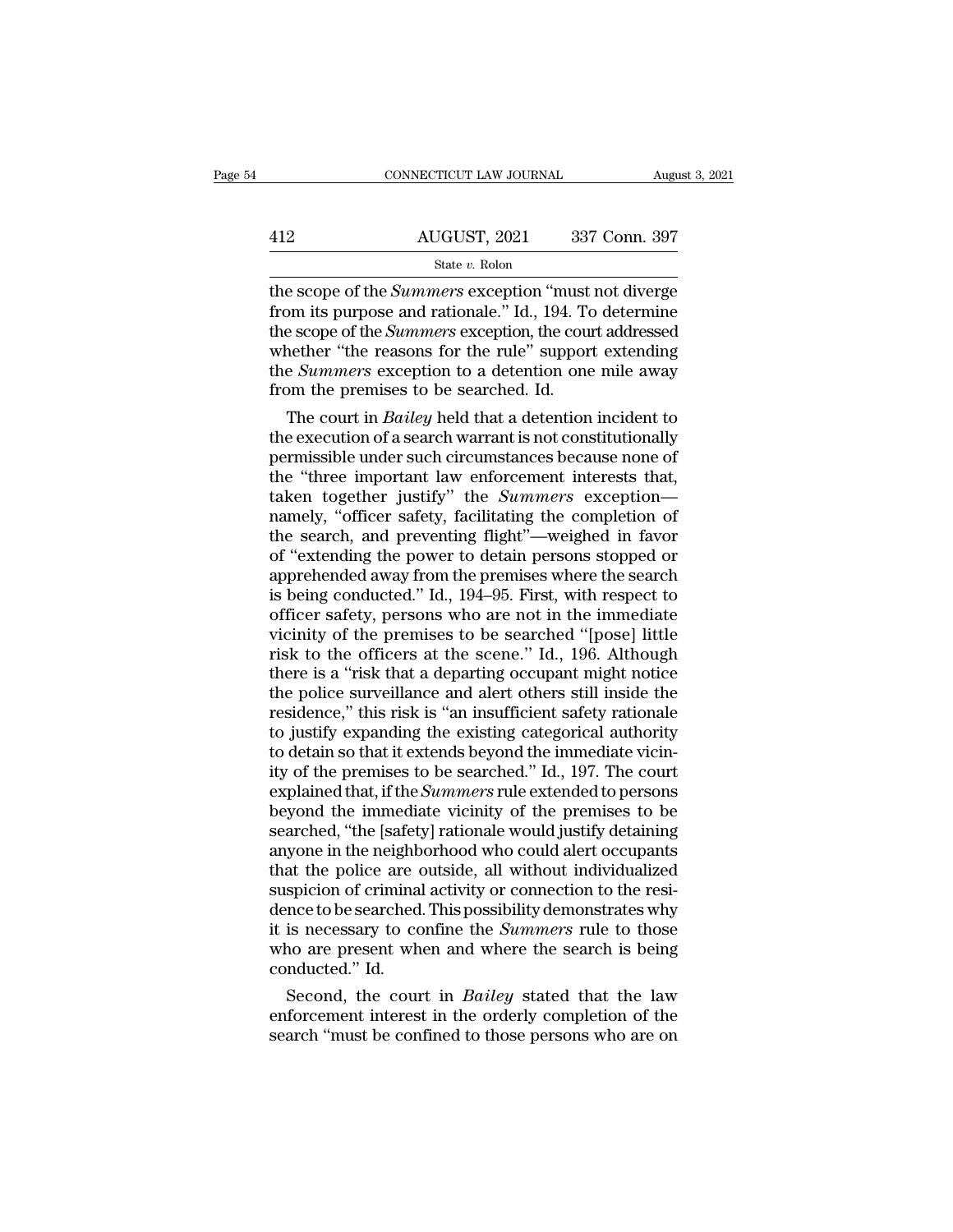| 2021          | CONNECTICUT LAW JOURNAL | Page 55 |  |
|---------------|-------------------------|---------|--|
| 337 Conn. 397 | AUGUST, 2021            | 413     |  |
|               | State v. Rolon          |         |  |

Figure 2021 CONNECTICUT LAW JOURNAL Page 55<br>
337 Conn. 397 AUGUST, 2021 413<br>
5tate v. Rolon<br>
site and so in a position, when detained, to at once<br>
observe the progression of the search''; otherwise, the<br>
Summers exception 337 Conn. 397 AUGUST, 2021 413<br>
State v. Rolon<br>
site and so in a position, when detained, to at once<br>
observe the progression of the search''; otherwise, the<br>
Summers exception "would have no limiting principle<br>
"Id 198 A <sup>337</sup> Conn. 397 **AUGUST**, 2021 413<br> **State v. Rolon**<br> **State v. Rolon**<br> **State v. Rolon**<br> **State v. Rolon**<br> **State and so in a position, when detained, to at once**<br> **observe the progression of the search''; otherwise, the** 337 Conn. 397 AUGUST, 2021 413<br>
State v. Rolon<br>
site and so in a position, when detained, to at once<br>
observe the progression of the search"; otherwise, the<br> *Summers* exception "would have no limiting principle<br>
...." Id Solution of the search victory,  $\frac{1}{2021}$ <br>
State *v*. Rolon<br>
Site and so in a position, when detained, to at once<br>
observe the progression of the search"; otherwise, the<br> *Summers* exception "would have no limiting pri State *v*. Rolon<br>site and so in a position, when detained, to at once<br>observe the progression of the search"; otherwise, the<br>Summers exception "would have no limiting principle<br>...." Id., 198. An individual who is not in site and so in a position, when detained, to at on<br>observe the progression of the search"; otherwise, t<br>Summers exception "would have no limiting princip<br> $\dots$ ." Id., 198. An individual who is not in the imme<br>ate vicinity serve the progression of the search''; otherwise, the<br> *ummers* exception "would have no limiting principle<br>
. ." Id., 198. An individual who is not in the immedi-<br>
evicinity of the premises at the time of the execution<br>
t Summers exception "would have no limiting principle<br>  $\ldots$  ." Id., 198. An individual who is not in the immedi-<br>
ate vicinity of the premises at the time of the execution<br>
of the search warrant can "[serve] no purpose in

 $\ldots$  ." Id., 198. An individual who is not in the immediate vicinity of the premises at the time of the execution of the search warrant can "[serve] no purpose in ensuring the efficient completion of the search." Id.<br>Thi ate vicinity of the premises at the time of the execution<br>of the search warrant can "[serve] no purpose in ensur-<br>ing the efficient completion of the search." Id.<br>Third, *Bailey* held that law enforcement's interest in<br>pre of the search warrant can "[serve] no purpose in ensur-<br>ing the efficient completion of the search." Id.<br>Third, *Bailey* held that law enforcement's interest in<br>preventing flight "does not independently justify deten-<br>tion Ing the efficient completion of the search." Id.<br>
Third, *Bailey* held that law enforcement's interest in<br>
preventing flight "does not independently justify deten-<br>
tion of an occupant beyond the immediate vicinity of<br>
the Third, *Bailey* held that law enforcement's interest in<br>preventing flight "does not independently justify deten-<br>tion of an occupant beyond the immediate vicinity of<br>the premises to be searched" because this interest is<br>li preventing flight "does not independently justify detention of an occupant beyond the immediate vicinity of the premises to be searched" because this interest is limited to "the damage that potential flight can cause to th tion of an occupant beyond the immediate vicinity of<br>the premises to be searched" because this interest is<br>limited to "the damage that potential flight can cause<br>to the integrity of the search." Id., 199. "The need to<br>pre the premises to be searched" because this interest is<br>limited to "the damage that potential flight can cause<br>to the integrity of the search." Id., 199. "The need to<br>prevent flight, if unbounded, might be used to argue<br>for limited to "the damage that potential flight can cause<br>to the integrity of the search." Id., 199. "The need to<br>prevent flight, if unbounded, might be used to argue<br>for detention, while a search is underway, of any regular<br> to the integrity of the search." Id., 199. "The need to prevent flight, if unbounded, might be used to argue for detention, while a search is underway, of any regular occupant regardless of his or her location at the time prevent flight, if unbounded, might be used to argue<br>for detention, while a search is underway, of any regular<br>occupant regardless of his or her location at the time<br>of the search. . . . The interest in preventing escape<br> for detention, while a search is underway, of any regular<br>occupant regardless of his or her location at the time<br>of the search. . . . The interest in preventing escape<br>from [the] police cannot extend this far without<br>under occupant regardless of his or her location at the time<br>of the search. . . . The interest in preventing escape<br>from [the] police cannot extend this far without<br>undermining the usual rules for arrest based on proba-<br>ble cau of the search.  $\ldots$  The interest in preventing escape<br>from [the] police cannot extend this far without<br>undermining the usual rules for arrest based on proba-<br>ble cause or a brief stop for questioning under [the]<br>standard from [the] police cannot extend this far without<br>undermining the usual rules for arrest based on proba-<br>ble cause or a brief stop for questioning under [the]<br>standards derived from *Terry*. Even if the detention<br>of a forme undermining the usual rules for arrest based on probable cause or a brief stop for questioning under [the] standards derived from *Terry*. Even if the detention of a former occupant away from the premises could facilitate ble cause or a brief stop for questioning under [the]<br>standards derived from *Terry*. Even if the detention<br>of a former occupant away from the premises could<br>facilitate a later arrest should incriminating evidence<br>be disco standards derived from *Terry*. Even<br>of a former occupant away from th<br>facilitate a later arrest should incrin<br>be discovered, 'the mere fact that law<br>be made more efficient can never by i<br>gard of the [f]ourth [a]mendment.' a former occupant away from the premises could<br>cilitate a later arrest should incriminating evidence<br>discovered, 'the mere fact that law enforcement may<br>made more efficient can never by itself justify disre-<br>rd of the [f]o facilitate a later arrest should incriminating evidence<br>be discovered, 'the mere fact that law enforcement may<br>be made more efficient can never by itself justify disre-<br>gard of the [f]ourth [a]mendment.' " Id., quoting *M* 

be discovered, 'the mere fact that law enforcement may<br>be made more efficient can never by itself justify disre-<br>gard of the [f]ourth [a]mendment.' " Id., quoting *Mincey*<br>v. *Arizona*, supra, 437 U.S. 393.<br>*Bailey* also e be made more efficient can never by itself justify disregard of the [f]ourth [a]mendment.' " Id., quoting *Mincey*<br>v. *Arizona*, supra, 437 U.S. 393.<br>*Bailey* also expressed concern about the extent of<br>the constitutional d gard of the [f]ourth [a]mendment.' "Id., quoting *Mincey*<br>v. *Arizona*, supra, 437 U.S. 393.<br>*Bailey* also expressed concern about the extent of<br>the constitutional deprivation that would occur if the<br>*Summers* exception to v. Arizona, supra,  $437$  U.S. 393.<br>Bailey also expressed concern about the extent of<br>the constitutional deprivation that would occur if the<br>Summers exception to the warrant requirement were<br>to be extended beyond the immed Bailey also expressed concern about the extent of<br>the constitutional deprivation that would occur if the<br>Summers exception to the warrant requirement were<br>to be extended beyond the immediate proximity of the<br>search locatio the constitutional deprivation that would occur if the<br>
Summers exception to the warrant requirement were<br>
to be extended beyond the immediate proximity of the<br>
search location. Not only are law enforcement's inter-<br>
ests Summers exception to the warrant requirement were<br>to be extended beyond the immediate proximity of the<br>search location. Not only are law enforcement's inter-<br>ests insufficient to justify "the detention of recent occu-<br>pant to be extended beyond the immediate proximity of the<br>search location. Not only are law enforcement's inter-<br>ests insufficient to justify "the detention of recent occu-<br>pants beyond the immediate vicinity of the premises to search location. Not only are law enforcement's interests insufficient to justify "the detention of recent occupants beyond the immediate vicinity of the premises to be searched," the court explained, but the detention of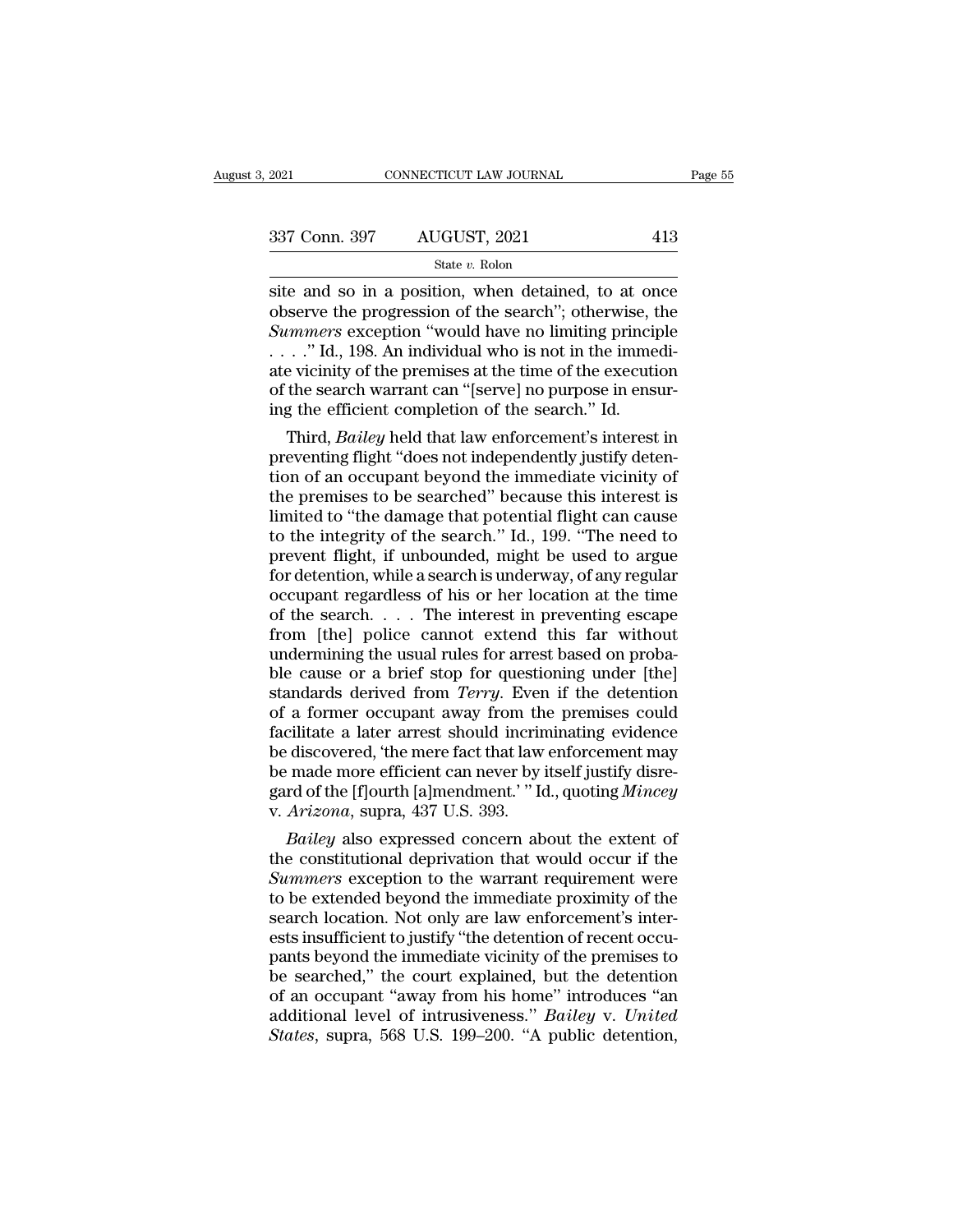|     | CONNECTICUT LAW JOURNAL | August 3, 2021 |
|-----|-------------------------|----------------|
|     |                         |                |
| 414 | AUGUST, 2021            | 337 Conn. 397  |
|     | State v. Rolon          |                |

EVEN CONNECTICUT LAW JOURNAL AUGUST<br>
AUGUST, 2021 337 Conn. 397<br>
State v. Rolon<br>
Even if merely incident to a search, will resemble a full-<br>
fledged arrest" and will expose the occupant to "the<br>
additional indignity of a c  $\frac{\text{AUGUST, 2021}}{\text{State } v. \text{ Rolon}}$ <br>  $\frac{\text{State } v. \text{ Rolon}}{\text{even if merely incident to a search, will resemble a full-fledged arrest" and will expose the occupant to "the additional indignity of a compelled transfer back to the promises, giving all the anopaxances of an arrest" led.}$ 414 AUGUST, 2021 337 Conn. 397<br>
State v. Rolon<br>
even if merely incident to a search, will resemble a full-<br>
fledged arrest" and will expose the occupant to "the<br>
additional indignity of a compelled transfer back to the<br>
p AUGUST, 2021 337 Conn. 397<br>
State v. Rolon<br>
even if merely incident to a search, will resemble a full-<br>
fledged arrest" and will expose the occupant to "the<br>
additional indignity of a compelled transfer back to the<br>
premi State v. Rolon<br>
Even if merely incident to a search, will resemble a full-<br>
fledged arrest" and will expose the occupant to "the<br>
additional indignity of a compelled transfer back to the<br>
premises, giving all the appearan <sup>21</sup> State *v*. Rolon<br>
2016 a search, will resemble a full-<br>
fledged arrest" and will expose the occupant to "the<br>
additional indignity of a compelled transfer back to the<br>
premises, giving all the appearances of an arres even if merely incident to a searc<br>fledged arrest" and will expose<br>additional indignity of a compell<br>premises, giving all the appeara<br>200. Such detentions are, therefor<br>201; than a detention that "occ<br>own home . . . . " Id diational indignity of a compelled transfer back to the<br>emises, giving all the appearances of an arrest." Id.,<br>0. Such detentions are, therefore, "more severe"; id.,<br>1; than a detention that "occurs in the individual's<br>vn additional maighty of a competied transfer back to the<br>premises, giving all the appearances of an arrest." Id.,<br>200. Such detentions are, therefore, "more severe"; id.,<br>201; than a detention that "occurs in the individual

premises, giving all the appearances of an arrest. Id.,<br>200. Such detentions are, therefore, "more severe"; id.,<br>201; than a detention that "occurs in the individual's<br>own home  $\ldots$ ." Id., 200.<br>In light of these consider 200. Such detentions are, therefore, "more severe"; id., 201; than a detention that "occurs in the individual's own home  $\ldots$ ." Id., 200.<br>In light of these considerations, the court in *Bailey* concluded that "[a] spatia 201; than a detention that occurs in the monvioual s<br>own home  $\ldots$ ." Id., 200.<br>In light of these considerations, the court in *Bailey*<br>concluded that "[a] spatial constraint defined by the<br>immediate vicinity of the premi own nome  $\ldots$  10., 200.<br>
In light of these considerations, the court in *Bailey*<br>
concluded that "[a] spatial constraint defined by the<br>
immediate vicinity of the premises to be searched is<br>
therefore required for detent In light of these considerations, the court in *Bailey*<br>concluded that "[a] spatial constraint defined by the<br>immediate vicinity of the premises to be searched is<br>therefore required for detentions incident to the execu-<br>t concluded that "[a] spatial constraint defined by the<br>immediate vicinity of the premises to be searched is<br>therefore required for detentions incident to the execu-<br>tion of a search warrant." Id., 201. A warrantless deten-<br> immediate vicinity of the premises to be searched is<br>therefore required for detentions incident to the execu-<br>tion of a search warrant." Id., 201. A warrantless deten-<br>tion one mile away from the premises is "beyond any<br>re therefore required for detentions incident to the execution of a search warrant." Id., 201. A warrantless detention one mile away from the premises is "beyond any reasonable understanding of the immediate vicinity of the p tion of a search warrant." Id., 201. A warrantless detention one mile away from the premises is "beyond any reasonable understanding of the immediate vicinity of the premises in question," and the court therefore found no tion one mile away from the premises is "beyond any<br>reasonable understanding of the immediate vicinity of<br>the premises in question," and the court therefore found<br>no "necessity [or]  $\ldots$  occasion to further define the<br>me reasonable understanding of the immediate vicinity of<br>the premises in question," and the court therefore found<br>no "necessity [or]  $\ldots$  occasion to further define the<br>meaning of immediate vicinity. In closer cases courts<br> the premises in question," and the court therefore found<br>no "necessity  $[or] \ldots$  occasion to further define the<br>meaning of immediate vicinity. In closer cases courts<br>can consider a number of factors to determine whether<br>an no "necessity [or] . . . occasion to further define the<br>meaning of immediate vicinity. In closer cases courts<br>can consider a number of factors to determine whether<br>an occupant was detained within the immediate vicin-<br>ity o meaning of immediate vicinity. In closer cases courts<br>can consider a number of factors to determine whether<br>an occupant was detained within the immediate vicin-<br>ity of the premises to be searched, including the lawful<br>limi In consider a number of factors to determine whether<br>
cocupant was detained within the immediate vicin-<br>
The premises to be searched, including the lawful<br>
ints of the premises, whether the occupant was within<br>
e line of s an occupant was detained within the immediate vicinity of the premises to be searched, including the lawful<br>limits of the premises, whether the occupant was within<br>the line of sight of his dwelling, the ease of reentry fro

ity of the premises to be searched, including the lawful<br>limits of the premises, whether the occupant was within<br>the line of sight of his dwelling, the ease of reentry from<br>the occupant's location, and other relevant facto limits of the premises, whether the occupant was within<br>the line of sight of his dwelling, the ease of reentry from<br>the occupant's location, and other relevant factors." Id.<br>The present case is one of those "closer cases" the line of sight of his awelling, the ease of reentry from<br>the occupant's location, and other relevant factors." Id.<br>The present case is one of those "closer cases" that<br>necessitates an examination of the *Bailey* factors the occupant s location, and other relevant factors. Id.<br>
The present case is one of those "closer cases" that<br>
necessitates an examination of the *Bailey* factors—<br>
including whether the detention occurred within the<br>
la The present case is one of those "closer cases" that<br>necessitates an examination of the *Bailey* factors—<br>including whether the detention occurred within the<br>lawful limits of the premises, in the line of sight of<br>Rivera's necessitates an examination of the *Bailey* factors—<br>including whether the detention occurred within the<br>lawful limits of the premises, in the line of sight of<br>Rivera's apartment, and in a location that would facili-<br>tate cluding whether the detention occurred within the<br>wful limits of the premises, in the line of sight of<br>vera's apartment, and in a location that would facili-<br>te the ease of reentry—to determine whether the<br>fendant was wit ready in the premises, in the line of sight of<br>Rivera's apartment, and in a location that would facili-<br>tate the ease of reentry—to determine whether the<br>defendant was within the "immediate vicinity" of the<br>premises to be

Rivera's apartment, and in a location that would racin-<br>tate the ease of reentry—to determine whether the<br>defendant was within the "immediate vicinity" of the<br>premises to be searched under the *Summers* exception.<br>At the o tate the ease of reentry—to determine whether the<br>defendant was within the "immediate vicinity" of the<br>premises to be searched under the *Summers* exception.<br>At the outset, we address the defendant's argument<br>that the *Sum* defendant was within the "immediate vicinity" of the<br>premises to be searched under the *Summers* exception.<br>At the outset, we address the defendant's argument<br>that the *Summers* exception is inapplicable because he<br>was not premises to be searched under the *Summers* exception.<br>At the outset, we address the defendant's argument<br>that the *Summers* exception is inapplicable because he<br>was not an "occupant" of the premises to be searched<br>within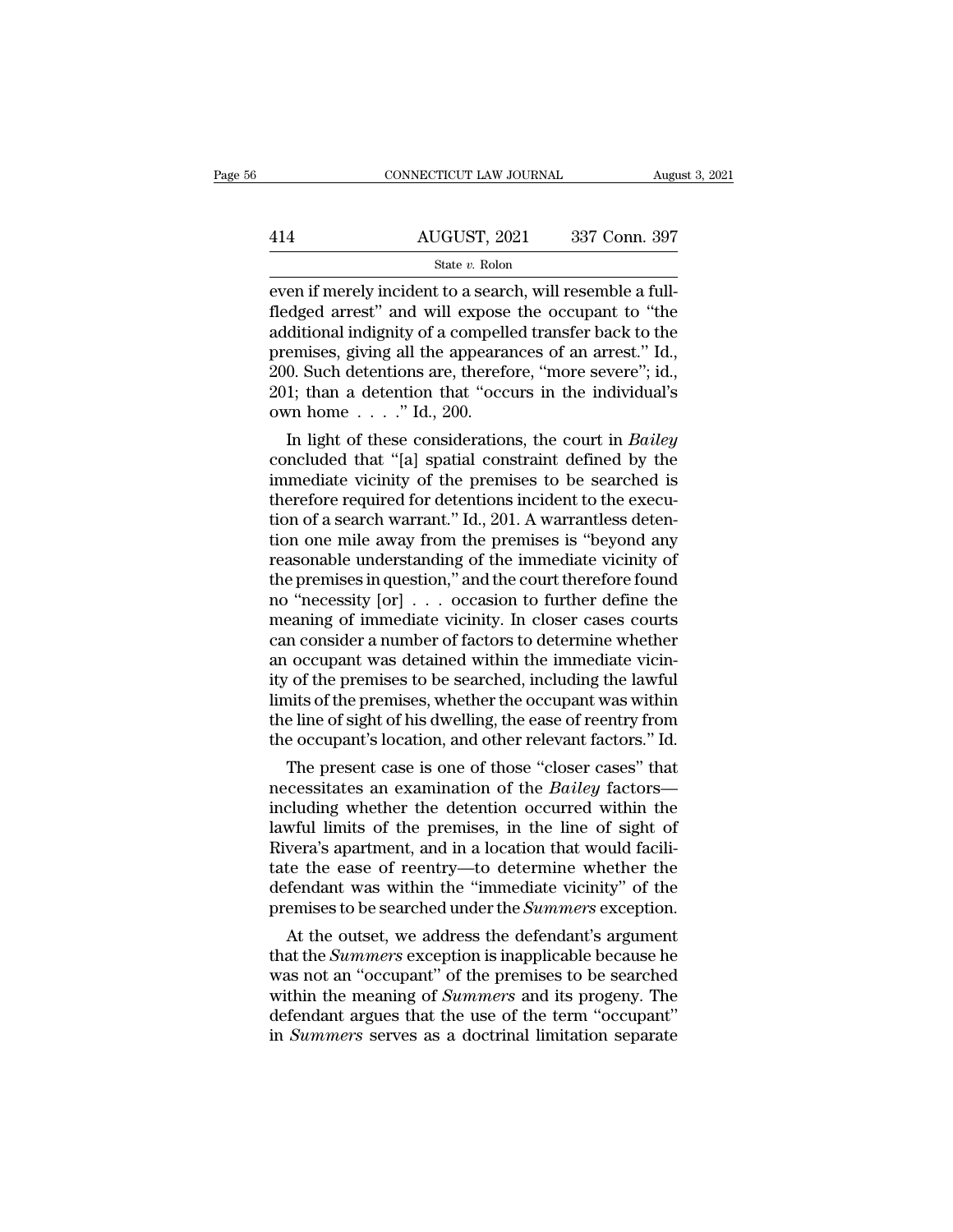### State *v.* Rolon

 $\begin{array}{ccc}\n 2021 \text{} & \text{COMRECTICUT LAW JOURNAL} & \text{Page}\n \hline\n 337 \text{ Conn. } 397 & \text{AUGUST, } 2021 & 415 \\
 \hline\n 844 \text{ true.} \text{ Rolon}\n \end{array}$ and distinct from the "immediate vicinity" requirement.<br>
According to the defendant, the state must prove not<br>
only  $\frac{337 \text{ Conn. } 397}{\text{State } v. \text{ Rolon}}$ <br>
and distinct from the "immediate vicinity" requirement.<br>
According to the defendant, the state must prove not<br>
only that he was a person in the immediate vicinity of<br>
Bivera's apartment, 337 Conn. 397 AUGUST, 2021 415<br>
State v. Rolon<br>
and distinct from the "immediate vicinity" requirement.<br>
According to the defendant, the state must prove not<br>
only that he was a person in the immediate vicinity of<br>
Rivera  $R_{\text{R}}$  apartment. 397 AUGUST, 2021 415<br>  $\frac{\text{State } v. \text{ Rolon}}{\text{and distinct from the "immediate vicinity" requirement.}\n\text{According to the defendant, the state must prove not only that he was a person in the immediate vicinity of Rivera's apartment, but that he also was a *resident* of that apartment. The defendant's legal argument, if correct would be dissipative because it is undisputed.$ Sof Collar applies to Houses 1, 2021<br>
State v. Rolon<br>
and distinct from the "immediate vicinity" requirement.<br>
According to the defendant, the state must prove not<br>
only that he was a person in the immediate vicinity of<br> State v. Rolon<br>and distinct from the "immediate vicinity" requirement.<br>According to the defendant, the state must prove not<br>only that he was a person in the immediate vicinity of<br>Rivera's apartment, but that he also was a and distinct from the "immediate vicinity" requirement.<br>According to the defendant, the state must prove not<br>only that he was a person in the immediate vicinity of<br>Rivera's apartment, but that he also was a *resident*<br>of t According to the defendant, the state must prove not<br>only that he was a person in the immediate vicinity of<br>Rivera's apartment, but that he also was a *resident*<br>of that apartment. The defendant's legal argument, if<br>correc only that he was a person in the immediate vicinity of<br>Rivera's apartment, but that he also was a *resident*<br>of that apartment. The defendant's legal argument, if<br>correct, would be dispositive because it is undisputed<br>that Rivera's apartment, but that he also was a *resident*<br>of that apartment. The defendant's legal argument, if<br>correct, would be dispositive because it is undisputed<br>that the defendant was not a resident, lessee or owner<br>of R of that apartment. The defendant's legal argument, if<br>correct, would be dispositive because it is undisputed<br>that the defendant was not a resident, lessee or owner<br>of Rivera's apartment; nor did he have a known connec-<br>tio correct, would be dispositive because it is undisputed<br>that the defendant was not a resident, lessee or owner<br>of Rivera's apartment; nor did he have a known connec-<br>tion to Rivera's apartment. For example, the police<br>never that the defendant was not a resident, lessee or owner<br>of Rivera's apartment; nor did he have a known connec-<br>tion to Rivera's apartment. For example, the police<br>never observed the defendant entering or exiting the<br>apartme of Rivera's apartment; nor did he have a known connection to Rivera's apartment. For example, the police<br>never observed the defendant entering or exiting the<br>apartment; nor did they have any reason to believe that<br>the defe tion to Rivera's apartment. For example, the police<br>never observed the defendant entering or exiting the<br>apartment; nor did they have any reason to believe that<br>the defendant was a visitor—frequent or otherwise—<br>to Rivera' never observed the defendant entering or exiting the<br>apartment; nor did they have any reason to believe that<br>the defendant was a visitor—frequent or otherwise—<br>to Rivera's apartment. The record reflects that, during<br>the st apartment; nor did they have any reason to believe that<br>the defendant was a visitor—frequent or otherwise—<br>to Rivera's apartment. The record reflects that, during<br>the state's six week investigation into Rivera's sus-<br>pecte the defendant was a visitor—frequent or otherwise—<br>to Rivera's apartment. The record reflects that, during<br>the state's six week investigation into Rivera's sus-<br>pected narcotics trafficking enterprise, neither the<br>defendan to Rivera's apartment. The record reflects that, during<br>the state's six week investigation into Rivera's sus-<br>pected narcotics trafficking enterprise, neither the<br>defendant nor Espino had ever come to the attention<br>of the the state's six week investigation into Rivera's sus-<br>pected narcotics trafficking enterprise, neither the<br>defendant nor Espino had ever come to the attention<br>of the police. In support of his legal claim, the defendant<br>rel pected narcotics trafficking enterprise, neither the<br>defendant nor Espino had ever come to the attention<br>of the police. In support of his legal claim, the defendant<br>relies on the literal language of *Summers*, which repeat defendant nor Espino had ever come to the attention<br>of the police. In support of his legal claim, the defendant<br>relies on the literal language of *Summers*, which repeat-<br>edly uses the term "occupant" to describe those pe of the police. In support of his legal claim, the defendant<br>relies on the literal language of *Summers*, which repeat-<br>edly uses the term "occupant" to describe those persons<br>subject to the exception, as well as other sour relies on the literal language of *Summers*, which repeatedly uses the term "occupant" to describe those persons subject to the exception, as well as other sources of authority favoring a restrictive definition of "occupan edly uses the term "occupant" to describe those persons<br>subject to the exception, as well as other sources of<br>authority favoring a restrictive definition of "occupant,"<br>including the views of Professor Wayne R. LaFave<sup>11</sup> cluding the views of Professor Wayne R. LaFave<sup>11</sup> and<br>is court's decision in *State* v. *Torres*, 197 Conn. 620,<br>25, 500 A.2d 1299 (1985), in which we questioned the<br>oplicability of the *Summers* exception.<sup>12</sup> The defen this court's decision in *State* v. *Torres*, 197 Conn. 620, 625, 500 A.2d 1299 (1985), in which we questioned the applicability of the *Summers* exception.<sup>12</sup> The defen-<br><sup>11</sup> See 2 W. LaFave, Search and Seizure (5th Ed.

<sup>625, 500</sup> A.2d 1299 (1985), in which we questioned the applicability of the *Summers* exception.<sup>12</sup> The defen-<br><sup>11</sup> See 2 W. LaFave, Search and Seizure (5th Ed. 2012) § 4.9 (e), pp. 924–26 ("[e]specially because the [c]ou applicability of the *Summers* exception.<sup>12</sup> The defen-<br>
<sup>11</sup> See 2 W. LaFave, Search and Seizure (5th Ed. 2012) § 4.9 (e), pp. 924–26<br>
("[e]specially because the [c]ourt [in *Summers*] elsewhere refers to the<br>
category appricability of the *Summers* exception.<sup>2</sup> The defer-<br><sup>11</sup> See 2 W. LaFave, Search and Seizure (5th Ed. 2012) § 4.9 (e), pp. 924–26<br>
("[e]specially because the [c]ourt [in *Summers*] elsewhere refers to the<br>category of <sup>11</sup> See 2 W. LaFave, Search and Seizure (5th Ed. 2012) § 4.9 (e), pp. 924–26 ("[e]specially because the [c]ourt [in *Summers*] elsewhere refers to the category of persons covered as 'residents' who would ordinarily 'rema ("[e]specially because the [c]ourt [in *Summers*] elsewhere refers to the category of persons covered as 'residents' who would ordinarily 'remain in order to observe the search of their possessions,' it would seem that the order to observe the search of their possessions,' it would seem that the word 'occupants' is not to be loosely construed as covering anyone present, but instead is to be interpreted literally (though many cases have inte

word 'occupants' is not to be loosely construed as covering anyone present,<br>but instead is to be interpreted literally (though many cases have interpreted<br>batter the police of the premises of the premises  $\frac{12}{10}$  Torr but instead is to be interpreted literally (though many cases have interpreted *Summers* otherwise)" (footnotes omitted)).<br><sup>12</sup> In *Torres*, the defendant, Confessor Torres, entered the apartment that he was visiting, acco Summers otherwise)" (footnotes omitted)).<br>
<sup>12</sup> In *Torres*, the defendant, Confessor Torres, entered the apartment that<br>
he was visiting, accompanied by the tenant and another individual, approxi-<br>
mately one hour after <sup>12</sup> In *Torres*, the defendant, Confessor Torres, entered the apartment that he was visiting, accompanied by the tenant and another individual, approximately one hour after the police had conducted a search of the premis the was visiting, accompanied by the tenant and another individual, approximately one hour after the police had conducted a search of the premises pursuant to a valid warrant. *State v. Torres*, supra, 197 Conn. 622–23. To mately one hour after the police had conducted a search of the premises pursuant to a valid warrant. *State* v. *Torres*, supra, 197 Conn. 622–23. Torres was detained at the scene, and cocaine was discovered on his person. pursuant to a valid warrant. *State* v. *Torres*, supra, 197 Conn. 622-23. Torres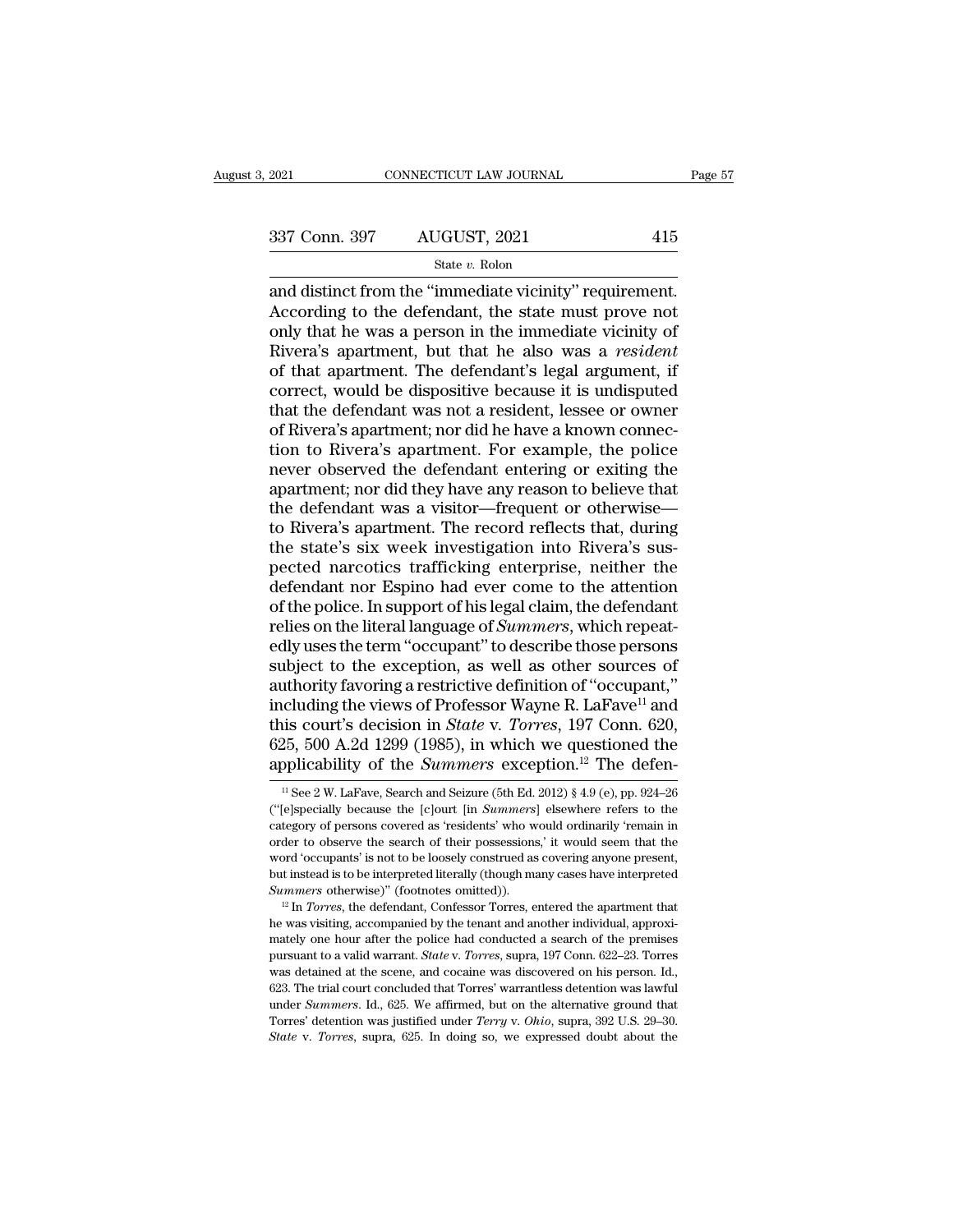| CONNECTICUT LAW JOURNAL |                                                                     | August 3, 2021                                                                                                                          |
|-------------------------|---------------------------------------------------------------------|-----------------------------------------------------------------------------------------------------------------------------------------|
|                         |                                                                     |                                                                                                                                         |
|                         |                                                                     |                                                                                                                                         |
|                         |                                                                     |                                                                                                                                         |
|                         |                                                                     |                                                                                                                                         |
|                         |                                                                     |                                                                                                                                         |
|                         |                                                                     |                                                                                                                                         |
|                         | AUGUST, 2021<br>State v. Rolon<br>tion at the time of his detention | 337 Conn. 397<br>dant's position is that <i>Summers</i> does not apply under<br>these circumstances, regardless of his geographic loca- |

416  $\frac{\text{AUGUST, 2021}}{\text{State } v. \text{ Robin}}$  337 Conn. 397<br>dant's position is that *Summers* does not apply under<br>these circumstances, regardless of his geographic loca-<br>tion at the time of his detention. 416 AUGUST, 2021<br>  $\frac{\text{State } v. \text{ Rolon}}{\text{dant's position is that } \text{Summers does}}$ <br>
these circumstances, regardless of his<br>
tion at the time of his detention.<br>
The state takes a diametrically oppo  $\frac{\text{AUGUST, 2021}}{\text{State } v. \text{ Rolon}}$ <br>  $\frac{\text{State } v. \text{ Rolon}}{\text{State } v. \text{ Rolon}}$ <br>  $\frac{\text{State } v. \text{ Rolon}}{\text{State } v. \text{ Rolon}}$ <br>  $\frac{\text{State } v. \text{ Rolon}}{\text{Stab } v. \text{ Roin}}$ <br>  $\frac{\text{State } v. \text{ Rolon}}{\text{Stab } v. \text{ Roin}}$ <br>  $\frac{\text{State } v. \text{ Rolon}}{\text{Stab } v. \text{ Roin}}$ <br>  $\frac{\text{State } v. \text{ Rolon}}{\text{Stab } v. \text$ 

State v. Rolon<br>
dant's position is that *Summers* does not apply under<br>
these circumstances, regardless of his geographic loca-<br>
tion at the time of his detention.<br>
The state takes a diametrically opposed view regard-<br>
in dant's position is that *Summers* does not apply under<br>these circumstances, regardless of his geographic loca-<br>tion at the time of his detention.<br>The state takes a diametrically opposed view regard-<br>ing the legal significa dant's position is that *Summers* does not apply under<br>these circumstances, regardless of his geographic loca-<br>tion at the time of his detention.<br>The state takes a diametrically opposed view regard-<br>ing the legal significa these circumstances, regardless of his geographic location at the time of his detention.<br>The state takes a diametrically opposed view regarding the legal significance of the defendant's status as<br>an occupant. The state arg tion at the time of his detention.<br>The state takes a diametrically opposed view regard-<br>ing the legal significance of the defendant's status as<br>an occupant. The state argues that physical presence<br>in the immediate vicinity The state takes a diametrically opposed view regard-<br>ing the legal significance of the defendant's status as<br>an occupant. The state argues that physical presence<br>in the immediate vicinity of the premises to be searched,<br>co ing the legal significance of the defendant's status as<br>an occupant. The state argues that physical presence<br>in the immediate vicinity of the premises to be searched,<br>combined with a connection to a resident of the prem-<br>i an occupant. The state argues that physical presence<br>in the immediate vicinity of the premises to be searched,<br>combined with a connection to a resident of the prem-<br>ises, is enough to satisfy the *Summers* occupancy<br>requir in the immediate vicinity of the premises to be searched,<br>combined with a connection to a resident of the premises, is enough to satisfy the *Summers* occupancy<br>requirement. According to the state, the defendant was<br>an occ combined with a connection to a resident of the premises, is enough to satisfy the *Summers* occupancy requirement. According to the state, the defendant was an occupant of Rivera's apartment because he was in the immediat ises, is enough to satisfy the *Summers* occupancy<br>requirement. According to the state, the defendant was<br>an occupant of Rivera's apartment because he was in<br>the immediate vicinity of the apartment and "the police<br>possesse requirement. According to the state, the defendant was<br>an occupant of Rivera's apartment because he was in<br>the immediate vicinity of the apartment and "the police<br>possessed articulable facts connecting the defendant"<br>to Ri an occupant of Rivera's apartment because he was in<br>the immediate vicinity of the apartment and "the police<br>possessed articulable facts connecting the defendant"<br>to Rivera, which "necessarily also connected him to<br>the prem the immediate vicinity of the apartment and "the police<br>possessed articulable facts connecting the defendant"<br>to Rivera, which "necessarily also connected him to<br>the premises subject to the search warrant." More broadly,<br>t possessed articulable facts connecting the defendant"<br>to Rivera, which "necessarily also connected him to<br>the premises subject to the search warrant." More broadly,<br>the state contends that reasonableness is the touch-<br>ston to Rivera, which "necessarily also connected him to<br>the premises subject to the search warrant." More broadly,<br>the state contends that reasonableness is the touch-<br>stone of the fourth amendment and that reasonable-<br>ness, r the premises subject to the search warrant." More broadly,<br>the state contends that reasonableness is the touch-<br>stone of the fourth amendment and that reasonable-<br>ness, rather than the artificial categories of occupancy<br>or the state contends that reasonableness is the touch-<br>stone of the fourth amendment and that reasonable-<br>ness, rather than the artificial categories of occupancy<br>or residency, must define the scope of the *Summers*<br>exceptio stone of the fourth amendment and that reasonable-<br>ness, rather than the artificial categories of occupancy<br>or residency, must define the scope of the *Summers*<br>exception. Thus, in the state's view, if a person in the<br>imme ness, rather than the artificial categories of occupancy<br>or residency, must define the scope of the *Summers*<br>exception. Thus, in the state's view, if a person in the<br>immediate vicinity of the search poses a potential risk interests. ception. Thus, in the state's view, if a person in the<br>mediate vicinity of the search poses a potential risk<br>an officer or public safety, or the orderly execution<br>the search warrant, then *Summers* permits the per-<br>n to be mmediate vicinity of the search poses a potential risk<br>to an officer or public safety, or the orderly execution<br>of the search warrant, then *Summers* permits the per-<br>son to be detained for the purpose of safeguarding thos to an officer or public safety, or the orderly execution<br>of the search warrant, then *Summers* permits the per-<br>son to be detained for the purpose of safeguarding those<br>interests.<br>The definition of the term "occupant" und

The definition of the term "occupant" under *Summers* is a sharply contested legal issue of substantial interest,<sup>13</sup> but it is not one that we must resolve in this applicability of the *Summers* exception, stating that, " The definition of the term "occupant" under *Summers* is a sharply contested legal issue of substantial interest,<sup>13</sup> but it is not one that we must resolve in this applicability of the *Summers* exception, stating that,

mers is a sharply contested legal issue of substantial<br>interest,<sup>13</sup> but it is not one that we must resolve in this<br>applicability of the *Summers* exception, stating that, "[i]n this case, [Torres]<br>was a visitor to [the te

muerest, '''Dut It is not one triat we must resorve in this<br>applicability of the *Summers* exception, stating that, "[i]n this case, [Torres]<br>was a visitor to [the tenant's] apartment and not an 'occupant' as it appears<br>th applicability of the *Summers* exception, stating that, "[i]n this case, [Torres] was a visitor to [the tenant's] apartment and not an 'occupant' as it appears that term may have been used in *Summers*." Id.<br><sup>13</sup> In both as a visitor to [the tenant's] apartment and not an 'occupant' as it appears that term may have been used in *Summers*." Id.<br><sup>13</sup> In both *Summers* and *Bailey*, the defendants were residents of the premises to be searched <sup>13</sup> In both *Summers* and *Bailey*, the defendants were residents of the premises to be searched. In the absence of such definitive facts, "the [United States] Supreme Court has not directly resolved the issue of who qua In soar *Sammers* and *Latasy*, are decided definitive facts, "the [United States] Supreme Court has not directly resolved the issue of who qualifies as an 'occupant' for the purposes of the *Summers* rule." *State* v. *Wi* States] Supreme Court has not directly resolved the issue of who qualifies as an 'occupant' for the purposes of the *Summers* rule." *State* v. *Wilson*, 371 N.C. 920, 925, 821 S.E.2d 811 (2018). There is a split of autho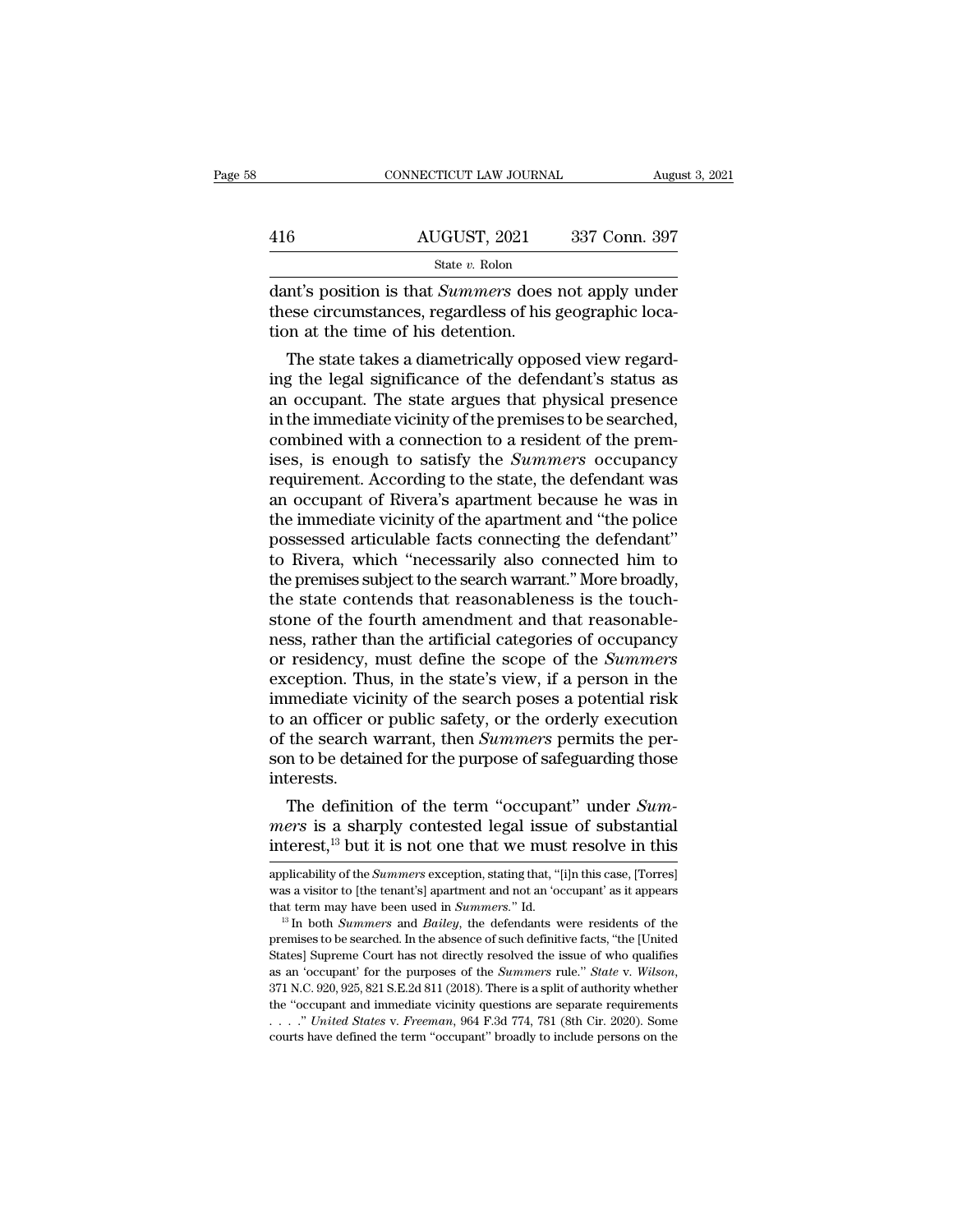# 337 Conn. 397 AUGUST, 2021 <sup>417</sup>

### State *v.* Rolon

2021 CONNECTICUT LAW JOURNAL Page 59<br>
237 Conn. 397 AUGUST, 2021 417<br>
238 State v. Rolon<br>
238 Decause we conclude that the state failed to satisfy<br>
26 premises or in the immediate vicinity of the premises to be searched. 337 Conn. 397 AUGUST, 2021 417<br>
State v. Rolon<br>
Case because we conclude that the state failed to satisfy<br>
premises or in the immediate vicinity of the premises to be searched. See,<br>
e.g., *Bailey* v. *United States*, sup State *v*. Rolon<br>
State *v*. Rolon<br>
Case because we conclude that the state failed to satisfy<br>
premises or in the immediate vicinity of the premises to be searched. See,<br>
e.g., *Bailey* v. *United States*, supra, 568 U.S. State v. Rolon<br>
Case because we conclude that the state failed to satisfy<br>
premises or in the immediate vicinity of the premises to be searched. See,<br>
e.g., *Bailey* v. *United States*, supra, 568 U.S. 203 (Scalia, J., co case because we conclude that the state failed to satisfy<br>premises or in the immediate vicinity of the premises to be searched. See,<br>e.g., *Bailey* v. *United States*, supra, 568 U.S. 203 (Scalia, J., concurring)<br>("[O]ccup Case because we conclude that the state raned to satisfy<br>premises or in the immediate vicinity of the premises to be searched. See,<br>e.g., *Bailey* v. *United States*, supra, 568 U.S. 203 (Scalia, J., concurring)<br>("[O]ccupa premises or in the immediate vicinity of the premises to be searched. See, e.g., *Bailey* v. *United States*, supra, 568 U.S. 203 (Scalia, J., concurring) ("[O]ccupants" means "persons within the immediate vicinity of the e.g., *Bailey* v. United States, supra, 568 U.S. 203 (Scalia, J., concurring) ("[O]ccupants" means "persons within the immediate vicinity of the premises to be searched. . . . It really is that simple." (Citation omitted; <sup>e</sup>("[O]ccupants" means "persons within the immediate vicinity of the premises to be searched. . . . It really is that simple." (Citation omitted; internal quotation marks omitted.)); *United States* v. *Sanchez*, 555 F.3d (reference of the Supreme Court's that simple." (Citation omitted; internal quotation marks omitted.)); *United States v. Sanchez*, 555 F.3d 910, 918 (10th Cir.) ("occupant" includes "all persons present on the premises" r quotation marks omitted.)); *United States v. Sanchez*, 555 F.3d 910, 918 (10th Cir.) ("occupant" includes "all persons present on the premises" regardless of residency), cert. denied, 556 U.S. 1145, 129 S. Ct. 1657, 173 L (10th Cir.) ("occupant" includes "all persons present on the premises" regardless of residency), cert. denied, 556 U.S. 1145, 129 S. Ct. 1657, 173 L. Ed. 2d 1027 (2009); *Burchett* v. *Kiefer*, 310 F.3d 937, 943 (6th Cir. regardless of residency), cert. denied, 556 U.S. 1145, 129 S. Ct. 1657, 173 L.<br>Ed. 2d 1027 (2009); *Burchett* v. *Kiefer*, 310 F.3d 937, 943 (6th Cir. 2002)<br>(noting that "the Supreme Court's discussion of 'occupants' in Ed. 2d 1027 (2009); *Burchett v. Kiefer*, 310 F.3d 937, 943 (6th Cir. 2002) (noting that "the Supreme Court's discussion of 'occupants' in *Summers* included nonresidents who are present at the scene of a search when [the Location—i.e., an occupant *is* a '[person] within the immediate vicinity of the properties and those "who arrive at the scene of a search when [the] police arrive" and those "who arrive at the scene of a search, even if t the premises the basis of the scale of a search when [the]<br>police arrive" and those "who arrive at the scene of a search, even if they<br>were not inside the residence or present when [the] police first arrived").<br>Under such were not inside the residence or<br>Under such a broad construction<br>location—i.e., an occupant *is* a<br>the premises to be searched."<br>*Freeman*, supra, 780–81, quoting<br>203 (Scalia, J., concurring).<br>Other courts have construed nder such a broad construction, "an occupant is defined by his or her cation—i.e., an occupant *is* a '[person] within the immediate vicinity of e premises to be searched.' " (Emphasis in original.) *United States v. eem* 

only the premises to be searched.'" (Emphasis in original.) *United States* v. *Freeman*, supra, 780–81, quoting *Bailey* v. *United States*, supra, 586 U.S. 203 (Scalia, J., concurring). <br>
Other courts have construed the Freeman, supra, 780–81, quoting *Bailey* v. United States, supra, 586 U.S.<br>203 (Scalia, J., concurring).<br>203 (Scalia, J., concurring).<br>Other courts have construed the term "occupant" narrowly to include<br>only those persons Freeman, supra, 780–81, quoting Bailey v. United States, supra, 586 U.S. 203 (Scalia, J., concurring).<br>
Other courts have construed the term "occupant" narrowly to include<br>
only those persons who reside at the premises. S Other courts have construed the term "occupant" narrowly to include<br>only those persons who reside at the premises. See, e.g., *United States v.*<br>Reid, 997 F.2d 1576, 1579 (D.C. Cir. 1993) ("unlike Summers, [the defendant]<br> only those persons who reside at the premises. See, e.g., *United States* v.<br>*Reid*, 997 F.2d 1576, 1579 (D.C. Cir. 1993) ("unlike Summers, [the defendant]<br>was not a resident of the apartment which was to be searched under *Reid*, 997 F.2d 1576, 1579 (D.C. Cir. 1993) ("unlike Summers, [the defendant]<br>was not a resident of the apartment which was to be searched under the<br>warrant, and the trial did not disclose that he had any proprietary or r *Summers* to a person of the apartment which was to be searched uder the warrant, and the trial did not disclose that he had any proprietary or residential interest in the suspect premises" (emphasis omitted)), cert. denie tial interest in the suspect premises" (emphasis omitted)), cert. denied, 510 U.S. 1132, 114 S. Ct. 1105, 127 L. Ed. 2d 417 (1994); *State v. Kaul*, 891 N.W.2d 352, 356 (N.D. 2017) (declining "to expand the meaning of 'oc U.S. 1132, 114 S. Ct. 1105, 127 L. Ed. 2d 417 (1994); *State v. Kaul*, 891 N.W.2d 352, 356 (N.D. 2017) (declining "to expand the meaning of 'occupants' under *Summers* to a person approaching the premises as a visitor"); 352, 356 (N.D. 2017) (declining "to expand the meaning of 'occupants' under Summers to a person approaching the premises as a visitor"); *Lippert* v. *State*, 664 S.W.2d 712, 720 (Tex. Crim. App. 1984) (holding that *Summ* Summers to a person approaching<br>State, 664 S.W.2d 712, 720 (Tex. Cri<br>exception cannot "be extended to a<br>warrant and entered premises after<br>narrow construction, the "occupant"<br>separate and distinct inquiries.<br>Still other co State, 664 S.W.2d 712, 720 (Tex. Crim. App. 1984) (holding that *Summers* exception cannot "be extended to a [nonoccupant]" who was not target of warrant and entered premises after commencement of search). Under a narrow exception cannot "be extended to a [nonoccupant]" who was not target of warrant and entered premises after commencement of search). Under a narrow construction, the "occupant" and "immediate vicinity" questions are separat

warrant and entered premises after commencement of search). Under a narrow construction, the "occupant" and "immediate vicinity" questions are separate and distinct inquiries. Still other courts view the occupancy require marrow construction, the "occupant" and "immediate vicinity" questions are separate and distinct inquiries.<br>
Still other courts view the occupancy requirement as a separate doctrinal limitation on the *Summers* exception, Experiment and distinct inquiries.<br>
Still other courts view the occupancy requirement as a separate doctrinal<br>
limitation on the *Summers* exception, but one that is inextricably intertwined<br>
with the immediate vicinity i Still other courts view the occupancy requirement as a separate doctrinal limitation on the *Summers* exception, but one that is inextricably intertwined with the immediate vicinity inquiry. Under this hybrid approach, an Ilmitation on the *Summers* exception, but one that is inextricably intertwined with the immediate vicinity inquiry. Under this hybrid approach, an "occupant" is someone present on the premises or in the immediate vicinity with the immediate vicinity inquiry. Under this hybrid approach, an "occupant" is someone present on the premises or in the immediate vicinity of the premises who also has a demonstrable connection to the premises, a resi what we member of the premises or in the immediate vicinity of the premises who also has a demonstrable connection to the premises, a resident of the premises, or the criminal activity conducted at the premises. See, e.g. place remisses who also has a demonstrable connection to the premises, a resident of the premises, or the criminal activity conducted at the premises. See, e.g., *United States v. Freeman*, supra, 964 F.3d 781 ("a passenge resident of the premises, or the criminal activity conducted at the premises.<br>See, e.g., *United States v. Freeman*, supra, 964 F.3d 781 ("a passenger of a<br>car parked on a street in front of a premises subject to a search See, e.g., *United States v. Freeman*, supra, 964 F.3d 781 ("a passenger of a car parked on a street in front of a premises subject to a search warrant who was connected to the [premises'] occupant . . . was also an 'occup car parked on a street in front of a premises subject to a search warrant who was connected to the [premises'] occupant . . . was also an 'occupant' under *Summers'*); *Stanford* v. *State*, 353 Md. 527, 536, 727 A.2d 938 car parked on a street in front of a premises subject to a search warrant<br>who was connected to the [premises'] occupant . . . was also an 'occupant'<br>under Summers''); Stanford v. State, 353 Md. 527, 536, 727 A.2d 938 (199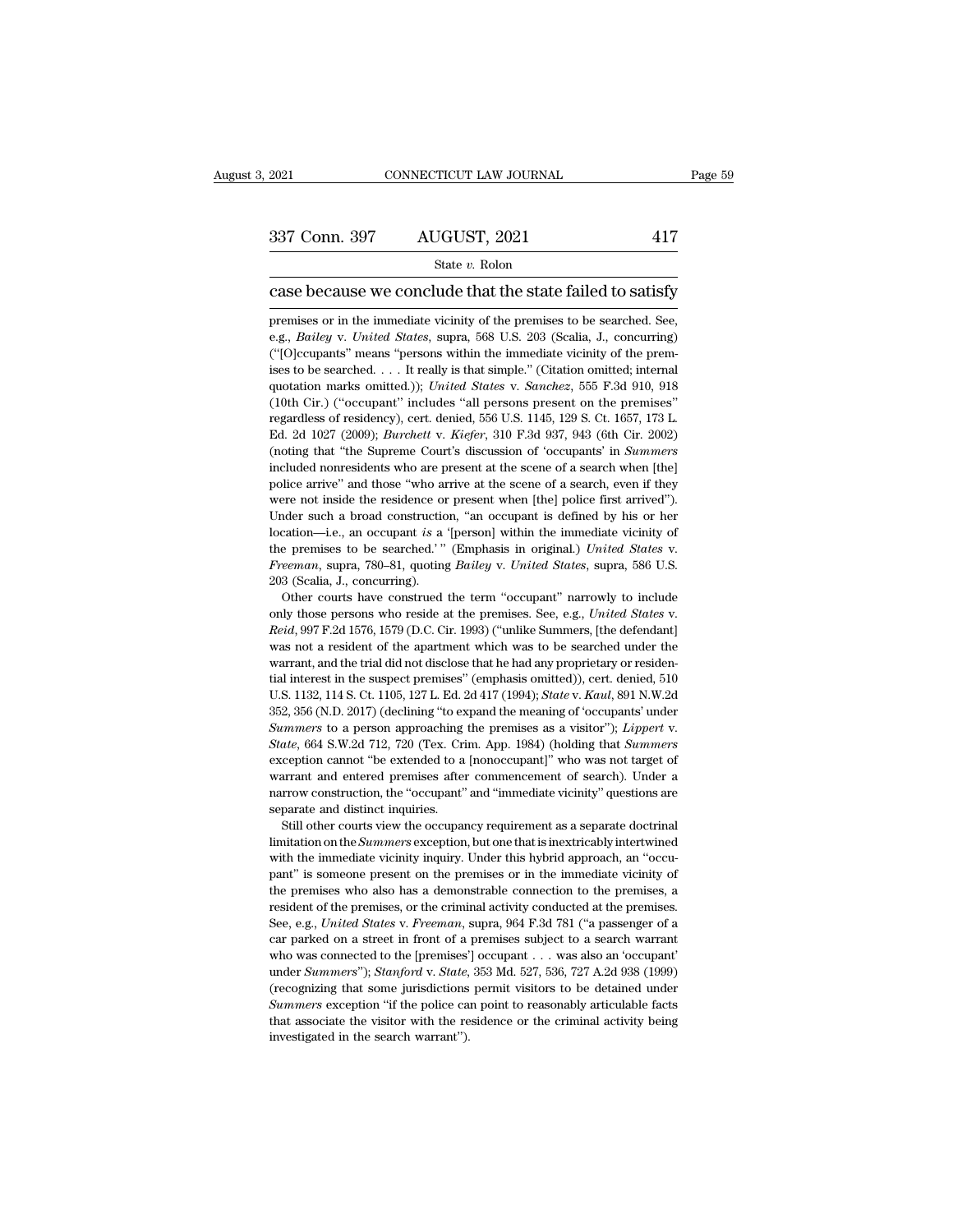|     | CONNECTICUT LAW JOURNAL | August 3, 2021 |
|-----|-------------------------|----------------|
|     |                         |                |
| 418 | AUGUST, 2021            | 337 Conn. 397  |
|     | State v. Rolon          |                |

CONNECTICUT LAW JOURNAL Augu<br>
AUGUST, 2021 337 Conn. 397<br>
State v. Rolon<br>
its unquestioned burden of establishing that the defen-<br>
dant—"occupant" or otherwise—was in the immediate<br>
vicinity of the premises to be searched 418 AUGUST, 2021 337 Conn. 397<br>
state v. Rolon<br>
its unquestioned burden of establishing that the defen-<br>
dant—"occupant" or otherwise—was in the immediate<br>
vicinity of the premises to be searched at the time of<br>
his deten 418 AUGUST, 2021 337 Conn. 397<br>
State v. Rolon<br>
its unquestioned burden of establishing that the defen-<br>
dant—"occupant" or otherwise—was in the immediate<br>
vicinity of the premises to be searched at the time of<br>
his deten 418<br>its unquestioned by<br>dant—"occupant"<br>vicinity of the prer<br>his detention.<br>As we previousl State v. Rolon<br>
unquestioned burden of establishing that the defen-<br>
nt—"occupant" or otherwise—was in the immediate<br>
cinity of the premises to be searched at the time of<br>
s detention.<br>
As we previously discussed, *Bailey* state is understood burden of establishing that the defendant—"occupant" or otherwise—was in the immediate vicinity of the premises to be searched at the time of his detention.<br>As we previously discussed, *Bailey* identifi

its unquestioned burden of establishing that the defendant—"occupant" or otherwise—was in the immediate vicinity of the premises to be searched at the time of his detention.<br>As we previously discussed, *Bailey* identifies dant—"occupant" or otherwise—was in the immediate<br>vicinity of the premises to be searched at the time of<br>his detention.<br>As we previously discussed, *Bailey* identifies three<br>specific factors that will help determine wheth viently of the premises to be searched at the time of<br>his detention.<br>As we previously discussed, *Bailey* identifies three<br>specific factors that will help determine whether the<br>defendant was in the "immediate vicinity" of his detention.<br>
As we previously discussed, *Bailey* identifies three<br>
specific factors that will help determine whether the<br>
defendant was in the "immediate vicinity" of the prem-<br>
ises to be searched for purposes of asc As we previously discussed, *Bailey* identifies three<br>specific factors that will help determine whether the<br>defendant was in the "immediate vicinity" of the prem-<br>ises to be searched for purposes of ascertaining the<br>appli specific factors that will help determine whether the<br>defendant was in the "immediate vicinity" of the prem-<br>ises to be searched for purposes of ascertaining the<br>applicability of the *Summers* exception: (1) whether<br>the d defendant was in the "immediate vicinity" of the premises to be searched for purposes of ascertaining the applicability of the *Summers* exception: (1) whether the defendant was within the lawful limits of the premises; (2 ises to be searched for purposes of ascertaining the<br>applicability of the *Summers* exception: (1) whether<br>the defendant was within the lawful limits of the prem-<br>ises; (2) whether the defendant was within the line of<br>sigh applicability of the *Summers* exception: (1) whether<br>the defendant was within the lawful limits of the prem-<br>ises; (2) whether the defendant was within the line of<br>sight of the premises; and (3) whether the defendant's<br>lo the defendant was within the lawful limits of the premises; (2) whether the defendant was within the line of sight of the premises; and (3) whether the defendant's location was conducive to ease of reentry to the premises. ises; (2) whether the defendant was within the line of<br>sight of the premises; and (3) whether the defendant's<br>location was conducive to ease of reentry to the prem-<br>ises. *Bailey* v. *United States*, supra, 568 U.S. 201. W sight of the premises; and (3) whether the defendant's location was conducive to ease of reentry to the premises. *Bailey v. United States*, supra, 568 U.S. 201. We emphasize that these factors are neither talismanic nor e location was conducive to ease of reentry to the premises. *Bailey* v. *United States*, supra, 568 U.S. 201. We emphasize that these factors are neither talismanic nor exclusive in nature, and they should not be understood ises. *Bailey* v. *United States*, supra, 568 U.S. 201. We<br>emphasize that these factors are neither talismanic nor<br>exclusive in nature, and they should not be understood<br>as anything more than a useful means to ascertain th emphasize that these factors are neither talismanic nor exclusive in nature, and they should not be understood<br>as anything more than a useful means to ascertain the<br>answer to the underlying "immediate vicinity" question.<br>U exclusive in nature, and they should not be understood<br>as anything more than a useful means to ascertain the<br>answer to the underlying "immediate vicinity" question.<br>Ultimately, the "immediate vicinity" inquiry asks whether as anything more than a useful means to ascert answer to the underlying "immediate vicinity" quantity" quantity" (Ultimately, the "immediate vicinity" inquiry asks the defendant's geographic proximity to the proto be searc swer to the underlying "immediate vicinity" question.<br>
timately, the "immediate vicinity" inquiry asks whether<br>
e defendant's geographic proximity to the premises<br>
be searched places him in a location where, absent<br>
tentio Ultimately, the "immediate vicinity" inquiry asks whether<br>the defendant's geographic proximity to the premises<br>to be searched places him in a location where, absent<br>detention, he poses a genuine danger to the safe and<br>effi

the detendant's geographic proximity to the premises<br>to be searched places him in a location where, absent<br>detention, he poses a genuine danger to the safe and<br>efficient execution of the search warrant.<br>There is no eviden to be searched places him in a location where, absent<br>detention, he poses a genuine danger to the safe and<br>efficient execution of the search warrant.<br>There is no evidence in the record with respect to<br>the first *Bailey* f detention, he poses a genuine danger to the safe and<br>efficient execution of the search warrant.<br>There is no evidence in the record with respect to<br>the first *Bailey* factor, namely, whether the defendant<br>was detained with efficient execution of the search warrant.<br>
There is no evidence in the record with respect to<br>
the first *Bailey* factor, namely, whether the defendant<br>
was detained within the "lawful limits of the premises<br>  $\ldots$ ..." I There is no evidence in the record with respect to<br>the first *Bailey* factor, namely, whether the defendant<br>was detained within the "lawful limits of the premises<br> $\ldots$ ..." Id. The premises to be searched was a single<br>apa the first *Bailey* factor, namely, whether the defendant<br>was detained within the "lawful limits of the premises<br> $\ldots$ ." Id. The premises to be searched was a single<br>apartment in a multiunit building comprised of approxi-<br> was detained within the "lawful limits of the premises  $\ldots$ " Id. The premises to be searched was a single apartment in a multiunit building comprised of approximately ten to twelve apartments. Even if we assume, without ....." Id. The premises to be searched was a single apartment in a multiunit building comprised of approximately ten to twelve apartments. Even if we assume, without deciding, that the "lawful limits" of an apartment may apartment in a multiunit building comprised of approximately ten to twelve apartments. Even if we assume, without deciding, that the "lawful limits" of an apartment may include the interior and exterior common areas to whi mately ten to twelve apartments. Even if we assume,<br>without deciding, that the "lawful limits" of an apart-<br>ment may include the interior and exterior common<br>areas to which occupants of a multiunit building have<br>legal acce without deciding, that the "lawful limits" of an apartment may include the interior and exterior common areas to which occupants of a multiunit building have legal access—a hallway, staircase, or even parking lot or other ment may include the interior and exterior common<br>areas to which occupants of a multiunit building have<br>legal access—a hallway, staircase, or even parking lot<br>or other outside area in close proximity to the premises<br>to be areas to which occupants of a multiunit building have<br>legal access—a hallway, staircase, or even parking lot<br>or other outside area in close proximity to the premises<br>to be searched—the state failed in the present case<br>to a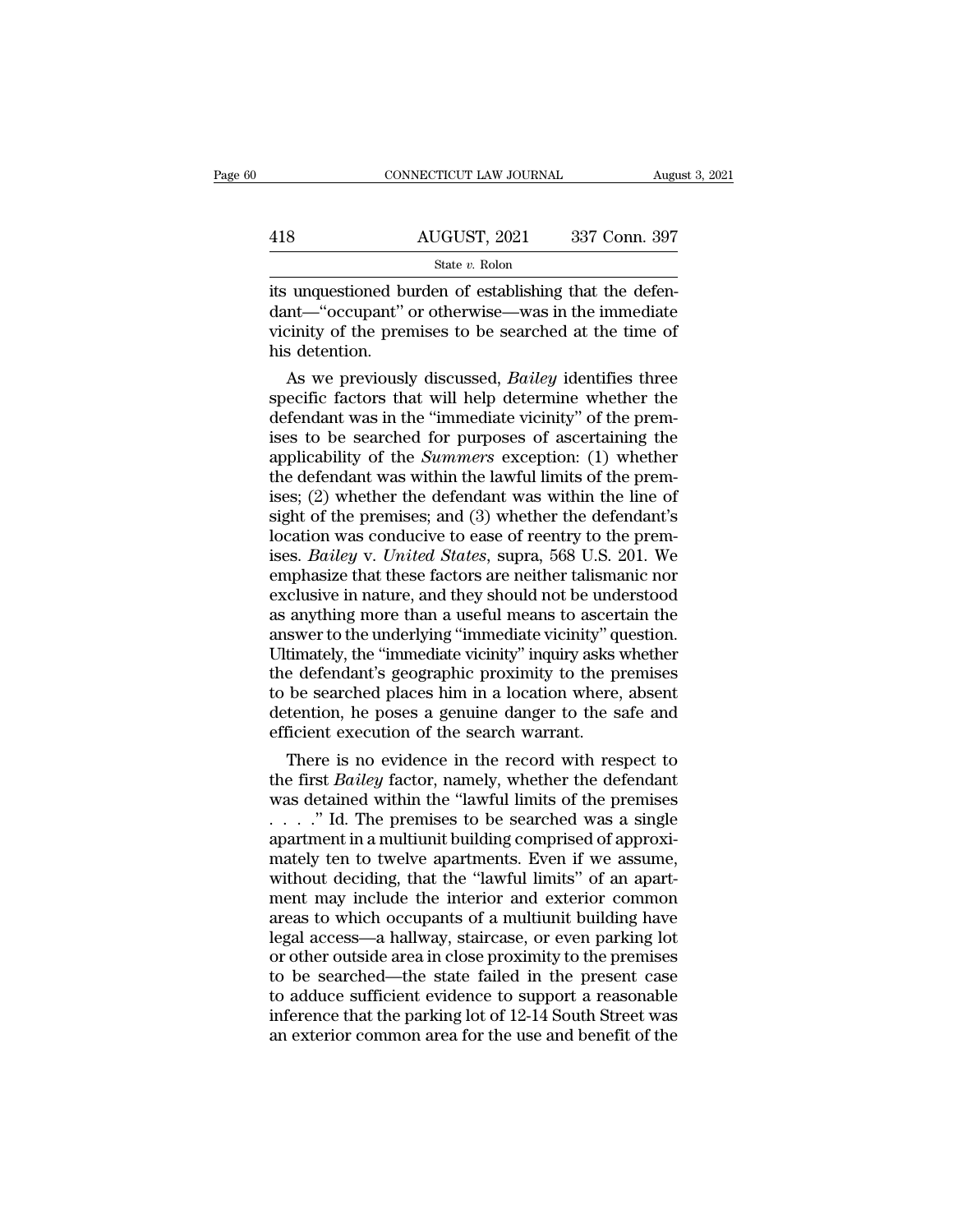State *v.* Rolon

building's tenants. See, e.g., *United States* v. *Murray*, 659 Fed. Appx. 1023, 1027 (11th Cir. 2016) (driveway of property adjacent to premises to be searched was "heyond 'the lawful limits' ") cert denied U.S. 337 Conn. 397 AUGUST, 2021 419<br>
State v. Rolon<br>
building's tenants. See, e.g., *United States v. Murray*,<br>
659 Fed. Appx. 1023, 1027 (11th Cir. 2016) (driveway<br>
of property adjacent to premises to be searched was<br>
"beyond 337 Conn. 397 AUGUST, 2021 419<br>
State v. Rolon<br>
building's tenants. See, e.g., *United States v. Murray*,<br>
659 Fed. Appx. 1023, 1027 (11th Cir. 2016) (driveway<br>
of property adjacent to premises to be searched was<br>
"beyond Solution 1961 Medeosi, 2021 110<br>
building's tenants. See, e.g., *United States v. Murray*,<br>
659 Fed. Appx. 1023, 1027 (11th Cir. 2016) (driveway<br>
of property adjacent to premises to be searched was<br>
"beyond 'the lawful li state *v.* Rolon<br>
building's tenants. See, e.g., *United States v. Murray*,<br>
659 Fed. Appx. 1023, 1027 (11th Cir. 2016) (driveway<br>
of property adjacent to premises to be searched was<br>
"beyond 'the lawful limits' "), cert. building's tenants. See, e.g., *United States v. Murray*, 659 Fed. Appx. 1023, 1027 (11th Cir. 2016) (driveway of property adjacent to premises to be searched was "beyond 'the lawful limits' "), cert. denied, U.S. , 137 S. 659 Fed. Appx. 1023, 1027 (11th Cir. 2016) (driveway<br>of property adjacent to premises to be searched was<br>"beyond 'the lawful limits'"), cert. denied, U.S.<br>137 S. Ct. 699, 196 L. Ed. 2d 575 (2017); United States<br>v. Jones, of property adjacent to premises to be searched was<br>
"beyond 'the lawful limits' "), cert. denied, U.S.<br>
137 S. Ct. 699, 196 L. Ed. 2d 575 (2017); United States<br>
v. Jones, 311 F. Supp. 3d 761, 767 (E.D. Va. 2018) (con-<br>
c "beyond 'the lawful limits' "), cert. denied, U.S.<br>137 S. Ct. 699, 196 L. Ed. 2d 575 (2017); *United States* v. *Jones*, 311 F. Supp. 3d 761, 767 (E.D. Va. 2018) (concluding that parking lot was within lawful limits of pre v. Jones, 311 F. Supp. 3d 761, 767 (E.D. Va. 2018) (concluding that parking lot was within lawful limits of premises to be searched because "[t]he evidence  $\ldots$  showed that the parking area [was] shared by all of the bus cluding that parking lot was within lawful limits of premises to be searched because "[t]he evidence  $\ldots$  showed<br>that the parking area [was] shared by all of the busi-<br>nesses in the office building"); *United States v. R* ises to be searched because "[t]he evidence . . . showed<br>that the parking area [was] shared by all of the busi-<br>nesses in the office building"); *United States v. Ruiz*,<br>Docket No. EP-14-CR-868-PRM, 2014 WL 10183873,<br>\*8 (W that the parking area [was] shared by all of the businesses in the office building"); *United States v. Ruiz*, Docket No. EP-14-CR-868-PRM, 2014 WL 10183873, \*8 (W.D. Tex. August 25, 2014) (defendant's stop less than 130 y nesses in the office building"); *United States v. Ruiz*,<br>Docket No. EP-14-CR-868-PRM, 2014 WL 10183873,<br>\*8 (W.D. Tex. August 25, 2014) (defendant's stop less<br>than 130 yards from his apartment was not within lawful<br>limits Docket No. EP-14-CR-868-PRM, 2014 WL 10183873,<br>\*8 (W.D. Tex. August 25, 2014) (defendant's stop less<br>than 130 yards from his apartment was not within lawful<br>limits of premises). For example, there was no evidence<br>that the  $*8$  (W.D. Tex. August 25, 2014) (defendant's stop less<br>than 130 yards from his apartment was not within lawful<br>limits of premises). For example, there was no evidence<br>that the tenants of 12-14 South Street had parking pr than 130 yards from his apartment was not within lawful<br>limits of premises). For example, there was no evidence<br>that the tenants of 12-14 South Street had parking privi-<br>leges in the lot in which the defendant was detained limits of premises). For example, there was no evidence<br>that the tenants of 12-14 South Street had parking privi-<br>leges in the lot in which the defendant was detained<br>under the terms of a lease agreement or otherwise.<br>Give that the tenants of 12-14 S<br>leges in the lot in which<br>under the terms of a lea<br>Given the complete dearth<br>issue, a reasonable fact fi<br>the parking lot was withir<br>ises to be searched.<br>Likewise, there is no response in the lot in which the defendant was detained<br>der the terms of a lease agreement or otherwise.<br>ven the complete dearth of evidence on this particular<br>sue, a reasonable fact finder could not conclude that<br>e parkin under the terms of a lease agreement or otherwise.<br>Given the complete dearth of evidence on this particular<br>issue, a reasonable fact finder could not conclude that<br>the parking lot was within the lawful limits of the prem-<br>

Given the complete dearth of evidence on this particular<br>issue, a reasonable fact finder could not conclude that<br>the parking lot was within the lawful limits of the prem-<br>ises to be searched.<br>Likewise, there is no evidence issue, a reasonable fact finder could not conclude that<br>the parking lot was within the lawful limits of the prem-<br>ises to be searched.<br>Likewise, there is no evidence in the record with<br>respect to the second *Bailey* factor the parking lot was within the lawful limits of the premises to be searched.<br>Likewise, there is no evidence in the record with<br>respect to the second *Bailey* factor, which asks whether<br>the defendant was within the line of ises to be searched.<br>
Likewise, there is no evidence in the record with<br>
respect to the second *Bailey* factor, which asks whether<br>
the defendant was within the line of sight of the prem-<br>
ises to be searched at the time o Likewise, there is no evidence in the record with<br>respect to the second *Bailey* factor, which asks whether<br>the defendant was within the line of sight of the prem-<br>ises to be searched at the time of his warrantless seizure respect to the second *Bailey* factor, which asks whether<br>the defendant was within the line of sight of the prem-<br>ises to be searched at the time of his warrantless seizure.<br>No testimony or other evidence adduced at the su the defendant was within the line of sight of the premises to be searched at the time of his warrantless seizure.<br>No testimony or other evidence adduced at the suppression hearing indicated where or on what floor Rivera's<br> ises to be searched at the time of his warrantless seizure.<br>No testimony or other evidence adduced at the suppression hearing indicated where or on what floor Rivera's<br>apartment was located at 12-14 South Street, whether<br>t No testimony or other evidence adduced at the suppres-<br>sion hearing indicated where or on what floor Rivera's<br>apartment was located at 12-14 South Street, whether<br>the apartment faced the parking lot, the actual distance<br>be sion hearing indicated where or on what floor Rivera's<br>apartment was located at 12-14 South Street, whether<br>the apartment faced the parking lot, the actual distance<br>between the parking lot and the exterior entrance to<br>the etween the parking lot and the exterior entrance to<br>the building, or whether the defendant could observe<br>ivera's apartment and/or the exterior entrance to the<br>uilding from the location where he was seized.<sup>14</sup> As a<br><sup>14</sup> We the building, or whether the defendant could observe<br>Rivera's apartment and/or the exterior entrance to the<br>building from the location where he was seized.<sup>14</sup> As a<br> $\frac{14 \text{ We}}{4 \text{ We}}$  have reviewed the surveillance vid

Rivera's apartment and/or the exterior entrance to the building from the location where he was seized.<sup>14</sup> As a  $\frac{14 \text{ We}}{4 \text{ We}}$  have reviewed the surveillance video that was introduced into evidence at the suppressi building from the location where he was seized.<sup>14</sup> As a  $\frac{14}{14}$  We have reviewed the surveillance video that was introduced into evidence at the suppression hearing. See footnote 2 of this opinion. The video does not bunding from the location where he was seized.<sup>22</sup> As a<br><sup>14</sup> We have reviewed the surveillance video that was introduced into evidence at the suppression hearing. See footnote 2 of this opinion. The video<br>does not depict <sup>14</sup> We have reviewed the surveillance video that was introduced into evidence at the suppression hearing. See footnote 2 of this opinion. The video does not depict the exterior entrance to 12-14 South Street, so it is im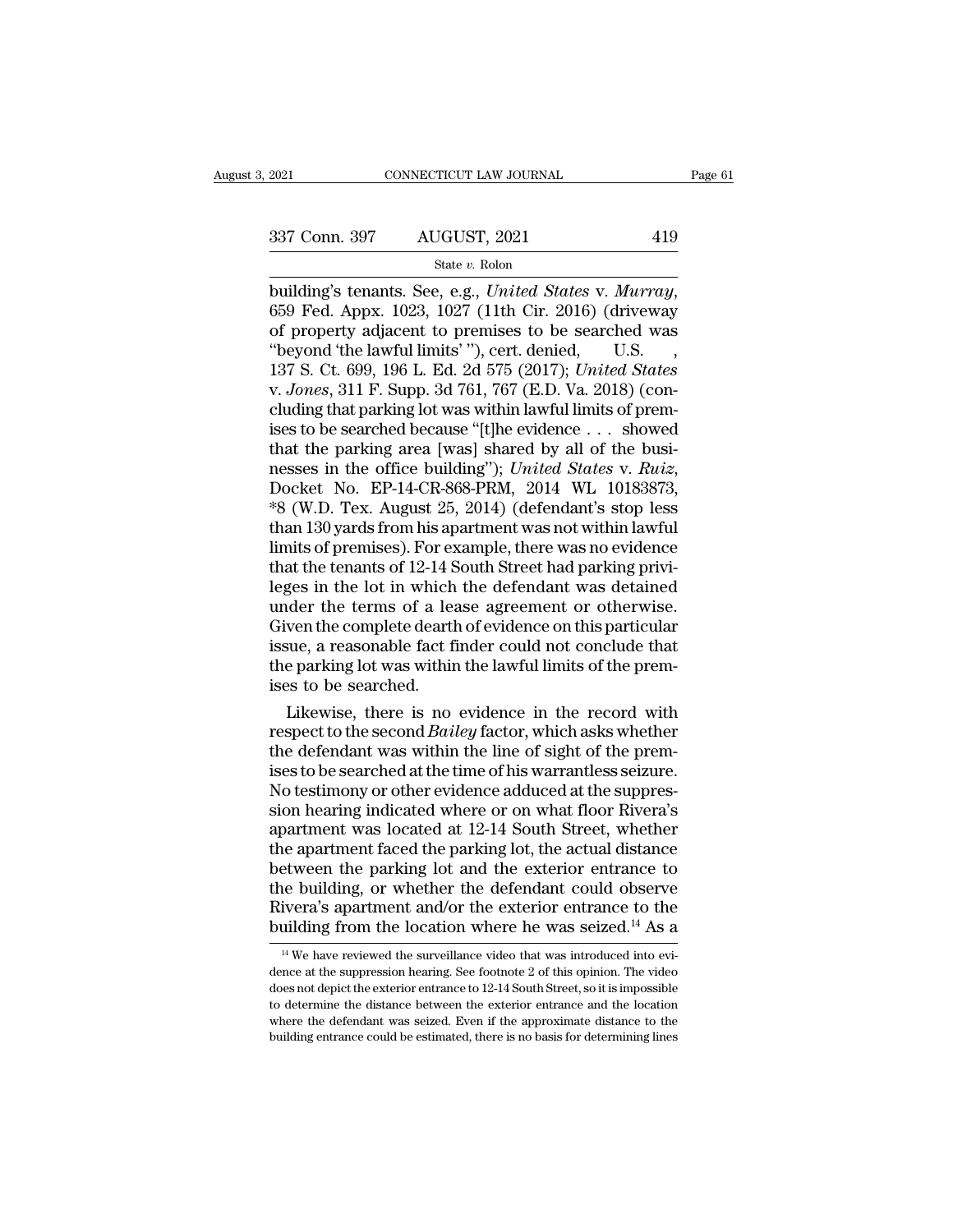# EXECUTE CONNECTICUT LAW JOURNAL August 3, 2021<br>420 AUGUST, 2021 337 Conn. 397 State *v.* Rolon

result, we conclude that the second *Bailey* factor also<br>
result, we conclude that the second *Bailey* factor also<br>
cannot justify application of the *Summers* exception.<br>
See *United States v. Moore* Docket No. 15,116(1) 420 AUGUST, 2021 337 Conn. 397<br>
<sup>State v. Rolon</sup><br>
result, we conclude that the second *Bailey* factor also<br>
cannot justify application of the *Summers* exception.<br>
See *United States* v. *Moore*, Docket No. 15-116(1)&(2)<br> AUGUST, 2021 337 Conn. 397<br>
State *v.* Rolon<br>
Tesult, we conclude that the second *Bailey* factor also<br>
cannot justify application of the *Summers* exception.<br>
See *United States* v. *Moore*, Docket No. 15-116(1)&(2)<br>
(DWF 420 AUGUST, 2021 337 Conn. 397<br>
State v. Rolon<br>
result, we conclude that the second *Bailey* factor also<br>
cannot justify application of the *Summers* exception.<br>
See *United States v. Moore*, Docket No. 15-116(1)&(2)<br>
(DW State v. Rolon<br>
Figure 2002, 2014 (books of the second Bailey factor also<br>
cannot justify application of the *Summers* exception.<br>
See *United States v. Moore*, Docket No. 15-116(1)&(2)<br>
(DWF/JSM), 2015 WL 8779926, \*6 (D. state v. Rolon<br>result, we conclude that the second *Bailey* factor also<br>cannot justify application of the *Summers* exception.<br>See *United States v. Moore*, Docket No. 15-116(1)&(2)<br>(DWF/JSM), 2015 WL 8779926, \*6 (D. Minn result, we conclude that the second *Bailey* factor also<br>cannot justify application of the *Summers* exception.<br>See *United States v. Moore*, Docket No. 15-116(1)&(2)<br>(DWF/JSM), 2015 WL 8779926, \*6 (D. Minn. December<br>15, 2 cannot justify application of the *Summers* exception.<br>See *United States v. Moore*, Docket No. 15-116(1)&(2)<br>(DWF/JSM), 2015 WL 8779926, \*6 (D. Minn. December<br>15, 2015) (police officer "could not recall the location<br>of t See *United States* v. *Moore*, Docket No. 15-116(1)&(2)<br>(DWF/JSM), 2015 WL 8779926, \*6 (D. Minn. December<br>15, 2015) (police officer "could not recall the location<br>of the car [in which the defendant was detained] with<br>prec of the car [in which the defendant was detained] with<br>precision," and, therefore, evidence was insufficient to<br>find defendant was in line of sight of premises to be<br>searched), aff'd sub nom. *United States v. Claybron*,<br>71 precision," and, therefore, evidence was insufficient to<br>find defendant was in line of sight of premises to be<br>searched), aff'd sub nom. *United States v. Claybron*,<br>716 Fed. Appx. 564 (8th Cir. 2017); *Widi v. McNeil*,<br>Do find defendant was in line of sight of premises to be<br>searched), aff'd sub nom. *United States v. Claybron*,<br>716 Fed. Appx. 564 (8th Cir. 2017); *Widi v. McNeil*,<br>Docket No. 2:12-cv-00188-JAW, 2015 WL 8334962, \*2 n.1<br>(D. M searched), aff'd sub nom. *United States v. Claybron*,<br>716 Fed. Appx. 564 (8th Cir. 2017); *Widi v. McNeil*,<br>Docket No. 2:12-cv-00188-JAW, 2015 WL 8334962, \*2 n.1<br>(D. Me. December 8, 2015) (declining to decide whether<br>defe 716 Fed. Appx. 564 (8th Cir. 2017); *Widi v. McNeil*, Docket No. 2:12-cv-00188-JAW, 2015 WL 8334962, \*2 n.1 (D. Me. December 8, 2015) (declining to decide whether defendant's "presence at a gas station 300 yards away from Docket No. 2:12-cv-00188-JAW, 2015 WL 8334962, \*2 n.1<br>(D. Me. December 8, 2015) (declining to decide whether<br>defendant's "presence at a gas station 300 yards away<br>from the searched residence would be deemed in the<br>"immedia (D. Me. December 8, 2015) (declining to decide whether<br>defendant's "presence at a gas station 300 yards away<br>from the searched residence would be deemed in the<br>"immediate vicinity" but noting that "[t]here [was] no<br>evidenc defendant's "presence at a gas station 300 yards away<br>from the searched residence would be deemed in the<br>"immediate vicinity" but noting that "[t]here [was] no<br>evidence in [the] record for some of the *Bailey* factors,<br>in from the searched residence would be deemed in the<br>
"immediate vicinity" but noting that "[t]here [was] no<br>
evidence in [the] record for some of the *Bailey* factors,<br>
including line of sight"), appeal dismissed sub nom.<br> "immediate vicinity" " but noting that "[t]here [was] no<br>evidence in [the] record for some of the *Bailey* factors,<br>including line of sight"), appeal dismissed sub nom.<br>Widi v. United States Attorneys Office, Docket Nos.<br> evidence in [the] record for some of the *Bailey* factors,<br>including line of sight"), appeal dismissed sub nom.<br>Widi v. United States Attorneys Office, Docket Nos.<br>17-1948 and 17-2001, 2018 WL 11199004 (1st Cir. Septem-<br>be including line of sight"), appeal dismissed sub nom.<br>
Widi v. United States Attorneys Office, Docket Nos.<br>
17-1948 and 17-2001, 2018 WL 11199004 (1st Cir. Septem-<br>
ber 21, 2018); *Cabral* v. *New York*, Docket No. 12 Civ.<br> Widi v. United States Attorneys Office, Docket Nos.<br>17-1948 and 17-2001, 2018 WL 11199004 (1st Cir. Septem-<br>ber 21, 2018); *Cabral v. New York*, Docket No. 12 Civ.<br>4659 (LGS), 2014 WL 4636433, \*4 (S.D.N.Y. September<br>17, 20 17-1948 and 17-2001, 2018 WL 11199004 (1st Cir. Septem-<br>ber 21, 2018); *Cabral v. New York*, Docket No. 12 Civ.<br>4659 (LGS), 2014 WL 4636433, \*4 (S.D.N.Y. September<br>17, 2014) ("[N]othing in the record suggests—and [the]<br>[d] ber 21, 2018); *Cabral v. New York*, Docket No. 12 Civ.<br>4659 (LGS), 2014 WL 4636433, \*4 (S.D.N.Y. September<br>17, 2014) ("[N]othing in the record suggests—and [the]<br>[d]efendants do not claim—that [the] [p]laintiff was an<br>occ 4659 (LGS), 2014 WL 4636433, \*4 (S.D.N.Y. September 17, 2014) ("[N]othing in the record suggests—and [the] [d]efendants do not claim—that [the] [p]laintiff was an occupant of the searched apartment at any relevant time, ha 17, 2014) ("[N]othing in the record suggests—and [the]<br>[d]efendants do not claim—that [the] [p]laintiff was an<br>occupant of the searched apartment at any relevant<br>time, had any intention of entering it or otherwise had<br>any [d]efendants do not claim—that [the] [p]laintiff was an<br>occupant of the searched apartment at any relevant<br>time, had any intention of entering it or otherwise had<br>any connection to it. Moreover, [the] [p]laintiff was insid occupant of the searched apartment at any relevant<br>time, had any intention of entering it or otherwise had<br>any connection to it. Moreover, [the] [p]laintiff was inside<br>a vehicle that was '[a]round the block' from the apart time, had any intention of entering it or otherwise had<br>any connection to it. Moreover, [the] [p]laintiff was inside<br>a vehicle that was '[a]round the block' from the apart-<br>ment according to [the detective], not within the any connection to it. Moreover, [the] [p]laintiff was inside<br>a vehicle that was '[a]round the block' from the apart-<br>ment according to [the detective], not within the line<br>of sight, and access to the apartment presumably w a vehicle that was '[a]round the block' from the apart-<br>ment according to [the detective], not within the line<br>of sight, and access to the apartment presumably would<br>have required passage through at least one if not two<br>d ment according to [the detective], not within the line<br>of sight, and access to the apartment presumably would<br>have required passage through at least one if not two<br>doors. These facts are far from satisfying the *Summers*<br>s of sight, and access to the apartment presumably would<br>have required passage through at least one if not two<br>doors. These facts are far from satisfying the *Summers*<br>standard, and could not have justified [the] [p]laintif standard, and could not have justified [the] [p]laintiff's<br>initial detention as effected incident to the search of<br>the apartment." (Footnote omitted.)), aff'd, 662 Fed.<br>Appx. 11 (2d Cir. 2016).<br>of sight because the record initial detention as effected incident to the search of<br>the apartment." (Footnote omitted.)), aff'd, 662 Fed.<br>Appx. 11 (2d Cir. 2016).<br>of sight because the record does not reveal the location of Rivera's apartment<br>in relat

the apartment." (F<br>Appx. 11 (2d Cir. 2<br>of sight because the record<br>in relation to either the par<br>the defendant was seized.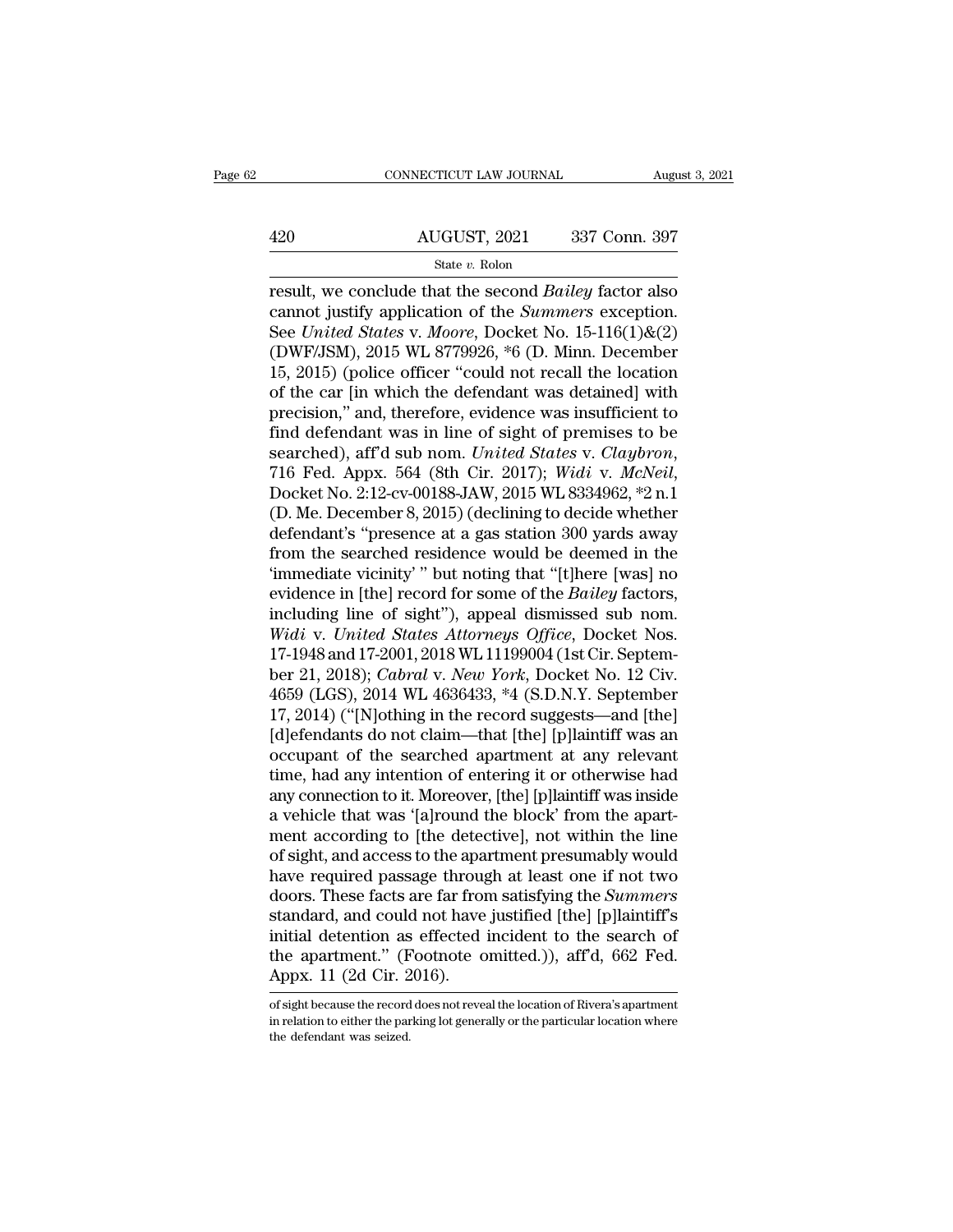State *v.* Rolon

The third and final *Bailey* factor—the ease with<br>
the defendant could have reentered the premises<br>
the searched also suffers from a deficional of proof 337 Conn. 397 AUGUST, 2021 421<br>
State v. Rolon<br>
The third and final *Bailey* factor—the ease with<br>
which the defendant could have reentered the premises<br>
to be searched—also suffers from a deficiency of proof.<br>
As we prev 337 Conn. 397 AUGUST, 2021 421<br>
State v. Rolon<br>
The third and final *Bailey* factor—the ease with<br>
which the defendant could have reentered the premises<br>
to be searched—also suffers from a deficiency of proof.<br>
As we prev 337 Conn. 397 AUGUST, 2021 421<br>
State v. Rolon<br>
The third and final *Bailey* factor—the ease with<br>
which the defendant could have reentered the premises<br>
to be searched—also suffers from a deficiency of proof.<br>
As we prev The third and final *Bailey* factor—the ease with<br>which the defendant could have reentered the premises<br>to be searched—also suffers from a deficiency of proof.<br>As we previously explained, there is no evidence in the<br>recor state v. Rolon<br>The third and final *Bailey* factor—the ease with<br>which the defendant could have reentered the premises<br>to be searched—also suffers from a deficiency of proof.<br>As we previously explained, there is no eviden The third and final *Bailey* factor—the ease with<br>which the defendant could have reentered the premises<br>to be searched—also suffers from a deficiency of proof.<br>As we previously explained, there is no evidence in the<br>record which the defendant could have reentered the premises<br>to be searched—also suffers from a deficiency of proof.<br>As we previously explained, there is no evidence in the<br>record regarding the spatial proximity between the site<br> to be searched—also suffers from a deficiency of proof.<br>As we previously explained, there is no evidence in the<br>record regarding the spatial proximity between the site<br>at which the defendant was seized and Rivera's apart-<br> As we previously explained, there is no evidence in the record regarding the spatial proximity between the site at which the defendant was seized and Rivera's apartment or the presence or absence of physical impediments (s record regarding the spatial proximity between the site<br>at which the defendant was seized and Rivera's apart-<br>ment or the presence or absence of physical impedi-<br>ments (such as locked exterior doors) that may have<br>affected at which the defendant was seized and Rivera's apartment or the presence or absence of physical impedi-<br>ments (such as locked exterior doors) that may have<br>affected the defendant's ease of access. Compare<br>*Cabral* v. *New* ment or the presence or absence of physical impedi-<br>ments (such as locked exterior doors) that may have<br>affected the defendant's ease of access. Compare<br>*Cabral* v. *New York*, supra, 2014 WL 4636433, \*4 (finding<br>no ease o affected the defendant's ease of access. Compare<br>Cabral v. New York, supra, 2014 WL 4636433, \*4 (finding<br>no ease of reentry because "access to the apartment<br>presumably would have required passage through at<br>least one if no Cabral v. New York, supra, 2014 WL 4636433, \*4 (finding<br>no ease of reentry because "access to the apartment<br>presumably would have required passage through at<br>least one if not two doors"), with United States v. Ruiz,<br>supra, no ease of reentry because "access to the apartment<br>presumably would have required passage through at<br>least one if not two doors"), with *United States v. Ruiz*,<br>supra, 2014 WL 10183873, \*8 (third *Bailey* factor sup-<br>port presumably would have required passage through at<br>least one if not two doors"), with *United States* v. *Ruiz*,<br>supra, 2014 WL 10183873, \*8 (third *Bailey* factor sup-<br>ported finding that defendant was in immediate vicinit least one if not two doors"), with United States v. Ruiz,<br>supra, 2014 WL 10183873, \*8 (third *Bailey* factor sup-<br>ported finding that defendant was in immediate vicinity<br>of premises because government's testimony and exhib supra, 2014 WL 10183873, \*8 (third *Bailey* factor sup-<br>ported finding that defendant was in immediate vicinity<br>of premises because government's testimony and exhib-<br>its established that "reentry to [the] [d]efendant's res ported finding that defendant was in immediate vicinity<br>of premises because government's testimony and exhib-<br>its established that "reentry to [the] [d]efendant's resi-<br>dence from the location of the stop could have been<br>e of premises because government's testimony and exhibits<br>its established that "reentry to [the] [d]efendant's resi-<br>dence from the location of the stop could have been<br>easily achieved given the proximity of the two location its established that "reentry to [the] [d]efendant's resi-<br>dence from the location of the stop could have been<br>easily achieved given the proximity of the two locations<br>and the absence of physical impediments between<br>them") dence from the location of the stop could have been<br>easily achieved given the proximity of the two locations<br>and the absence of physical impediments between<br>them''). Indeed, there is no basis on this record to<br>believe that easily achieved given the proximity of the two locations<br>and the absence of physical impediments between<br>them"). Indeed, there is no basis on this record to<br>believe that the defendant had any ability to enter, much<br>less re and the absence of physical impediments between<br>them"). Indeed, there is no basis on this record to<br>believe that the defendant had any ability to enter, much<br>less reenter, Rivera's apartment. In the absence of such<br>evidenc them''). Indeed, there is no basis on this record to<br>believe that the defendant had any ability to enter, much<br>less reenter, Rivera's apartment. In the absence of such<br>evidence, this factor, like the other *Bailey* factors believe that the defendant had any ability to enter, much<br>less reenter, Rivera's apartment. In the absence of such<br>evidence, this factor, like the other *Bailey* factors, fails<br>to support a conclusion that the defendant wa support a conclusion that the defendant was within<br>e immediate vicinity of Rivera's apartment and<br>ose[d] a real threat to the safe and efficient execution<br>[the] search warrant . . . . " Bailey v. United States,<br>pra, 568 U surprising: the state did not undertake or intend to the solel a real threat to the safe and efficient execution<br>of [the] search warrant  $\ldots$  " Bailey v. United States,<br>supra, 568 U.S. 201.<br>The lack of pertinent evidence

prove at the safe and efficient execution<br>of [the] search warrant  $\ldots$  "Bailey v. United States,<br>supra, 568 U.S. 201.<br>The lack of pertinent evidence in this case is not<br>surprising: the state did not undertake or intend t presetal areas of the state and embedded interest of the search of [the] search warrant  $\ldots$ ." Bailey v. United States, supra, 568 U.S. 201.<br>The lack of pertinent evidence in this case is not surprising: the state did no supra, 568 U.S. 201.<br>
The lack of pertinent evidence in this case is not<br>
surprising: the state did not undertake or intend to<br>
prove at the evidentiary hearing on the motions to sup-<br>
press that the defendant was an "occ The lack of pertinent evidence in this case is not<br>surprising: the state did not undertake or intend to<br>prove at the evidentiary hearing on the motions to sup-<br>press that the defendant was an "occupant" within the<br>"immedia The lack of pertinent evidence in this case is not<br>surprising: the state did not undertake or intend to<br>prove at the evidentiary hearing on the motions to sup-<br>press that the defendant was an "occupant" within the<br>"immedia surprising: the state did not undertake or intend to<br>prove at the evidentiary hearing on the motions to sup-<br>press that the defendant was an "occupant" within the<br>"immediate vicinity" of the premises to be searched<br>under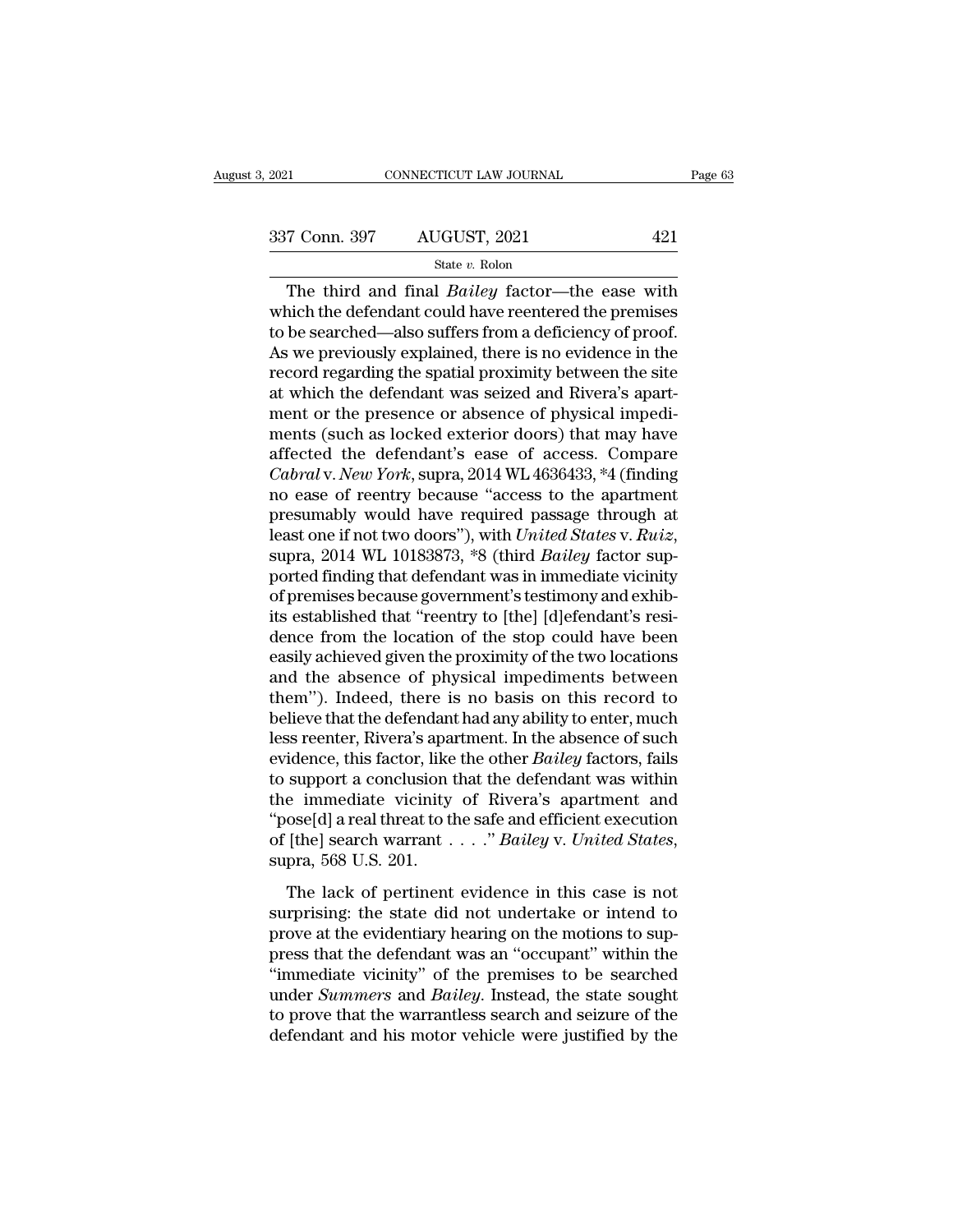|     | CONNECTICUT LAW JOURNAL | August 3, 2021 |
|-----|-------------------------|----------------|
|     |                         |                |
| 422 | AUGUST, 2021            | 337 Conn. 397  |
|     | State v. Rolon          |                |

CONNECTICUT LAW JOURNAL August 3, 202<br> **AUGUST**, 2021 337 Conn. 397<br> *Terry* and plain view doctrines. When the trial court<br>
first brought up the *Summers* exception after the close<br>
of ovidence, the prosecutor unequivocal AUGUST, 2021 337 Conn. 397<br>
State *v*. Rolon<br> *Terry* and plain view doctrines. When the trial court<br>
first brought up the *Summers* exception after the close<br>
of evidence, the prosecutor unequivocally expressed<br>
his view  $\begin{array}{c|c} \text{AUGUST, 2021} & \text{337 Conn. 397} \ \hline \text{State } v. \text{ Robin} \ \hline \text{Term } y \text{ and plain view doctrines. When the trial court first brought up the *Summers* exception after the close of evidence, the processor unequivocally expressed his view that, with respect "to *Summers* and *Bailey*, I just don't think that they apply to those facts." It was$ AUGUST, 2021 337 Conn. 397<br>
State v. Rolon<br>
Terry and plain view doctrines. When the trial court<br>
first brought up the *Summers* exception after the close<br>
of evidence, the prosecutor unequivocally expressed<br>
his view that State v. Rolon<br>
Terry and plain view doctrines. When the trial court<br>
first brought up the *Summers* exception after the close<br>
of evidence, the prosecutor unequivocally expressed<br>
his view that, with respect "to *Summers* State v. Rolon<br> *Terry* and plain view doctrines. When the trial court<br>
first brought up the *Summers* exception after the close<br>
of evidence, the prosecutor unequivocally expressed<br>
his view that, with respect "to *Summe Terry* and plain view doctrines. When the trial court<br>first brought up the *Summers* exception after the close<br>of evidence, the prosecutor unequivocally expressed<br>his view that, with respect "to *Summers* and *Bailey*, I<br> first brought up the *Summers* exception after the close<br>of evidence, the prosecutor unequivocally expressed<br>his view that, with respect "to *Summers* and *Bailey*, I<br>just don't think that they apply to these facts." It wa of evidence, the prosecutor unequivocally expressed<br>his view that, with respect "to *Summers* and *Bailey*, I<br>just don't think that they apply to these facts." It was<br>only after the trial court pointed out that "*Bailey* a his view that, with respect "to *Summers* and *Bailey*, I just don't think that they apply to these facts." It was only after the trial court pointed out that "*Bailey* and *Summers* would advantage the state because [they just don't think that they apply to these facts." It was<br>only after the trial court pointed out that "*Bailey* and<br>*Summers* would advantage the state because [they] would<br>allow a detention to take place even in the absenc only after the trial court pointed out that "*Bailey* and *Summers* would advantage the state because [they] would allow a detention to take place even in the absence of [a] reasonable and articulable suspicion" under the Summers would advantage the state because [they] would<br>allow a detention to take place even in the absence<br>of [a] reasonable and articulable suspicion" under the<br>*Terry* doctrine that the prosecutor said that he would<br>be " allow a detention to take place even in the absence<br>of [a] reasonable and articulable suspicion" under the<br>*Terry* doctrine that the prosecutor said that he would<br>be "a fool not to ask the court to entertain it." Although<br> of [a] reasonable and articulable suspicion" under the *Terry* doctrine that the prosecutor said that he would be "a fool not to ask the court to entertain it." Although the state belatedly raised a *Summers* argument in r Terry doctrine that the prosecutor<br>be "a fool not to ask the court to ent<br>the state belatedly raised a Sum<br>response to the trial court's posthe<br>it failed to meet its burden of provi<br>with the factual predicate necessa<br>appli Fa rool not to ask the court to entertain it. This<br>course a state belatedly raised a *Summers* argument in<br>sponse to the trial court's posthearing observations,<br>failed to meet its burden of providing the trial court<br>th th the state belatedly raised a *Summers* argument in<br>response to the trial court's posthearing observations,<br>it failed to meet its burden of providing the trial court<br>with the factual predicate necessary to establish the<br>app

response to the trial court's posthearing observations,<br>it failed to meet its burden of providing the trial court<br>with the factual predicate necessary to establish the<br>applicability of the exception.<br>The state points out It failed to meet its burden of providing the trial court<br>with the factual predicate necessary to establish the<br>applicability of the exception.<br>The state points out that numerous courts have<br>applied the *Summers* exception with the factual predicate necessary to establish the<br>applicability of the exception.<br>The state points out that numerous courts have<br>applied the *Summers* exception under factual circum-<br>stances similar to the present case applicability of the exception.<br>
The state points out that numerous courts have<br>
applied the *Summers* exception under factual circumstances similar to the present case and urges this court<br>
to follow out-of-state preceden The state points out that numerous courts have<br>applied the *Summers* exception under factual circum-<br>stances similar to the present case and urges this court<br>to follow out-of-state precedent such as *United States*<br>v. *Jen* applied the *Summers* exception under factual circumstances similar to the present case and urges this court<br>to follow out-of-state precedent such as *United States*<br>v. Jennings, 544 F.3d 815 (7th Cir. 2008), and *Burchett* stances similar to the present case and urges this court<br>to follow out-of-state precedent such as *United States*<br>v. Jennings, 544 F.3d 815 (7th Cir. 2008), and *Burchett*<br>v. Kiefer, 310 F.3d 937 (6th Cir. 2002). See *Unit* to follow out-of-state precedent such as *United States*<br>v. *Jennings*, 544 F.3d 815 (7th Cir. 2008), and *Burchett*<br>v. *Kiefer*, 310 F.3d 937 (6th Cir. 2002). See *United States*<br>v. *Jennings*, supra, 818 (defendant's det v. Jennings, 544 F.3d 815 (7th Cir. 2008), and *Burchett* v. *Kiefer*, 310 F.3d 937 (6th Cir. 2002). See *United States* v. Jennings, supra, 818 (defendant's detention was justified under *Summers* because "he entered the v. *Kiefer*, 310 F.3d 937 (6th Cir. 2002). See *United States*<br>v. *Jennings*, supra, 818 (defendant's detention was justi-<br>fied under *Summers* because "he entered the security<br>perimeter surrounding the apartment where the v. *Jennings*, supra, 818 (defendant's detention was justified under *Summers* because "he entered the security perimeter surrounding the apartment where the narcotics search was underway"); *Burchett* v. *Kiefer*, supra, fied under *Summers* because "he entered the security<br>perimeter surrounding the apartment where the narcot-<br>ics search was underway"); *Burchett v. Kiefer*, supra,<br>939, 943–44 (holding that defendant's fourth amend-<br>ment r perimeter surrounding the apartment where the narcotics search was underway"); *Burchett* v. *Kiefer*, supra, 939, 943–44 (holding that defendant's fourth amendment rights were not violated under 42 U.S.C. § 1983, even tho ics search was underway"); *Burchett* v. *Kiefer*, supra, 939, 943–44 (holding that defendant's fourth amend-<br>ment rights were not violated under 42 U.S.C. § 1983, even though he "neither was a resident of the searched<br>pre 939, 943–44 (holding that defendant's fourth amend-<br>ment rights were not violated under 42 U.S.C. § 1983,<br>even though he "neither was a resident of the searched<br>premises nor arrived at the searched premises," because<br>poli ment rights were not violated under 42 U.S.C. § 1983,<br>even though he "neither was a resident of the searched<br>premises nor arrived at the searched premises," because<br>police have authority under *Summers* to "detain an<br>indiv even though he "neither was a resident of the searched<br>premises nor arrived at the searched premises," because<br>police have authority under *Summers* to "detain an<br>individual who approaches a property being searched<br>pursuan premises nor arrived at the searched premises," because<br>police have authority under *Summers* to "detain an<br>individual who approaches a property being searched<br>pursuant to a warrant, pauses at the property line, and<br>flees police have authority under *Summers* to "detain an individual who approaches a property being searched pursuant to a warrant, pauses at the property line, and flees when the officers instruct him to get down"). These case individual who approaches a property being searched<br>pursuant to a warrant, pauses at the property line, and<br>flees when the officers instruct him to get down").<br>These cases cannot guide our inquiry, however, because<br>they pr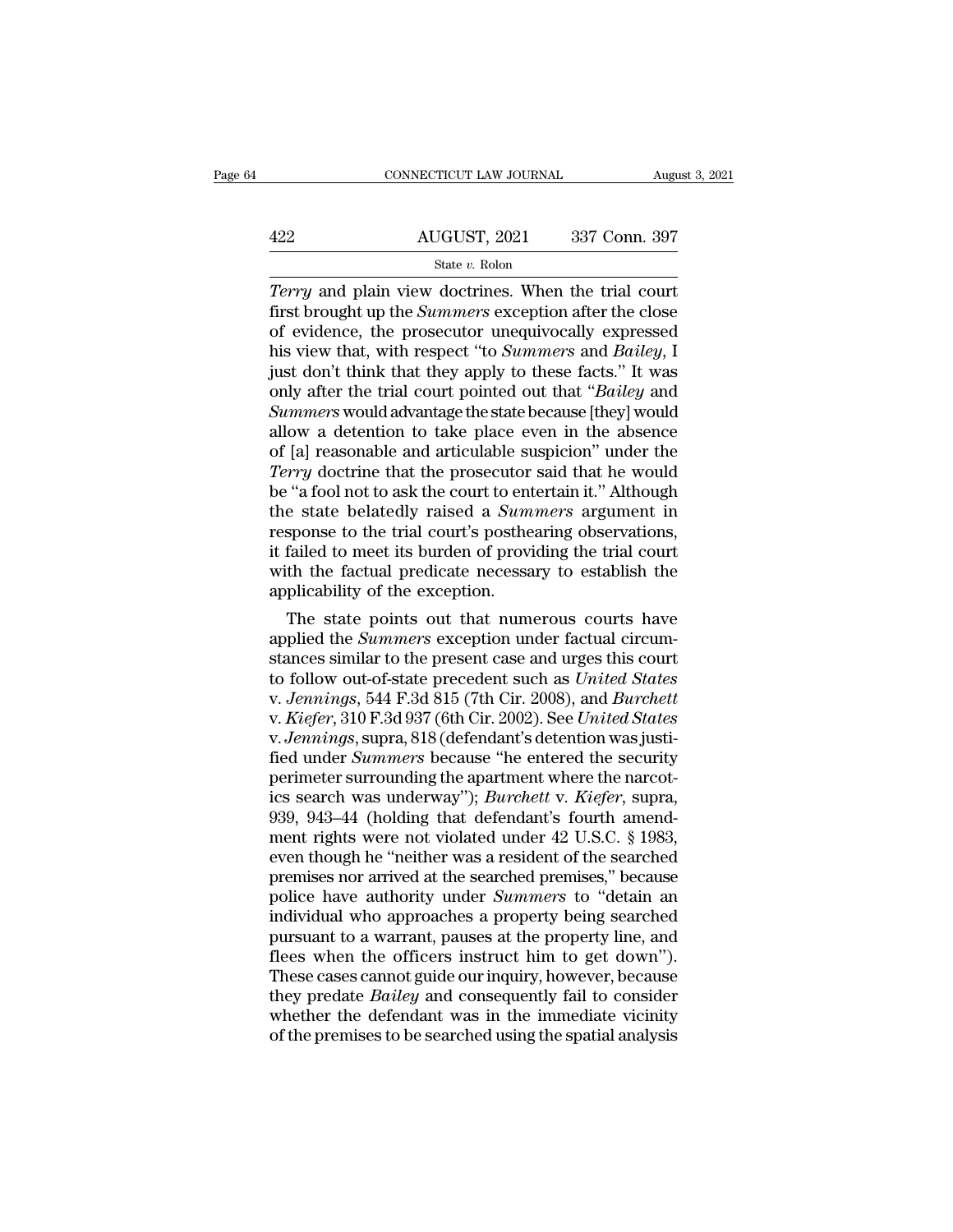| 2021          | CONNECTICUT LAW JOURNAL |     | Page 65 |
|---------------|-------------------------|-----|---------|
|               |                         |     |         |
| 337 Conn. 397 | AUGUST, 2021            | 423 |         |
|               | State v. Rolon          |     |         |

EXERCT 2021<br>
Bailey requires.<sup>15</sup> In the absence of a spatial analy-<br>
State v. Rolon<br>
EXERCT: Bailey requires.<sup>15</sup> In the absence of a spatial analy-<br>
Sis under the *Bailey* factors, it is unclear whether the<br>
police had " 337 Conn. 397 AUGUST, 2021 423<br>
<sup>State v. Rolon</sup><br>
that *Bailey* requires.<sup>15</sup> In the absence of a spatial analy-<br>
sis under the *Bailey* factors, it is unclear whether the<br>
police had "the power to detain persons stopped o 337 Conn. 397 AUGUST, 2021 423<br>
State v. Rolon<br>
that *Bailey* requires.<sup>15</sup> In the absence of a spatial analy-<br>
sis under the *Bailey* factors, it is unclear whether the<br>
police had "the power to detain persons stopped or 337 Conn. 397 AUGUST, 2021 423<br>
State v. Rolon<br>
that *Bailey* requires.<sup>15</sup> In the absence of a spatial analy-<br>
sis under the *Bailey* factors, it is unclear whether the<br>
police had "the power to detain persons stopped or State v. Rolon<br> **is being conducted.**<sup>15</sup> In the absence of a spatial analy-<br>
sis under the *Bailey* factors, it is unclear whether the<br>
police had "the power to detain persons stopped or<br>
apprehended away from the premis that *Bailey* realists under the police had "the police had"<br>police had "the apprehended and use being conduction.<br>U.S. 195.<br>Lastly, the s Lastly, the state claims that the warrantless seizure<br>the direct detain persons stopped or<br>prehended away from the premises where the search<br>being conducted." *Bailey v. United States*, supra, 568<br>S. 195.<br>Lastly, the state sis under the *Buttey* ractors, it is unclear whether the<br>police had "the power to detain persons stopped or<br>apprehended away from the premises where the search<br>is being conducted." *Bailey* v. United States, supra, 568<br>U.

ponce had the power to detail persons stopped of<br>apprehended away from the premises where the search<br>is being conducted." *Bailey v. United States*, supra, 568<br>U.S. 195.<br>Lastly, the state claims that the warrantless seizur apprenented away from the premises where the search<br>is being conducted." *Bailey v. United States*, supra, 568<br>U.S. 195.<br>Lastly, the state claims that the warrantless seizure<br>of the defendant was justified under the *Summe* is being conducted. *Battey v. Chitted States*, supra, 506<br>U.S. 195.<br>Lastly, the state claims that the warrantless seizure<br>of the defendant was justified under the *Summers*<br>exception because the important law enforcement<br> Lastly, the state claims that the warrantless seizure<br>of the defendant was justified under the *Summers*<br>exception because the important law enforcement<br>interests in officer safety, orderly completion of the<br>search, and pr Lastly, the state claims that the warrantless seizure<br>of the defendant was justified under the *Summers*<br>exception because the important law enforcement<br>interests in officer safety, orderly completion of the<br>search, and p interests in officer safety, orderly completion of the<br>search, and prevention of flight outweighed the brief<br>and limited intrusion on the defendant's liberty. We<br>reject the state's claim because it contravenes the very<br> $\frac$ 

Summers rule were met here." Id., 924–25. In contrast to *Wilson*, there was no evidence in the present case to establish that the defendant was within the lawful limits or line of sight of the premises to be searched or t no evidence in the present case to establish that the defendant was within<br>the lawful limits or line of sight of the premises to be searched or that he<br>easily could have entered the premises as required by *Summers* and *B* the lawful limits or line of sight of the premises to be searched or that he easily could have entered the premises as required by *Summers* and *Bailey.* Davis is distinguishable for similar reasons. The defendant, Russe easily could have entered the premises as required by *Summers* and *Bailey.*<br> *Davis* is distinguishable for similar reasons. The defendant, Russell Glenn<br>
Davis, was a nonresident detained "on a communal sidewalk that le Davis is distinguishable for similar reasons. The defendant, Russell Glenn<br>Davis, was a nonresident detained "on a communal sidewalk that led to the<br>common entry area of only four apartments." *State v. Davis*, supra, 158 Davis, was a nonresident detained "on a communal sidewalk that led to the common entry area of only four apartments." *State v. Davis*, supra, 158 Idaho 862. Davis was walking toward the stairs of the only entrance to the common entry area of only four apartments." *State v. Davis*, supra, 158 Idaho 862. Davis was walking toward the stairs of the only entrance to the second floor apartment being searched, and he was "perhaps [eight] to [ten Idaho 862. Davis was walking toward the stairs of the only entrance to the second floor apartment being searched, and he was "perhaps [eight] to [ten] feet, at the most, from the bottom of the stairs" when he was detained. second floor apartment being searched, and he was "perhaps [eight] to [ten]<br>feet, at the most, from the bottom of the stairs" when he was detained. Id.<br>The Court of Appeals of Idaho held that Davis was "in the immediate vi feet, at the most, from the bottom of the stairs" when he was detained. Id.<br>The Court of Appeals of Idaho held that Davis was "in the immediate vicinity<br>of the premises being searched" in light of the layout of the propert of the premises being searched" in light of the layout of the property, Davis'<br>presence in a communal area, and his close proximity to the entry of the<br>apartment being searched. Id. Not incidentally, the court cautioned t presence in a communal area, and his close proximity to the entry of the apartment being searched. Id. Not incidentally, the court cautioned that its holding was limited to the facts presented and that, "[i]n context of th apartment being searched. Id. Not incidentally, the court cautioned that its holding was limited to the facts presented and that, "[i]n context of the important interests outlined by the [United States] Supreme Court in

search, and prevention of flight outweighed the brief and limited intrusion on the defendant's liberty. We reject the state's claim because it contravenes the very  $\frac{15 \text{ In its brief, the state cities two cases that were decided after Bailey: State v. Wilson, 371 N.C. 920, 821 S.E.2d 811 (20$ and influed intrusion on the defendant s inberty. We<br>reject the state's claim because it contravenes the very<br> $\frac{15 \text{ In its brief, the state cities two cases that were decided after Bailey.}$ <br>*State v. Wilson,* 371 N.C. 920, 821 S.E.2d 811 (2018), and *State v. Davis*, 158<br>Ida reject the state's claim because it contravenes the very  $\frac{15}{10}$  in its brief, the state cites two cases that were decided after *Bailey:* State v. Wilson, 371 N.C. 920, 821 S.E.2d 811 (2018), and *State v. Davis*, 15 <sup>15</sup> In its brief, the state cites two cases that were decided after *Bailey*: *State* v. *Wilson*, 371 N.C. 920, 821 S.E.2d 811 (2018), and *State* v. *Davis*, 158 Idaho 857, 353 P.3d 1091 (App. 2015). Both cases are rea In *Wilson*, the nonresident defendant, Terry Jerome Wilson, was detained in the driveway of a house in which the police were executing a search warrant. *State* v. *Wilson*, supra, 921. The Supreme Court of North Carolina being searched." Id., 924. Applying the *Bailey* factors, the court reasoned that Wilson "was well within the lawful limits of the property containing Idaho 857, 353 P.3d 1091 (App. 2015). Both cases are readily distinguishable.<br>In *Wilson*, the nonresident defendant, Terry Jerome Wilson, was detained<br>in the driveway of a house in which the police were executing a search In *Wilson*, the nonresident defendant, Terry Jerome Wilson, was detained<br>in the driveway of a house in which the police were executing a search<br>warrant. *State* v. *Wilson*, supra, 921. The Supreme Court of North Carolin in the driveway of a house in which the police were executing a search<br>warrant. *State* v. *Wilson*, supra, 921. The Supreme Court of North Carolina<br>held that Wilson's warrantless seizure was justified by the *Summers* ex warrant. *State* v. *Wilson*, supra, 921. The Supreme Court of North Carolina<br>held that Wilson's warrantless seizure was justified by the *Summers* excep-<br>tion because Wilson was "within the immediate vicinity of the prem held that Wilson's warrantless seizure was justified by the *Summers* exception because Wilson was "within the immediate vicinity of the premises being searched." Id., 924. Applying the *Bailey* factors, the court reasoned tion because Wilson was "within the immediate vicinity of the premises being searched." Id., 924. Applying the *Bailey* factors, the court reasoned that Wilson "was well within the lawful limits of the property containing being searched." Id., 924. Applying the *Bailey* factors, the court reasoned that Wilson "was well within the lawful limits of the property containing the house being searched. And, had he not been stopped by police, [he] that Wilson "was well within the lawful limits of the property containing<br>the house being searched. And, had he not been stopped by police, [he]<br>could easily have accessed the house. Thus the spatial requirements of the<br>*S* could easily have accessed the house. Thus the spatial requirements of the *Summers* rule were met here." Id., 924–25. In contrast to *Wilson*, there was no evidence in the present case to establish that the defendant was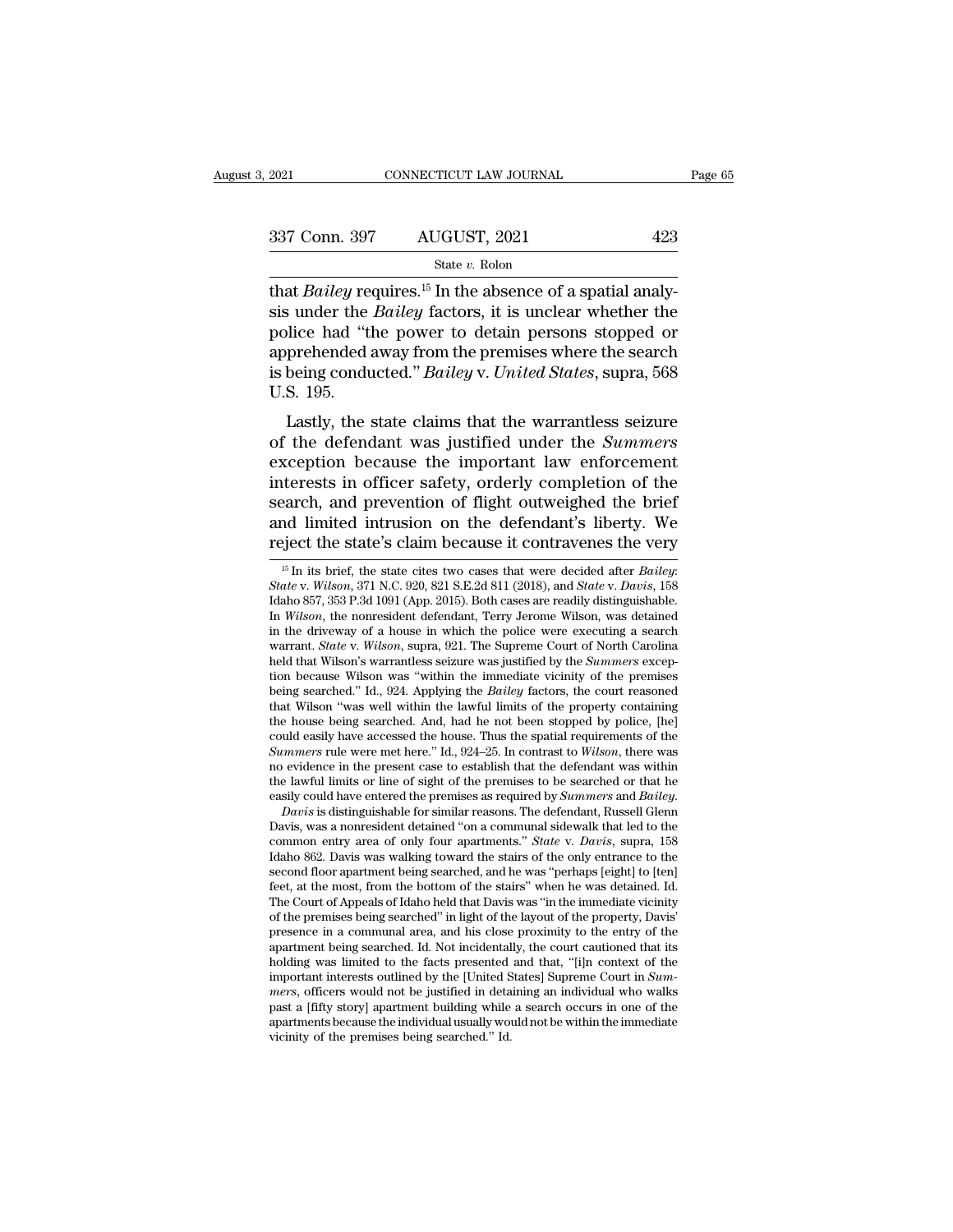# CONNECTICUT LAW JOURNAL August 3, 2021<br>424 AUGUST, 2021 337 Conn. 397<br>5tate v. Rolon State *v.* Rolon

FREE CONNECTICUT LAW JOURNAL August 3, 2021<br>
AUGUST, 2021 337 Conn. 397<br>
State v. Rolon<br>
premise of *Summers* and its progeny, which rejects a<br>
reliance on generic principles of reasonableness under<br>
an amorphous balancing  $\frac{\text{AUGUST, 2021}}{\text{State } v. \text{ Rolon}}$ <br>  $\frac{\text{State } v. \text{ Rolon}}{\text{premise of *Summers}* and its progeny, which rejects a  
\nreliance on generic principles of reasonableness under  
\nan amorphous balancing test in this context. Indeed,  
\nthe United States Supreme Court has emphasized that$ 424 AUGUST, 2021 337 Conn. 397<br>
State v. Rolon<br>
premise of *Summers* and its progeny, which rejects a<br>
reliance on generic principles of reasonableness under<br>
an amorphous balancing test in this context. Indeed,<br>
the Unit  $\frac{\text{AUGUST, 2021}}{\text{State } v. \text{ Rolon}}$ <br>  $\frac{\text{State } v. \text{ Rolon}}{\text{premise of *Summers}* and its progeny, which rejects a  
\nrelative on generic principles of reasonableness under  
\nan amorphous balancing test in this context. Indeed,  
\nthe United States Supreme Court has emphasized that  
\nthe *Summers* exception is categorical in nature and  
\ndoes not require us to evaluate "the quantity of proof$ State *v*. Rolon<br>
State *v*. Rolon<br>
premise of *Summers* and its progeny, which rejects a<br>
reliance on generic principles of reasonableness under<br>
an amorphous balancing test in this context. Indeed,<br>
the United States Su State  $v$ . Rolon<br>premise of *Summers* and its progeny, which rejects a<br>reliance on generic principles of reasonableness under<br>an amorphous balancing test in this context. Indeed,<br>the United States Supreme Court has emphas premise of *Summers* and its progeny, which rejects a<br>reliance on generic principles of reasonableness under<br>an amorphous balancing test in this context. Indeed,<br>the United States Supreme Court has emphasized that<br>the *Sum* reliance on generic principles of reasonableness under<br>an amorphous balancing test in this context. Indeed,<br>the United States Supreme Court has emphasized that<br>the *Summers* exception is categorical in nature and<br>does not an amorphous balancing test in this context. Indeed,<br>the United States Supreme Court has emphasized that<br>the *Summers* exception is categorical in nature and<br>does not require us to evaluate "the quantum of proof<br>justifying the United States Supreme Court has emphasized that<br>the *Summers* exception is categorical in nature and<br>does not require us to evaluate "the quantum of proof<br>justifying [the] detention or the extent of the intrusion<br>... i the *Summers* exception is categorical in nature and<br>does not require us to evaluate "the quantum of proof<br>justifying [the] detention or the extent of the intrusion<br>... imposed by the seizure." (Internal quotation marks<br>o does not require us to evaluate "the quantum of proof<br>justifying [the] detention or the extent of the intrusion<br>... imposed by the seizure." (Internal quotation marks<br>omitted.) *Bailey v. United States*, supra, 568 U.S. 19 justifying [the] detention or the extent of the intrusion<br>
... imposed by the seizure." (Internal quotation marks<br>
omitted.) *Bailey* v. *United States*, supra, 568 U.S. 193;<br>
see also *Muehler* v. *Mena*, 544 U.S. 93, 98, ... imposed by the seizure." (Internal quotation marks<br>omitted.) *Bailey v. United States*, supra, 568 U.S. 193;<br>see also *Muehler v. Mena*, 544 U.S. 93, 98, 125 S. Ct.<br>1465, 161 L. Ed. 2d 299 (2005) ("[a]n officer's autho omitted.) *Bailey v. United States*, supra, 568 U.S. 193;<br>see also *Muehler v. Mena*, 544 U.S. 93, 98, 125 S. Ct.<br>1465, 161 L. Ed. 2d 299 (2005) ("[a]n officer's authority<br>to detain incident to a search is categorical"); see also *Muehler* v. *Mena*, 544 U.S. 93, 98, 125 S. Ct.<br>1465, 161 L. Ed. 2d 299 (2005) ("[a]n officer's authority<br>to detain incident to a search is categorical"); *Croom*<br>v. *Balkwill*, 645 F.3d 1240, 1247–48 (11th Cir. 1465, 161 L. Ed. 2d 299 (2005) ("[a]n officer's authority<br>to detain incident to a search is categorical"); *Croom*<br>v. *Balkwill*, 645 F.3d 1240, 1247–48 (11th Cir. 2011)<br>("[i]mportantly, [although] its decision in *Summer* to detain incident to a search is categorical"); *Croom*<br>v. *Balkwill*, 645 F.3d 1240, 1247–48 (11th Cir. 2011)<br>("[i]mportantly, [although] its decision in *Summers* was<br>driven by a careful balancing of factors and facts, v. *Balkwill*, 645 F.3d 1240, 1247–48 (11th Cir. 2011)<br>
("[i]mportantly, [although] its decision in *Summers* was<br>
driven by a careful balancing of factors and facts, the<br>
[c]ourt clarified that [its] rule thus established ("[i]mportantly, [although] its decision in *Summers* was<br>driven by a careful balancing of factors and facts, the<br>[c]ourt clarified that [its] rule thus established did not<br>call for a repetition of that balancing in each o driven by a careful balancing of factors and facts, the [c]ourt clarified that [its] rule thus established did not call for a repetition of that balancing in each of its applications"). If an occupant is "present when and [c]ourt clarified that [its] rule thus established did not<br>call for a repetition of that balancing in each of its<br>applications"). If an occupant is "present when and<br>where the search is being conducted"; *Bailey v. United* call for a repetition of that balancing in each of its<br>applications"). If an occupant is "present when and<br>where the search is being conducted"; *Bailey v. United*<br>States, supra, 197; a warrantless detention, "under Sum-<br> applications"). If an occupant is "present when and<br>where the search is being conducted"; *Bailey* v. *United*<br>*States*, supra, 197; a warrantless detention, "under *Sum-<br>mers*, [is] plainly permissible." *Muehler* v. *Men* where the search is being conducted"; *Bailey v. United*<br>*States*, supra, 197; a warrantless detention, "under *Summers*, [is] plainly permissible." *Muehler v. Mena*, supra,<br>98. "Once an individual has left the immediate where the search is being conducted"; *Bailey* v. United<br>*States*, supra, 197; a warrantless detention, "under *Summers*, [is] plainly permissible." *Muehler* v. *Mena*, supra, 98. "Once an individual has left the immediat mers, [is] plainly permissible." Muehler v. Mena, supra,<br>98. "Once an individual has left the immediate vicinity<br>of a premises to be searched, however, detentions must<br>be justified by some other rationale." Bailey v. Unite be justified by some other rationale." *Bailey v. United*<br>States, supra, 202. We acknowledge that this case, like<br>*Bailey* itself, illustrates that some amount of line draw-<br>ing is inevitable even in the *Summers* context, of a premises to be searched, however, detentions must<br>be justified by some other rationale." *Bailey* v. *United*<br>*States*, supra, 202. We acknowledge that this case, like<br>*Bailey* itself, illustrates that some amount of be justified by some other rationale." Bailey v. United<br>States, supra, 202. We acknowledge that this case, like<br>Bailey itself, illustrates that some amount of line draw-<br>ing is inevitable even in the Summers context, as co States, supra, 202. We acknowledge that this case, like Bailey itself, illustrates that some amount of line drawing is inevitable even in the Summers context, as courts demarcate the boundaries within which the bright-<br>lin Bailey itself, illustrates that some amount of line drawing is inevitable even in the *Summers* context, as courts demarcate the boundaries within which the brightline rule operates, but we nonetheless adhere to the United ing is inevitable even in the *Summers* context, as courts<br>demarcate the boundaries within which the bright-<br>line rule operates, but we nonetheless adhere to the<br>United States Supreme Court's expressed preference<br>to eschew demarcate the boundaries within which the bright-<br>line rule operates, but we nonetheless adhere to the<br>United States Supreme Court's expressed preference<br>to eschew case-by-case interest balancing when apply-<br>ing the *Summe* line rule operates, but we nonetheless adhere to the<br>United States Supreme Court's expressed preference<br>to eschew case-by-case interest balancing when apply-<br>ing the *Summers* exception. We hold that the *Summers*<br>exceptio United States Supreme Court's expressed preference<br>to eschew case-by-case interest balancing when apply-<br>ing the *Summers* exception. We hold that the *Summers*<br>exception did not justify the defendant's warrantless<br>seizure to eschew case-by-case interest balancing when apply-<br>ing the *Summers* exception. We hold that the *Summers*<br>exception did not justify the defendant's warrantless<br>seizure in the present case because the state failed to<br>me ing the *Summers* exception. We hold that the *Summers* exception did not justify the defendant's warrantless seizure in the present case because the state failed to meet its burden of establishing that the defendant was w exception did not justify the defendare<br>seizure in the present case because the<br>meet its burden of establishing that the<br>within the immediate vicinity of the<br>searched. We therefore conclude that<br>fourth amendment rights wer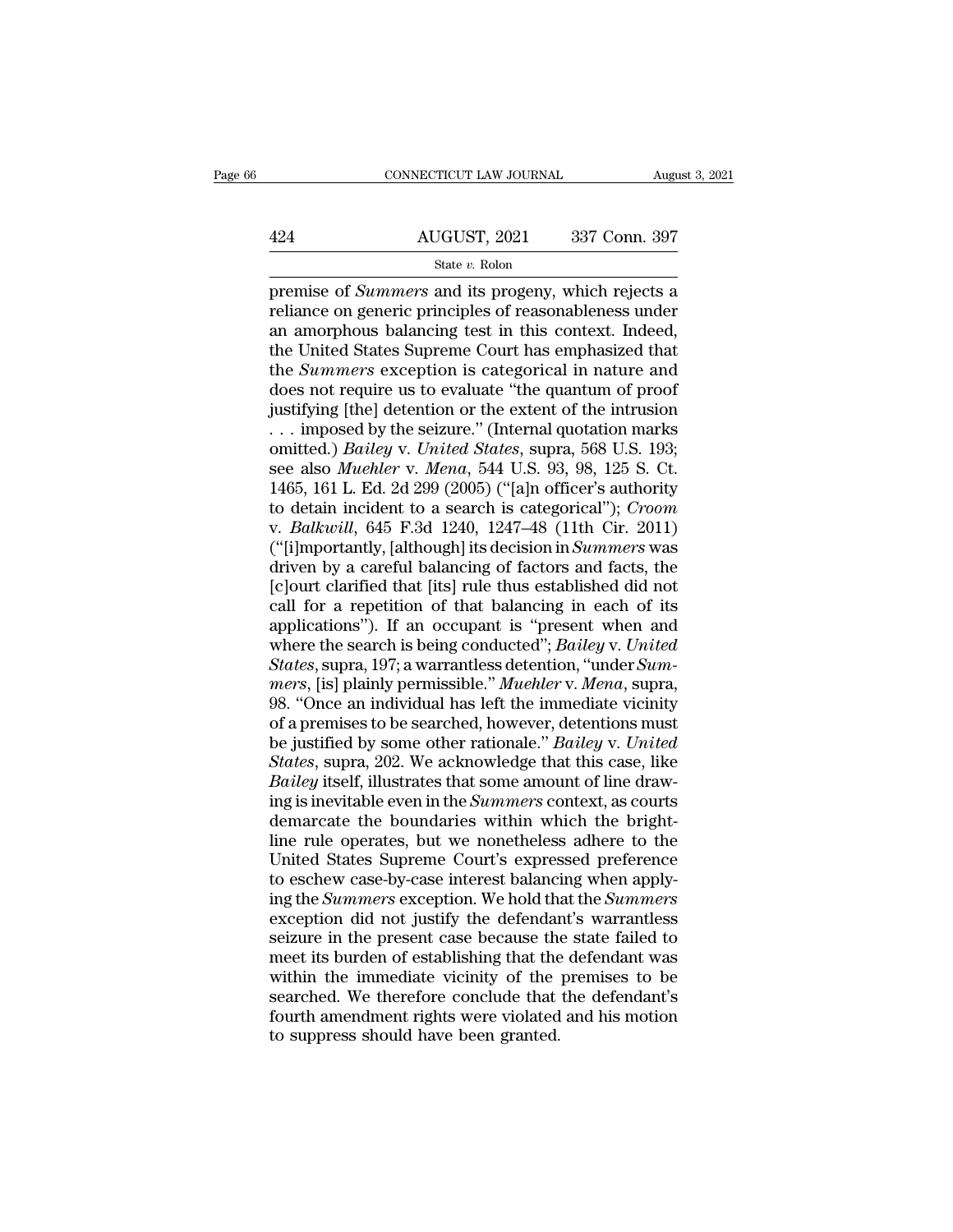| 2021          | CONNECTICUT LAW JOURNAL                                                                                     | Page 67 |  |
|---------------|-------------------------------------------------------------------------------------------------------------|---------|--|
| 337 Conn. 425 | AUGUST, 2021                                                                                                | 425     |  |
|               | State $v$ . Espino                                                                                          |         |  |
| press.        | The judgment is reversed and the case is remanded<br>with direction to grant the defendant's motion to sup- |         |  |

press. The judgment is reversed and the case is remand<br>th direction to grant the defendant's motion to surface.<br>In this opinion the other justices concurred. % with direction to grant the defendant's motion to suppress.<br>
In this opinion the other justices concurred.<br>
STATE OF CONNECTICUT  $v$ . YASHIRA A. ESPINO<br>
(SC 20428)

# other justices conc<br>TICUT v. YASHIR/<br>(SC 20428)<br>and McDonald, D'Auria, M THE CONNECTICUT *v*. YASHIRA A. ESP<br>(SC 20428)<br>Robinson, C. J., and McDonald, D'Auria, Mullins,<br>Kahn, Ecker and Vertefeuille, Js.\* DNNECTICUT  $v$ . YASHIRA A. E<br>
(SC 20428)<br>
on, C. J., and McDonald, D'Auria, Mullins,<br>
Kahn, Ecker and Vertefeuille, Js.\*

### *Syllabus*

 ${\rm Robinson,~C.~J.,~and~McDonald,~D'Auria,~Mullins,~Kahn,~Ecker~and~Vertefeuille,~Js.*~$}$   $Syllabus$  <br> Convicted, on a conditional plea of nolo contendere, of the crime of possession of a controlled substance with intent to sell, the defendant appealed, sion, the and Vertefeuille, Js.\*<br>Kahn, Ecker and Vertefeuille, Js.\*<br>Syllabus<br>victed, on a conditional plea of nolo contendere, of the crime of posses-<br>sion of a controlled substance with intent to sell, the defendant appea Syllabus<br>Syllabus<br>victed, on a conditional plea of nolo contendere, of the crime of posses-<br>sion of a controlled substance with intent to sell, the defendant appealed,<br>claiming that the trial court improperly denied her mo Syllabus<br>victed, on a conditional plea of nolo contendere, of the crime of posses-<br>sion of a controlled substance with intent to sell, the defendant appealed,<br>claiming that the trial court improperly denied her motion to s victed, on a conditional plea of nolo contendere, of the crime of posses-<br>sion of a controlled substance with intent to sell, the defendant appealed,<br>claiming that the trial court improperly denied her motion to suppress<br>c victed, on a conditional plea of nolo contendere, of the crime of possession of a controlled substance with intent to sell, the defendant appealed, claiming that the trial court improperly denied her motion to suppress cer sion of a controlled substance with intent to sell, the defendant appealed, claiming that the trial court improperly denied her motion to suppress certain evidence that was seized after the police detained her, without a w claiming that the trial court improperly denied her motion to suppress<br>certain evidence that was seized after the police detained her, without<br>a warrant, in a vehicle in the parking lot of the apartment building in<br>which s certain evidence that was seized after the police detained her, without a warrant, in a vehicle in the parking lot of the apartment building in which she lived while executing an unrelated search warrant on an apartment in a warrant, in a vehicle in the parking lot of the apartment building in which she lived while executing an unrelated search warrant on an apartment in that building. More specifically, the defendant claimed that the trial which she lived while executing an unrelated search warrant on an apartment in that building. More specifically, the defendant claimed that the trial court incorrectly had concluded that the warrantless seizure fell within apartment in that building. More specifically, the defendant claimed that<br>the trial court incorrectly had concluded that the warrantless seizure<br>fell within the exception to the fourth amendment warrant requirement<br>that au the trial court incorrectly had concluded that the warrantless seizure<br>fell within the exception to the fourth amendment warrant requirement<br>that authorizes law enforcement officers executing a search warrant to<br>detain the fell within the exception to the fourth amendment warrant requirement that authorizes law enforcement officers executing a search warrant to detain the occupants of the premises while a proper search is conducted because, that authorizes law enforcement officers executing a search warrant to<br>detain the occupants of the premises while a proper search is conducted<br>because, inter alia, she was not in the immediate vicinity of the premises<br>to b detain the occupants of the premises while a proper search is conducted<br>because, inter alia, she was not in the immediate vicinity of the premises<br>to be searched within the meaning of that exception. *Held* that the<br>except because, inter alia, she was not in the immediate vicinity of the premises<br>to be searched within the meaning of that exception. Held that the<br>exception to the warrant requirement on which the trial court relied in<br>denying to be searched within the meaning of that exception. *Held* that the exception to the warrant requirement on which the trial court relied in denying the defendant's motion to suppress was inapplicable, as the defendant was exception to the warrant requirement on which the trial court relied in denying the defendant's motion to suppress was inapplicable, as the defendant was not within the immediate vicinity of the premises to be searched whe denying the defendant's motion to suppress was inapplicable, as the defendant was not within the immediate vicinity of the premises to be searched when she was detained by the police, and, accordingly, her fourth amendment defendant was not within the immediate vicinity of the premises to be searched when she was detained by the police, and, accordingly, her fourth amendment rights were violated, and the evidence obtained as a result of the searched when she was detained by the police, and, accorribation<br>fourth amendment rights were violated, and the evidence of a result of the warrantless seizure should have been suppresse<br>the facts of this case and the issu a result of the warrantless seizure should have been suppressed; because<br>the facts of this case and the issue presented on appeal were identical<br>to those in the companion case of *State* v. *Rolon*, (337 Conn. 397), this<br> the racts of this case and the issue presented on appeal were identical<br>to those in the companion case of *State* v. *Rolon*, (337 Conn. 397), this<br>court's reasoning in *Rolon* controlled the present case.<br>Argued June 5—of

to those in the companion case of *State v. Roton*, (337 Conn. 397), this<br>court's reasoning in *Roton* controlled the present case.<br>Argued June 5—officially released November 13, 2020<sup>\*\*</sup><br> $*$  The listing of justices refle Argued June 5—officially released November 13, 2020<sup>\*\*</sup><br>
\* The listing of justices reflects their seniority status on this court as of<br>
the date of oral argument.<br>
\*\* November 13, 2020, the date that this decision was rele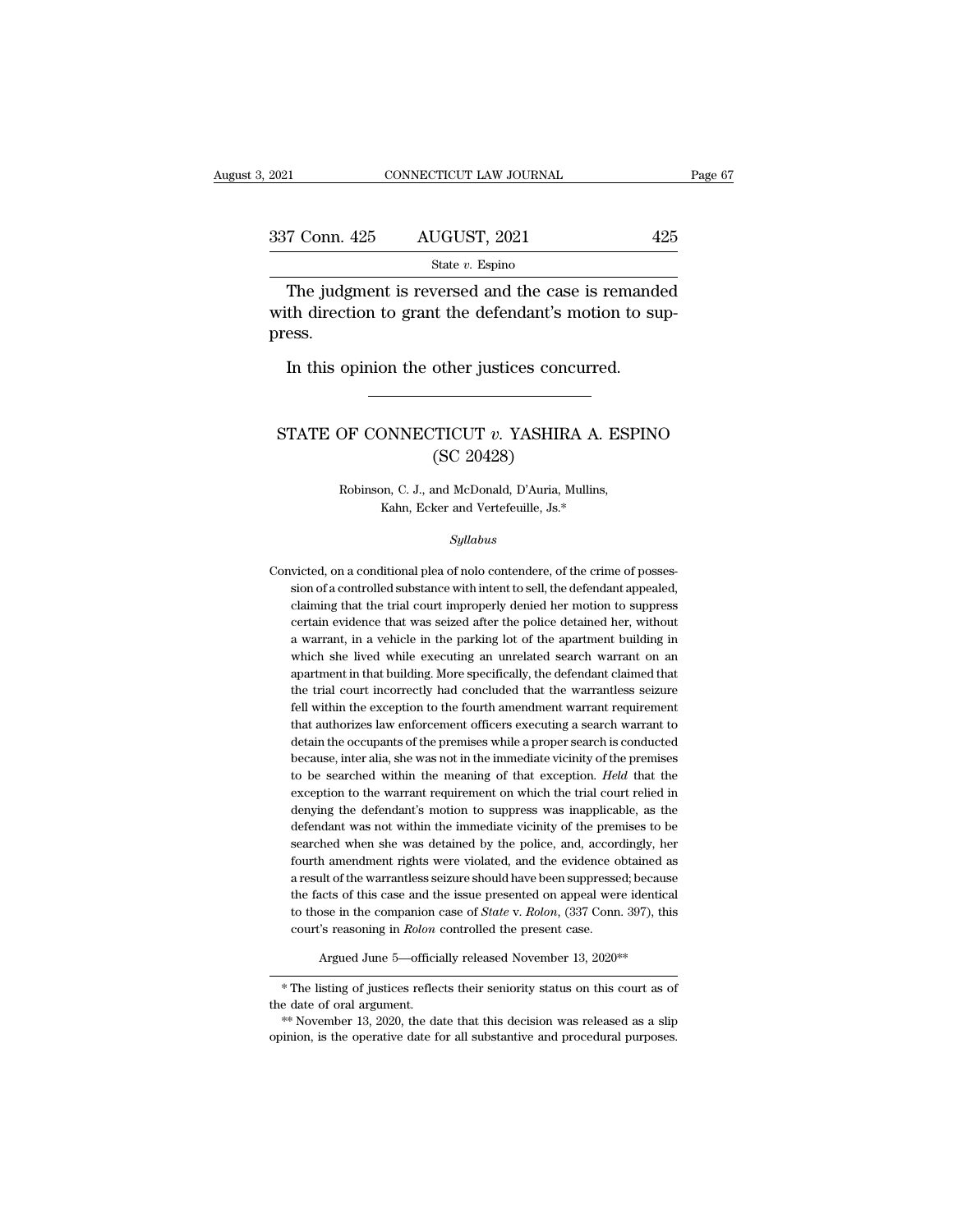|     | CONNECTICUT LAW JOURNAL | August 3, 2021 |
|-----|-------------------------|----------------|
| 426 | AUGUST, 2021            | 337 Conn. 425  |
|     | State $v$ . Espino      |                |

*Procedural History*<br>Substitute information charging the defendant with  $\begin{array}{r} \text{SUSY} & 337 \text{ Conn. } 425 \\ \text{State } v. \text{ Espino} \end{array}$ <br>  $\begin{array}{r} \text{Procedural History} \\ \text{Substitute information charging the defendant with} \\ \text{e crimes of possession of a controlled substance with} \\ \text{tent to sell possession of a controlled substance and} \end{array}$ 426  $\frac{\text{AUGUST, 2021}}{\text{State } v. \text{ Espino}}$ <br>  $\frac{\text{State } v. \text{ Espino}}{\text{Proceedural History}}$ <br>  $\frac{\text{Frocedural History}}{\text{the crimes of possession of a controlled substance with}}$ <br>
the crimes of possession of a controlled substance with intent to sell, possession of a controlled substance, and<br>
coneration of a 426 AUGUST, 2021 337 Conn. 425<br>  $\frac{\text{State } v. \text{ Espino}}{\text{Proceedural History}}$ <br>
Procedural History<br>  $\frac{\text{Substitute information charging the defendant with}}{\text{the crimes of possession of a controlled substance with}}$ <br>
intent to sell, possession of a controlled substance, and<br>
operation of a drug factory, brought to the Superior C  $\begin{array}{c} \text{State }v. \text{ Espino} \\\text{Procedural History} \end{array}$   $\begin{array}{c} \text{Substitute information charging the defendant with} \\ \text{the crimes of possession of a controlled substance with} \\ \text{intent to sell, possession of a controlled substance, and} \\ \text{operation of a drug factory, brought to the Superior Court} \\ \text{in the judicial district of Hartford, where the court, Gold,} \\ \text{I, denied the defendant's motion to suppress certain} \end{array}$ Frocedural History<br>
Frocedural History<br>
the crimes of possession of a controlled substance with<br>
intent to sell, possession of a controlled substance, and<br>
operation of a drug factory, brought to the Superior Court<br>
in the Substitute information charging the defendant with<br>the crimes of possession of a controlled substance with<br>intent to sell, possession of a controlled substance, and<br>operation of a drug factory, brought to the Superior Cour the crimes of possession of a controlled substance with<br>intent to sell, possession of a controlled substance, and<br>operation of a drug factory, brought to the Superior Court<br>in the judicial district of Hartford, where the c intent to sell, possession of a controlled substance, and<br>operation of a drug factory, brought to the Superior Court<br>in the judicial district of Hartford, where the court, *Gold,*<br>J., denied the defendant's motion to suppr operation of a drug factory, brought to the Superior Court<br>in the judicial district of Hartford, where the court, *Gold*,<br>*J.*, denied the defendant's motion to suppress certain<br>evidence; thereafter, the defendant was pres in the judicial district of Hartford, where the court,  $Gold$ ,<br>J., denied the defendant's motion to suppress certain<br>evidence; thereafter, the defendant was presented to the<br>court,  $Baldini$ , J., on a conditional plea of nolo co J., denied the defendant's motion to suppress certain<br>evidence; thereafter, the defendant was presented to the<br>court, *Baldini*, J., on a conditional plea of nolo conten-<br>dere to the charge of possession with intent to sel evidence; thereafter, the defendant was presented to the court, *Baldini*, *J*., on a conditional plea of nolo contendere to the charge of possession with intent to sell; judgment of guilty in accordance with the plea; sub *further court, Baldini, J.,* on a conditional plea of nolo conten-<br>dere to the charge of possession with intent to sell; judg-<br>ment of guilty in accordance with the plea; subsequently,<br>the state entered a nolle prosequi a ment of guilty in accordance<br>the state entered a nolle pr<br>possession of a controlled :<br>a drug factory, and the deferent<br>further proceedings.<br>Mark Rademacher, assist<br>appellant (defendant).<br>Sarah Hanna, senior ass *Sarah Hanna*, senior assistant state's attorney and peak and the defendant appealed. *Reversed*;<br> *Mark Rademacher*, assistant public defender, for the<br>
pellant (defendant).<br> *Sarah Hanna*, senior assistant state's attorn

possession of a controlled substance and operation of<br>a drug factory, and the defendant appealed. *Reversed*;<br>further proceedings.<br>Mark Rademacher, assistant public defender, for the<br>appellant (defendant).<br>Sarah Hanna, sen net a drag ractory, and the detendant appeared. *Hetersed*, further proceedings.<br> *Mark Rademacher*, assistant public defender, for the appellant (defendant).<br> *Sarah Hanna*, senior assistant state's attorney, with whom, o Mark Rademacher, assistant pu<br>appellant (defendant).<br>Sarah Hanna, senior assistant :<br>whom, on the brief, were Gail P.<br>ney, and David L. Zagaja, senior a<br>ney, for the appellee (state).<br>opinion Example 1. This is a companion case to *State's* attorney, with<br>whom, on the brief, were *Gail P. Hardy*, state's attor-<br>ney, and *David L. Zagaja*, senior assistant state's attor-<br>ney, for the appellee (state).<br>*Opinion*<br>

### *Opinion*

whoht, on the brief, were *Gau F*. *Hartay*, state's attor-<br>ney, and *David L. Zagaja*, senior assistant state's attor-<br>ney, for the appellee (state).<br> $opinion$ <br>ECKER, J. This is a companion case to *State* v. *Rolon*,<br>337 Con they, and *David L. Zagaga*, senior assistant state's attor-<br>ney, for the appellee (state).<br>*Opinion*<br>ECKER, J. This is a companion case to *State* v. *Rolon*,<br>337 Conn. 397, A.3d (2020), which we release<br>today. The defend Following the synthesis opinion<br>for the appender (state).<br> $opinion$  asset to *State v. Rolon*,<br> $337$  Conn.  $397$ , A.3d (2020), which we release<br>today. The defendant, Yashira A. Espino, appeals from<br>the judgment of conviction r *Opinion*<br>
ECKER, J. This is a companion case to *State* v. *Rolon*,<br>
337 Conn. 397, A.3d (2020), which we release<br>
today. The defendant, Yashira A. Espino, appeals from<br>
the judgment of conviction rendered by the trial c ECKER, J. This is a companion case to *State* v. *Rolon*, 337 Conn. 397, A.3d (2020), which we release today. The defendant, Yashira A. Espino, appeals from the judgment of conviction rendered by the trial court following 337 Conn. 397, A.3d (2020), which we release<br>today. The defendant, Yashira A. Espino, appeals from<br>the judgment of conviction rendered by the trial court<br>following her conditional plea of nolo contendere to<br>the charge of by a definite the defendant originally was charged with the defendant claims that she was  $^1$ The defendant originally was charged with possession of a controlled with possession of a controlled by the defendant originall the charge of possession of a controlled substance with<br>intent to sell in violation of General Statutes § 21a-<br>277 (a), <sup>1</sup> On appeal, the defendant claims that she was<br><sup>1</sup> The defendant originally was charged with posses

intent to sell in violation of General Statutes § 21a-277 (a).<sup>1</sup> On appeal, the defendant claims that she was <br><sup>1</sup>The defendant originally was charged with possession of a controlled substance with intent to sell in viol intent to sell in violation of General Statutes § 21a-<br>277 (a).<sup>1</sup> On appeal, the defendant claims that she was<br><sup>1</sup>The defendant originally was charged with possession of a controlled<br>substance with intent to sell in viol 277 (a).<sup>1</sup> On appeal, the defendant claims that she was<br><sup>1</sup>The defendant originally was charged with possession of a controlled<br>substance with intent to sell in violation of § 21a-277 (a), possession of a<br>controlled subs The defendant originally was charged with possession of a controlled substance with intent to sell in violation of § 21a-277 (a), possession of a controlled substance or more than one-half ounce of marijuana in violation <sup>1</sup> The defendant originally was charged with possession of a controlled substance with intent to sell in violation of  $\S 21a-277$  (a), possession of a controlled substance or more than one-half ounce of marijuana in viol substance with intent to sell in violation of  $\S$  21a-277 (a), possession of a controlled substance or more than one-half ounce of marijuana in violation of General Statutes  $\S$  21a-279 (a) (1), and operation of a drug fa controlled substance or r<br>of General Statutes § 21:<br>violation of § 21a-277 (c).<br>to possession of a contro<br>a nolle prosequi as to each<br>the defendant to seven y<br>three years of probation.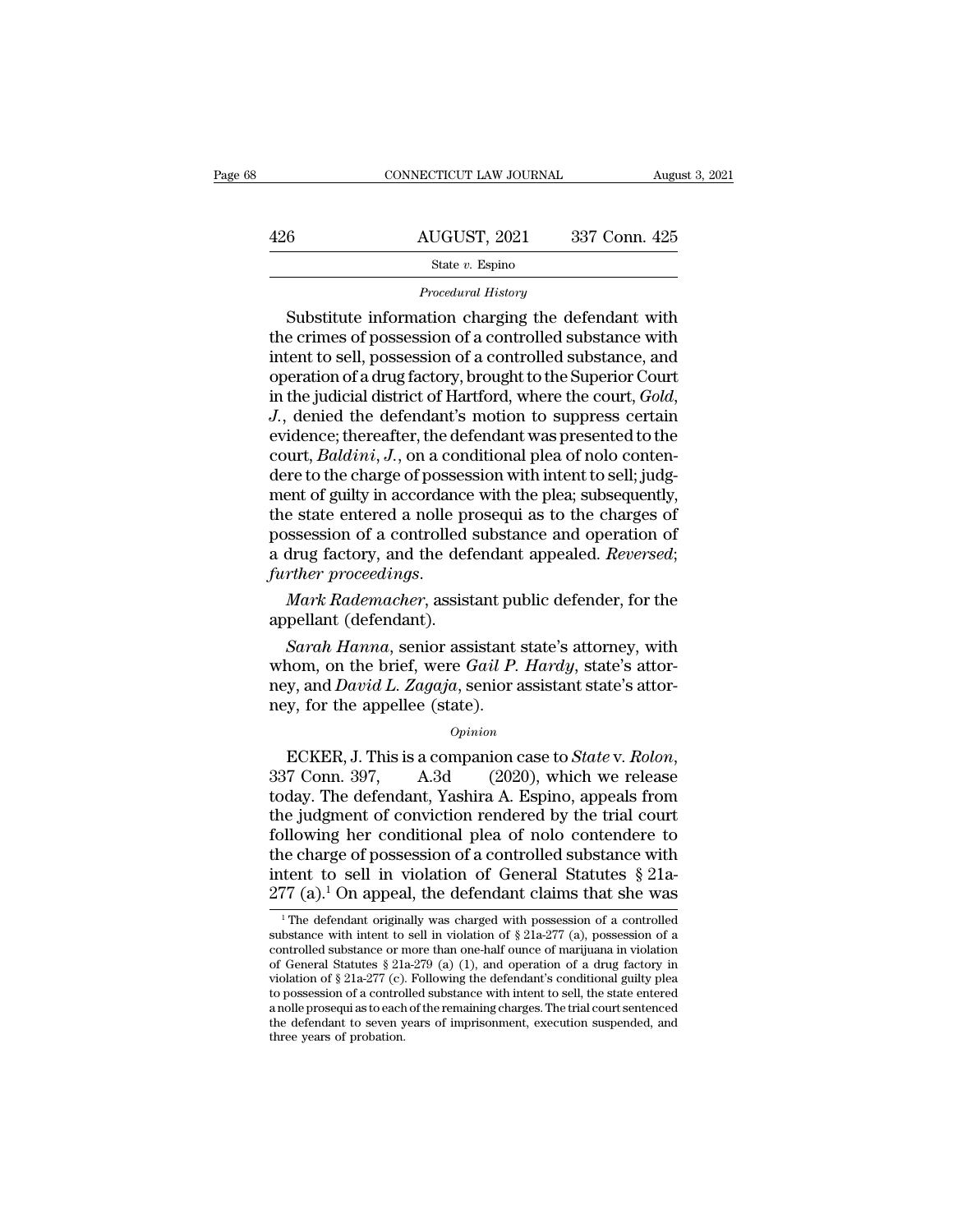| 2021          | CONNECTICUT LAW JOURNAL | Page 69 |  |
|---------------|-------------------------|---------|--|
| 337 Conn. 425 | AUGUST, 2021            | 427     |  |
|               | State $v$ . Espino      |         |  |

### State *v.* Espino

EXECTE 2021 CONNECTICUT LAW JOURNAL Page 69<br>
337 Conn. 425 AUGUST, 2021 427<br>
337 Conn. 425 AUGUST, 2021 427<br>
31 State v. Espino<br>
illegally detained, along with her codefendant, Richard<br>
Rolon,<sup>2</sup> in a car in the parking l Rolon, $2$  in a car in the parking lot of a multiunit apart- $\begin{array}{ll} \text{an. 425} & \text{AUGUST, 2021} & \text{427} \\ \text{State } v. \text{ Espino} \\ \text{detailed, along with her codefendant, Richard} \\ \text{in a car in the parking lot of a multiunit apart-} \\ \text{itiding in violation of the fourth amendment to} \\ \text{ed States constitution because the police lacked} \end{array}$ 337 Conn. 425 AUGUST, 2021 427<br>
State v. Espino<br>
illegally detained, along with her codefendant, Richard<br>
Rolon,<sup>2</sup> in a car in the parking lot of a multiunit apart-<br>
ment building in violation of the fourth amendment to<br> 337 Conn. 425 AUGUST, 2021 427<br>
State v. Espino<br>
illegally detained, along with her codefendant, Richard<br>
Rolon,<sup>2</sup> in a car in the parking lot of a multiunit apart-<br>
ment building in violation of the fourth amendment to<br> Set both  $\frac{125}{120}$  and  $\frac{125}{120}$  and  $\frac{125}{120}$  and  $\frac{125}{120}$  and  $\frac{125}{120}$  are  $\frac{125}{120}$  and  $\frac{125}{120}$  and  $\frac{125}{120}$  are  $\frac{125}{120}$  and  $\frac{125}{120}$  and  $\frac{125}{120}$  and  $\frac{125}{120}$  state  $v$ . Espino<br>illegally detained, along with her codefendant, Richard<br>Rolon,<sup>2</sup> in a car in the parking lot of a multiunit apart-<br>ment building in violation of the fourth amendment to<br>the United States constitution be illegally detained, along with her codefendant, Richard Rolon,<sup>2</sup> in a car in the parking lot of a multiunit apartment building in violation of the fourth amendment to the United States constitution because the police lack Rolon,<sup>2</sup> in a car in the parking lot of a multiunit apartment building in violation of the fourth amendment to the United States constitution because the police lacked either a warrant or a reasonable, articulable suspic ment building in violation of the fourth amendment to<br>the United States constitution because the police lacked<br>either a warrant or a reasonable, articulable suspicion of<br>criminal activity. She contends that the trial court the United States constitution because the police lacked<br>either a warrant or a reasonable, articulable suspicion of<br>criminal activity. She contends that the trial court improp-<br>erly denied her motion to suppress evidence either a warrant or a reasonable, articulable suspicion of<br>criminal activity. She contends that the trial court improp-<br>erly denied her motion to suppress evidence under these<br>circumstances.<sup>3</sup> The issue in this case, as i criminal activity. She contends that the trial court improperly denied her motion to suppress evidence under these<br>circumstances.<sup>3</sup> The issue in this case, as in the compan-<br>ion case, is whether the defendant's detention erly denied her motion to suppress evidence under these<br>circumstances.<sup>3</sup> The issue in this case, as in the compan-<br>ion case, is whether the defendant's detention was per-<br>missible under the exception to the fourth amendme circumstances.<sup>3</sup> The issue in this case, as in the companion case, is whether the defendant's detention was permissible under the exception to the fourth amendment's warrant requirement articulated in *Michigan* v. *Summe* ion case, is whether the defendant's detention was permissible under the exception to the fourth amendment's warrant requirement articulated in *Michigan* v. *Summers*, 452 U.S. 692, 705, 101 S. Ct. 2587, 69 L. Ed. 2d 340 missible under the exception to the fourth amendment's<br>warrant requirement articulated in *Michigan v. Summers*, 452 U.S. 692, 705, 101 S. Ct. 2587, 69 L. Ed. 2d<br>340 (1981), and *Bailey v. United States*, 568 U.S. 186,<br>193 warrant requirement articulated in *Michigan* v. Summers, 452 U.S. 692, 705, 101 S. Ct. 2587, 69 L. Ed. 2d<br>340 (1981), and *Bailey* v. *United States*, 568 U.S. 186, 193, 133 S. Ct. 1031, 185 L. Ed. 2d 19 (2013) (*Summers* mers, 452 U.S. 692, 705, 101 S. Ct. 2587, 69 L. Ed. 2d<br>340 (1981), and *Bailey v. United States*, 568 U.S. 186,<br>193, 133 S. Ct. 1031, 185 L. Ed. 2d 19 (2013) (*Summers*<br>exception), which permits the police to detain "occu-340 (1981), and *Bailey* v. *United States*, 568 U.S. 186, 193, 133 S. Ct. 1031, 185 L. Ed. 2d 19 (2013) (*Summers* exception), which permits the police to detain "occupants" within the "immediate vicinity" of a premises ants" within the "immediate vicinity" of a premises sub-<br>ct to a search warrant. For the reasons explained in<br>*olon*, we agree with the defendant that the *Summers*<br>xception is inapplicable because she was not within<br> $\frac{$ ject to a search warrant. For the reasons explained in *Rolon*, we agree with the defendant that the *Summers* exception is inapplicable because she was not within  $a^2$ The defendant and Rolon both moved to suppress evide

In wehroment officers could detain Rolon without also detaining the<br>defendant," there is no "distinction between the [warrantless seizure of the]<br>defendant and Rolon" under *Summers* and *Bailey*.<br><sup>3</sup> During the warrantles defendant," there is no "distinction between the [warrantless seizure of the]<br>defendant and Rolon" under *Summers* and *Bailey*.<br><sup>3</sup> During the warrantless detention, the police discovered a marijuana<br>cigarette and narcoti defendant and Rolon" under *Summers* and *Bailey*.<br><sup>3</sup> During the warrantless detention, the police discovered a marijuana cigarette and narcotics packaging materials in plain view in Rolon's motor vehicle. As a result, th <sup>3</sup> During the warrantless detention, the police discovered a marijuana cigarette and narcotics packaging materials in plain view in Rolon's motor vehicle. As a result, the police obtained a search warrant for the defenda eigarette and narcotics packaging materials in plain view in Rolon's motor<br>reporticle. As a result, the police obtained a search warrant for the defendant's<br>apartment, where they found narcotics, narcotics packaging materi vehicle. As a result, the police obtained a search warrant for the defendant's apartment, where they found narcotics, narcotics packaging materials, approximately five ounces of marijuana, and more than \$20,000 in cash. T Experiment, where they found narcotics, narcotics packaging materials, approximately five ounces of marijuana, and more than \$20,000 in cash. The defendant moved to suppress the foregoing evidence as the fruit of the alle approximately five ounces of marijuana, and more than \$20,000 in cash. The defendant moved to suppress the foregoing evidence as the fruit of the allegedly unconstitutional detention. See, e.g., *State v. Jevarjian*, 307 The defendant moved to suppress the foregoing evidence as the fruit of the

Rolon, we agree with the defendant that the *Summers* exception is inapplicable because she was not within  $\frac{1}{\pi}$  The defendant and Rolon both moved to suppress evidence obtained as a consequence of the allegedly unco **Exercise and is imapplicable because she was not within**<br>
<sup>2</sup> The defendant and Rolon both moved to suppress evidence obtained as<br>
a consequence of the allegedly unconstitutional seizure. See footnote 3 of<br>
this opinion. **EXCEPLIOIT IS INAPPICADIE DECAUSE SITE WAS HOT WITHIT**<br>
<sup>2</sup> The defendant and Rolon both moved to suppress evidence obtained as<br>
a consequence of the allegedly unconstitutional seizure. See footnote 3 of<br>
this opinion. Th <sup>2</sup> The defendant and Rolon both moved to suppress evidence obtained as a consequence of the allegedly unconstitutional seizure. See footnote 3 of this opinion. The trial court held a joint evidentiary hearing on the motio a consequence of the allegedly unconstitutional seizure. See footnote 3 of this opinion. The trial court held a joint evidentiary hearing on the motions to suppress and issued a single written memorandum of decision, in wh in this opinion. The trial court held a joint evidentiary hearing on the motions to suppress and issued a single written memorandum of decision, in which it denied both motions under *Michigan v. Summers*, 452 U.S. 692, 70 and suppress and issued a single written memorandum of decision, in which<br>ti denied both motions under *Michigan* v. *Summers*, 452 U.S. 692, 705, 101<br>S. Ct. 2587, 69 L. Ed. 2d 340 (1981), and *Bailey* v. *United States*, it denied both motions under *Michigan* v. Summers, 452 U.S. 692, 705, 101 S. Ct. 2587, 69 L. Ed. 2d 340 (1981), and *Bailey* v. *United States*, 568 U.S. 186, 193, 133 S. Ct. 1031, 185 L. Ed. 2d 19 (2013). As the state a defendant,'' there is no ''distinction between the [warrantless seizure of the]<br>defendant and Rolen were detained simultaneously<br>in Rolon's motor vehicle, and ''there was simply no practical way that<br>law enforcement offic 186, 193, 133 S. Ct. 1031, 185 L. Ed. 2d 19 (2013). As the state acknowledges in its brief, because the defendant and Rolon were detained simultaneously in Rolon's motor vehicle, and "there was simply no practical way that in Rolon's motor vehicle, and "there was simply no practical way that<br>law enforcement officers could detain Rolon without also detaining the<br>defendant," there is no "distinction between the [warrantless seizure of the]<br>de